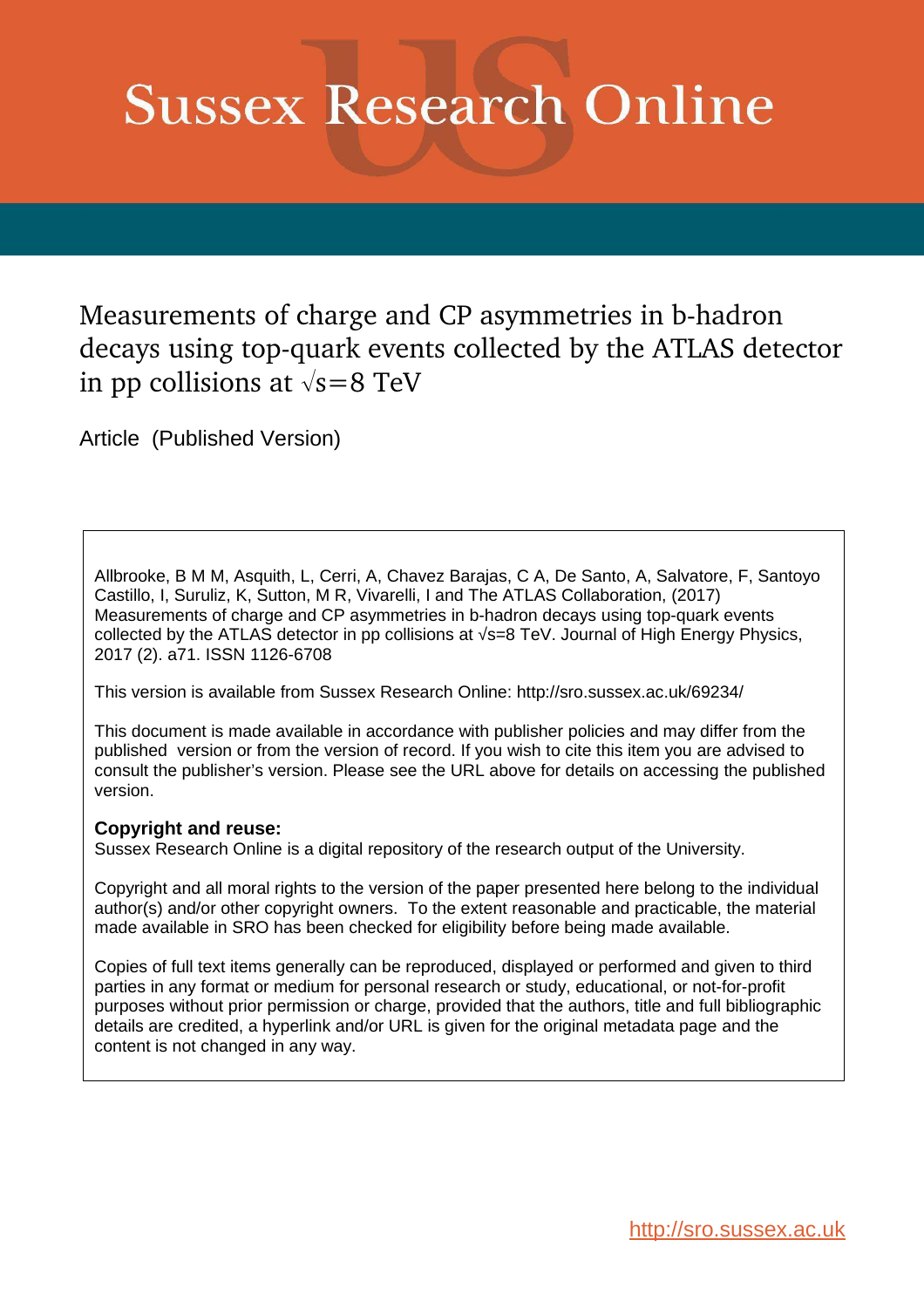PUBLISHED FOR SISSA BY 2 SPRINGER

RECEIVED: October 26, 2016 Revised : January 23, 2017 ACCEPTED: February 1, 2017 PUBLISHED: February 14, 2017

# Measurements of charge and CP asymmetries in b-hadron decays using top-quark events collected by the ATLAS detector in  $pp$  collisions at  $\sqrt{s}=8$  TeV

# The ATLAS collaboration

E-mail: [atlas.publications@cern.ch](mailto:atlas.publications@cern.ch)

ABSTRACT: Same- and opposite-sign charge asymmetries are measured in lepton+jets  $t\bar{t}$ events in which a b-hadron decays semileptonically to a soft muon, using data corresponding to an integrated luminosity of  $20.3 \text{ fb}^{-1}$  from proton-proton collisions at a centre-of-mass energy of  $\sqrt{s} = 8 \,\text{TeV}$  collected with the ATLAS detector at the Large Hadron Collider at CERN. The charge asymmetries are based on the charge of the lepton from the top-quark decay and the charge of the soft muon from the semileptonic decay of a b-hadron and are measured in a fiducial region corresponding to the experimental acceptance. Four CP asymmetries (one mixing and three direct) are measured and are found to be compatible with zero and consistent with the Standard Model.

<span id="page-1-0"></span>KEYWORDS: Hadron-Hadron scattering (experiments)

ArXiv ePrint: [1610.07869](https://arxiv.org/abs/1610.07869)

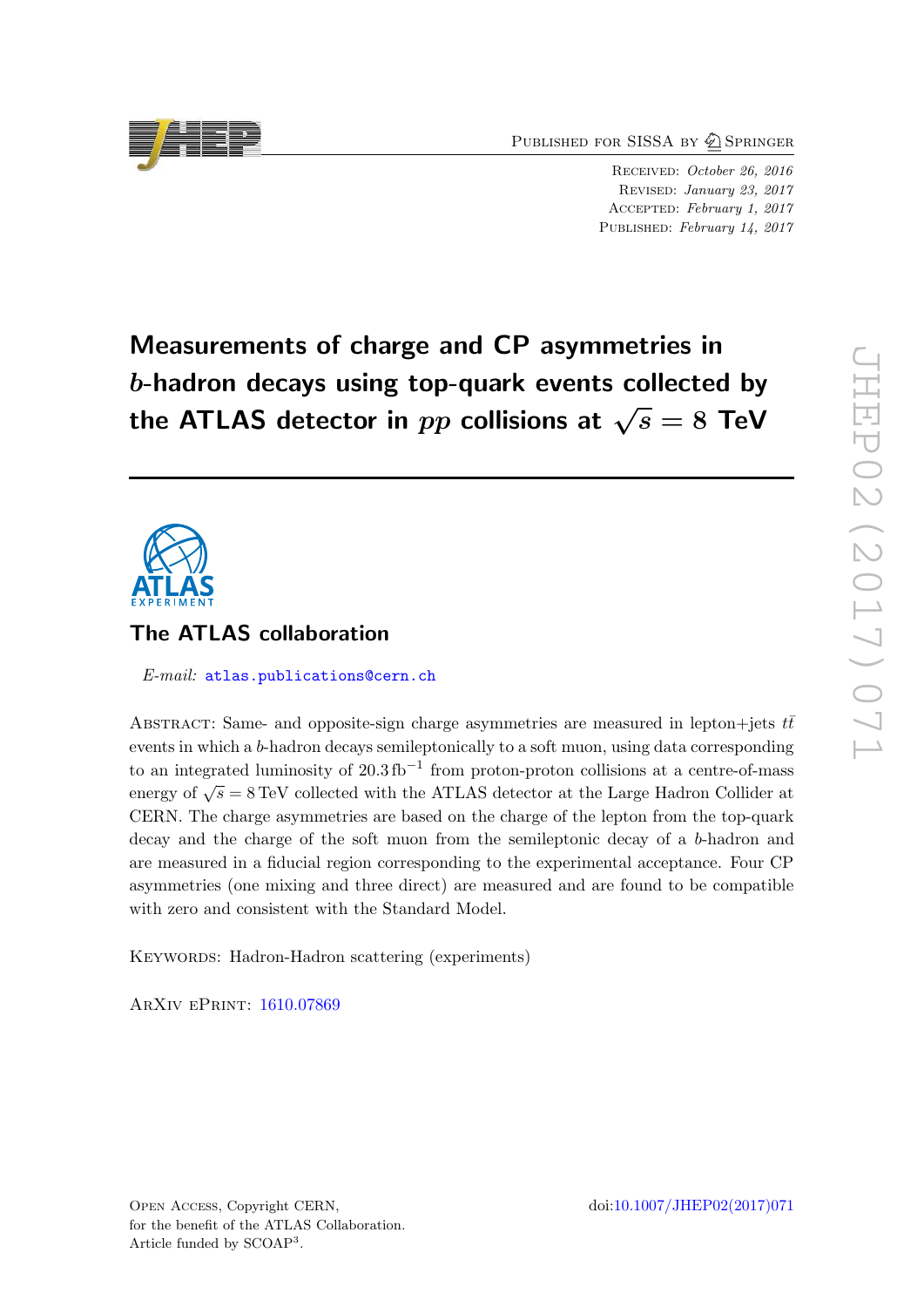# Contents

|                 | 1 Introduction                                              | $\mathbf{1}$            |  |  |  |  |
|-----------------|-------------------------------------------------------------|-------------------------|--|--|--|--|
| $\bf{2}$        | The ATLAS detector                                          | $\overline{\mathbf{5}}$ |  |  |  |  |
| 3               | Object and event selection                                  | $\overline{\mathbf{5}}$ |  |  |  |  |
|                 | Reconstruction-level objects and event selection<br>3.1     | $\overline{5}$          |  |  |  |  |
|                 | Particle-level objects and simulated event selection<br>3.2 | $\overline{7}$          |  |  |  |  |
|                 | 4 Simulation samples and background estimates               | 8                       |  |  |  |  |
|                 | Signal and background modelling<br>4.1                      | 8                       |  |  |  |  |
|                 | 4.2<br>$W+{\text{jets}}$ normalisation                      | 9                       |  |  |  |  |
|                 | Backgrounds with fake or non-prompt leptons<br>4.3          | 9                       |  |  |  |  |
| $5\overline{)}$ | Systematic uncertainties                                    | 10                      |  |  |  |  |
|                 | Experimental uncertainties<br>5.1                           | 10                      |  |  |  |  |
|                 | 5.2<br>Modelling uncertainties                              | 12                      |  |  |  |  |
| 6               | Event yields and $t\bar{t}$ cross-section                   | 13                      |  |  |  |  |
| 7               | Measurement of charge asymmetries                           | 16                      |  |  |  |  |
| 8               | Interpretation of the charge asymmetries                    | 20                      |  |  |  |  |
| 9               | Conclusions                                                 |                         |  |  |  |  |
|                 | The ATLAS collaboration                                     | 30                      |  |  |  |  |

# 1 Introduction

<span id="page-2-3"></span><span id="page-2-2"></span><span id="page-2-1"></span><span id="page-2-0"></span>The violation of the combined charge conjugation (C) and parity transformation (P) of particles and antiparticles implies that the laws of physics are not the same for matter and antimatter. The study of CP violation, first observed in neutral kaon decays in 1964 by Christenson, Cronin, Fitch and Turlay [ [1\]](#page-24-0), has a long and rich history within particle physics. Since the first observation, CP violation in mixing has also been observed in neutral  $B_d$  and  $B_s$  mesons [\[2](#page-24-1)[–4\]](#page-24-2), and direct CP violation has been observed in kaon decays [\[5](#page-24-3)[–7\]](#page-24-4) and B-meson decays [ [8](#page-24-5) [–12\]](#page-24-6). However, these observations are not sufficient to explain the matter-antimatter asymmetry in the universe [\[13\]](#page-24-7). In addition, a sizeable inclusive like-sign dimuon charge asymmetry (using a sample of primarily bb pairs) has been reported [\[14\]](#page-24-8) by the D0 experiment in which an excess was observed over that predicted by the Standard Model (SM), when the measurement is interpreted in the form of CP asymmetries relevant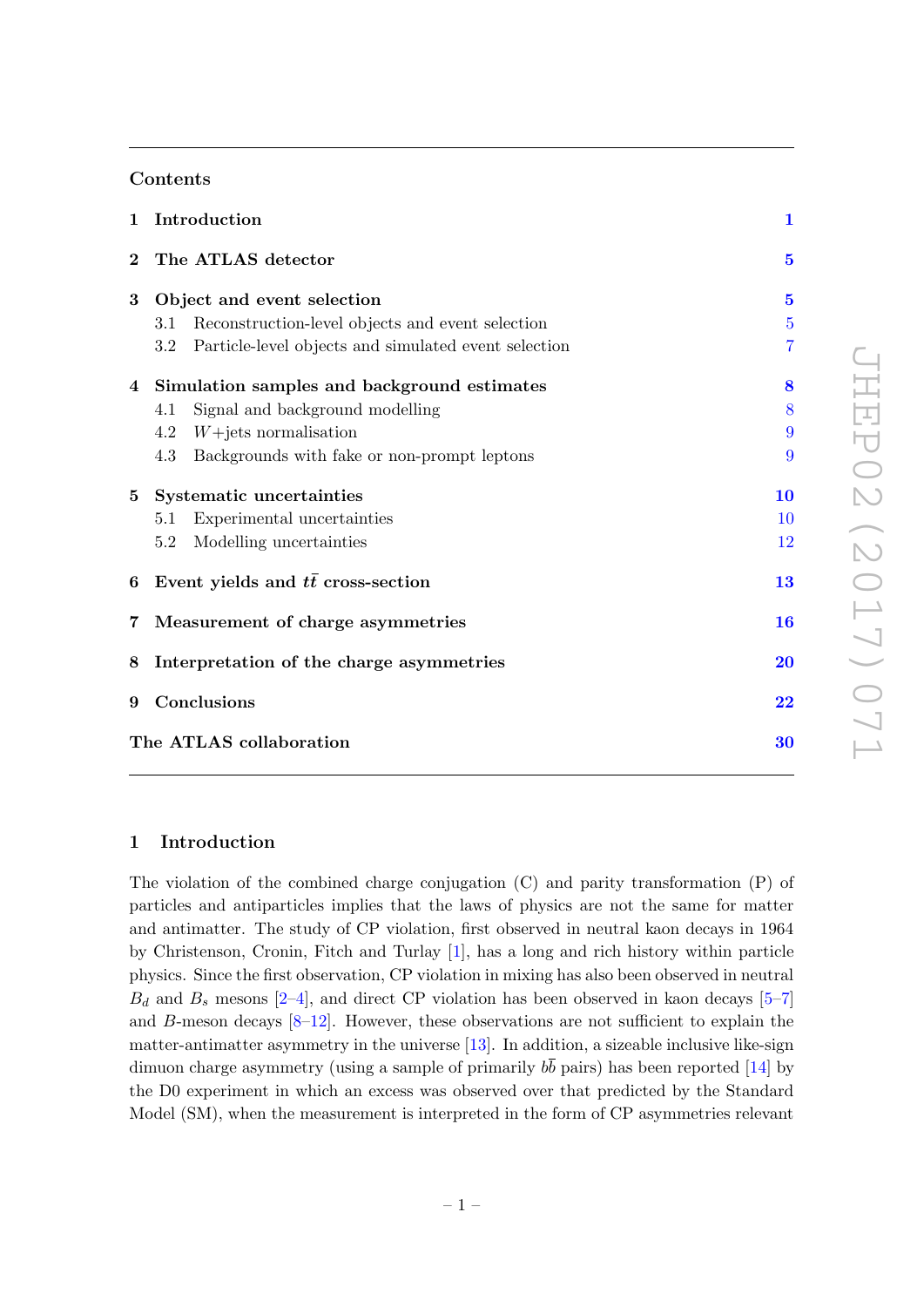<span id="page-3-0"></span>to this paper. This result is not confirmed by recent measurements of CP violation in  $B_{d,s}^0$ mixing from LHCb [\[15](#page-24-9) , [16\]](#page-24-10) and BaBar [\[17\]](#page-24-11), which are consistent with the SM.

The abundance of top quarks produced at the Large Hadron Collider (LHC) [\[18\]](#page-24-12) makes it possible to perform measurements of CP asymmetries in heavy-flavour mixing and decay from top-quark decay products, as outlined in ref. [\[19\]](#page-24-13). All existing analyses of CP violation in B-meson decays rely on a resonant production of b b pairs or hadroproduction. The unique aspect presented in this paper is the method by which the charge of the b-quark is determined, both at production and at decay. The top quark decays before hadronisation, predominantly via  $t \to Wb$ . In the case where the W-boson decays leptonically, the charge of the lepton determines the charge of the produced b-quark. The b-quark hadronises and in the case that the resulting b-hadron decays semileptonically, the charge of the soft lepton determines the b-quark charge at decay. This paper exploits a soft-muon heavy-flavour tagging (SMT) algorithm [\[20](#page-25-0) , [21\]](#page-25-1) in order to measure muons that originate from such a process, hereafter referred to as SMT muons. In principle this process may also be observed via soft electrons or soft  $\tau$  leptons; however, in practice the reconstruction efficiency and background rejection for these channels is unfavourable when compared to soft muons.

This measurement uses data corresponding to an integrated luminosity of 20.3 fb<sup>-1</sup> [\[22](#page-25-2)] from proton-proton collisions at a centre-of-mass energy of  $\sqrt{s} = 8$  TeV collected with the ATLAS [\[23\]](#page-25-3) detector at the Large Hadron Collider at CERN. It selects events with exactly one lepton from a W-boson decay and at least four jets, one of which must be tagged with both a displaced-vertex *b*-tagging algorithm and the SMT algorithm. Experimental ambiguity in determining the charge of the produced b-quark arises in  $t\bar{t}$  pair production events when establishing if an SMT muon originated from the same- or different-top quark as the leptonically decaying W-boson. This can be resolved experimentally and corrected for as part of the unfolding procedure. An illustration of same- and different-top SMT muons is shown in figure [1.](#page-3-0) In the case of a same-top SMT muon, a positively (negatively) charged W-boson lepton (the lepton from the decay of the W-boson) implies that the charge of the produced b-quark was negative (positive). In the case of a different-top SMT muon, a positively (negatively) charged W-boson lepton implies that the charge of the produced b-quark was also positive (negative).

There are, assuming charge conjugation, three classes of  $t\bar{t}$  decay chains that produce two leptons of the same sign, given by equations  $(1.1)$ – $(1.3)$ , and three classes of decay chains which produce two leptons of opposite sign, given by equations  $(1.4)$ – $(1.6)$  (where in each case N  $\tilde{r}_i$  represents the number of SMT muons from the appropriate decay channel  $\frac{1}{i}$  in a well-defined fiducial region):

$$
N_{r_b} = N \left[ t \to \ell^+ \nu \left( b \to \overline{b} \right) \to \ell^+ \ell^+ X \right], \tag{1.1}
$$

$$
N_{r_c} = N \left[ t \to \ell^+ \nu \left( b \to c \right) \to \ell^+ \ell^+ X \right], \tag{1.2}
$$

$$
N_{r_{c\overline{c}}} = N \left[ t \to \ell^+ \nu \left( b \to \overline{b} \to c\overline{c} \right) \to \ell^+ \ell^+ X \right], \tag{1.3}
$$

$$
N_{\widetilde{r}_b} = N \left[ t \to \ell^+ \nu b \to \ell^+ \ell^- X \right], \tag{1.4}
$$

$$
N_{\tilde{r}_c} = N \left[ t \to \ell^+ \nu \left( b \to \bar{b} \to \bar{c} \right) \to \ell^+ \ell^- X \right], \tag{1.5}
$$

$$
N_{\widetilde{r}_{c\overline{c}}} = N \left[ t \to \ell^+ \nu \left( b \to c\overline{c} \right) \to \ell^+ \ell^- X \right]. \tag{1.6}
$$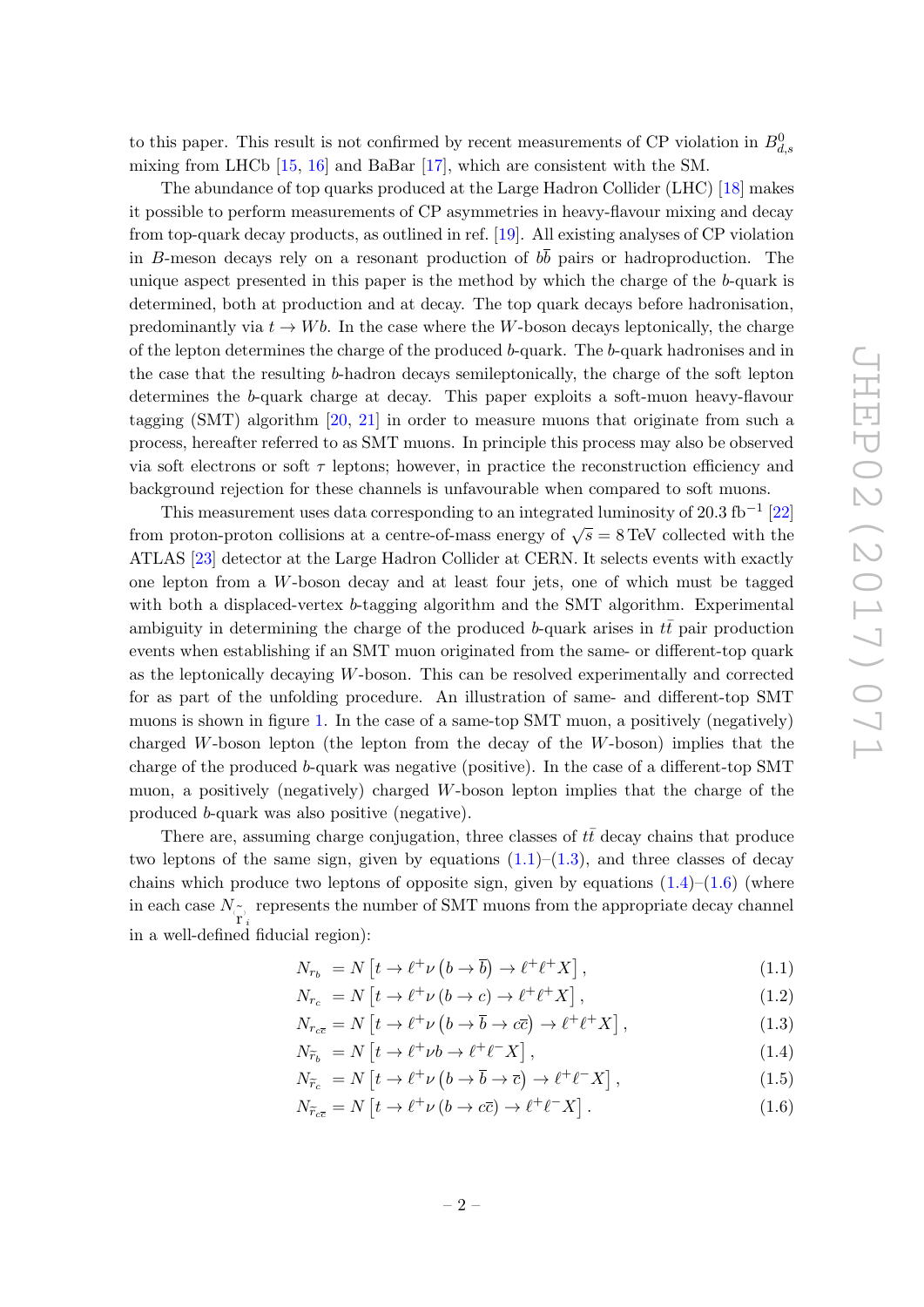

Figure 1. Illustration of same- and different-top SMT muons.

Experimentally observable charge asymmetries are formed by considering the relative difference in the probability for an initial b- or b-quark to decay via either a positively or negatively charged SMT muon. Let  $N^{\alpha\beta}$  represent the number of SMT muons observed with a charge  $\beta$  in conjunction with a W-boson lepton of charge  $\alpha$ , where  $\alpha, \beta = \pm 1$ . In the case that an SMT muon is estimated to have originated from the different top-quark to the W-boson lepton, the sign of the W-boson lepton,  $\alpha$ , is flipped in order to consistently represent the charge of the b-quark at production in both scenarios. In the case of events where both b-hadrons decay semileptonically and are both experimentally tagged, the event contributes twice to the asymmetries. A total of four different probabilities are considered:

$$
P(b \to \ell^+) = \frac{N(b \to \ell^+)}{N(b \to \ell^-) + N(b \to \ell^+)} = \frac{N^{++}}{N^{+-} + N^{++}} = \frac{N^{++}}{N^+},\tag{1.7}
$$

$$
P(\bar{b} \to \ell^-) = \frac{N(\bar{b} \to \ell^-)}{N(\bar{b} \to \ell^-) + N(\bar{b} \to \ell^+)} = \frac{N^{--}}{N^{--} + N^{-+}} = \frac{N^{--}}{N^{-}},
$$
(1.8)

<span id="page-4-0"></span>
$$
P(b \to l^-) = \frac{N(b \to l^-)}{N(b \to l^-) + N(b \to l^+)} = \frac{N^{+-}}{N^{+-} + N^{++}} = \frac{N^{+-}}{N^+},
$$
(1.9)

<span id="page-4-1"></span>
$$
P(\bar{b} \to \ell^+) = \frac{N(\bar{b} \to \ell^+)}{N(\bar{b} \to \ell^-) + N(\bar{b} \to \ell^+)} = \frac{N^{-+}}{N^{--} + N^{-+}} = \frac{N^{-+}}{N^{-}},\tag{1.10}
$$

where  $N^+ \equiv N^{++} + N^{+-}$  and  $N^- \equiv N^{-+} + N^{--}$  represent the total number of positively and negatively charged W-boson leptons respectively. Observable same- and opposite-sign charge asymmetries may be formed from the probabilities:

$$
A^{\rm ss} = \frac{P(b \to \ell^{+}) - P(\bar{b} \to \ell^{-})}{P(b \to \ell^{+}) + P(\bar{b} \to \ell^{-})}, \qquad A^{\rm os} = \frac{P(b \to \ell^{-}) - P(\bar{b} \to \ell^{+})}{P(b \to \ell^{-}) + P(\bar{b} \to \ell^{+})}, \tag{1.11}
$$

$$
A^{\rm ss} = \frac{\left(\frac{N^{++}}{N^{+}} - \frac{N^{--}}{N^{-}}\right)}{\left(\frac{N^{++}}{N^{+}} + \frac{N^{--}}{N^{-}}\right)}, \qquad A^{\rm os} = \frac{\left(\frac{N^{+-}}{N^{+}} - \frac{N^{-+}}{N^{-}}\right)}{\left(\frac{N^{+-}}{N^{+}} + \frac{N^{-+}}{N^{-}}\right)}.
$$
\n(1.12)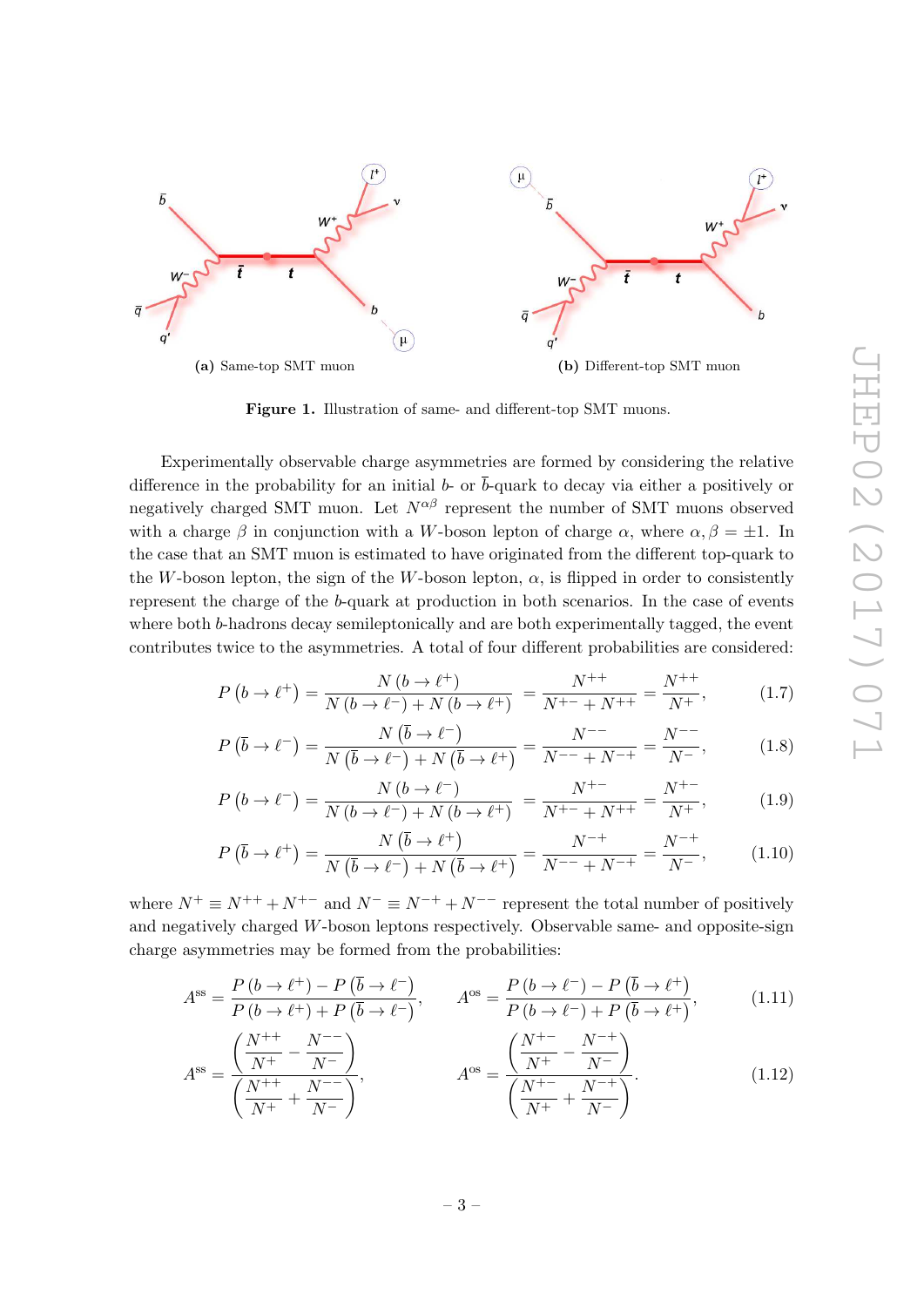<span id="page-5-0"></span>The charge asymmetries,  $A^{ss}$  and  $A^{os}$ , are expressed as ratios of probabilities as this ensures that the measurements are independent of any asymmetry that could lead to a different rate of positively or negatively charged W-boson leptons being reconstructed. These effects can come about due to  $t\bar{t}$  pair production asymmetries, reconstruction asymmetries or background asymmetries. Non-  $t\bar{t}$  backgrounds, estimated from simulation and by data-driven techniques, are subtracted from the data. The data are then unfolded to a well-defined fiducial region from which the charge asymmetries are measured. The use of a fiducial region provides a prescription, described below, in which the CP asymmetries may be extracted from the charge asymmetries, as well as reducing the experimental uncertainties by minimising the extrapolation from the reconstruction-level selection to the particle level. A more traditional dilution approach would, in this case, be able to measure the charge asymmetries but would then be unable to extract the CP asymmetries.

The charge asymmetries are related to the CP asymmetries [eqs.  $(1.18)$ – $(1.22)$ ] via:

$$
A^{\rm ss} = r_b A_{\rm mix}^{b\ell} + r_c \left( A_{\rm dir}^{bc} - A_{\rm dir}^{c\ell} \right) + r_{c\bar{c}} \left( A_{\rm mix}^{bc} - A_{\rm dir}^{c\ell} \right)
$$
 (1.13)

$$
A^{\rm os} = \widetilde{r}_b A_{\rm dir}^{b\ell} + \widetilde{r}_c \left( A_{\rm mix}^{bc} + A_{\rm dir}^{c\ell} \right) + \widetilde{r}_{c\bar{c}} A_{\rm dir}^{c\ell} \tag{1.14}
$$

<span id="page-5-1"></span>where the decay-chain fractions,  $r_i$  and  $\tilde{r}_i$ , represent the relative rates of each channel. The decay-chain fractions are dependent on the fiducial region chosen and are calculated as:

$$
r_b = \frac{N_{r_b}}{N_{r_b} + N_{r_c} + N_{r_{c\overline{c}}}}, \qquad \widetilde{r}_b = \frac{N_{\widetilde{r}_b}}{N_{\widetilde{r}_b} + N_{\widetilde{r}_c} + N_{\widetilde{r}_{c\overline{c}}}}, \qquad (1.15)
$$

$$
r_c = \frac{N_{r_c}}{N_{r_b} + N_{r_c} + N_{r_{c\overline{c}}}}, \qquad \tilde{r}_c = \frac{N_{\tilde{r}_c}}{N_{\tilde{r}_b} + N_{\tilde{r}_c} + N_{\tilde{r}_{c\overline{c}}}},
$$
(1.16)

$$
r_{c\overline{c}} = \frac{N_{r_{c\overline{c}}}}{N_{r_b} + N_{r_c} + N_{r_{c\overline{c}}}}, \qquad \widetilde{r}_{c\overline{c}} = \frac{N_{\widetilde{r}_{c\overline{c}}}}{N_{\widetilde{r}_b} + N_{\widetilde{r}_c} + N_{\widetilde{r}_{c\overline{c}}}}.
$$
(1.17)

<span id="page-5-2"></span>The CP asymmetries related to  $B_q - B_q$  mixing and direct CP-violating b- and c-decays are defined as:

$$
A_{\text{mix}}^{b\ell} = \frac{\Gamma\left(b \to \bar{b} \to \ell^{+}X\right) - \Gamma\left(\bar{b} \to b \to \ell^{-}X\right)}{\Gamma\left(b \to \bar{b} \to \ell^{+}X\right) + \Gamma\left(\bar{b} \to b \to \ell^{-}X\right)},\tag{1.18}
$$

$$
A_{\text{mix}}^{bc} = \frac{\Gamma\left(b \to \bar{b} \to \bar{c}X\right) - \Gamma\left(\bar{b} \to b \to cX\right)}{\Gamma\left(b \to \bar{b} \to \bar{c}X\right) + \Gamma\left(\bar{b} \to b \to cX\right)},\tag{1.19}
$$

$$
A_{\text{dir}}^{b\ell} = \frac{\Gamma(b \to \ell^- X) - \Gamma(\bar{b} \to \ell^+ X)}{\Gamma(b \to \ell^- X) + \Gamma(\bar{b} \to \ell^+ X)},
$$
\n(1.20)

$$
A_{\text{dir}}^{c\ell} = \frac{\Gamma\left(\bar{c} \to \ell^- X_L\right) - \Gamma\left(c \to \ell^+ X_L\right)}{\Gamma\left(\bar{c} \to \ell^- X_L\right) + \Gamma\left(c \to \ell^+ X_L\right)},\tag{1.21}
$$

$$
A_{\text{dir}}^{bc} = \frac{\Gamma(b \to cX_L) - \Gamma(\bar{b} \to \bar{c}X_L)}{\Gamma(b \to cX_L) + \Gamma(\bar{b} \to \bar{c}X_L)},
$$
\n(1.22)

<span id="page-5-3"></span>where  $X(X_L)$  denotes an inclusive hadronic final state with no leptons, and with both light and charm quarks (with light quarks only).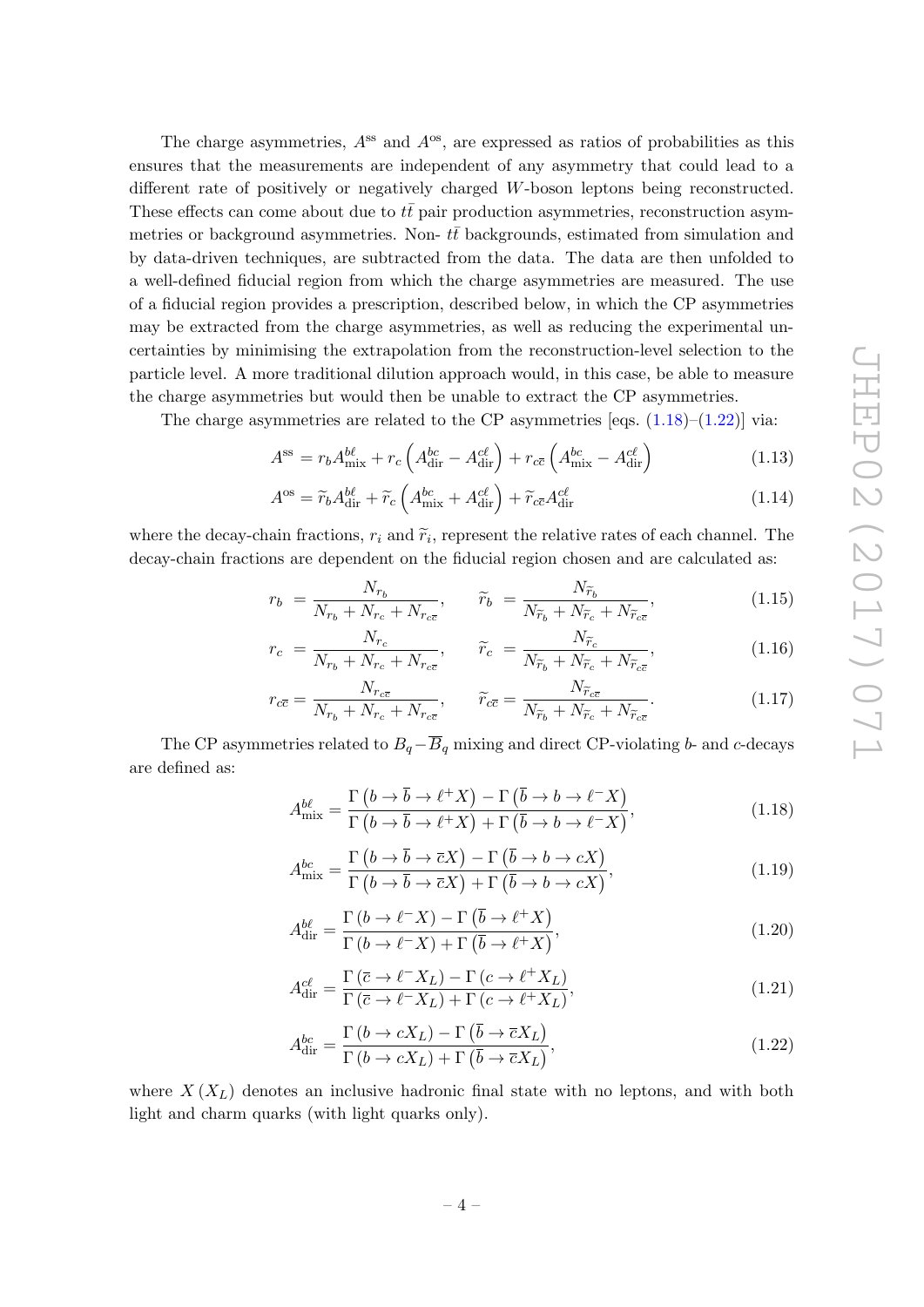# 2 The ATLAS detector

The ATLAS [\[23\]](#page-25-3) detector at the LHC [\[18\]](#page-24-12) covers the pseudorapidity<sup>[1](#page-5-3)</sup> range  $|\eta| < 4.9$  and the full azimuthal angle  $\phi$ . It consists of the following main subsystems: an inner tracking system immersed in a 2 T magnetic field provided by a superconducting solenoid, electromagnetic (EM) and hadronic calorimeters, and a muon spectrometer incorporating three large superconducting toroid magnets composed of eight coils each. The inner detector (ID) is composed of three subsystems: the pixel detector, the semiconductor tracker and the transition radiation tracker. The ID provides tracking information in the pseudorapidity range  $|\eta|$  < 2.5, calorimeters measure energy deposits (clusters) for  $|\eta|$  < 4.9, and the muon spectrometer records tracks within  $|\eta| < 2.7$ . A three-level trigger system [\[24\]](#page-25-4) is used to select interesting events. It consists of a level-1 hardware trigger, reducing the event rate to at most 75 kHz, followed by two software-based trigger levels, collectively referred to as the high-level trigger, yielding a recorded event rate of approximately 400 Hz on average, depending on the data-taking conditions.

# 3 Object and event selection

The results are based on proton-proton collisions collected with the ATLAS experiment at the LHC at a centre-of-mass energy of  $\sqrt{s} = 8$  TeV in 2012. The total integrated luminosity available for the analysis is  $20.3 \text{ fb}^{-1}$ . Only events collected under stable beam conditions with all relevant detector subsystems operational are used. Events are selected using singlelepton triggers with transverse momentum  $(p_T)$  thresholds of 24 or 60 GeV for electrons and 24 or 36 GeV for muons. The triggers with the lower  $p<sub>T</sub>$  threshold include isolation requirements on the candidate lepton in order to reduce the trigger rate to an acceptable level. To ensure that events originate from proton-proton collisions, events are required to have at least one reconstructed vertex with at least five associated tracks of  $p_T > 400$  MeV. If more than one vertex is found, the hard-scatter primary vertex is identified as the one which has the largest sum of the squared transverse momenta of its associated tracks.

A brief summary of the main reconstruction and identification criteria applied for each physics object is given below.

# 3.1 Reconstruction-level objects and event selection

Electron candidates [\[25\]](#page-25-5) from W-boson decay are reconstructed from energy deposits in the electromagnetic calorimeter that are matched to reconstructed tracks in the inner detector. The electrons are required to have a transverse energy,  $E_T > 25 \,\text{GeV}$  and  $|\eta_{\text{cluster}}| < 2.47$ , where  $\eta_{\text{cluster}}$  is the pseudorapidity of the electromagnetic energy cluster in the calorimeter with respect to the geometric centre of the detector. Candidates in the barrel/endcap transition region  $(1.37 < |\eta_{\text{cluster}}| < 1.52)$  are excluded. The longitudinal impact parameter

<sup>1</sup>ATLAS uses a right-handed coordinate system with its origin at the nominal interaction point (IP) in the centre of the detector and the z-axis along the beam pipe. The x-axis points from the IP to the centre of the LHC ring, and the y-axis points upwards. Cylindrical coordinates  $(r, \phi)$  are used in the transverse plane, φ being the azimuthal angle around the z-axis. The pseudorapidity is defined in terms of the polar angle  $\theta$  as  $\eta = -\ln \tan(\theta/2)$ . Angular distance is measured in units of  $\Delta R = \sqrt{(\Delta \eta)^2 + (\Delta \phi)^2}$ .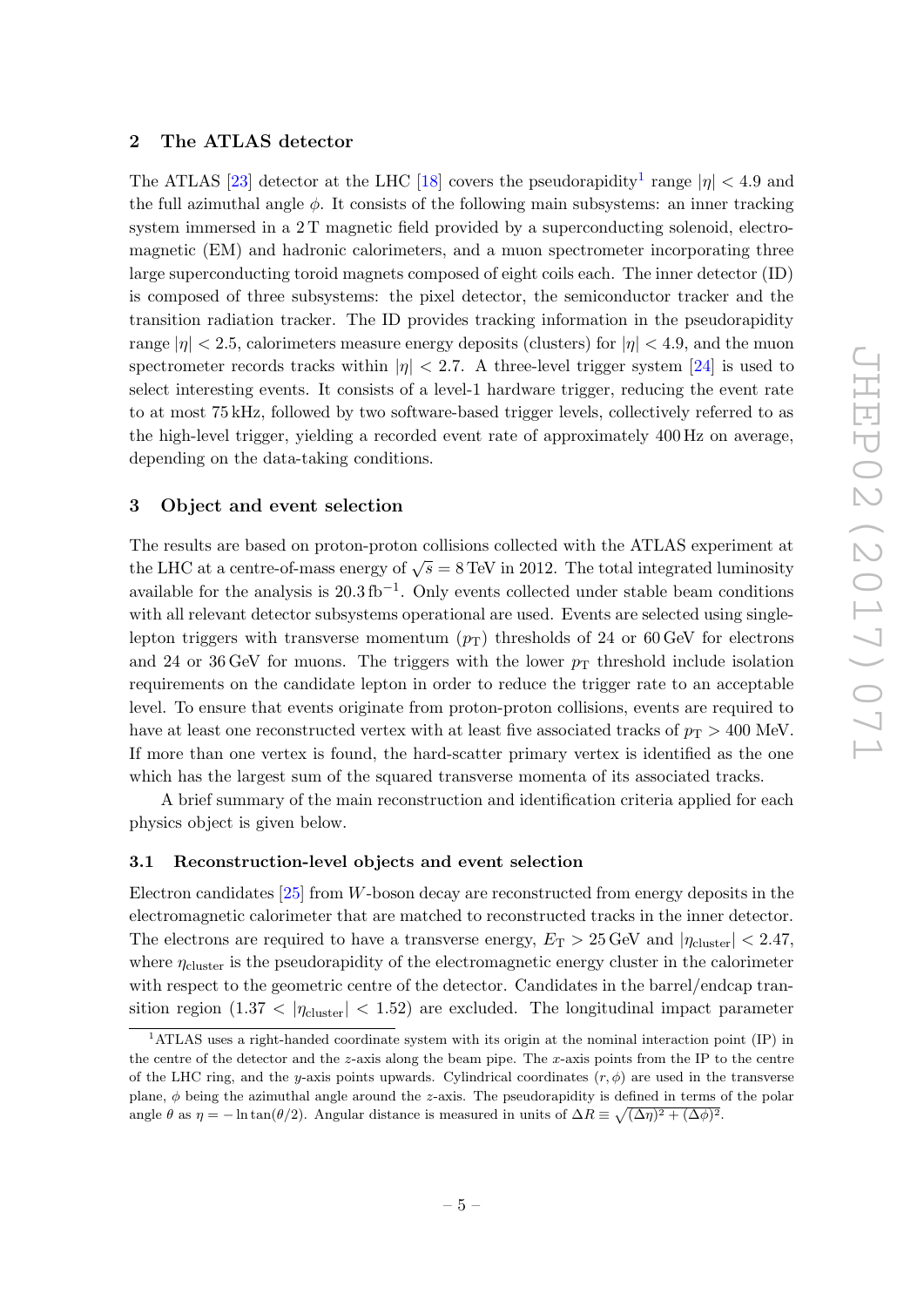of the track with respect to the primary vertex,  $|z_0|$ , is required to be less than  $2 \text{ mm}$ . Electrons must satisfy "tight" [\[26\]](#page-25-6) quality requirements based on the shape of the energy deposit and on the match to the track, in order to distinguish them from hadrons. Additionally, isolation requirements are imposed based on nearby tracks or calorimeter energy deposits. These requirements depend on the electron kinematics and are derived to give an efficiency that is constant with respect to the electron  $E_T$  and  $\eta$ . The cell-based isolation uses the sum of all calorimeter cell energies within a cone of size  $\Delta R = 0.2$  around the electron direction while the track-based isolation sums all track momenta within a cone of size  $\Delta R = 0.3$ ; in both cases the contribution from the electron itself is excluded and the isolation criteria are optimised to individually result in a 90% efficiency for electrons from  $Z \to e^+e^-$  decays. To prevent double-counting of electron energy deposits as jets, jets within  $\Delta R = 0.2$  of a reconstructed electron are removed. Finally, if the nearest jet surviving the above cut is within  $\Delta R = 0.4$  of the electron, the electron is discarded to ensure it is cleanly separated from nearby jet activity.

<span id="page-7-0"></span>Muon candidates [\[27](#page-25-7) , [28\]](#page-25-8) from W-boson decay are reconstructed by matching tracks formed in the muon spectrometer and the inner detector. The final candidates are refitted using the complete track information from both detector systems, and are required to have  $p_{\rm T} > 25$  GeV,  $|\eta| < 2.5$ , and  $|z_0| < 2$  mm. Muons are required to satisfy a  $p_{\rm T}$ -dependent track-based isolation: the scalar sum of the track  $p<sub>T</sub>$  within a cone of variable size around the muon,  $\Delta R = 10 \,\text{GeV}/p_T^{\mu}$  (excluding the muon track itself) must be less than 5% of the muon  $p_T$ , corresponding to a 97% selection efficiency for muons from  $Z \to \mu^+\mu^$ decays. To reduce background from heavy-flavour decays inside jets, muons are required to be separated by  $\Delta R > 0.4$  from the nearest jet.

Jets are reconstructed with the anti- $k_t$  algorithm [\[29\]](#page-25-9) with a radius parameter  $R = 0.4$ . Locally calibrated topological clusters of calorimeter cells  $[30, 31]$  $[30, 31]$  are calibrated to the energy scale of particle-level hadrons and are used as input to the jet clustering algorithm. Jets are required to have  $p_T > 25 \,\text{GeV}$  and  $|\eta| < 2.5$ . In order to suppress jets originating from pile-up, a requirement on the jet vertex fraction (JVF) [\[32\]](#page-25-12) is applied. The JVF is defined as the summed scalar  $p_T$  of tracks associated with both the reconstructed primary vertex and the jet, divided by the summed scalar  $p<sub>T</sub>$  of all tracks associated with the jet. For jets with  $p_T < 50$  GeV and  $|\eta| < 2.4$ , a JVF  $> 0.5$  is required.

Jets containing b-hadrons are identified ( b-tagged) using two methods. Firstly, jets are required to be tagged using a displaced-vertex algorithm that uses multivariate techniques to combine information from the impact parameters of associated tracks and topological properties of secondary and tertiary decay vertices reconstructed within the jet [\[20](#page-25-0), [33](#page-25-13), [34\]](#page-25-14). The algorithm's operating point used for this measurement corresponds to a  $85\%$  efficiency to tag b-quark jets and a rejection factor of 10 for light-quark- or gluon-initiated jets, as determined for jets with  $p_T > 20$  GeV and  $|\eta| < 2.5$  in simulated  $t\bar{t}$  events. Secondly, jets are required to be tagged by the SMT algorithm [\[20](#page-25-0), [21\]](#page-25-1).

The SMT algorithm identifies jets containing b- and c-quarks via the presence of one or more muons in close proximity to the jet. The momentum imbalance (MI) is defined as  $\text{MI} = (p_{\text{ID}} - p_{\text{ME}})/p_{\text{ID}}$ , where  $p_{\text{ID}}$  is the momentum of the muon as measured by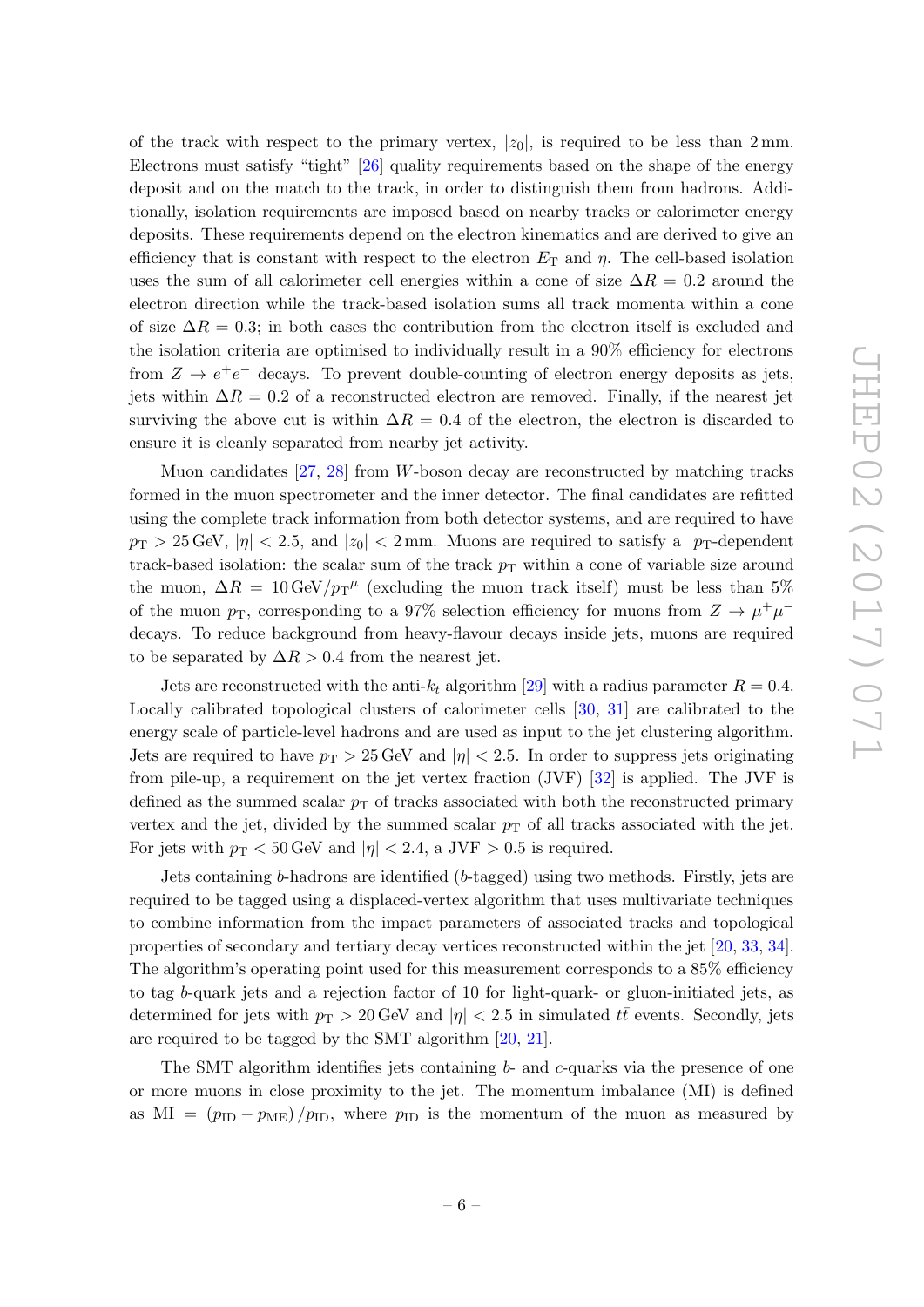<span id="page-8-1"></span><span id="page-8-0"></span>the inner detector, while  $p_{\text{ME}}$  is the momentum of the muon as measured by the muon spectrometer with the track extrapolated back to the primary vertex. Muons originating from heavy-flavour decays close to the primary vertex have a very small MI whilst muons from light-flavour decays of particles with long lifetimes, and therefore originating far from the primary vertex, have larger values of MI. SMT muons are selected with  $p_T > 4 \text{ GeV}$ ,  $|\eta| < 2.5$  and an MI less than 0.1 within a cone of size  $\Delta R = 0.5$  around a selected jet.

Events are required to have exactly one candidate electron or muon from a W-boson decay and at least four jets. The selected W-boson lepton is required to match the lepton reconstructed by the high-level trigger within a cone of size  $\Delta R = 0.15$ . Events are required to have at least one b-tagged jet that was tagged by both b-tagging algorithms. After selecting b-tagged jets, the remaining jets are added in order of highest to lowest  $p_T$ ; in the rare case of three b-tagged jets, the lowest- $p<sub>T</sub>$  of the three is treated as a light jet. Additionally, for the  $\mu$ +jets channel only, the invariant mass of the W-boson muon and the SMT muon is calculated and events with  $8 \,\text{GeV} < m_{\mu\mu} < 11 \,\text{GeV}$  or  $80 \,\text{GeV} < m_{\mu\mu} <$ 100 GeV are vetoed from the analysis in order to exclude events containing  $\Upsilon \to \mu\mu$  and  $Z \rightarrow \mu\mu$  decays, respectively.

### 3.2 Particle-level objects and simulated event selection

The particle-level definition of simulated objects is based on particles with a proper lifetime  $\tau_{\text{particle}} > 3 \times 10^{-11} \text{ s}$ . The definitions used here follow very closely previous ATLAS  $t\bar{t}$ fiducial definitions [\[35\]](#page-25-15). Fiducial requirements are placed only on jets and charged leptons.

Prompt electrons and muons, i.e. those that are not hadron decay products, are considered for the fiducial lepton definition. The four-momenta of any photon within a cone of size  $\Delta R = 0.1$  around a prompt lepton is added to the four-momenta of the prompt lepton, which are hereafter referred to as dressed leptons. Dressed leptons are required to have  $p_T > 25$  GeV and  $|\eta| < 2.5$ .

Jets are obtained by clustering all stable particles, except the leptons, dressed with their associated photons, and neutrinos that are not hadron decay products, using the anti- $k_t$  algorithm with a radius parameter  $R = 0.4$ . Particles from the underlying event are included in this definition, whereas particles from additional inelastic proton-proton collisions (pile-up) are not included. Jets are required to have  $p_T > 25 \,\text{GeV}$  and  $|\eta| < 2.5$ .

A jet is defined as a b-jet by its association with one or more b-hadrons with  $p_T > 5 \,\text{GeV}$ within a cone of size  $\Delta R = 0.5$  around the direction of the jet. The jet is further required to be within a cone of size  $\Delta R = 0.5$  around a muon with a  $p_T > 4$  GeV where that muon has an ancestral link to the associated b-hadron. The muon is further required to have an ancestral link to a top quark.

Selected events must contain a single prompt lepton and at least four jets, of which at least one jet must be identified as a b-jet as defined above. In order to ensure all particlelevel objects are well separated, events are rejected if any of the jets satisfying the fiducial requirements lie within a cone of size  $\Delta R = 0.4$  around a prompt dressed lepton.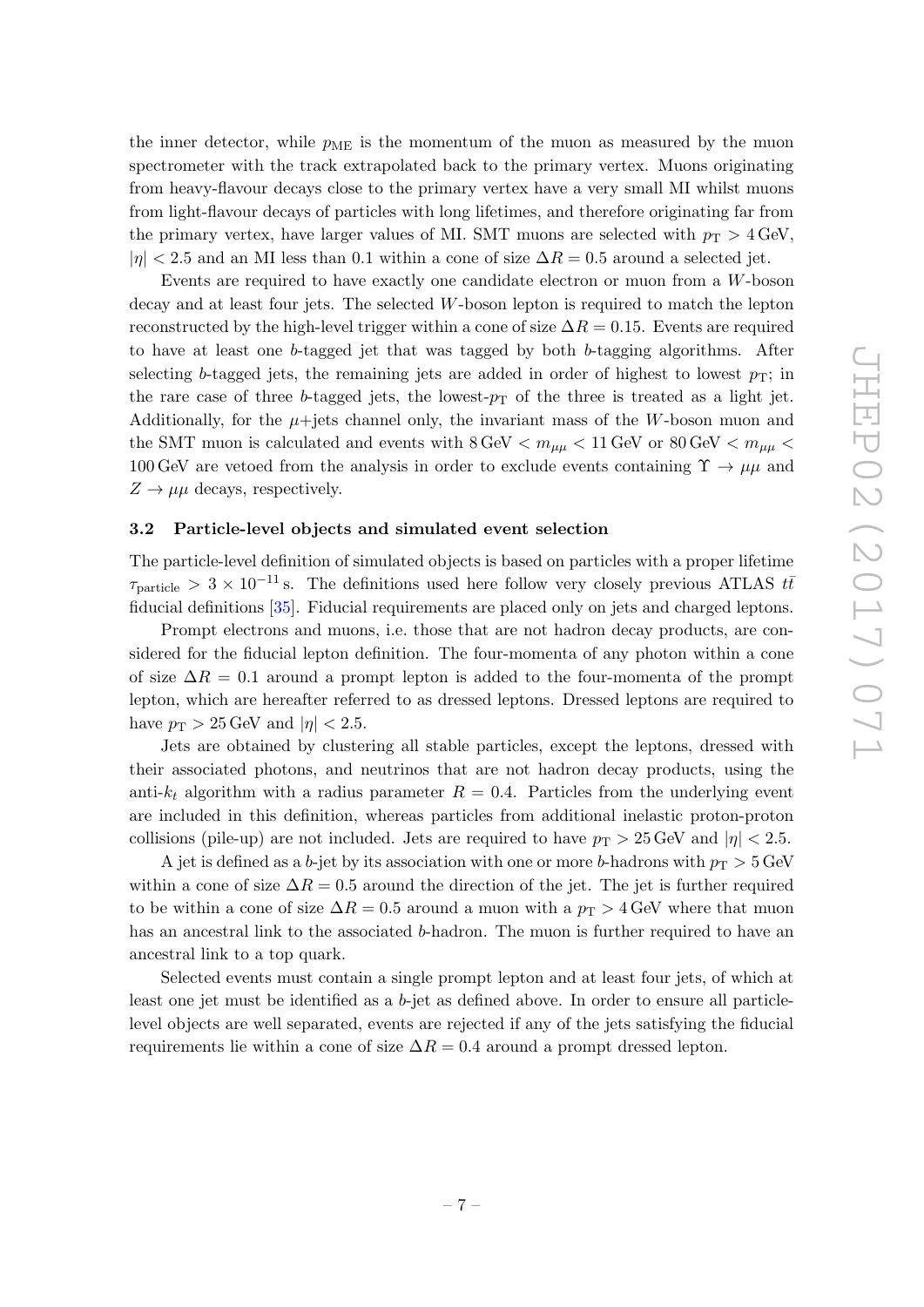# 4 Simulation samples and background estimates

### 4.1 Signal and background modelling

The sample composition is dominated by  $t\bar{t}$  events. Contributions from other processes arise from W+jets, Z+jets, single top ( t-channel, W t and s-channel) and diboson (WW , W Z , ZZ) production as well as events with one or more non-prompt or misidentified leptons from decays of hadrons. All background processes are modelled using Monte Carlo (MC) simulations except for the background from non-prompt or fake leptons, and the W+jets normalisation and flavour composition, which use data-driven techniques.

The nominal sample used to model  $t\bar{t}$  events is generated using the POWHEGBOX (version 1, r2330) NLO generator [\[36](#page-25-16) [–39\]](#page-26-0), with the NLO CT10 parton distribution function (PDF)  $[40, 41]$  $[40, 41]$  assuming a top-quark mass of 172.5 GeV. It is interfaced to PYTHIA 6.427  $[42]$  with the CTEQ6L1  $[43, 44]$  $[43, 44]$  PDF and the Perugia2011C  $[45]$  settings for the tunable parameters (hereafter referred to as tune). The  $h_{\text{damp}}$  parameter of POWHEGBOX, which controls the  $p_T$  of the first additional emission beyond the Born configuration, is set to  $m_{\text{top}} = 172.5 \,\text{GeV}$ . The main effect of this is to regulate the high- $p_{\text{T}}$  emission against which the  $t\bar{t}$  system recoils. The  $t\bar{t}$  sample is normalised to the theoretical prediction of  $253^{+13}_{-15}$  pb calculated at next-to-next-leading order (NNLO) in QCD that includes resummation of next-to-next-leading logarithmic (NNLL) soft gluon terms with  $Top++2.0$  [\[46–](#page-26-7)[52\]](#page-26-8). The quoted uncertainty includes the scale uncertainty and the uncertainties from PDF and  $\alpha$ <sub>S</sub> choices.

<span id="page-9-0"></span>Background samples of single top quark events corresponding to the *t*-channel, *s*channel and  $Wt$  production mechanisms are generated with POWHEGBOX (version 1, r2330) [\[53](#page-26-9) , [54\]](#page-26-10) using the CT10 PDF set. All samples are interfaced to Pythia 6.427 with the CTEQ6L1 set of parton distribution functions and the Perugia2011C tune. Overlaps between the  $t\bar{t}$  and Wt final states are removed according to the inclusive Diagram Removal scheme [\[55\]](#page-27-0). The single-top quark samples are normalised to the approximate NNLO theoretical cross-sections [\[56](#page-27-1) [–58\]](#page-27-2) using the MSTW2008 NNLO PDF set [\[59\]](#page-27-3).

Samples of  $WW/WZ/ZZ +$ jets are generated using the ALPGEN v2.14 [\[60\]](#page-27-4) leadingorder (LO) generator and the MSTW2008 NLO PDF set for all decay channels. Parton shower and fragmentation are modelled with Herwig 6.520 [\[61\]](#page-27-5). All diboson samples are normalised to their NLO theoretical cross-sections [\[62](#page-27-6), [63\]](#page-27-7), as calculated with MCFM [\[64\]](#page-27-8).

<span id="page-9-1"></span>Samples of W+jets and  $Z/\gamma^*$ +jets are generated using ALPGEN v2.14 and the CTEQ6L1 PDF set. Parton shower and fragmentation are modelled with Pythia 6.426. To avoid double-counting of partonic configurations generated by both the matrix-element calculation and the parton-shower evolution, a parton-jet matching scheme ("MLM match-ing") [\[65\]](#page-27-9) is employed. The  $W/Z +$ jets samples are generated with up to five additional partons, separately for production in association with b-quarks, c-quarks and light quarks. The overlap between events with heavy-flavour quarks obtained from the matrix element and the parton shower is removed. The  $W/Z +$ jets backgrounds are normalised to the inclusive NNLO theoretical cross-sections [\[66\]](#page-27-10).

The samples that use PYTHIA or HERWIG  $[67, 68]$  $[67, 68]$  $[67, 68]$  for showering and hadronisation are interfaced to Photos  $[69]$  for modelling of the QED final-state radiation and TAUOLA  $[70]$  $[70]$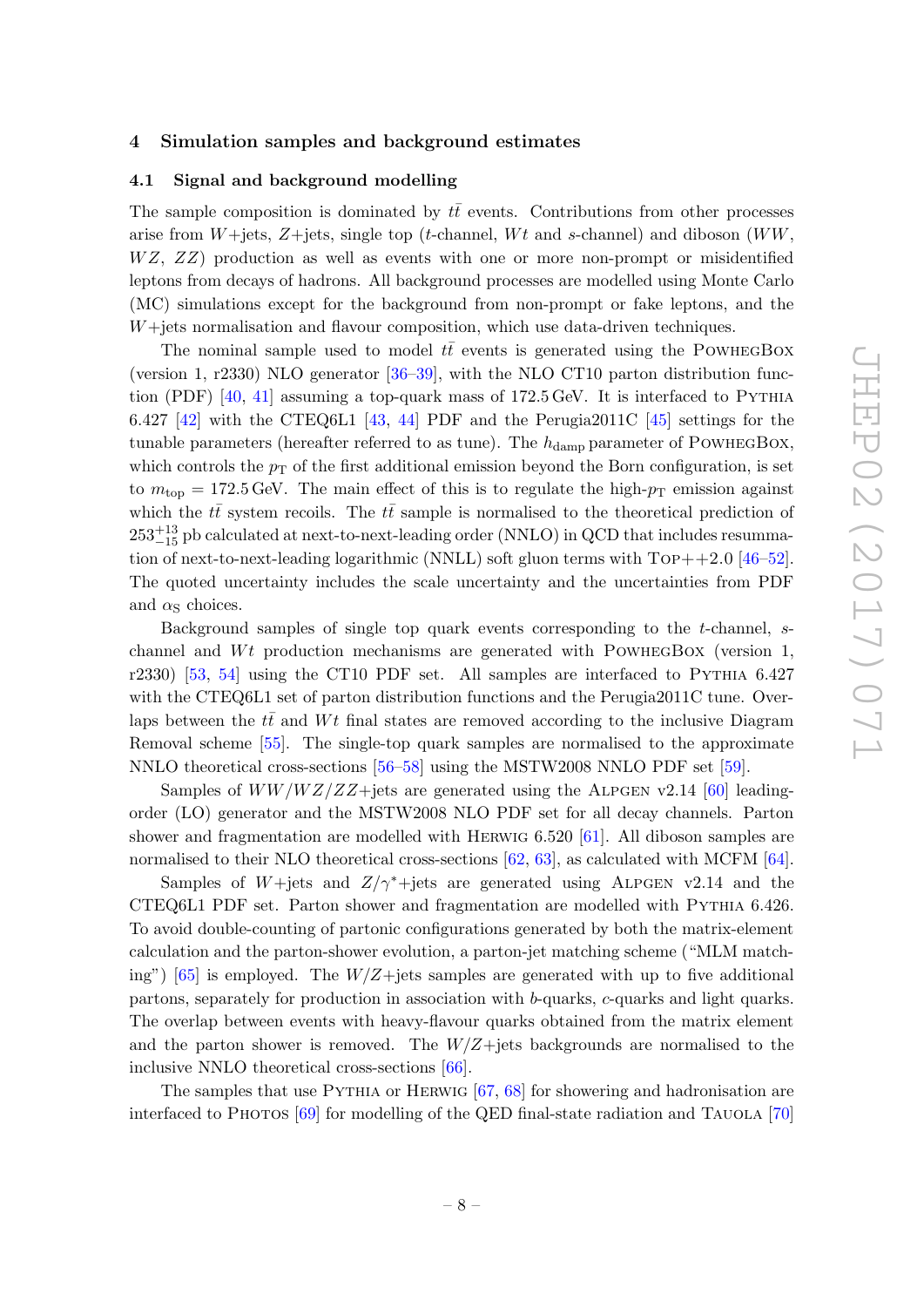<span id="page-10-0"></span>for modelling of the decays of  $\tau$  leptons. All samples are simulated taking into account the effects of multiple proton-proton interactions based on the pile-up conditions in the 2012 data. The pile-up interactions are modelled by overlaying simulated hits from events with exactly one inelastic collision per bunch crossing with hits from minimum-bias events that are produced with Pythia 8.160 [\[71\]](#page-27-15) using the A2M tune [\[72\]](#page-27-16) and the MSTW2008 LO PDF set. All event generators using Herwig are also interfaced to Jimmy v4.31 [\[73\]](#page-28-0) to simulate the underlying event.

<span id="page-10-1"></span>All simulated samples used for the measurement are processed through a simulation [\[74](#page-28-1) ] of the detector geometry and response using GEANT4 [\[75\]](#page-28-2). All simulated samples are processed through the same reconstruction software as the data. Simulated events are corrected so that the object identification efficiencies, energy scales and energy resolutions match those determined in data control samples. The alternative  $t\bar{t}$  samples used for modelling uncertainties, described in section [5.2,](#page-12-0) are instead processed with the ATLFAST-II [\[74\]](#page-28-1) simulation. This employs a parameterisation of the response of the electromagnetic and hadronic calorimeters, and GEANT4 for the other detector components. The b-hadrons are decayed in either PYTHIA or HERWIG, and all samples are reweighted, as detailed in section [5.2,](#page-12-0) such that the b-hadron production and the hadron-to-muon branching ratios match the values found in the Particle Data Group's review of particle physics (RPP) [\[76\]](#page-28-3).

#### 4.2  $W+$ jets normalisation

The W+jets process at the LHC is charge asymmetric, with the ratio of cross-sections much better predicted theoretically than either of the individual cross-sections [\[59\]](#page-27-3). The overall normalisation and the additional jets' flavour composition,  $(bb, cc, c$ , light flavours), of the W+jets background are determined via a data-driven method [\[77\]](#page-28-4) using an orthogonal 1-lepton  $+$  2-jets exclusive region, which is dominated by the  $W+$ jets process. The charge asymmetry normalisation and flavour composition are then extrapolated into the 1-lepton  $+ \geq 4$ -jets inclusive region used in this measurement. This estimation is performed in such a way that each variation reflecting a considered systematic uncertainty uses its own associated W+jets estimate, with only the statistical component of the estimate considered separately.

# 4.3 Backgrounds with fake or non-prompt leptons

Events with no prompt leptons may satisfy the selection criteria if one or more jets are misidentified as isolated leptons, or if the jets include hadrons decaying to leptons which then satisfy lepton identification and isolation requirements. Such cases are hereafter referred to as fake leptons.

This background is estimated from data using a matrix method [\[78\]](#page-28-5). A sample enhanced in fake leptons is selected by removing the lepton isolation requirements and, for electrons, loosening the identification criteria (these requirements are detailed in section [3\)](#page-5-1). Next, the efficiency for these "loose" leptons to satisfy the tight criteria is measured in data, separately for prompt and fake leptons. For prompt leptons it is taken from a sample of Zboson decays, while for fake leptons it is estimated from events with low missing transverse momentum or high lepton impact parameter. This information, taken together, allows the number of fake leptons satisfying the tight criteria to be calculated.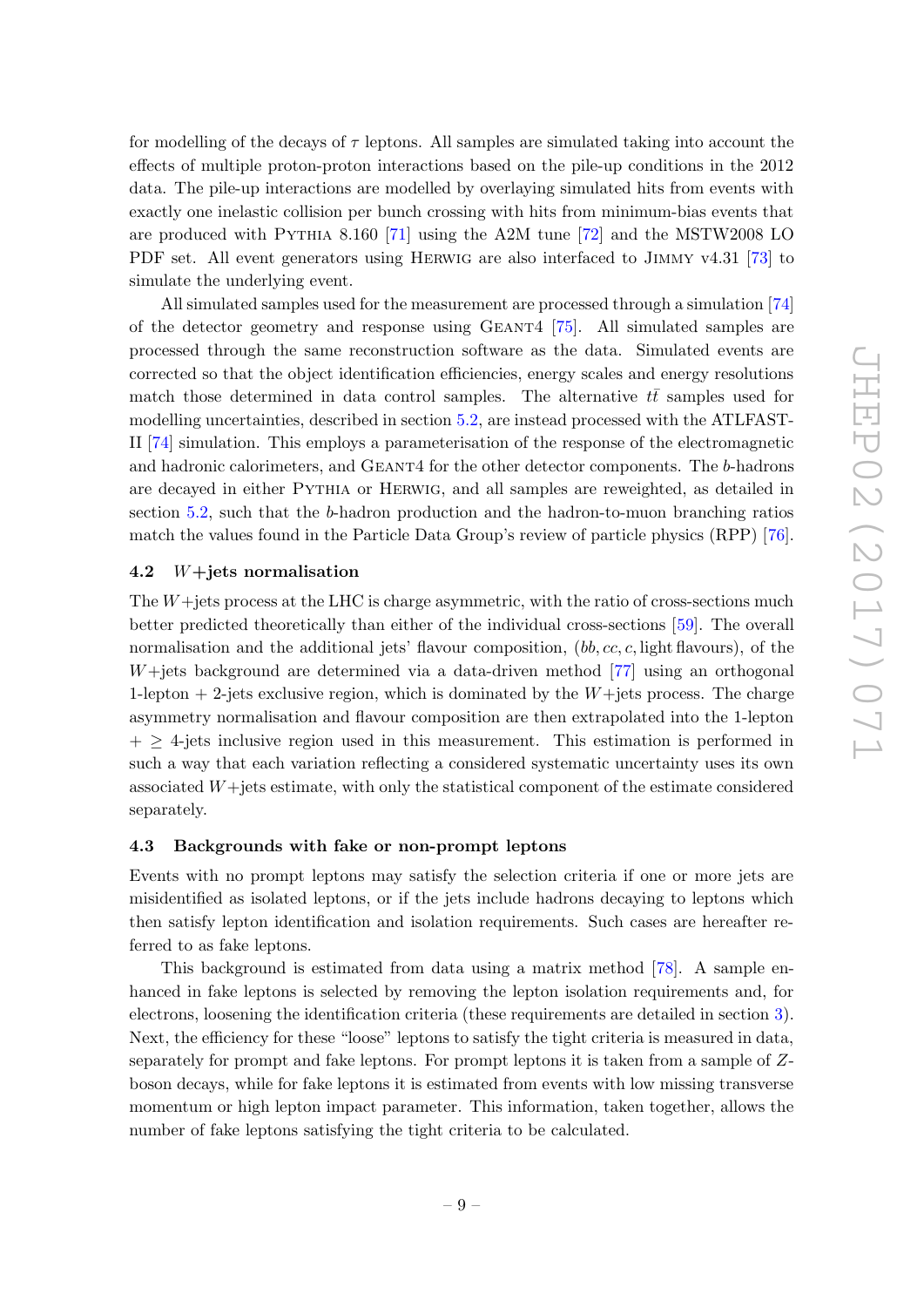# 5 Systematic uncertainties

Several sources of systematic uncertainty are considered that can affect the normalisation of signal and background and/or the shape of the relevant distributions. Individual sources of systematic uncertainty are considered to be uncorrelated. Correlations of a given systematic uncertainty are maintained across signal and background processes and channels. Sources of systematic uncertainty are separated into experimental terms, which do not affect the decay-chain fractions, and into modelling terms which have a direct impact on the decaychain fractions.

# 5.1 Experimental uncertainties

The experimental uncertainties considered are those that affect the reconstruction and selecton of leptons and jets. For the measurements of the charge and CP asymmetries, some additional effects are also taken into account. Those pertain to the SMT muon identification and associated mistag, as described below. Due to the charge asymmetries being defined as a ratio of probabilities, as described in section [1,](#page-1-0) the analysis is not sensitive to experimental effects which could differently affect the positively and negatively charged W-boson leptons.

Lepton reconstruction, identification and trigger. The charge-dependent reconstruction and identification efficiency of electrons and muons, their isolation, as well as the efficiency of the triggers used to record the event, differ slightly between data and simulation. Tag-and-probe techniques, using  $Z \to e^+e^-$ ,  $Z \to \mu^+\mu^-$  and  $J/\psi \to \mu^+\mu^-$  data and simulation [\[25](#page-25-5), [26](#page-25-6), [28\]](#page-25-8), are used to correct the simulation efficiencies, and the uncertainties associated with the tag-and-probe techniques are propagated through to the results.

Lepton momentum scale and resolution. The lepton momentum scale and resolution differ slightly between data and simulation and are corrected for, according to the charge of the lepton, by using reconstructed distributions of the  $Z \to \ell^+ \ell^-$  and  $J/\psi \to \ell^+ \ell^-$ masses [\[28](#page-25-8), [79\]](#page-28-6). In the case of electrons,  $E/p$  studies using  $W \to e\nu$  events are also used. In the case of muons, momentum scale and resolution corrections are only applied to the simulation, while for electrons these corrections are applied to both data and simulation. Uncertainties in both the momentum scale and resolution in the muon spectrometer and the tracking systems are considered, and varied separately.

Lepton charge misidentification. Charge misidentification of an electron occurs if an isolated prompt electron is reconstructed with a wrong charge assignment. The misidentification is mostly caused by the emission of bremsstrahlung under a small angle with a subsequent conversion of the emitted photon and the misassociation of one of the conversion tracks with the cluster of the original electron. In addition, for high  $E_T$  and therefore increasingly straight tracks, charge misidentification can be caused by a failure to correctly determine the curvature of the track associated to the electron. The charge misidentification is estimated in data and simulation using  $Z \to e^+e^-$  tag-and-probe methods [\[26\]](#page-25-6). The charge misidentification probability is correlated with the amount of bremsstrahlung and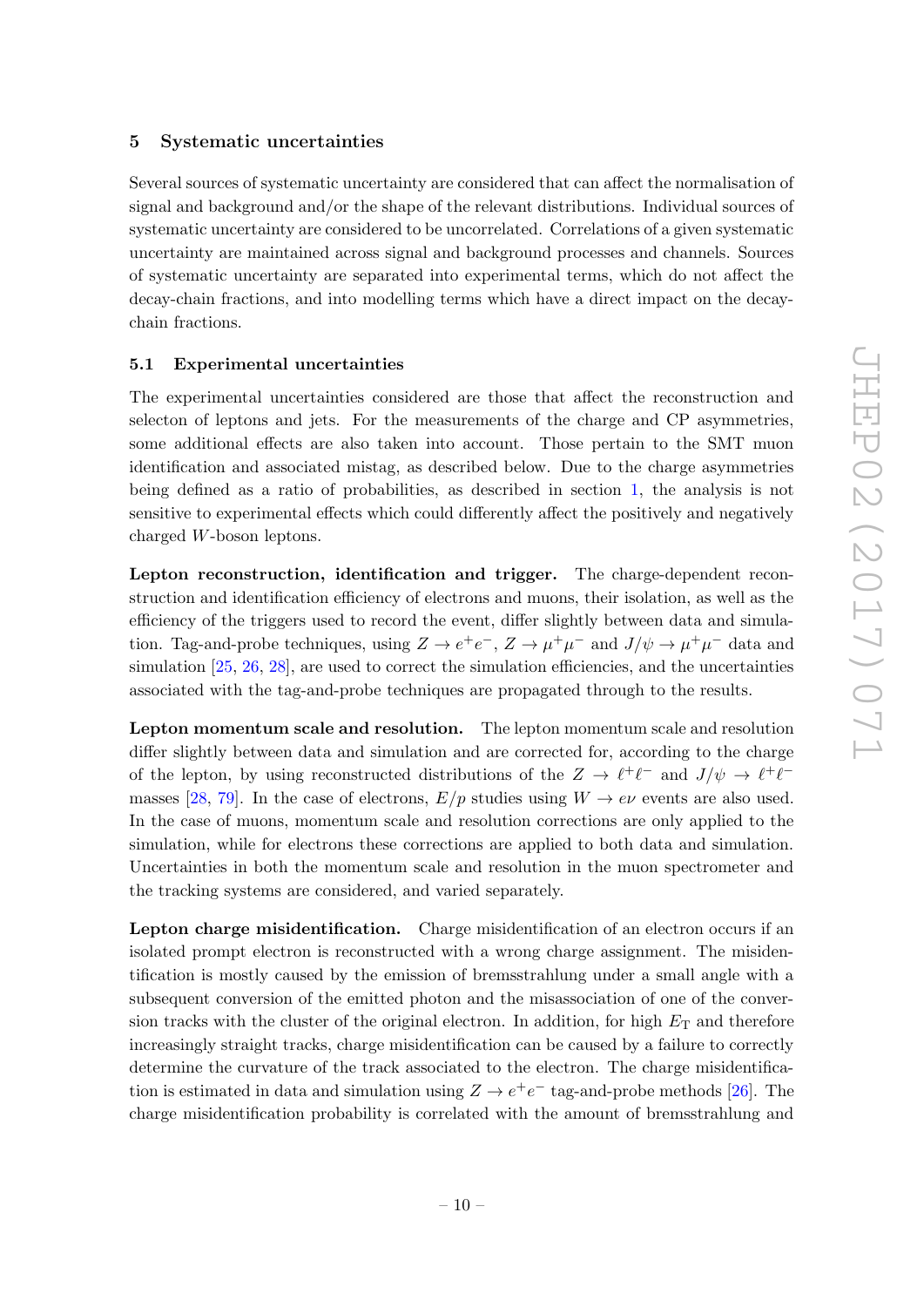thus with the amount of traversed material; the probabilities are quite low in the central region of the detector but can reach almost  $3\%$  for very high values of  $|\eta|$ . However, the fraction of selected electrons that are potentially affected by this higher charge misidentification is very small. The possibility of muon charge misidentification is extremely small and is considered negligible. The uncertainties associated with the tag-and-probe techniques are propagated through to the results.

Jet energy scale. The jet energy scale (JES) and its uncertainty have been derived by combining information from test-beam data, LHC collision data and simulation [\[31](#page-25-11), [80\]](#page-28-7). The jet energy scale uncertainty is split into 22 uncorrelated sources, each of which can have different  $p_T$  and  $\eta$  dependencies.

<span id="page-12-0"></span>**Jet energy resolution.** The jet energy resolution (JER) has been determined separately for data and simulation using two *in situ* techniques [\[81\]](#page-28-8). The fractional  $p_T$  resolution for a given jet is measured as a function of its  $p<sub>T</sub>$  and  $\eta$ . A systematic uncertainty is defined as the difference in quadrature between the JER for data and simulation and is applied as an additional smearing to the simulation.

Jet reconstruction efficiency. The jet reconstruction efficiency is found to be about 0.2% lower in the simulation than in the data for jets with  $p_T$  below 30 GeV, and consistent with data for higher jet  $p_T$ . To evaluate the systematic uncertainty due to this small difference, 0.2% of the jets with  $p_{\rm T}$  below 30 GeV are removed randomly and all jet-related kinematic variables are recomputed.

Jet vertex fraction. The efficiency for each jet to satisfy the jet vertex fraction requirement is measured in  $Z(\rightarrow \ell^+\ell^-) + 1$ -jet events in data and simulation [\[32\]](#page-25-12), selecting separately events enriched in hard-scatter jets and events enriched in jets from other proton interactions in the same bunch crossing (pile-up). The corresponding uncertainty is evaluated in the analysis by changing the nominal JVF requirement value.

**Flavour tagging uncertainty.** The efficiencies for  $b$ -jets,  $c$ -jets and light-flavor jets to satisfy the displaced-vertex b-tagging criteria have been evaluated in data, and corresponding correction factors have been derived for jets in simulation [\[33,](#page-25-13) [34\]](#page-25-14). These scale factors and their uncertainties are applied to each jet depending on its flavour and  $p<sub>T</sub>$ . In the case of light-flavour jets, the corrections also depend on the jet  $\eta$ . Moreover, the scale factors for  $\tau$ -jets are set to those for  $c$ -jets and an additional extrapolation uncertainty is considered.

**SMT** uncertainty. The reconstruction and identification efficiencies and uncertainties that are used for prompt muons are also used for SMT muons. In addition, tag-and-probe techniques using  $Z \to \mu^+ \mu^-$  and  $J/\psi \to \mu^+ \mu^-$  data and simulation are used to calibrate the charge-dependent efficiency of the SMT momentum imbalance selection criteria. The probability of the SMT algorithm mistagging a light-flavour jet is evaluated in data and simulation using a  $W +$ jets sample to obtain a sample of low- $p_T$  jets which are predominantly light flavour, and correcting for the contamination from  $W+$  heavy-flavour jets. An additional dijet method for high- $p<sub>T</sub>$  jets is also used, with all associated uncertainties from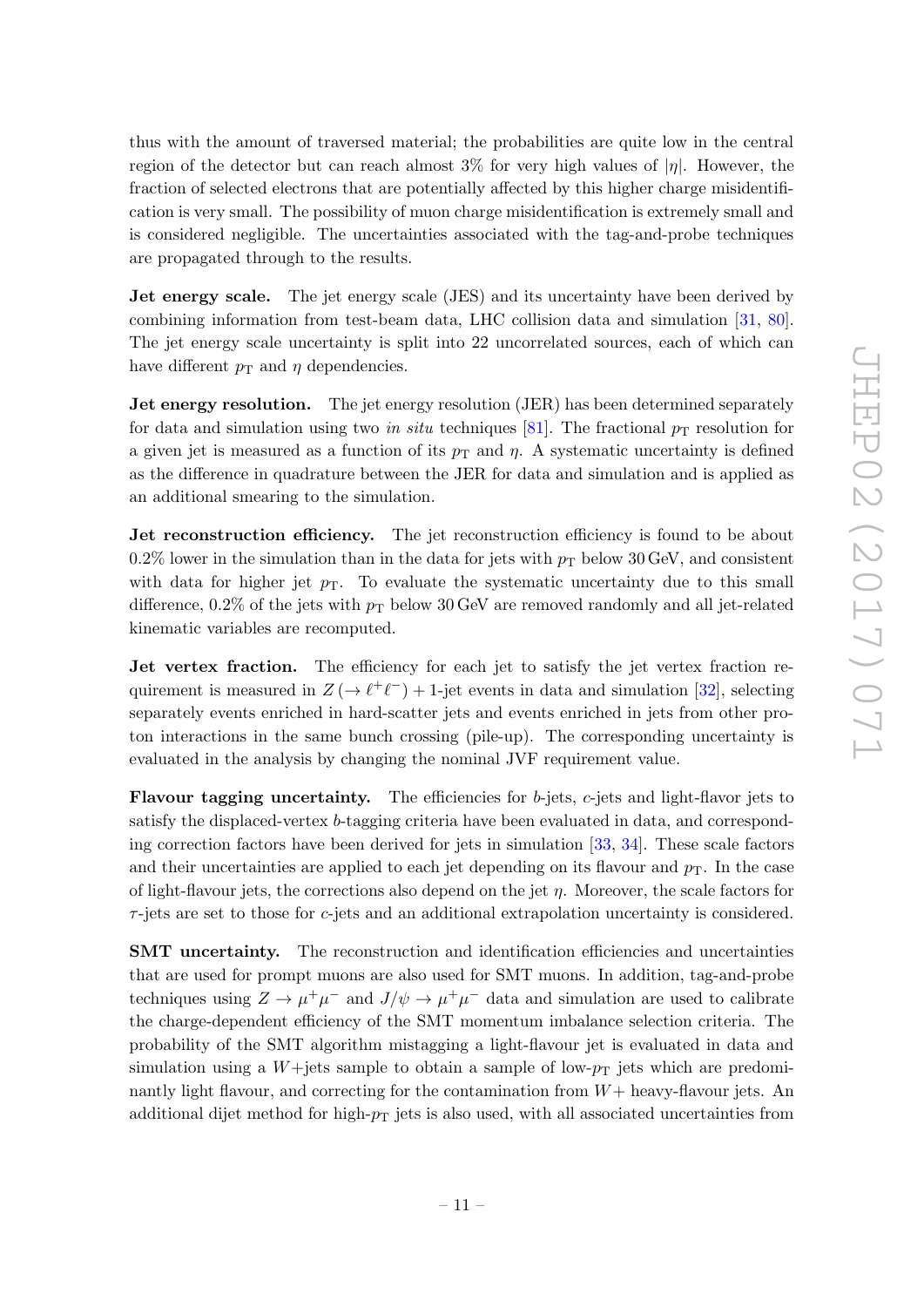<span id="page-13-1"></span>both methods propagated to the results. The mistag rate for positively and negatively charged muon is found to be compatible within uncertainties.

Background uncertainties. The data-driven fake-lepton estimate is evaluated using alternative parameterisations of the matrix method, and the uncertainties detailed in ref. [\[78\]](#page-28-5) are propagated to the results. The fake lepton uncertainty on the  $e+{\rm jets}$  channel is larger than that of the  $\mu$ +jets channel. Each individual systematic uncertainty uses its own  $W +$ jets data-driven estimate, and a residual uncertainty based on the statistical uncertainty of the method is propagated to the results. The cross-sections of the background processes are varied within uncertainty and propagated through to the results.

### 5.2 Modelling uncertainties

b-hadron production. The production fractions for weakly decaying b-hadrons are documented in the RPP. All simulation samples used in this measurement are reweighted to account for differences between the RPP values and those implemented in the MC simulation. The RPP additionally provides uncertainties in the b-hadron production fractions as well as the correlations between the different b-hadrons, leading to a set of variations for these systematic uncertainties, that are propagated throughout the measurement.

Hadron-to-muon branching ratios. The b- and c-hadron to muon branching ratios in the simulation samples are reweighted to match those found in the RPP for the  $B^0, B^+, B_s^0$ , and b-baryon admixture. The uncertainties in the RPP branching ratios are propagated throughout the measurement.

<span id="page-13-0"></span>Single-top production asymmetry. At the LHC, t-channel and s-channel single-top events are produced asymmetrically, with more top-quark events produced than antitopquark events, whilst the  $Wt$  channel single-top events are produced symmetrically. Each process, t-channel and s-channel, has a total cross-section with an uncertainty. A conservative systematic uncertainty assumes that the uncertainty in the total cross-section comes exclusively from either an excess or deficit of (anti)top-production. Correlations between top- and antitop-quark production are not considered, which would reduce the impact of these variations. A total of four variations for the two systematic uncertainties are considered for each channel, varying the (anti)top-quark production percentages up and down. This conservative systematic uncertainty has a small overall impact on the final results.

NLO generator. An uncertainty due to the choice of NLO generator is evaluated as the full difference, symmetrised, between ATLFAST-II  $t\bar{t}$  samples of MC@NLO and POWHEG-Box, both interfaced with Herwig.

Parton shower and hadronisation. An uncertainty due to the choice of parton shower and hadronisation models is evaluated as the full difference, symmetrised, between ATLFAST-II  $t\bar{t}$  samples of POWHEGBOX interfaced to PYTHIA and to HERWIG. For both samples, the  $h_{\text{damp}}$  parameter of POWHEGBOX is set to infinity.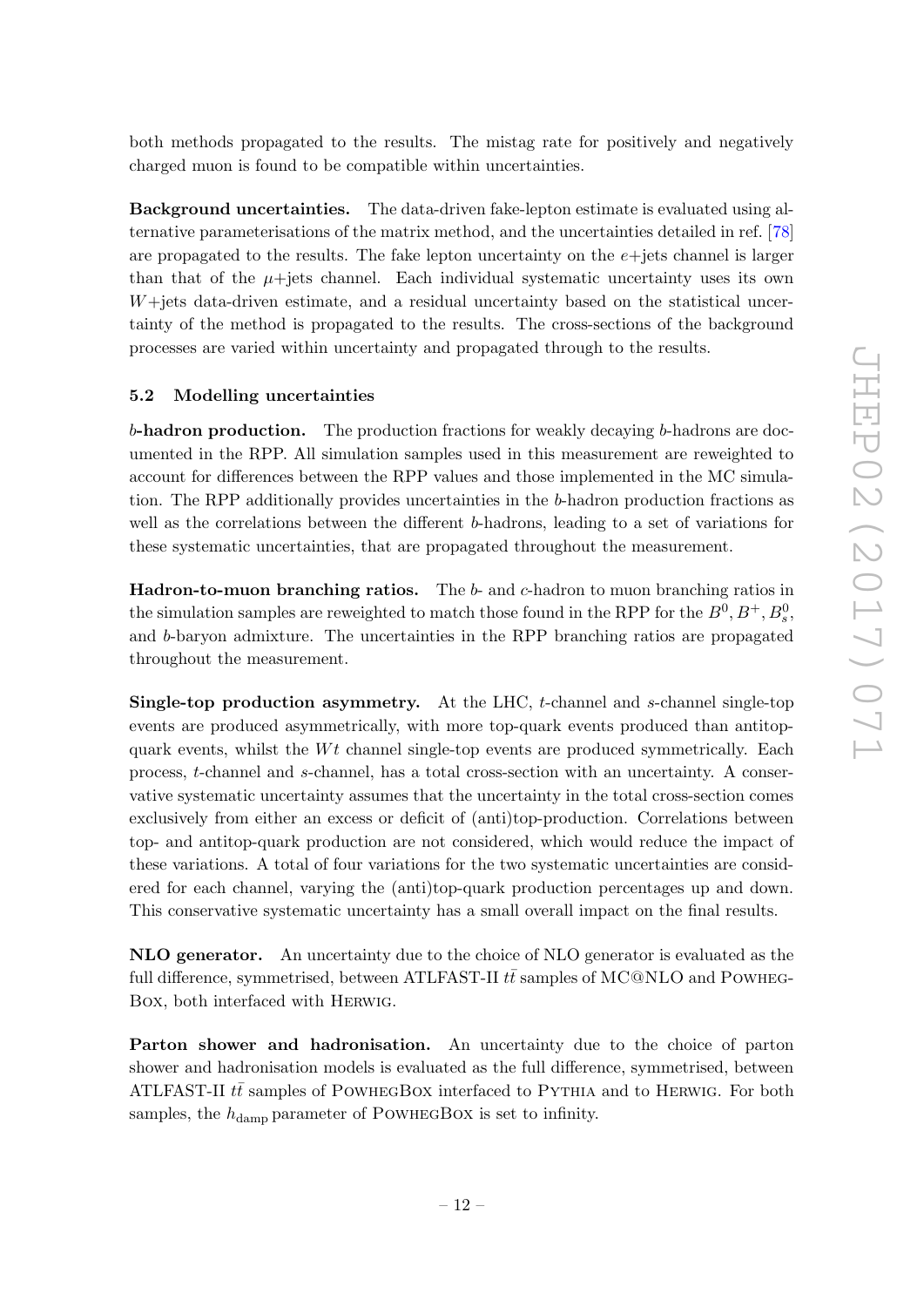<span id="page-14-0"></span>

|                  |        | $e + jets$  | $\mu + \text{jets}$ |                    |  |
|------------------|--------|-------------|---------------------|--------------------|--|
| WW, WZ, WW       | 50     | ±7          | 45                  | $\pm 5$            |  |
| $Z + jets$       | 800    | $\pm 80$    | 450                 | $\pm 60$           |  |
| Multijet         | 1 800  | $\pm$ 1 400 | 1 500               | $\pm$ 330          |  |
| Single top       | 1 800  | $\pm 150$   | 2 0 0 0             | $\pm$ 150          |  |
| $W+{\rm jets}$   | 2 500  | $\pm 160$   | 2 800               | $\pm 150$          |  |
| $t\bar{t}$       | 30 000 | $\pm$ 1 900 | 34 000              | $\pm$ 2 000        |  |
| Expected         | 37 000 | $\pm 2600$  |                     | 41 000 $\pm$ 2 300 |  |
| $_{\text{Data}}$ | 36 796 |             | 40 807              |                    |  |

**Table 1.** Observed and expected event yields for the  $e +$ jets and  $\mu$ +jets channels, with combined total statistical and systematic uncertainties.

Additional radiation. The uncertainties due to the amount of initial- and final-state radiation and the factorisation and renormalisation scales,  $\mu$ , are evaluated together using three POWHEGBOX ATLFAST-II  $t\bar{t}$  samples. A nominal sample with  $\mu = 1$  and  $h_{\text{damp}} =$  $m_{\text{top}}$  is compared to a sample with  $\mu = 2$  and  $h_{\text{damp}} = m_{\text{top}}$  and to a sample with  $\mu = 0.5$ and  $h_{\text{damp}} = 2 \times m_{\text{top}}$ . The uncertainty due to additional radiation is evaluated as the full difference, symmetrised, between the larger of the two comparisons.

Parton distribution function. The evaluation of the PDF uncertainty follows the PDF4LHC prescription [\[82\]](#page-28-9) using the CT10, MSTW2008 and NNPDF2.3 [\[83\]](#page-28-10) PDF sets. This systematic uncertainty is evaluated in a full simulation  $t\bar{t}$  sample generated with MC@NLO using Herwig for the parton shower, AUET2 for the underlying event tune and CT10 as the nominal PDF.

# 6 Event yields and  $t\bar{t}$  cross-section

This paper presents the measurement of charge and CP asymmetries observed in  $t\bar{t}$  events. In order to demonstrate that the signal and relevant backgrounds are well understood, an inclusive  $t\bar{t}$  cross-section measurement is also reported. More precise measurements of this quantity are reported elsewhere [\[84\]](#page-28-11).

The event yields for the b-tagged  $e+{\text{jets}}}$  and  $\mu+{\text{jets}}$  channels, along with the expected  $t\bar{t}$ signal and relevant backgrounds, are shown in table [1.](#page-13-1) Distributions showing the agreement between data and simulation are shown in figure [2](#page-14-0) for both the  $e+{\rm jets}$  and  $\mu+{\rm jets}$  channels, illustrating the b-tagged jet multiplicity, the b-tagged jet  $p_T$  and the SMT muon  $p_T$ . The predictions are found to be in good agreement with the data within uncertainties.

The inclusive cross-section,  $\sigma_{t\bar{t}}$ , is measured in the tagged sample using:

$$
\sigma_{t\bar{t}} = \frac{N_{\text{data}} - N_{\text{bkg}}}{\int L \text{d}t \times \epsilon \times BR},\tag{6.1}
$$

where  $N_{data}$  and  $N_{bkg}$  are the data and background yields respectively,  $\epsilon$  is the signal efficiency for single-lepton and dilepton channels (the acceptance for the  $t\bar{t}$  fully hadronic channel is negligible) and  $BR = 0.543$  is the single-lepton and dilepton total branching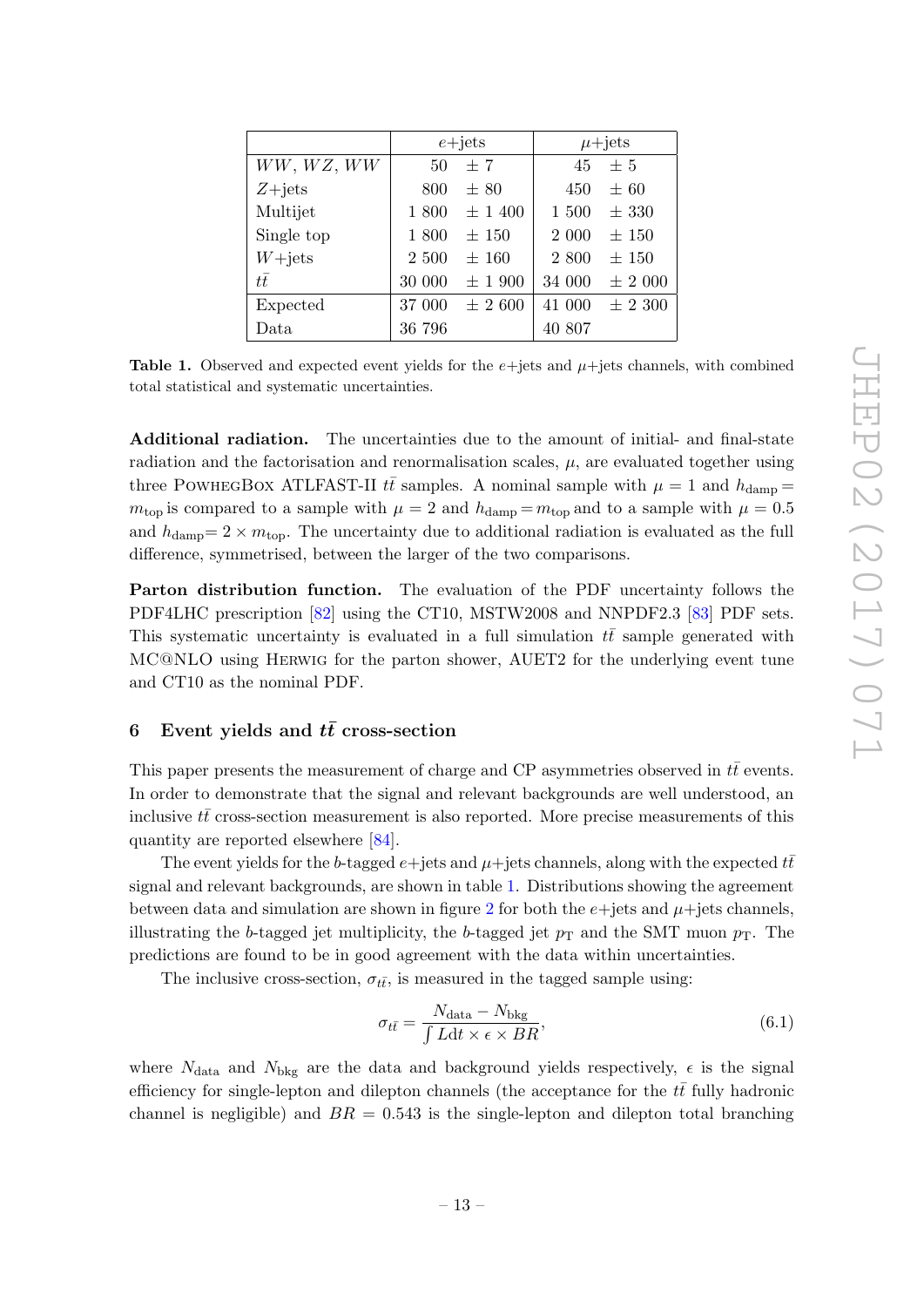<span id="page-15-0"></span>

Figure 2. Distributions showing data and simulation. The hashed area represents all experimental systematic uncertainties as well as the b-hadron production and hadron-to-muon branching ratio uncertainties. The lower panel of the distributions show the ratio of the data divided by the simulation. The distributions on the left-hand side show the  $e+{\rm jets}$  channel while the distributions on the right-hand side show the  $\mu$ +jets channel. (a) and (b) show the b-tagged jet multiplicity, (c) and (d) show the b-tagged jet  $p_T$  and finally (e) and (f) show the SMT muon  $p_T$ .

ratio derived using a  $W \to \ell \nu$  branching ratio of 0.108 per flavour  $(e, \mu, \tau)$  [\[76\]](#page-28-3). The estimated signal efficiencies and their overall uncertainties are:

$$
\epsilon_{t\bar{t}}^{\epsilon+jets} = 0.0109 \pm 0.0011,\n\epsilon_{t\bar{t}}^{\mu+jets} = 0.0124 \pm 0.0010,\n\epsilon_{t\bar{t}} = 0.0232 \pm 0.0020.
$$
\n(6.2)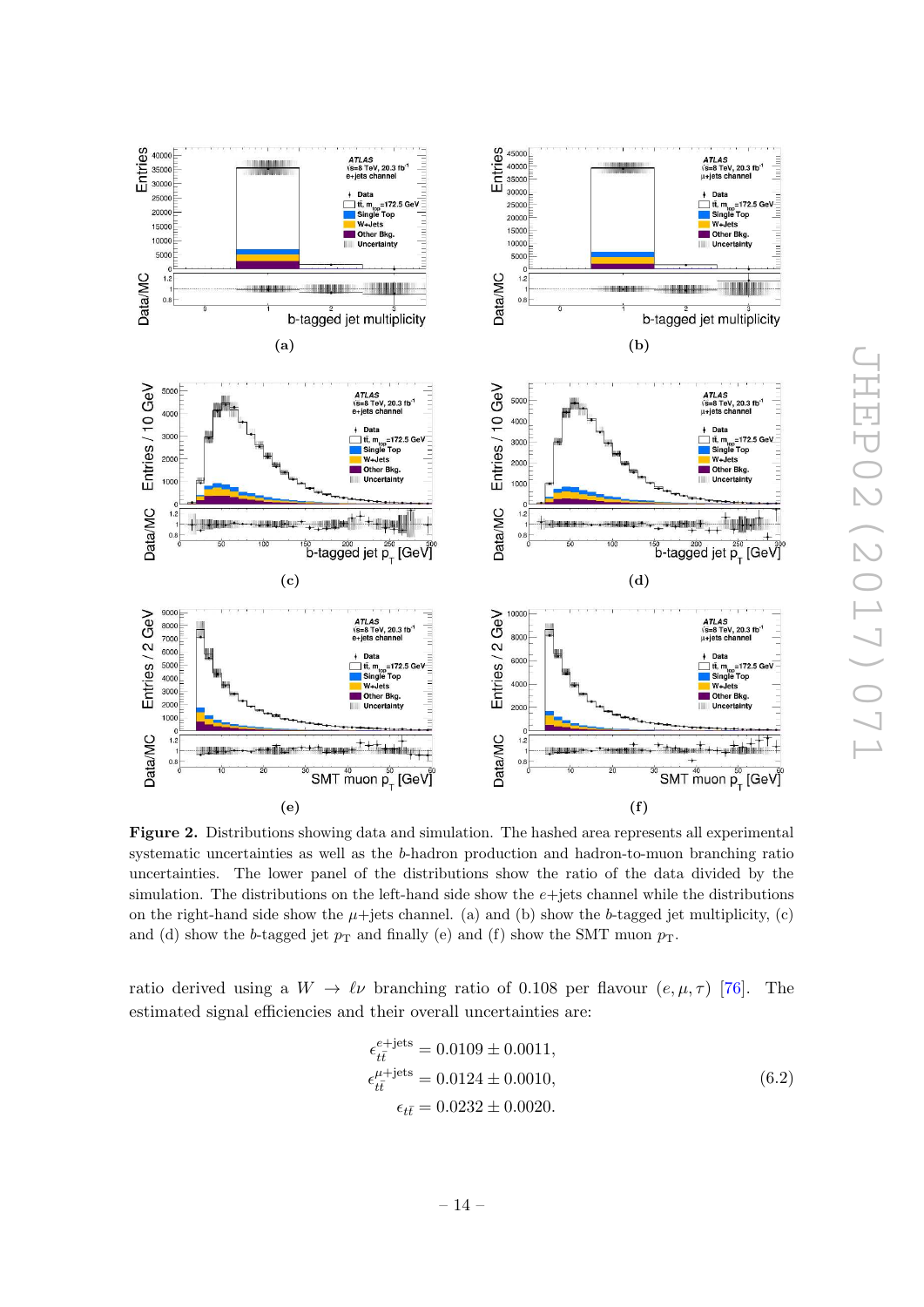<span id="page-16-0"></span>

|                                            | $e + jets$   | $\mu + \text{jets}$ | $\ell$ +jets |
|--------------------------------------------|--------------|---------------------|--------------|
| $\sigma_{t\bar{t}}$ [pb]                   | 248.0        | 251.4               | 249.6        |
| Statistical uncertainty in $%$             | $\pm 0.6$    | $\pm 0.6$           | $\pm 0.4$    |
| Sources of experimental uncertainty in $%$ |              |                     |              |
| Lepton charge misidentification            | $+0.0 - 0.0$ | $+0.0 - 0.0$        | $+0.0 - 0.0$ |
| Lepton energy resolution                   | $+1.1 -1.0$  | $+1.0 -1.0$         | $+1.0 -1.0$  |
| Lepton trigger, reco, identification       | $+2.8 - 2.6$ | $+2.1 - 2.0$        | $+2.1 - 2.0$ |
| Jet energy scale                           | $+5.2 - 5.2$ | $+4.7 - 4.6$        | $+5.0 -4.8$  |
| Jet energy resolution                      | $+0.1 - 0.1$ | $+0.3 - 0.3$        | $+0.1 - 0.1$ |
| Jet reco efficiency                        | $+0.1 - 0.1$ | $+0.1 - 0.1$        | $+0.1 - 0.1$ |
| Jet vertex fraction                        | $+1.0 -1.0$  | $+1.0 -1.0$         | $+1.0 -1.0$  |
| Fake lepton estimate                       | $+4.7 - 4.7$ | $+1.0 -1.0$         | $+2.7 - 2.7$ |
| Background normalisation                   | $+0.2 -0.2$  | $+0.1 - 0.1$        | $+0.2 -0.2$  |
| $W + \text{jets estimate (statistical)}$   | $+0.0 - 0.0$ | $+0.0 - 0.0$        | $+0.0 - 0.0$ |
| Single-top production asymmetry            | $+0.1 - 0.0$ | $+0.1 - 0.0$        | $+0.1 - 0.0$ |
| $b$ -tagging efficiency                    | $+2.2 -2.1$  | $+2.2 - 2.1$        | $+2.2 - 2.1$ |
| $c$ -jet mistag rate                       | $+0.4 -0.4$  | $+0.4 - 0.4$        | $+0.4 - 0.4$ |
| Light-jet mistag rate                      | $+0.1 - 0.1$ | $+0.1 - 0.1$        | $+0.1 - 0.1$ |
| SMT reco identification                    | $+1.6 -1.5$  | $+1.5 -1.5$         | $+1.5 -1.5$  |
| SMT momentum imbalance                     | $+1.0 -1.0$  | $+1.0 -1.0$         | $+1.0 -1.0$  |
| SMT light-jet mistag rate                  | $+0.4 -0.5$  | $+0.4 - 0.5$        | $+0.4 - 0.5$ |
| Sources of modelling uncertainty in $%$    |              |                     |              |
| Hadron-to-muon branching ratio             | $+2.8 - 2.6$ | $+2.8 - 2.5$        | $+2.8 - 2.6$ |
| b-hadron production fractions              | $+0.4 -0.3$  | $+0.4 -0.4$         | $+0.4 -0.4$  |
| Additional radiation                       | $\pm 5.3$    | $\pm 3.9$           | $\pm 4.5$    |
| MC generator                               | $\pm 3.0$    | $\pm 3.1$           | $\pm 3.0$    |
| Parton shower                              | $\pm 2.1$    | $\pm 1.7$           | $\pm 1.9$    |
| Parton distribution function               | $\pm 1.1$    | $\pm 0.8$           | $\pm 0.9$    |
| Total experimental uncertainty             | $+8.3 - 8.1$ | $+6.2 - 6.0$        | $+6.9 - 6.7$ |
| Total modelling uncertainty                | $+7.1 - 7.0$ | $+6.0 - 5.9$        | $+6.5 - 6.4$ |
| Total systematic uncertainty               | $+11 -11$    | $+8.6 - 8.4$        | $+9.4 - 9.3$ |
| Luminosity uncertainty                     | $\pm 1.9$    | $\pm 1.9$           | $\pm 1.9$    |
| LHC beam energy                            | $\pm 1.7$    | $\pm 1.7$           | $\pm 1.7$    |

**Table 2.** Measurements of  $\sigma_{t\bar{t}}$  for the  $e+{\rm jets}$ ,  $\mu+{\rm jets}$  and combined  $\ell+{\rm jets}$  channels, with systematic uncertainties in percent.

<span id="page-16-1"></span>The  $e+{\rm jets}$  and  $\mu+{\rm jets}$  analyses are combined by summing the event yields for the data, signal and background estimates. Uncertainties are evaluated by recalculating the acceptance and cross-section for each and every individual uncertainty, and then adding the difference from the nominal together in quadrature. The cross-section is measured in the  $e +$ jets,  $\mu +$ jets and combined channels and is listed in table [2](#page-15-0) along with the contributions, in percent, from the systematic uncertainties. The dominant systematic terms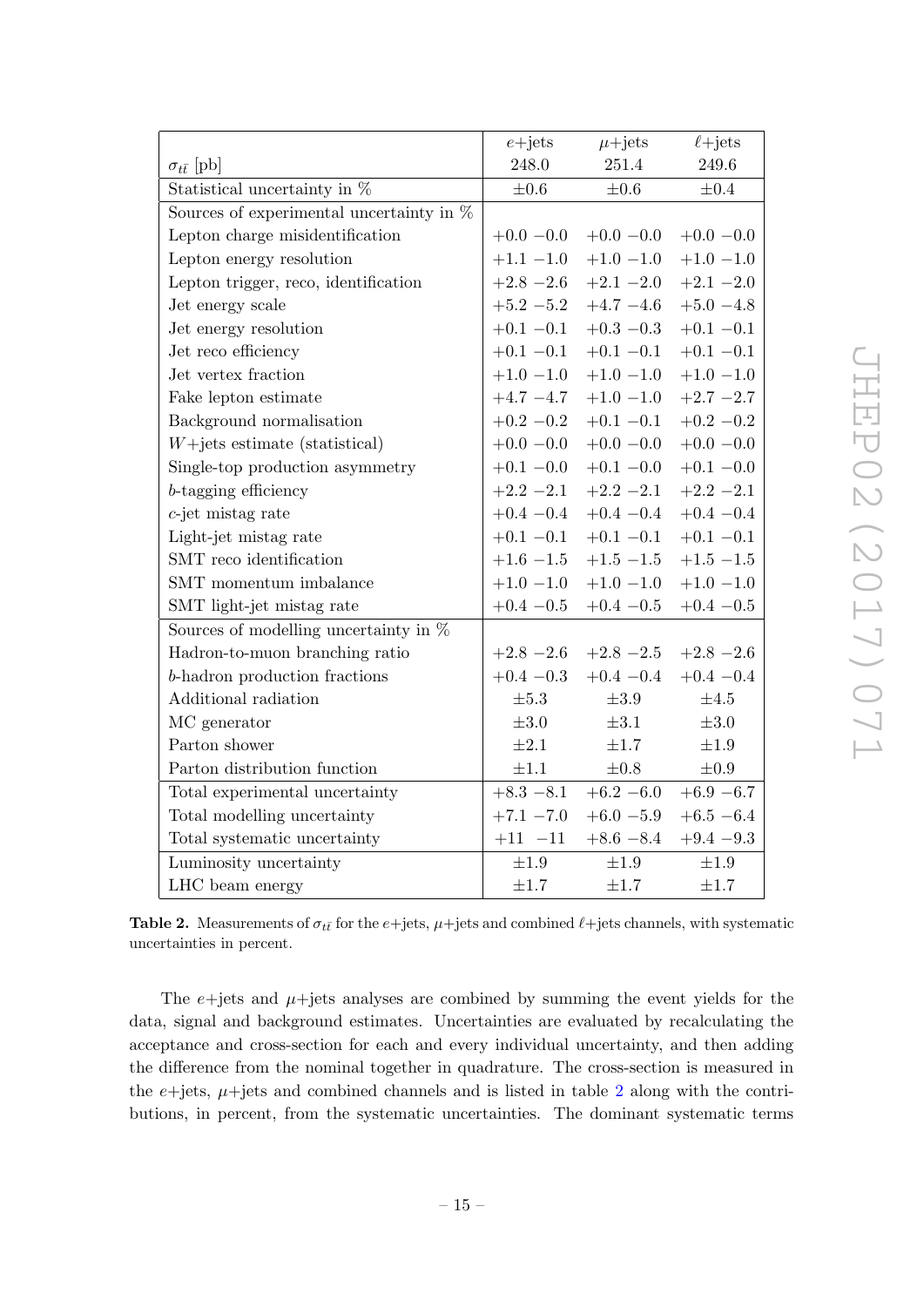<span id="page-17-0"></span>come from the jet energy scale, the displaced-vertex b-tagging efficiency, the hadron-tomuon branching ratio uncertainties, and MC modelling. The combined cross-section is measured to be:

$$
\sigma_{t\bar{t}} = 250 \pm 1 \, (\text{stat.})^{+24}_{-23} \, (\text{syst.}) \pm 5 \, (\text{lumi.}) \pm 4 \, (\text{beam}) \, \text{pb.} \tag{6.3}
$$

The uncertainty of the integrated luminosity is 1.9% [\[22\]](#page-25-2) and the uncertainty from the knowledge of the LHC beam energy is 1.7% [\[85\]](#page-28-12).

The cross-section measurement presented here is in good agreement with the theoretical prediction and with contemporary results from both ATLAS [\[84](#page-28-11) , [86\]](#page-28-13) and CMS [\[87](#page-28-14) [–89\]](#page-28-15).

# 7 Measurement of charge asymmetries

The data are separated into same- and different-top-like SMT muons, as illustrated in figure [1,](#page-3-0) by a kinematic likelihood fitter (KLFitter) [\[90\]](#page-29-0). The KLFitter places Breit-Wigner mass constraints on the top-quark and W-boson masses, and permutes reconstructed jets into each possible position in the leading-order parton representation of the  $t\bar{t}$  system. Transfer functions, motivated by detector geometry, are used to map reconstructed jets to partons. For each possible permutation a likelihood and event probability are calculated, and the permutation with the highest event probability is selected. The KLFitter was configured for the  $\ell$ +jets  $t\bar{t}$  system and optimised for this measurement, with b-tagged reconstructed jets being fixed into the KLFitter b-jet positions, and allowing at most five reconstructed jets to enter the permutations. The top-quark mass was fixed at the MC mass of  $m_{\text{top}} = 172.5 \,\text{GeV}$ . If a reconstructed b-tagged jet is mapped to the KLFitter leptonic b-jet position then the SMT muon is considered to be same-top-like, whereas if the b-tagged jet is mapped to the KLFitter hadronic b-jet position then the SMT muon is considered to be different-top-like. In the case of events where both b-hadrons decay semileptonically and are both experimentally tagged, one SMT muon is considered same-top-like and the other different-top-like, and both SMT muons contribute to the charge asymmetries. A misassignment probability of  $21 \pm 1\%$  is achieved. No additional systematic uncertainty is associated with the KLFitter as the algorithm is solely dependent on the four-momenta of the reconstructed objects, which are well described and covered by the existing systematic uncertainties. A consistent KLFitter performance is achieved across all possible charge and same- or different-top configurations, as determined in simulated  $t\bar{t}$  events.

The yield of SMT muons, shown for each charge combination, that are designated as same-top-like is shown in figure [3](#page-19-0) while those designated as different-top-like is shown in figure [4.](#page-19-1) As stated in section [1,](#page-1-0) for different-top-like SMT muons, the sign of the Wboson lepton has been flipped in order to consistently represent the charge of the b-quark at production in both the same- and different-top scenarios. The observed data are then combined and unfolded to the particle level via:

<span id="page-17-2"></span><span id="page-17-1"></span>
$$
N^{i} = \frac{1}{\epsilon^{i}} \cdot \sum_{j} \mathcal{M}_{ij}^{-1} \cdot f_{\text{acc}}^{j} \cdot (N_{\text{data}}^{j} - N_{\text{bkg}}^{j}), \tag{7.1}
$$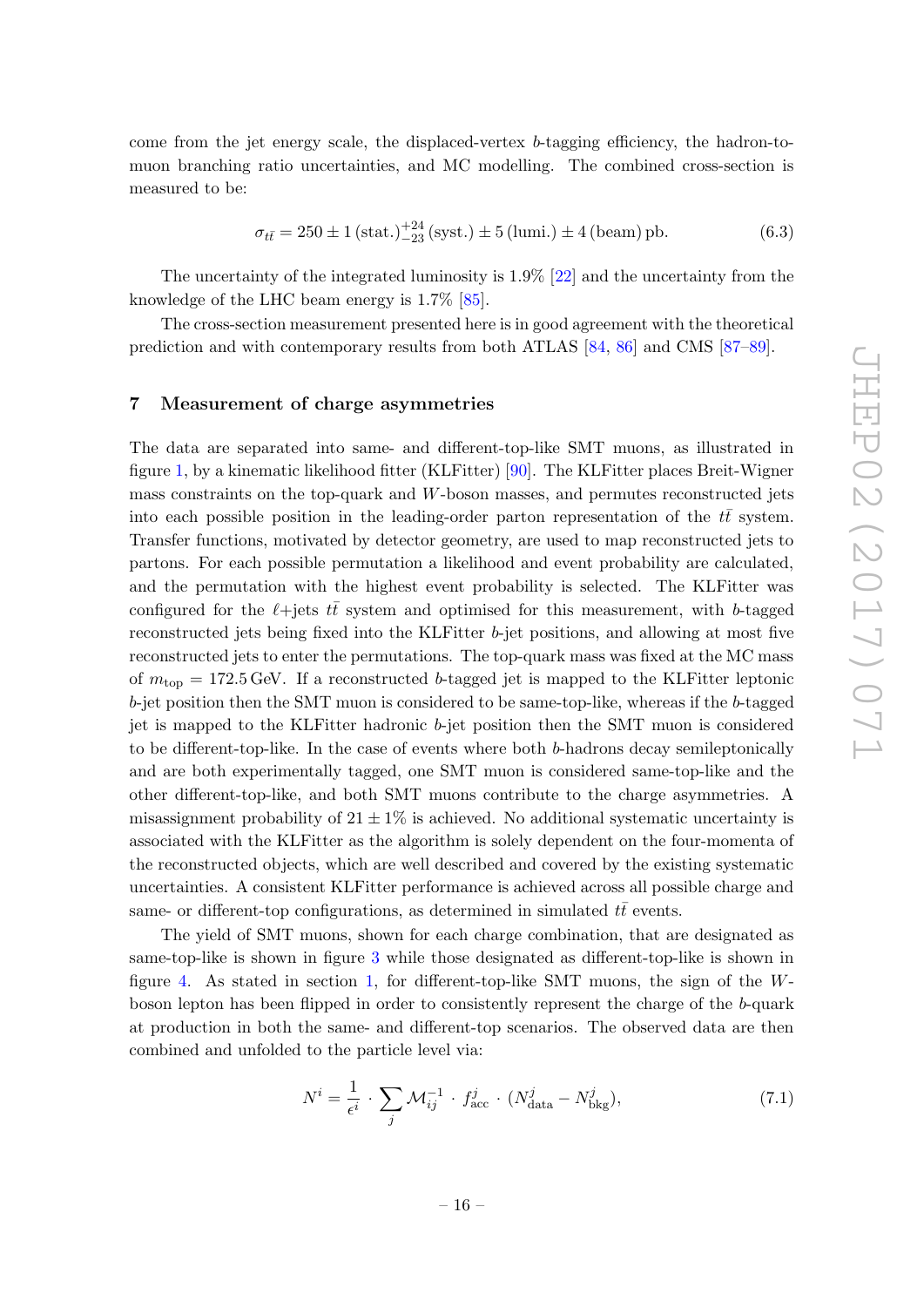|            | $N_i^-$ | $N_i^-$ | $N_i^+$ | $N_i$ |
|------------|---------|---------|---------|-------|
| $N_i^{++}$ | 0.79    | 0.00    | 0.00    | 0.21  |
| $N_i^-$    | 0.00    | 0.79    | 0.21    | 0.00  |
| $N_i^+$    | 0.00    | 0.21    | 0.79    | 0.00  |
|            | 0.21    | 0.00    | 0.00    | 0.79  |

<span id="page-18-0"></span>**Table 3.** Response matrix,  $\mathcal{M}_{ij}$ . The diagonal elements indicate that the same- or differenttop assignment is correct. All non-zero off-diagonal elements come from same- or different-top mistagging. Charge misidentification enters the response matrix at the order of  $10^{-5}$ . The total uncertainty in all non-zero elements is 0.01.

where  $i, j = \{N^{++}, N^{--}, N^{+-}, N^{-+}\}$  and index i runs over the particle level while index j runs over the reconstruction level.  $N_{\text{data}}^j$  and  $N_{\text{bkg}}^j$  are the number of SMT muons observed in data and the estimated background, respectively. An acceptance term,  $f_{\text{acc}}^j$ , is applied bin-by-bin to correct for SMT muons that are present at the reconstruction level, but not at the fiducial level. The acceptance term also includes backgrounds within the  $t\bar{t}$  sample itself, such as muons originating from light-flavour, pile-up,  $c \to \mu$ , initial- and final-state radiation and dilepton  $t\bar{t}$  events. The response matrix,  $\mathcal{M}_{ij}$ , is populated exclusively by SMT muons which are matched between the reconstruction and particle level. Finally, an efficiency term,  $\epsilon^i$ , is applied bin-by-bin to the unfolded data to correct for SMT muons that are present at the particle level, but not at the reconstruction level.

The response matrix,  $\mathcal{M}_{ij}$ , is a discrete  $4 \times 4$  matrix, shown in table [3,](#page-17-0) where non-zero off-diagonal terms can only occur via charge misidentification or via the misassignment of the same- or different-top SMT muon classification. Charge misidentification was found to be negligible.  $\mathcal{M}_{ij}$  is inverted using unregularised matrix inversion, as implemented by the RooUnfold [\[91\]](#page-29-1) program, and is found to show no bias when artificial asymmetries are injected.

The observed charge asymmetries are given in equations [\(7.2\)](#page-17-1) and [\(7.3\)](#page-17-2) and are found to be compatible with zero:

$$
A^{\rm ss} = -0.007 \pm 0.006 \text{ (stat.)}^{+0.002}_{-0.002} \text{ (expt.)} \pm 0.005 \text{ (model)}, \tag{7.2}
$$

$$
Aos = 0.0041 \pm 0.0035 \text{ (stat.)} \, ^{+0.0013}_{-0.0011} \text{(expt.)} \pm 0.0027 \text{ (model)} \,. \tag{7.3}
$$

Both the statistical and systematic correlations between  $A^{ss}$  and  $A^{os}$  are estimated to be  $\rho_{\rm ss, os} = -1.0$ .

The systematic uncertainties in each charge asymmetry, shown in table [4,](#page-18-0) are estimated by keeping the data constant and re-evaluating the acceptance, efficiency, response matrix and background subtraction for each uncertainty component. The largest uncertainty is statistical, which is estimated using  $5,000$  toy experiments with Poisson-smeared  $N_{data}$ terms in equation [\(7.1\)](#page-16-1). The majority of the systematic uncertainties scale the four charge pair bins uniformly, and their effects cancel when ratios are taken in the construction of  $A^{ss}$  and  $A^{os}$ . Other systematic uncertainties have some charge dependence (such as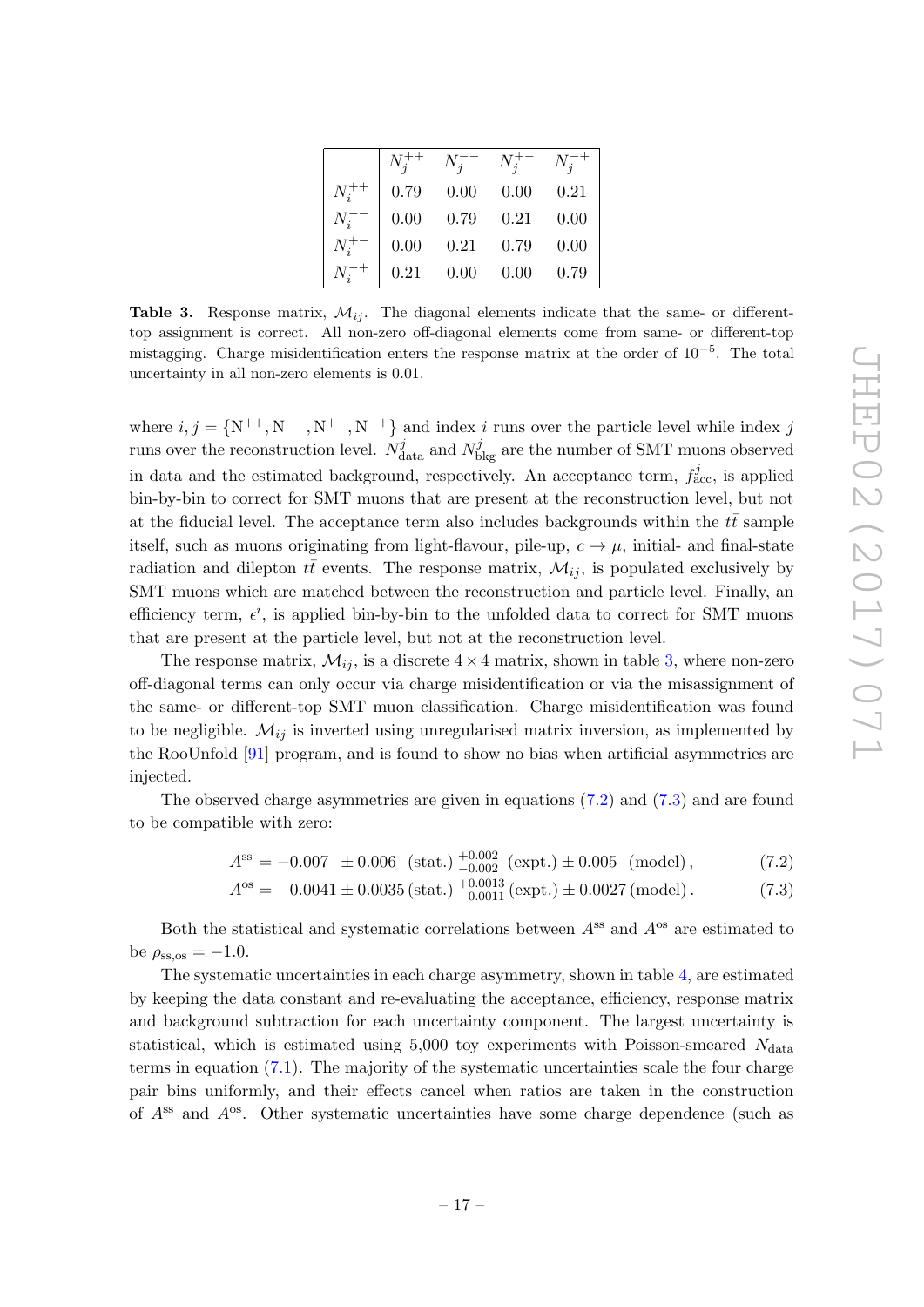<span id="page-19-1"></span><span id="page-19-0"></span>

|                                       | $A^{ss} (10^{-2})$ |                          |             | $A^{os}(10^{-2})$ |  |
|---------------------------------------|--------------------|--------------------------|-------------|-------------------|--|
| Measured value                        |                    | $-0.7$                   | 0.41        |                   |  |
| Statistical uncertainty               |                    | $\pm 0.6$                |             | $\pm 0.35$        |  |
| Sources of experimental uncertainty   |                    |                          |             |                   |  |
| Lepton charge misidentification       | $+0.002$           | $-0.002$                 | $+0.001$    | $-0.001$          |  |
| Lepton energy resolution              | $+0.09$            | $-0.11$                  | $+0.07$     | $-0.06$           |  |
| Lepton trigger, reco, identification  | $+0.004$           | $-0.004$                 | $+0.002$    | $-0.002$          |  |
| Jet energy scale                      | $+0.10$            | $-0.14$                  | $+0.08$     | $-0.06$           |  |
| Jet energy resolution                 | $+0.019$           | $-0.019$                 | $+0.009$    | $-0.009$          |  |
| Jet reco efficiency                   | $+0.010$           | $-0.010$                 | $+0.006$    | $-0.006$          |  |
| Jet vertex fraction                   | $+0.09$            | $-0.09$                  | $+0.05$     | $-0.05$           |  |
| Fake lepton estimate                  | $+0.05$            | $-0.05$                  | $+0.025$    | $-0.025$          |  |
| Background normalisation              | $+0.002$           | $-0.002$                 | $+0.001$    | $-0.001$          |  |
| $W+{\rm jets}$ estimate (statistical) | $+0.003$           | $-0.002$                 | $+0.001$    | $-0.002$          |  |
| Single-top production asymmetry       | $+0.016$           | $-0.002$                 | $+0.001$    | $-0.009$          |  |
| <i>b</i> -tagging efficiency          | $+0.008$           | $-0.008$                 | $+0.004$    | $-0.004$          |  |
| $c$ -jet mistag rate                  | $+0.020$           | $-0.020$                 | $+0.013$    | $-0.013$          |  |
| Light-jet mistag rate                 | $+0.022$           | $-0.023$                 | $+0.013$    | $-0.012$          |  |
| SMT reco identification               | $+0.004$           | $-0.004$                 | $+0.004$    | $-0.004$          |  |
| SMT momentum imbalance                | $+0.06$            | $-0.06$                  | $+0.04$     | $-0.035$          |  |
| SMT light-jet mistag rate             | $+0.010$           | $-0.009$                 | $+0.005$    | $-0.005$          |  |
| Sources of modelling uncertainty      |                    |                          |             |                   |  |
| Hadron-to-muon branching ratio        | $+0.04$            | $-0.05$                  | $+0.026$    | $-0.022$          |  |
| b-hadron production                   | $+0.013$           | $-0.008$                 | $+0.003$    | $-0.008$          |  |
| Additional radiation                  | $\pm 0.4$          |                          | $\pm 0.23$  |                   |  |
| MC generator                          |                    | $\pm 0.05$               | $\pm 0.025$ |                   |  |
| Parton shower                         |                    | $\pm 0.04$               | $\pm 0.017$ |                   |  |
| Parton distribution function          |                    | $\pm 0.22$<br>$\pm 0.13$ |             |                   |  |
| Total experimental uncertainty        | $+0.19$            | $-0.22$                  | $+0.13$     | $-0.11$           |  |
| Total modelling uncertainty           | $+0.5$             | $-0.5$                   | $+0.27$     | $-0.27$           |  |
| Total systematic uncertainty          | $+0.5$             | $-0.5$                   | $+0.30$     | $-0.29$           |  |

<span id="page-19-2"></span>Table 4. Measurements  $A^{ss}$  and  $A^{os}$ , in units of  $10^{-2}$ , and breakdown of absolute uncertainties.

<span id="page-19-3"></span>the single top background) or affect the performance of KLFitter (such as the additional radiation), as such these uncertainties are more prominent. The additional radiation and PDF uncertainties form the largest modelling uncertainty, whilst the jet energy scale and lepton energy resolution are significant experimental uncertainties.

The MC simulation predictions in the fiducial region are obtained using the nominal  $t\bar{t}$ simulation, which contains no sources of CP violation, and the uncertainties are estimated by using the modelling uncertainties described in section [5.2.](#page-12-0) The MC simulation predic-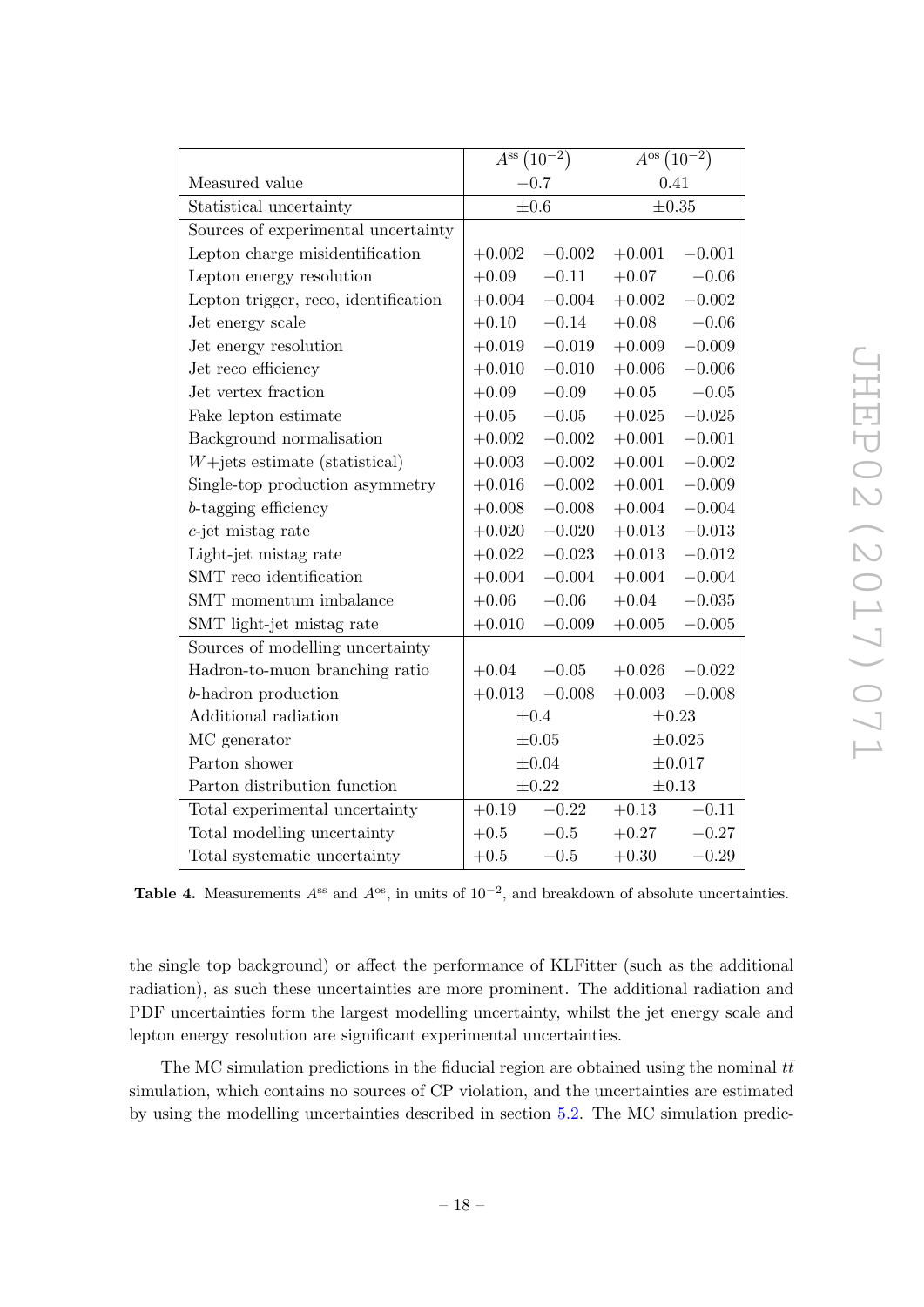<span id="page-20-1"></span>

<span id="page-20-0"></span>Figure 3. Same-top-like charge-pairings distributions. The hashed area represents all experimental systematic uncertainties as well as the b-hadron production and hadron-to-muon branching ratio uncertainties. The lower panel of the distributions show the ratio of the data divided by the simulation. (a) shows the  $e+{\rm jets}$  channel while (b) shows the  $\mu+{\rm jets}$  channel.



Figure 4. Different-top-like charge-pairings distributions. The hashed area represents all experimental systematic uncertainties as well as the b-hadron production and hadron-to-muon branching ratio uncertainties. The lower panel of the distributions show the ratio of the data divided by the simulation. (a) shows the  $e+{\rm jets}$  channel while (b) shows the  $\mu+{\rm jets}$  channel.

tions are shown in equations  $(7.4)$  and  $(7.5)$ .

$$
A_{\rm sim}^{\rm ss} = 0.0005 \pm 0.0016 \tag{7.4}
$$

$$
A_{\text{sim}}^{\text{os}} = -0.0003 \pm 0.0009 \tag{7.5}
$$

The MC simulation is found to be in good agreement with the data. The uncertainties shown come from MC statistics, which are of the same size as those found from propagating the signal modelling uncertainties. Both are compatible with zero and with the SM predictions of  $|A^{ss}| (|A^{os}|) < 10^{-4}$  [\[19\]](#page-24-13).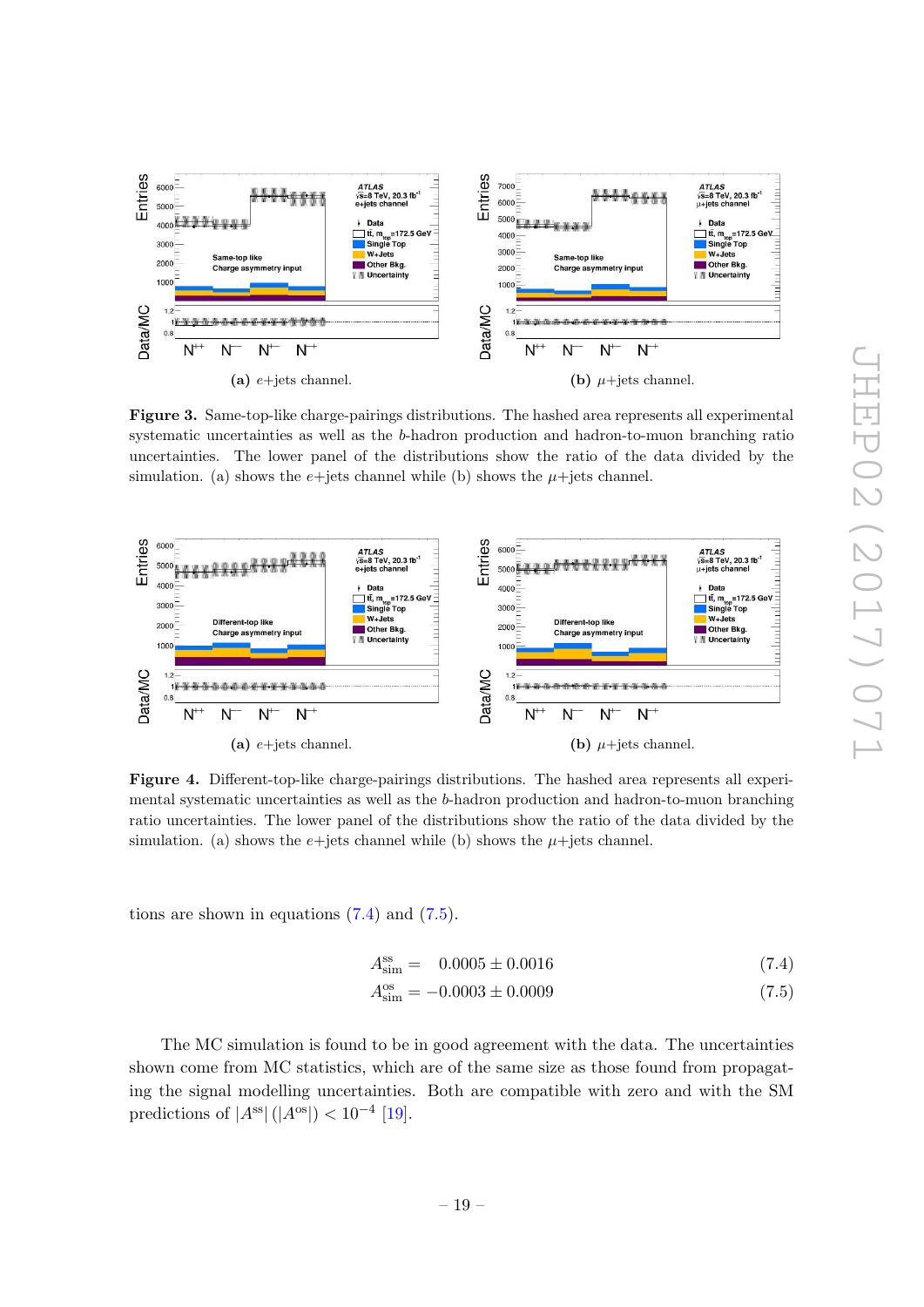<span id="page-21-0"></span>

|                                | $r_b$     | $r_c$     | $r_{c\overline{c}}$ | $r_{h}$                                                                          | $\widetilde{r}_c$ | $\widetilde{r}_{c\overline{c}}$ |
|--------------------------------|-----------|-----------|---------------------|----------------------------------------------------------------------------------|-------------------|---------------------------------|
| Nominal                        | 0.200     | 0.715     | 0.085               | 0.882                                                                            | 0.069             | 0.048                           |
| Relative uncertainty in $\%$   |           |           |                     |                                                                                  |                   |                                 |
| Hadron-to-muon branching ratio |           |           |                     | $+3.8\;-3.2\;\;+2.9\;-2.3\;\;+23\;\;-30\;\;+1.6\;-1.3\;\;+3.3\;-3.3\;\;+25\;-31$ |                   |                                 |
| b-hadron production            |           |           |                     | $+1.8 -1.8 +0.5 -0.5 +0.3 -0.3 +0.2 -0.2 +1.9 -1.9 +0.2 -0.2$                    |                   |                                 |
| Additional radiation           | $+2.4$    | $\pm 0.6$ | $\pm 0.4$           | $\pm 0.1$                                                                        | $\pm 0.9$         | $\pm 1.1$                       |
| MC generator                   | $\pm 0.2$ | $\pm 0.1$ | $\pm 0.1$           | $\pm 0.1$                                                                        | $\pm 0.5$         | $\pm 0.7$                       |
| Parton shower                  | $\pm 6.8$ | $+2.2$    | $+2.6$              | $\pm 0.6$                                                                        | $+12$             | $\pm 6.1$                       |
| Parton distribution function   | $\pm 0.1$ | $+0.1$    | $+0.9$              | $\pm 0.0$                                                                        | $\pm 0.3$         | $\pm 0.2$                       |
| Total uncertainty              |           |           |                     | $+8.4 -8.1 +3.7 -3.3 +23 -30 +1.7 -1.4 +13 -13$                                  |                   | $+25 -31$                       |

Table 5. Decay-chain fractions obtained from MC simulation at the particle level. Uncertainties are in percent.

# 8 Interpretation of the charge asymmetries

The decay-chain fractions are obtained from simulation at the particle level, and are detailed in table [5.](#page-20-1) They can be used in conjunction with the observed charge asymmetries in order to extract the various CP asymmetries. The largest uncertainties in the decay-chain fractions come from the hadron-to-muon branching ratio and the parton shower. There are two observed charge asymmetries and five CP asymmetries, leading to an underconstrained system. Following the suggestion of ref. [\[19\]](#page-24-13), each CP asymmetry in this interpretation is considered in turn whilst setting the other four CP asymmetries to zero. Furthermore, following the convention of refs. [\[92\]](#page-29-2) and [\[93\]](#page-29-3), in the case of zero direct CP violation,  $A_{\text{mix}}^{b\ell} \equiv A_{\text{mix}}^{bc}$  and is hereafter referred to as  $A_{\text{mix}}^{b}$ . For any CP asymmetries appearing in both charge asymmetries, the tighter of the constraints is taken. For  $A_{\text{mix}}^b$  the tighter measurement comes solely from the  $A^{ss}$  charge asymmetry. This technique results in the following CP asymmetries:

$$
A_{\text{mix}}^{b} = \frac{A^{\text{ss}}}{r_b + r_{c\bar{c}}} = -0.025 \pm 0.021 \, (\text{stat.}) \pm 0.008 \, (\text{expt.}) \pm 0.017 \, (\text{model}), \tag{8.1}
$$

$$
A_{\text{dir}}^{b\ell} = \frac{A^{\text{os}}}{\widetilde{r}_b} = 0.005 \pm 0.004 \, (\text{stat.}) \pm 0.001 \, (\text{expt.}) \pm 0.003 \, (\text{model}), \tag{8.2}
$$

$$
A_{\text{dir}}^{c\ell} = \frac{-A^{\text{ss}}}{r_c + r_{c\overline{c}}} = 0.009 \pm 0.007 \, (\text{stat.}) \pm 0.003 \, (\text{expt.}) \pm 0.006 \, (\text{model}), \tag{8.3}
$$

$$
A_{\text{dir}}^{bc} = \frac{A^{\text{ss}}}{r_c} = -0.010 \pm 0.008 \, (\text{stat.}) \pm 0.003 \, (\text{expt.}) \pm 0.007 \, (\text{model}). \tag{8.4}
$$

with the systematic uncertainties shown in table [6.](#page-21-0) The predictions of the MC simulation are:

$$
A_{\text{mix,sim}}^b = 0.002 \pm 0.005, \tag{8.5}
$$

$$
A_{\text{dir,sim}}^{\text{b}\ell} = 0.000 \pm 0.001, \tag{8.6}
$$

$$
A_{\text{dir,sim}}^{c\ell} = -0.0006 \pm 0.0019,\tag{8.7}
$$

$$
A_{\text{dir,sim}}^{bc} = 0.0007 \pm 0.0022, \tag{8.8}
$$

and are found to be in good agreement with the data. The uncertainties shown come from MC statistics, which are of the same size as those found from propagating the signal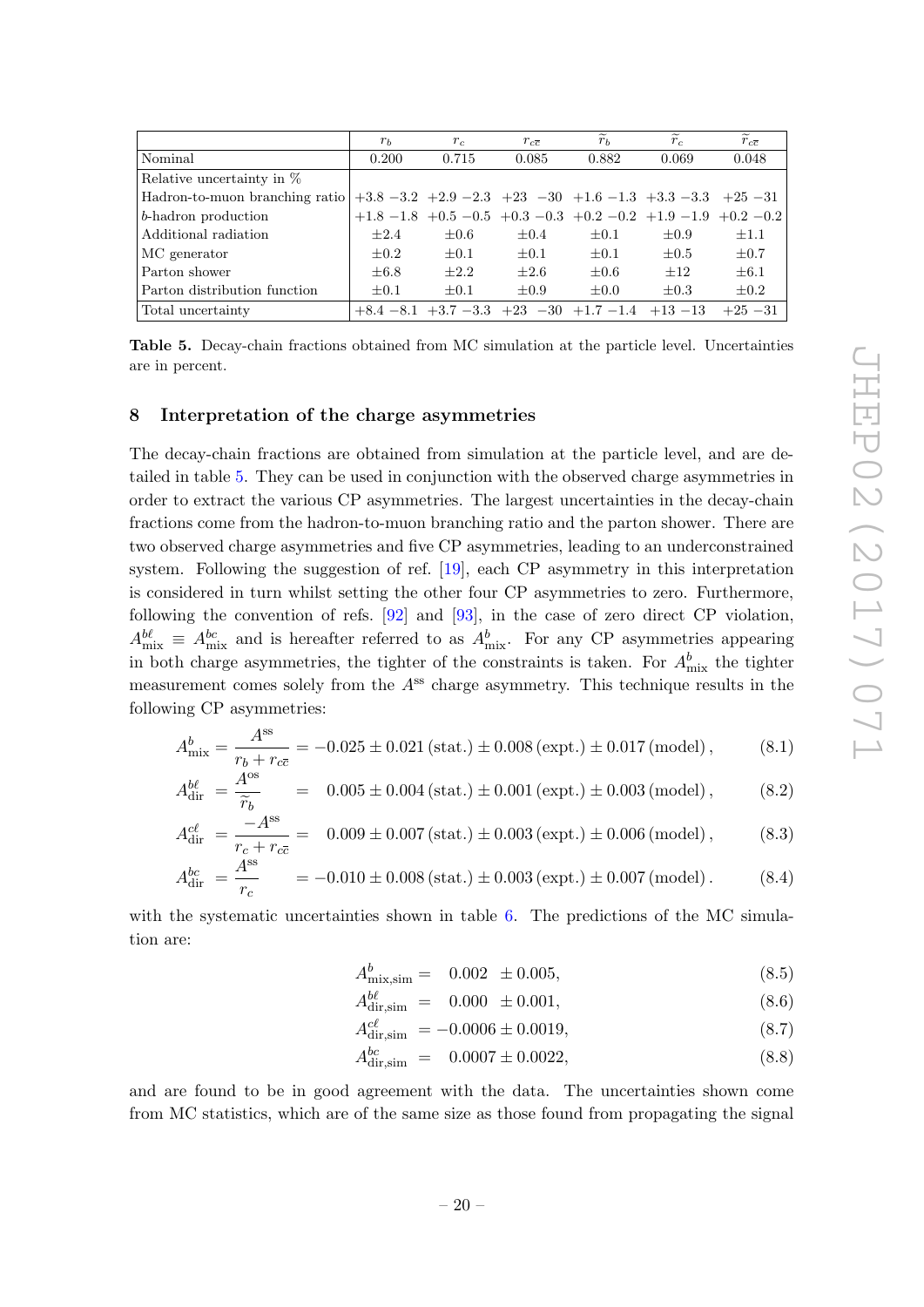<span id="page-22-1"></span>

|                                       | $A_{\text{mix}}^{b}$ $(10^{-2})$ |            | $A_{\text{dir}}^{b\ell}$ $(10^{-2})$ |                                                       | $A_{\text{dir}}^{c\ell}$ $(10^{-2})$ |                        | $A_{\text{dir}}^{bc} (10^{-2})$     |                   |
|---------------------------------------|----------------------------------|------------|--------------------------------------|-------------------------------------------------------|--------------------------------------|------------------------|-------------------------------------|-------------------|
| Measured value                        |                                  | $-2.5$     | 0.5                                  |                                                       | 0.9                                  |                        |                                     | $-1.0$            |
| Statistical uncertainty               | ± 2.1                            |            |                                      | $\pm 0.4$                                             | $+0.7$                               |                        | $\pm 0.8$                           |                   |
| Sources of experimental uncertainty   |                                  |            |                                      |                                                       |                                      |                        |                                     |                   |
| Lepton charge misidentification       | $+0.008$                         | $-0.007$   |                                      | $+0.001$ $-0.002$ $+0.002$ $-0.003$ $+0.003$ $-0.003$ |                                      |                        |                                     |                   |
| Lepton energy resolution              | $+0.33$                          | $-0.39$    | $+0.07$                              | $-0.06$                                               | $+0.14$                              | $-0.12$                | $+0.13$                             | $-0.15$           |
| Lepton trigger, reco, identification  | $+0.016$                         | $-0.015$   |                                      | $+0.003 -0.003 +0.005$                                |                                      | $-0.006$               | $+0.006$                            | $-0.006$          |
| Jet energy scale                      | $+0.4$                           | $-0.5$     | $+0.09$                              | $-0.07$                                               | $+0.17$                              | $-0.13$                | $+0.15$                             | $-0.19$           |
| Jet energy resolution                 | $+0.07$                          | $-0.07$    |                                      | $+0.011 - 0.011$                                      |                                      | $+0.024 -0.024 +0.027$ |                                     | $-0.027$          |
| Jet reco efficiency                   | $+0.034$                         | $-0.034$   |                                      | $+0.006$ $-0.006$                                     |                                      |                        | $+0.012$ $-0.012$ $+0.014$ $-0.014$ |                   |
| Jet vertex fraction                   | $+0.33$                          | $-0.33$    | $+0.06$                              | $-0.06$                                               | $+0.12$                              | $-0.12$                | $+0.13$                             | $-0.13$           |
| Fake lepton estimate                  | $+0.18$                          | $-0.19$    |                                      | $+0.029 -0.029$                                       | $+0.07$                              | $-0.07$                | $+0.07$                             | $-0.08$           |
| Background normalisation              | $+0.008$                         | $-0.009$   |                                      | $+0.001 -0.001$                                       | $+0.003 -0.003$                      |                        |                                     | $+0.003$ $-0.003$ |
| $W+{\rm jets}$ estimate (statistical) | $+0.009$                         | $-0.008$   |                                      | $+0.002$ $-0.002$ $+0.003$ $-0.003$ $+0.004$ $-0.003$ |                                      |                        |                                     |                   |
| Single-top production asymmetry       | $+0.06$                          | $-0.01$    |                                      | $+0.002$ $-0.011$ $+0.002$ $-0.020$                   |                                      |                        |                                     | $+0.022 -0.003$   |
| $b$ -tagging efficiency               | $+0.028$                         | $-0.028$   |                                      | $+0.005$ $-0.005$ $+0.010$ $-0.010$                   |                                      |                        | $+0.011 - 0.011$                    |                   |
| $c$ -jet mistag rate                  | $+0.07$                          | $-0.07$    |                                      | $+0.015$ $-0.015$ $+0.025$ $-0.026$                   |                                      |                        | $+0.029$                            | $-0.027$          |
| Light-jet mistag rate                 | $+0.08$                          | $-0.08$    |                                      | $+0.014$ $-0.014$ $+0.028$ $-0.028$                   |                                      |                        |                                     | $+0.031 -0.032$   |
| SMT reco identification               | $+0.013$                         | $-0.012$   |                                      | $+0.004$ $-0.004$ $+0.004$ $-0.005$ $+0.005$ $-0.005$ |                                      |                        |                                     |                   |
| SMT momentum imbalance                | $+0.21$                          | $-0.22$    | $+0.04$                              | $-0.04$                                               | $+0.08$                              | $-0.08$                | $+0.09$                             | $-0.09$           |
| SMT light-jet mistag rate             | $+0.035$                         | $-0.031$   |                                      | $+0.005$ $-0.006$ $+0.011$ $-0.012$ $+0.014$ $-0.012$ |                                      |                        |                                     |                   |
| Sources of modelling uncertainty      |                                  |            |                                      |                                                       |                                      |                        |                                     |                   |
| Hadron-to-muon branching ratio        | $+0.25$                          | $-0.36$    |                                      | $+0.023 -0.020 +0.06$                                 |                                      | $-0.05$                | $+0.04$                             | $-0.04$           |
| b-hadron production fractions         | $+0.031 -0.021$                  |            |                                      | $+0.004$ $-0.010$ $+0.013$ $-0.020$ $+0.022$ $-0.015$ |                                      |                        |                                     |                   |
| Additional radiation                  |                                  | $\pm 1.4$  |                                      | $\pm 0.26$                                            | $\pm 0.6$                            |                        | $\pm 0.6$                           |                   |
| MC generator                          |                                  | $\pm 0.17$ |                                      | $\pm 0.029$                                           |                                      | $\pm 0.07$             |                                     | $\pm 0.08$        |
| Parton shower                         |                                  | $\pm 0.08$ |                                      | $\pm 0.021$                                           |                                      | $\pm 0.06$             | $\pm 0.07$                          |                   |
| Parton distribution function          |                                  | $\pm 0.8$  |                                      | $\pm 0.15$                                            |                                      | $\pm 0.29$             | $\pm 0.32$                          |                   |
| Total experimental uncertainty        | $+0.7$                           | $-0.8$     | $+0.14$                              | $-0.12$                                               | $+0.27$                              | $-0.24$                | $+0.27$                             | $-0.31$           |
| Total modelling uncertainty           | $+1.6$                           | $-1.7$     | $+0.30$                              | $-0.30$                                               | $+0.6$                               | $-0.6$                 | $+0.7$                              | $-0.7$            |
| Total systematic uncertainty          | $+1.8$                           | $-1.8$     | $+0.34$                              | $-0.33$                                               | $+0.7$                               | $-0.6$                 | $+0.7$                              | $-0.7$            |

**Table 6.** Measurements of  $A_{\text{mix}}^b$ ,  $A_{\text{dir}}^{b\ell}$ ,  $A_{\text{dir}}^{c\ell}$  and  $A_{\text{dir}}^{bc}$ , in units of  $10^{-2}$ , and breakdown of absolute uncertainties.

modelling uncertainties. Both the data and the MC simulation are compatible with zero and with the SM predictions, as shown in table [7](#page-22-1) .

<span id="page-22-0"></span>The anomalous dimuon asymmetry observed by the D0 experiment may be interpreted in terms of both mixing and direct CP asymmetries separately, as discussed in ref. [\[94\]](#page-29-4). If that asymmetry is considered to be caused only by CP violation in mixing, it is calculated that  $A_{\text{mix}}^b \approx -0.008 \pm 0.003$  would be required to explain such a result. This is at odds with the SM but is not currently excluded by existing measurements of the flavour specific mixing asymmetries  $a_{\rm sl}^d$  and  $a_{\rm sl}^s$  (which combine as described in ref. [\[19\]](#page-24-13) with  $B_{s,d}^0$  fragmentation fractions  $(f_d, f_s)$  [\[95\]](#page-29-5) to build  $A_{\text{mix}}^b$ ). The world averages for  $a_{\text{sl}}^d$  and  $a_{\text{sl}}^s$  are currently at a precision of the order of  $10^{-3}$  [\[95\]](#page-29-5). The result presented here for  $A_{\text{mix}}^b$  does not have the precision to shed more light in this area. Alternatively, the dimuon asymmetry may be considered to be caused exclusively by CP violation in direct decays. This interpretation requires that either the true  $A_{\text{dir}}^{b\ell} \approx (0.003 \pm 0.001)$  or the true  $A_{\text{dir}}^{c\ell} \approx (0.009 \pm 0.003)$ ,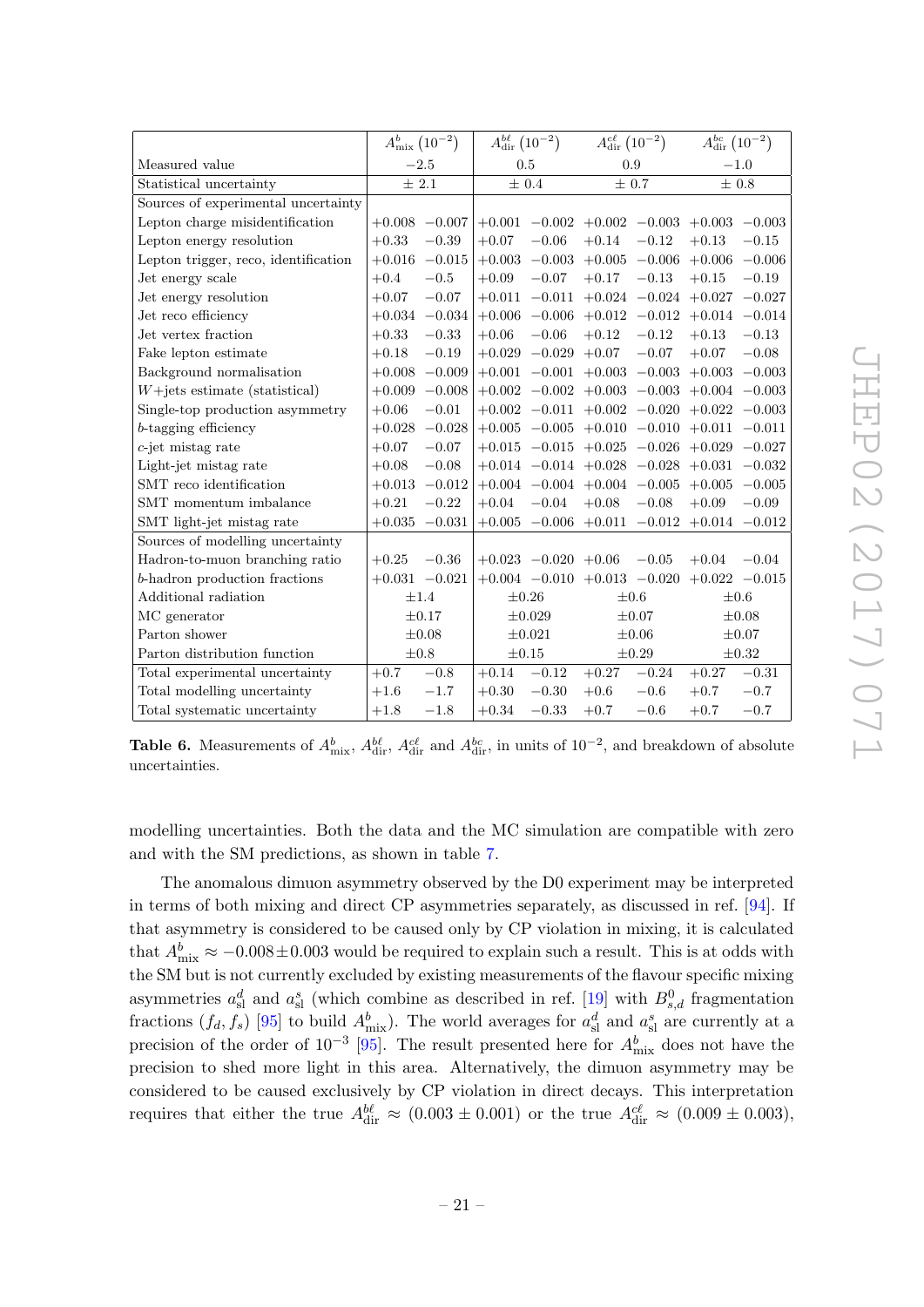|                    | Data $(10^{-2})$ MC $(10^{-2})$                             | Existing limits $(2\sigma)$ $(10^{-2})$ SM prediction $(10^{-2})$ |                  |                   |
|--------------------|-------------------------------------------------------------|-------------------------------------------------------------------|------------------|-------------------|
| $A^{ss}$           | $-0.7 \pm 0.8$ 0.05 $\pm$ 0.23                              |                                                                   | $< 10^{-2}$      | $\left[19\right]$ |
| $A^\mathrm{os}$    | $0.4 \pm 0.5 \quad -0.03 \pm 0.13$                          |                                                                   | $< 10^{-2}$      | $\left[19\right]$ |
| $A_{\text{mix}}^b$ | $-2.5 \pm 2.8$ 0.2 $\pm$ 0.7                                | < 0.1                                                             | $[95] < 10^{-3}$ | [95, 96]          |
|                    | $A_{\text{dir}}^{b\ell}$   0.5 $\pm$ 0.5 -0.03 $\pm$ 0.14   | < 1.2                                                             | $[94] < 10^{-5}$ | [19, 94]          |
|                    | $A_{\text{dir}}^{c\ell}$   1.0 $\pm$ 1.0 $-0.06$ $\pm$ 0.25 | < 6.0                                                             | $[94] < 10^{-9}$ | [19, 94]          |
| $A_{\rm dir}^{bc}$ | $-1.0 \pm 1.1$ 0.07 $\pm$ 0.29                              |                                                                   | $< 10^{-7}$      | $\left[97\right]$ |

Table 7. Comparison of measurements of charge asymmetries and constraints on CP asymmetries, with MC simulation (detailed in the text), existing experimental limits and SM predictions. The latter two columns represent upper limits on the absolute values  $|A|$ . For  $A_{\text{mix}}^b$  the last two columns are determined using the prescription from ref. [\[19\]](#page-24-13), with inputs from the HFAG world average high-energy  $f_{d,s}$  [\[95\]](#page-29-5) and either the world average [\[95\]](#page-29-5) or the SM predictions [\[96\]](#page-29-6) for  $a_{\rm sl}^d$  and  $a_{\rm sl}^s$ respectively.

whereas the SM predictions for these parameters are of the order  $|A_{\text{dir}}^{b\ell}| < 10^{-7}$  and  $|A_{\text{dir}}^{c\ell}| <$  $10^{-11}$  [\[19](#page-24-13), [94\]](#page-29-4).

The results presented here for direct CP violation and CP violation in mixing are compatible with both the SM predictions and the dimuon asymmetry observed by the D0 measurement, within  $1\sigma$ .

For comparison with existing experimental limits on these parameters the discussion presented in ref. [\[94\]](#page-29-4) may be considered, where it is stated that only limits from exclusive channels on some direct asymmetries presently exist. These limits are extrapolated (extrap.) to inclusive limits by considering uncertainties on the relevant branching ratios. They are evaluated in decay modes insensitive to the other direct CP asymmetries respectively and therefore make no assumptions on their values. The limits set at the  $2\sigma$  level are  $A_{\text{dir}}^{b\ell}$  (extrap.)  $\leq 0.012$  and  $A_{\text{dir}}^{c\ell}$  (extrap.)  $\leq 0.06$ . No limits are set on  $A_{\text{dir}}^{bc}$ .

A full comparison of the experimental results with the SM predictions and with existing experimental limits may be found in table [7.](#page-22-1) In particular, the  $2\sigma$  limits inferred by this analysis are stronger than the existing indirect limit on  $A_{\text{dir}}^{c\ell}$ , and equivalent to the existing indirect limit on  $A_{\text{dir}}^{b\ell}$ . Moreover, this is the first direct experimental limit on either of these direct CP asymmetries, and also the first direct experimental limit on  $A_{\text{dir}}^{bc}$ .

# 9 Conclusions

Same- and opposite-sign charge asymmetries are measured with the ATLAS detector at the LHC in  $\ell$ +jets  $t\bar{t}$  events using the 2012 data sample corresponding to 20.3 fb<sup>-1</sup> of proton-proton collisions at  $\sqrt{s} = 8 \text{ TeV}$ . The charge asymmetries are formed from the charge of the lepton from the top-quark decay and from the charge of the soft muon from the semileptonic decay of a b-hadron. The lepton from the top-quark decay determines the charge of the produced b-quark whilst the charge of the soft lepton determines the b-quark charge at decay. The same- or different-top experimental ambiguity is resolved by a kinematic likelihood fitter with a misassignment probability of  $21 \pm 1\%$ . Backgrounds are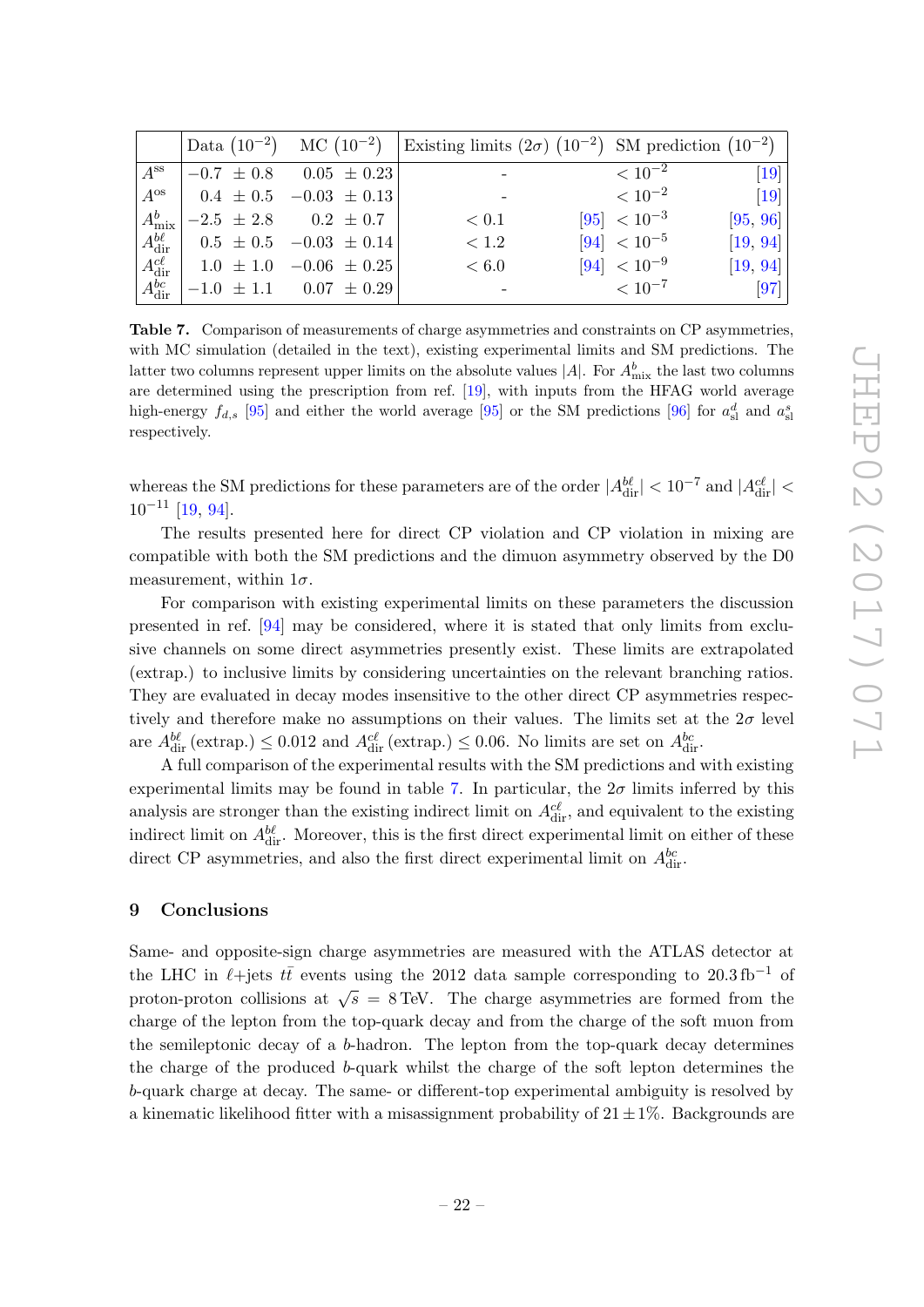<span id="page-24-0"></span>subtracted from the data, which are unfolded to a well-defined fiducial region in which the charge asymmetries are measured. The decay-chain fractions are taken from simulation in the fiducial region and the CP asymmetries are extracted.

<span id="page-24-1"></span>This paper presents a measurement of  $A_{\text{dir}}^{bc}$ , strengthens the existing  $2\sigma$  limit on  $A_{\text{dir}}^{c\ell}$ and provides an equivalent  $2\sigma$  limit on  $A_{\text{dir}}^{b\ell}$ . All reported results are found to be consistent with the Standard Model. The largest uncertainty on all reported asymmetries is statistical. With the existing 2015-16 Run 2 ATLAS dataset, the statistical uncertainty will already be smaller than the systematic uncertainties.

<span id="page-24-3"></span><span id="page-24-2"></span>We thank CERN for the very successful operation of the LHC, as well as the support staff from our institutions without whom ATLAS could not be operated efficiently.

<span id="page-24-5"></span><span id="page-24-4"></span>We acknowledge the support of ANPCyT, Argentina; YerPhI, Armenia; ARC, Australia; BMWFW and FWF, Austria; ANAS, Azerbaijan; SSTC, Belarus; CNPq and FAPESP, Brazil; NSERC, NRC and CFI, Canada; CERN; CONICYT, Chile; CAS, MOST and NSFC, China; COLCIENCIAS, Colombia; MSMT CR, MPO CR and VSC CR, Czech Republic; DNRF and DNSRC, Denmark; IN2P3-CNRS, CEA-DSM/IRFU, France; GNSF, Georgia; BMBF, HGF, and MPG, Germany; GSRT, Greece; RGC, Hong Kong SAR, China; ISF, I-CORE and Benoziyo Center, Israel; INFN, Italy; MEXT and JSPS, Japan; CNRST, Morocco; FOM and NWO, Netherlands; RCN, Norway; MNiSW and NCN, Poland; FCT, Portugal; MNE/IFA, Romania; MES of Russia and NRC KI, Russian Federation; JINR; MESTD, Serbia; MSSR, Slovakia; ARRS and MIZŠ, Slovenia; DST/NRF, South Africa; MINECO, Spain; SRC and Wallenberg Foundation, Sweden; SERI, SNSF and Cantons of Bern and Geneva, Switzerland; MOST, Taiwan; TAEK, Turkey; STFC, United Kingdom; DOE and NSF, United States of America. In addition, individual groups and members have received support from BCKDF, the Canada Council, CANARIE, CRC, Compute Canada, FQRNT, and the Ontario Innovation Trust, Canada; EPLANET, ERC, ERDF, FP7, Horizon 2020 and Marie Skłodowska-Curie Actions, European Union; Investissements d'Avenir Labex and Idex, ANR, R´egion Auvergne and Fondation Partager le Savoir, France; DFG and AvH Foundation, Germany; Herakleitos, Thales and Aristeia programmes co-financed by EU-ESF and the Greek NSRF; BSF, GIF and Minerva, Israel; BRF, Norway; CERCA Programme Generalitat de Catalunya, Generalitat Valenciana, Spain; the Royal Society and Leverhulme Trust, United Kingdom.

<span id="page-24-10"></span><span id="page-24-9"></span><span id="page-24-8"></span><span id="page-24-7"></span><span id="page-24-6"></span>The crucial computing support from all WLCG partners is acknowledged gratefully, in particular from CERN, the ATLAS Tier-1 facilities at TRIUMF (Canada), NDGF (Denmark, Norway, Sweden), CC-IN2P3 (France), KIT/GridKA (Germany), INFN-CNAF (Italy), NL-T1 (Netherlands), PIC (Spain), ASGC (Taiwan), RAL (UK) and BNL (USA), the Tier-2 facilities worldwide and large non-WLCG resource providers. Major contributors of computing resources are listed in ref. [\[98\]](#page-29-8).

<span id="page-24-13"></span><span id="page-24-12"></span><span id="page-24-11"></span>Open Access. This article is distributed under the terms of the Creative Commons Attribution License [\(CC-BY 4.0\)](http://creativecommons.org/licenses/by/4.0/), which permits any use, distribution and reproduction in any medium, provided the original author(s) and source are credited.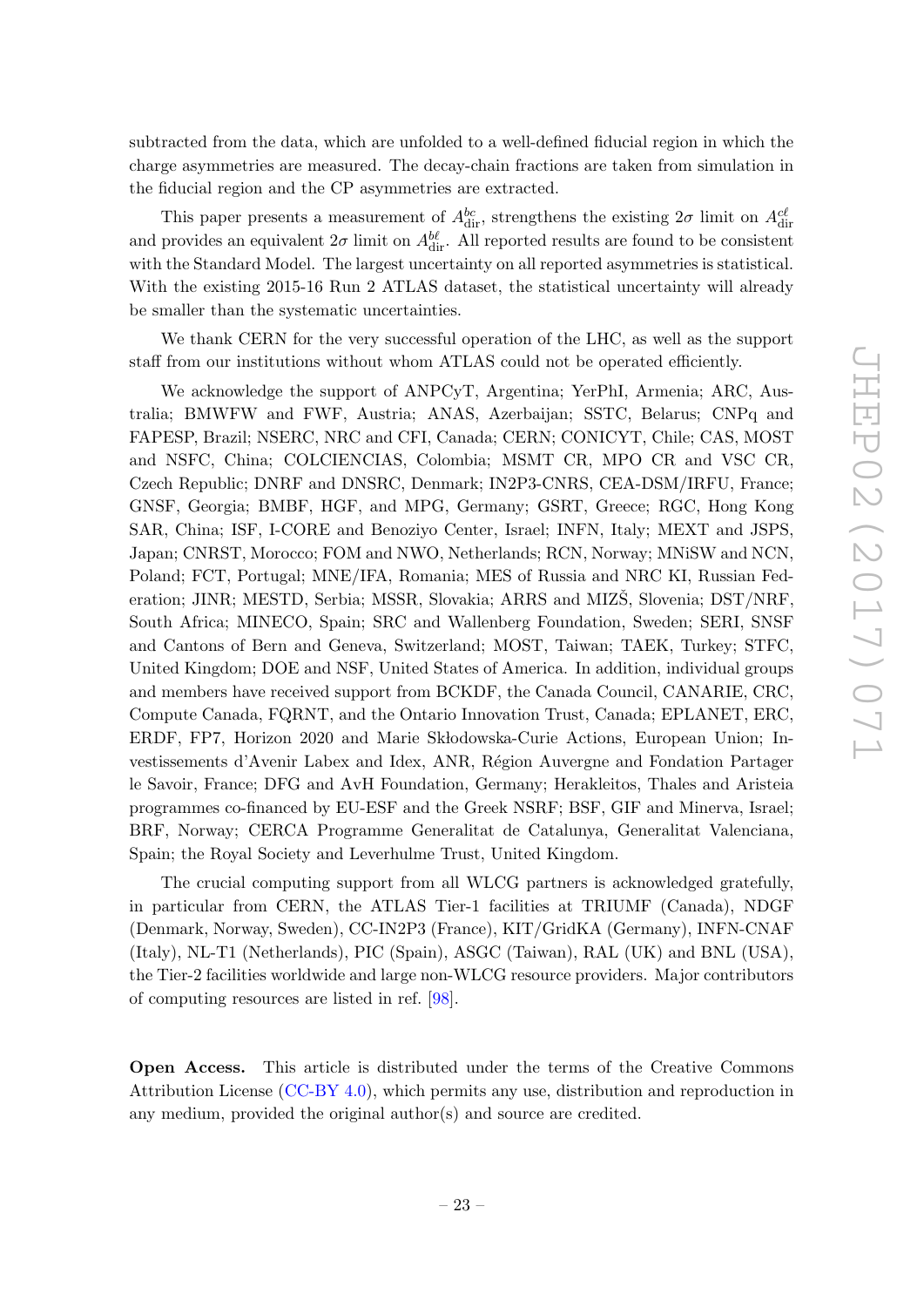# <span id="page-25-0"></span>References

- <span id="page-25-1"></span>[1] J.H. Christenson, J.W. Cronin, V.L. Fitch and R. Turlay, Evidence for the 2 pi Decay of the  $k(2)0$  Meson, [Phys. Rev. Lett.](http://dx.doi.org/10.1103/PhysRevLett.13.138) **13** (1964) 138 [IN[SPIRE](http://inspirehep.net/search?p=find+J+%22Phys.Rev.Lett.,13,138%22)].
- <span id="page-25-2"></span>[2] BABAR collaboration, B. Aubert et al., *Observation of CP-violation in the*  $B^0$  meson system, [Phys. Rev. Lett.](http://dx.doi.org/10.1103/PhysRevLett.87.091801) 87 (2001) 091801 [[hep-ex/0107013](https://arxiv.org/abs/hep-ex/0107013)] [IN[SPIRE](http://inspirehep.net/search?p=find+EPRINT+hep-ex/0107013)].
- <span id="page-25-3"></span>[3] BELLE collaboration, K. Abe et al., *Observation of large CP-violation in the neutral B* meson system, [Phys. Rev. Lett.](http://dx.doi.org/10.1103/PhysRevLett.87.091802) 87 (2001) 091802 [[hep-ex/0107061](https://arxiv.org/abs/hep-ex/0107061)] [IN[SPIRE](http://inspirehep.net/search?p=find+EPRINT+hep-ex/0107061)].
- <span id="page-25-4"></span>[4] LHCb collaboration, First observation of  $CP$  violation in the decays of  $B_s^0$  mesons, [Phys.](http://dx.doi.org/10.1103/PhysRevLett.110.221601) Rev. Lett. 110 [\(2013\) 221601](http://dx.doi.org/10.1103/PhysRevLett.110.221601) [[arXiv:1304.6173](https://arxiv.org/abs/1304.6173)] [IN[SPIRE](http://inspirehep.net/search?p=find+EPRINT+arXiv:1304.6173)].
- <span id="page-25-5"></span>[5] NA31 collaboration, H. Burkhardt et al., First Evidence for Direct CP-violation, [Phys. Lett.](http://dx.doi.org/10.1016/0370-2693(88)91282-8) B 206 [\(1988\) 169](http://dx.doi.org/10.1016/0370-2693(88)91282-8) [IN[SPIRE](http://inspirehep.net/search?p=find+J+%22Phys.Lett.,B206,169%22)].
- [6] NA48 collaboration, V. Fanti et al., A New measurement of direct CP-violation in two pion decays of the neutral kaon, [Phys. Lett.](http://dx.doi.org/10.1016/S0370-2693(99)01030-8) **B 465** (1999) 335 [[hep-ex/9909022](https://arxiv.org/abs/hep-ex/9909022)] [IN[SPIRE](http://inspirehep.net/search?p=find+EPRINT+hep-ex/9909022)].
- <span id="page-25-6"></span>[7] KTeV collaboration, A. Alavi-Harati et al., Observation of direct CP-violation in  $K_{S,L} \rightarrow \pi\pi$  decays, [Phys. Rev. Lett.](http://dx.doi.org/10.1103/PhysRevLett.83.22) 83 (1999) 22 [[hep-ex/9905060](https://arxiv.org/abs/hep-ex/9905060)] [IN[SPIRE](http://inspirehep.net/search?p=find+EPRINT+hep-ex/9905060)].
- <span id="page-25-7"></span>[8] BABAR collaboration, B. Aubert et al., *Observation of direct CP-violation in*  $B^0 \to K^+\pi^-$ decays, [Phys. Rev. Lett.](http://dx.doi.org/10.1103/PhysRevLett.93.131801) 93 (2004) 131801 [[hep-ex/0407057](https://arxiv.org/abs/hep-ex/0407057)] [IN[SPIRE](http://inspirehep.net/search?p=find+EPRINT+hep-ex/0407057)].
- <span id="page-25-8"></span>[9] BELLE collaboration, Y. Chao et al., Evidence for direct CP-violation in  $B^0 \to K^+\pi^-$ decays, [Phys. Rev. Lett.](http://dx.doi.org/10.1103/PhysRevLett.93.191802) **93** (2004) 191802 [[hep-ex/0408100](https://arxiv.org/abs/hep-ex/0408100)] [IN[SPIRE](http://inspirehep.net/search?p=find+EPRINT+hep-ex/0408100)].
- [10] Belle collaboration, A. Poluektov et al., Evidence for direct CP-violation in the decay  $B \to D^*K$ ,  $D \to K_s \pi^+ \pi^-$  and measurement of the CKM phase  $\phi_3$ , [Phys. Rev.](http://dx.doi.org/10.1103/PhysRevD.81.112002) **D** 81 (2010) [112002](http://dx.doi.org/10.1103/PhysRevD.81.112002) [[arXiv:1003.3360](https://arxiv.org/abs/1003.3360)] [IN[SPIRE](http://inspirehep.net/search?p=find+EPRINT+arXiv:1003.3360)].
- <span id="page-25-10"></span><span id="page-25-9"></span>[11] BaBar collaboration, P. del Amo Sanchez et al., Measurement of CP observables in  $B^{\pm} \rightarrow D_{CP} K^{\pm}$  decays and constraints on the CKM angle  $\gamma$ , Phys. Rev. **D** 82 [\(2010\) 072004](http://dx.doi.org/10.1103/PhysRevD.82.072004) [[arXiv:1007.0504](https://arxiv.org/abs/1007.0504)] [IN[SPIRE](http://inspirehep.net/search?p=find+EPRINT+arXiv:1007.0504)].
- <span id="page-25-11"></span>[12] LHCb collaboration, Observation of CP-violation in  $B^{\pm} \to D K^{\pm}$  decays, [Phys. Lett.](http://dx.doi.org/10.1016/j.physletb.2012.04.060) **B 712** [\(2012\) 203](http://dx.doi.org/10.1016/j.physletb.2012.04.060) [Erratum ibid. B 713 (2012) 351] [[arXiv:1203.3662](https://arxiv.org/abs/1203.3662)] [IN[SPIRE](http://inspirehep.net/search?p=find+EPRINT+arXiv:1203.3662)].
- <span id="page-25-12"></span>[13] A.D. Sakharov, Violation of CP Invariance, c Asymmetry and Baryon Asymmetry of the Universe, [Pisma Zh. Eksp. Teor. Fiz.](http://dx.doi.org/10.1070/PU1991v034n05ABEH002497) 5 (1967) 32 [IN[SPIRE](http://inspirehep.net/search?p=find+J+%22PismaZh.Eksp.Teor.Fiz.,5,32%22)].
- <span id="page-25-13"></span>[14] D0 collaboration, V.M. Abazov et al., Study of CP-violating charge asymmetries of single muons and like-sign dimuons in  $p\bar{p}$  collisions, Phys. Rev. **D 89** [\(2014\) 012002](http://dx.doi.org/10.1103/PhysRevD.89.012002) [[arXiv:1310.0447](https://arxiv.org/abs/1310.0447)] [IN[SPIRE](http://inspirehep.net/search?p=find+EPRINT+arXiv:1310.0447)].
- <span id="page-25-14"></span>[15] LHCb collaboration, *Measurement of the semileptonic CP asymmetry in*  $B^0 - \overline{B}{}^0$  mixing, [Phys. Rev. Lett.](http://dx.doi.org/10.1103/PhysRevLett.114.041601) 114 (2015) 041601 [[arXiv:1409.8586](https://arxiv.org/abs/1409.8586)] [IN[SPIRE](http://inspirehep.net/search?p=find+EPRINT+arXiv:1409.8586)].
- <span id="page-25-15"></span>[16] LHCb collaboration, *Measurement of the CP asymmetry in*  $B_s^0 - \overline{B}_s^0$  mixing, *[Phys. Rev.](http://dx.doi.org/10.1103/PhysRevLett.117.061803)* Lett. 117 [\(2016\) 061803](http://dx.doi.org/10.1103/PhysRevLett.117.061803) [[arXiv:1605.09768](https://arxiv.org/abs/1605.09768)] [IN[SPIRE](http://inspirehep.net/search?p=find+EPRINT+arXiv:1605.09768)].
- <span id="page-25-16"></span>[17] BABAR collaboration, J.P. Lees et al., *Study of CP Asymmetry in*  $B^0 - \bar{B}^0$  Mixing with Inclusive Dilepton Events , [Phys. Rev. Lett.](http://dx.doi.org/10.1103/PhysRevLett.114.081801) 114 (2015) 081801 [[arXiv:1411.1842](https://arxiv.org/abs/1411.1842)] [IN[SPIRE](http://inspirehep.net/search?p=find+EPRINT+arXiv:1411.1842)].
- [18] L. Evans and P. Bryant, *LHC Machine*, 2008 *JINST* 3 [S08001](http://dx.doi.org/10.1088/1748-0221/3/08/S08001) [IN[SPIRE](http://inspirehep.net/search?p=find+J+%22JINST,3,S08001%22)].
- [19] O. Gedalia, G. Isidori, F. Maltoni, G. Perez, M. Selvaggi and Y. Soreq, Top B Physics at the LHC, [Phys. Rev. Lett.](http://dx.doi.org/10.1103/PhysRevLett.110.232002) 110 (2013) 232002 [[arXiv:1212.4611](https://arxiv.org/abs/1212.4611)] [IN[SPIRE](http://inspirehep.net/search?p=find+EPRINT+arXiv:1212.4611)].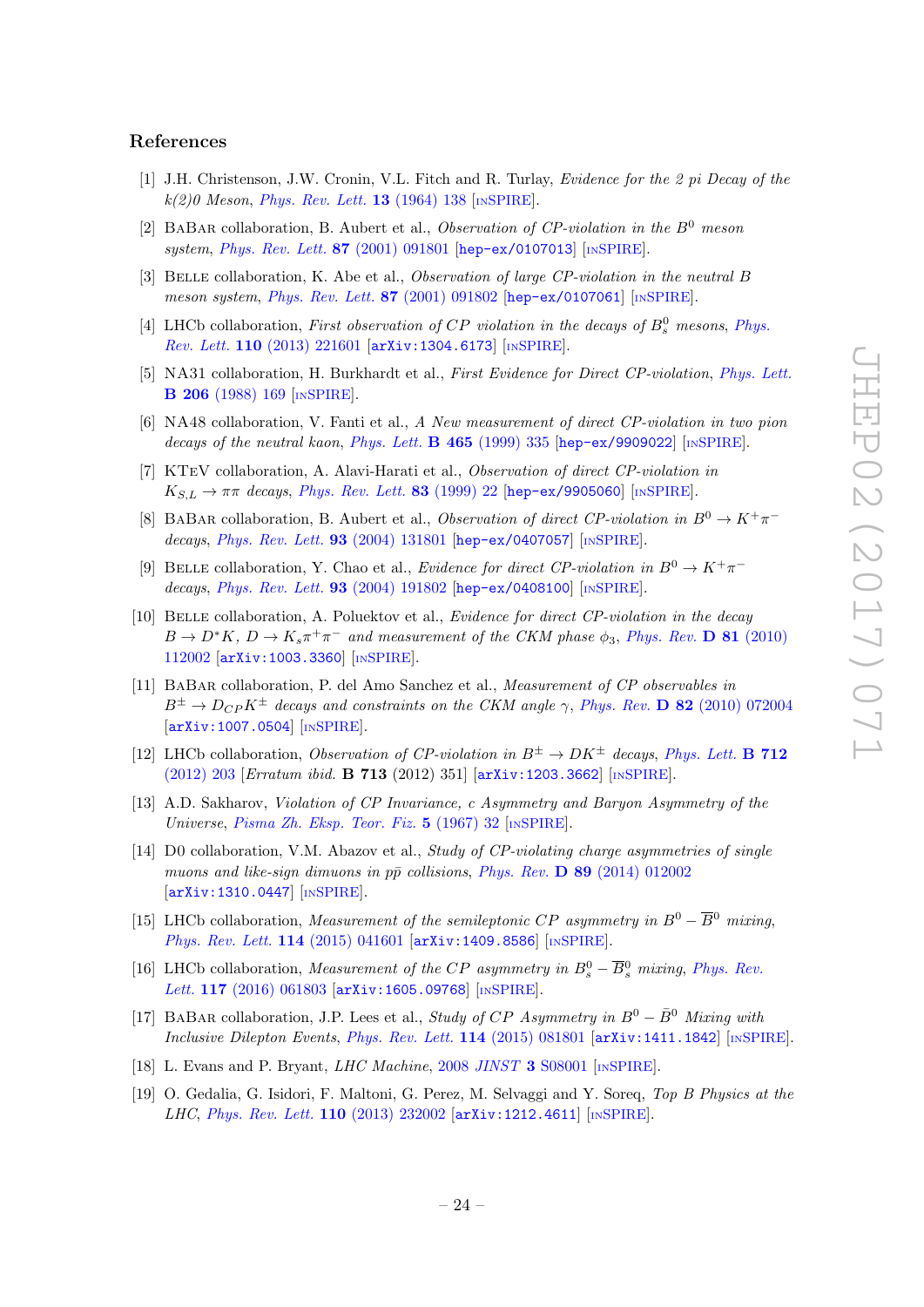- [20] ATLAS collaboration, Performance of b-Jet Identification in the ATLAS Experiment , [2016](http://dx.doi.org/10.1088/1748-0221/11/04/P04008) JINST 11 [P04008](http://dx.doi.org/10.1088/1748-0221/11/04/P04008) [[arXiv:1512.01094](https://arxiv.org/abs/1512.01094)] [IN[SPIRE](http://inspirehep.net/search?p=find+EPRINT+arXiv:1512.01094)].
- <span id="page-26-0"></span>[21] ATLAS collaboration, Measurement of the top quark pair production cross-section with ATLAS in pp collisions at  $\sqrt{s} = 7$  TeV in the single-lepton channel using semileptonic b decays , [ATLAS-CONF-2012-131](http://cds.cern.ch/record/1478370) (2012).
- <span id="page-26-1"></span>[22] ATLASS collaboration, Luminosity determination in pp collisions at  $\sqrt{s} = 8 \text{ TeV}$  using the ATLAS detector at the LHC, [CERN-EP-2016-117](http://cds.cern.ch/record/2208146) (2016).
- <span id="page-26-2"></span>[23] ATLAS collaboration, The ATLAS Experiment at the CERN Large Hadron Collider, [2008](http://dx.doi.org/10.1088/1748-0221/3/08/S08003) JINST 3 [S08003](http://dx.doi.org/10.1088/1748-0221/3/08/S08003) [IN[SPIRE](http://inspirehep.net/search?p=find+J+%22JINST,3,S08003%22)].
- <span id="page-26-3"></span>[24] ATLAS collaboration, *Performance of the ATLAS Trigger System in 2010*, [Eur. Phys. J.](http://dx.doi.org/10.1140/epjc/s10052-011-1849-1) C 72 [\(2012\) 1849](http://dx.doi.org/10.1140/epjc/s10052-011-1849-1) [[arXiv:1110.1530](https://arxiv.org/abs/1110.1530)] [IN[SPIRE](http://inspirehep.net/search?p=find+EPRINT+arXiv:1110.1530)].
- <span id="page-26-4"></span>[25] ATLAS collaboration, Electron reconstruction and identification efficiency measurements with the ATLAS detector using the 2011 LHC proton-proton collision data, [Eur. Phys. J.](http://dx.doi.org/10.1140/epjc/s10052-014-2941-0) C 74 [\(2014\) 2941](http://dx.doi.org/10.1140/epjc/s10052-014-2941-0) [[arXiv:1404.2240](https://arxiv.org/abs/1404.2240)] [IN[SPIRE](http://inspirehep.net/search?p=find+EPRINT+arXiv:1404.2240)].
- <span id="page-26-5"></span>[26] ATLAS collaboration, Electron efficiency measurements with the ATLAS detector using the 2012 LHC proton-proton collision data, in preparation.
- <span id="page-26-6"></span>[27] ATLAS collaboration, Muon reconstruction efficiency and momentum resolution of the ATLAS experiment in proton-proton collisions at  $\sqrt{s} = 7$  TeV in 2010, [Eur. Phys. J.](http://dx.doi.org/10.1140/epjc/s10052-014-3034-9) C 74 [\(2014\) 3034](http://dx.doi.org/10.1140/epjc/s10052-014-3034-9) [[arXiv:1404.4562](https://arxiv.org/abs/1404.4562)] [IN[SPIRE](http://inspirehep.net/search?p=find+EPRINT+arXiv:1404.4562)].
- <span id="page-26-7"></span>[28] ATLAS collaboration, Measurement of the muon reconstruction performance of the ATLAS detector using 2011 and 2012 LHC proton-proton collision data, [Eur. Phys. J.](http://dx.doi.org/10.1140/epjc/s10052-014-3130-x)  $\bf{C}$  **74** (2014) [3130](http://dx.doi.org/10.1140/epjc/s10052-014-3130-x) [[arXiv:1407.3935](https://arxiv.org/abs/1407.3935)] [IN[SPIRE](http://inspirehep.net/search?p=find+EPRINT+arXiv:1407.3935)].
- [29] M. Cacciari, G.P. Salam and G. Soyez, The anti- $k_t$  jet clustering algorithm, JHEP 04 [\(2008\)](http://dx.doi.org/10.1088/1126-6708/2008/04/063) [063](http://dx.doi.org/10.1088/1126-6708/2008/04/063) [[arXiv:0802.1189](https://arxiv.org/abs/0802.1189)] [IN[SPIRE](http://inspirehep.net/search?p=find+EPRINT+arXiv:0802.1189)].
- [30] ATLAS collaboration, *Calorimeter Clustering Algorithms: Description and Performance*, [ATL-LARG-PUB-2008-002](http://cds.cern.ch/record/1099735) (2008).
- [31] ATLAS collaboration, Jet energy measurement with the ATLAS detector in proton-proton collisions at  $\sqrt{s} = 7 \text{ TeV}$ , [Eur. Phys. J.](http://dx.doi.org/10.1140/epjc/s10052-013-2304-2) C 73 (2013) 2304 [[arXiv:1112.6426](https://arxiv.org/abs/1112.6426)] [IN[SPIRE](http://inspirehep.net/search?p=find+EPRINT+arXiv:1112.6426)].
- [32] ATLAS collaboration, , Performance of pile-up mitigation techniques for jets in pp collisions at  $\sqrt{s} = 8$  TeV using the ATLAS detector, [CERN-PH-EP-2015-206](http://cds.cern.ch/record/2058295) (2015).
- [33] ATLAS collaboration, *Calibration of the performance of b-tagging for c and light-flavour jets* in the 2012 ATLAS data , [ATLAS-CONF-2014-046](http://cds.cern.ch/record/1741020) (2014).
- [34] ATLAS collaboration, Calibration of b-tagging using dileptonic top pair events in a combinatorial likelihood approach with the ATLAS experiment , [ATLAS-CONF-2014-004](http://cds.cern.ch/record/1664335) (2014).
- <span id="page-26-8"></span>[35] ATLAS collaboration, *Measurement of the tt production cross-section as a function of jet* multiplicity and jet transverse momentum in 7 TeV proton-proton collisions with the ATLAS detector, JHEP 01 [\(2015\) 020](http://dx.doi.org/10.1007/JHEP01(2015)020) [[arXiv:1407.0891](https://arxiv.org/abs/1407.0891)] [IN[SPIRE](http://inspirehep.net/search?p=find+EPRINT+arXiv:1407.0891)].
- <span id="page-26-9"></span>[36] P. Nason, A New method for combining NLO QCD with shower Monte Carlo algorithms , JHEP 11 [\(2004\) 040](http://dx.doi.org/10.1088/1126-6708/2004/11/040) [[hep-ph/0409146](https://arxiv.org/abs/hep-ph/0409146)] [IN[SPIRE](http://inspirehep.net/search?p=find+EPRINT+hep-ph/0409146)].
- <span id="page-26-10"></span>[37] S. Frixione, P. Nason and C. Oleari, Matching NLO QCD computations with Parton Shower simulations: the POWHEG method, JHEP 11 [\(2007\) 070](http://dx.doi.org/10.1088/1126-6708/2007/11/070) [[arXiv:0709.2092](https://arxiv.org/abs/0709.2092)] [IN[SPIRE](http://inspirehep.net/search?p=find+EPRINT+arXiv:0709.2092)].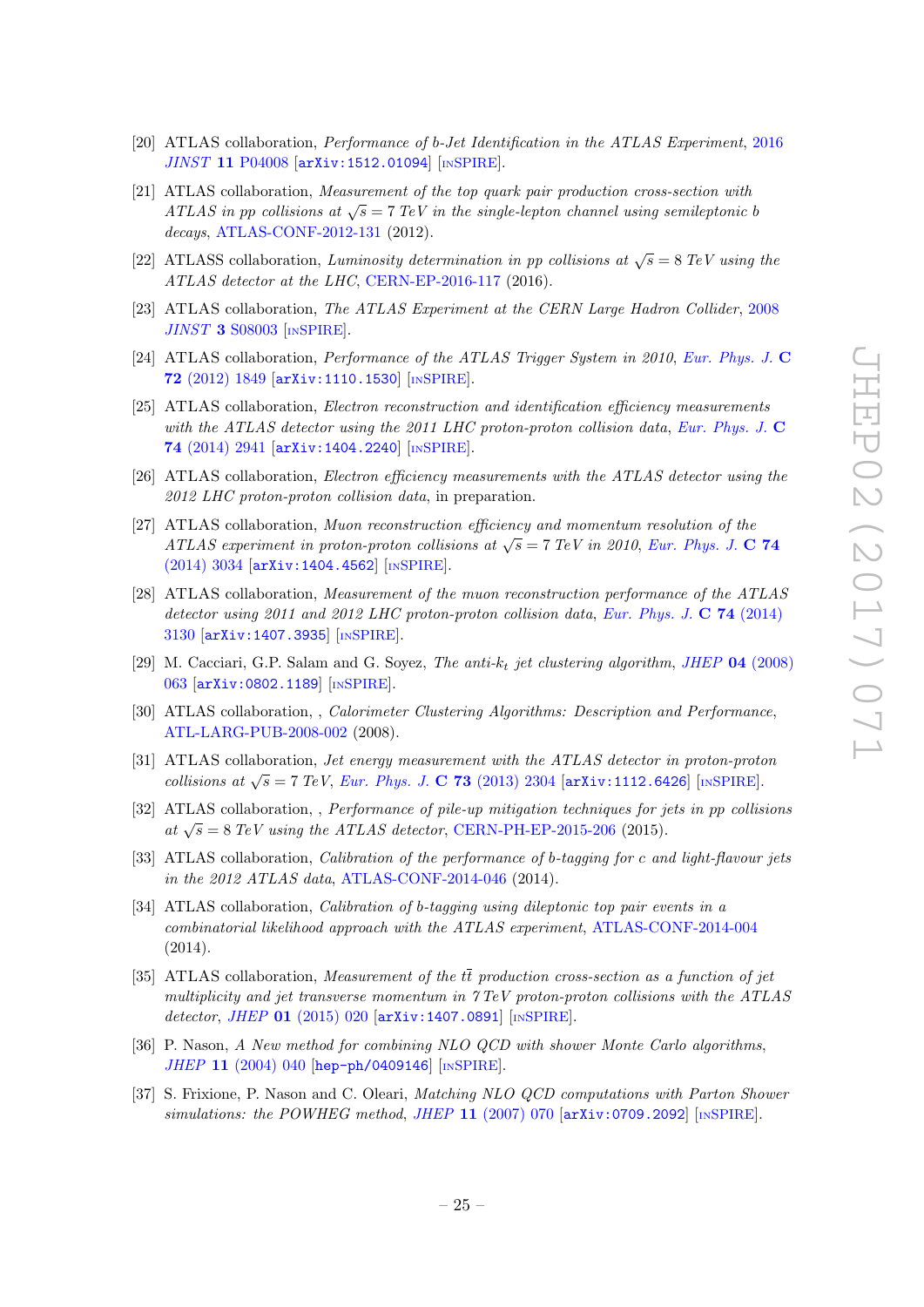- <span id="page-27-0"></span>[38] S. Alioli, P. Nason, C. Oleari and E. Re, A general framework for implementing NLO  $calculations in shower Monte Carlo programs: the POWHEG BOX, JHEP 06 (2010) 043$  $calculations in shower Monte Carlo programs: the POWHEG BOX, JHEP 06 (2010) 043$ [[arXiv:1002.2581](https://arxiv.org/abs/1002.2581)] [IN[SPIRE](http://inspirehep.net/search?p=find+EPRINT+arXiv:1002.2581)].
- <span id="page-27-1"></span>[39] S. Frixione, P. Nason and G. Ridolfi, A Positive-weight next-to-leading-order Monte Carlo for heavy flavour hadroproduction, JHEP 09 [\(2007\) 126](http://dx.doi.org/10.1088/1126-6708/2007/09/126) [[arXiv:0707.3088](https://arxiv.org/abs/0707.3088)] [IN[SPIRE](http://inspirehep.net/search?p=find+EPRINT+arXiv:0707.3088)].
- [40] H.-L. Lai et al., New parton distributions for collider physics, Phys. Rev. D 82 [\(2010\) 074024](http://dx.doi.org/10.1103/PhysRevD.82.074024) [[arXiv:1007.2241](https://arxiv.org/abs/1007.2241)] [IN[SPIRE](http://inspirehep.net/search?p=find+EPRINT+arXiv:1007.2241)].
- <span id="page-27-2"></span>[41] J. Gao et al., CT10 next-to-next-to-leading order global analysis of QCD, [Phys. Rev.](http://dx.doi.org/10.1103/PhysRevD.89.033009) D 89 [\(2014\) 033009](http://dx.doi.org/10.1103/PhysRevD.89.033009) [[arXiv:1302.6246](https://arxiv.org/abs/1302.6246)] [IN[SPIRE](http://inspirehep.net/search?p=find+EPRINT+arXiv:1302.6246)].
- <span id="page-27-3"></span> $[42]$  T. Sjöstrand, S. Mrenna and P.Z. Skands, *PYTHIA 6.4 Physics and Manual, [JHEP](http://dx.doi.org/10.1088/1126-6708/2006/05/026)* 05 [\(2006\) 026](http://dx.doi.org/10.1088/1126-6708/2006/05/026) [[hep-ph/0603175](https://arxiv.org/abs/hep-ph/0603175)] [IN[SPIRE](http://inspirehep.net/search?p=find+EPRINT+hep-ph/0603175)].
- <span id="page-27-4"></span>[43] J. Pumplin, D.R. Stump, J. Huston, H.L. Lai, P.M. Nadolsky and W.K. Tung, New generation of parton distributions with uncertainties from global QCD analysis, [JHEP](http://dx.doi.org/10.1088/1126-6708/2002/07/012) 07 [\(2002\) 012](http://dx.doi.org/10.1088/1126-6708/2002/07/012) [[hep-ph/0201195](https://arxiv.org/abs/hep-ph/0201195)] [IN[SPIRE](http://inspirehep.net/search?p=find+EPRINT+hep-ph/0201195)].
- <span id="page-27-5"></span>[44] P.M. Nadolsky et al., *Implications of CTEQ global analysis for collider observables*, *[Phys.](http://dx.doi.org/10.1103/PhysRevD.78.013004)* Rev. D 78 [\(2008\) 013004](http://dx.doi.org/10.1103/PhysRevD.78.013004) [[arXiv:0802.0007](https://arxiv.org/abs/0802.0007)] [IN[SPIRE](http://inspirehep.net/search?p=find+EPRINT+arXiv:0802.0007)].
- <span id="page-27-6"></span>[45] P.Z. Skands, Tuning Monte Carlo Generators: The Perugia Tunes, [Phys. Rev.](http://dx.doi.org/10.1103/PhysRevD.82.074018) D 82 (2010) [074018](http://dx.doi.org/10.1103/PhysRevD.82.074018) [[arXiv:1005.3457](https://arxiv.org/abs/1005.3457)] [IN[SPIRE](http://inspirehep.net/search?p=find+EPRINT+arXiv:1005.3457)].
- <span id="page-27-7"></span>[46] M. Beneke, P. Falgari, S. Klein and C. Schwinn, Hadronic top-quark pair production with  $NNLL$  threshold resummation, [Nucl. Phys.](http://dx.doi.org/10.1016/j.nuclphysb.2011.10.021) **B** 855 (2012) 695  $arXiv:1109.1536$  [IN[SPIRE](http://inspirehep.net/search?p=find+EPRINT+arXiv:1109.1536)].
- <span id="page-27-8"></span>[47] M. Cacciari, M. Czakon, M. Mangano, A. Mitov and P. Nason, Top-pair production at hadron colliders with next-to-next-to-leading logarithmic soft-gluon resummation, [Phys. Lett.](http://dx.doi.org/10.1016/j.physletb.2012.03.013) B 710 [\(2012\) 612](http://dx.doi.org/10.1016/j.physletb.2012.03.013) [[arXiv:1111.5869](https://arxiv.org/abs/1111.5869)] [IN[SPIRE](http://inspirehep.net/search?p=find+EPRINT+arXiv:1111.5869)].
- <span id="page-27-9"></span>[48] P. Bärnreuther, M. Czakon and A. Mitov, *Percent Level Precision Physics at the Tevatron:* First Genuine NNLO QCD Corrections to  $q\bar{q} \to t\bar{t} + X$ , [Phys. Rev. Lett.](http://dx.doi.org/10.1103/PhysRevLett.109.132001) 109 (2012) 132001 [[arXiv:1204.5201](https://arxiv.org/abs/1204.5201)] [IN[SPIRE](http://inspirehep.net/search?p=find+EPRINT+arXiv:1204.5201)].
- <span id="page-27-10"></span>[49] M. Czakon and A. Mitov, NNLO corrections to top-pair production at hadron colliders: the all-fermionic scattering channels, JHEP 12 [\(2012\) 054](http://dx.doi.org/10.1007/JHEP12(2012)054) [[arXiv:1207.0236](https://arxiv.org/abs/1207.0236)] [IN[SPIRE](http://inspirehep.net/search?p=find+EPRINT+arXiv:1207.0236)].
- <span id="page-27-11"></span>[50] M. Czakon and A. Mitov, NNLO corrections to top pair production at hadron colliders: the quark-gluon reaction , JHEP 01 [\(2013\) 080](http://dx.doi.org/10.1007/JHEP01(2013)080) [[arXiv:1210.6832](https://arxiv.org/abs/1210.6832)] [IN[SPIRE](http://inspirehep.net/search?p=find+EPRINT+arXiv:1210.6832)].
- <span id="page-27-12"></span>[51] M. Czakon, P. Fiedler and A. Mitov, Total Top-Quark Pair-Production Cross section at Hadron Colliders Through  $O(\alpha_S^4)$ , [Phys. Rev. Lett.](http://dx.doi.org/10.1103/PhysRevLett.110.252004) 110 (2013) 252004  $[aryity:1303.6254]$ [IN[SPIRE](http://inspirehep.net/search?p=find+EPRINT+arXiv:1303.6254)].
- <span id="page-27-14"></span><span id="page-27-13"></span>[52] M. Czakon and A. Mitov,  $Top++: A$  Program for the Calculation of the Top-Pair Cross-Section at Hadron Colliders , [Comput. Phys. Commun.](http://dx.doi.org/10.1016/j.cpc.2014.06.021) 185 (2014) 2930 [[arXiv:1112.5675](https://arxiv.org/abs/1112.5675)] [IN[SPIRE](http://inspirehep.net/search?p=find+EPRINT+arXiv:1112.5675)].
- <span id="page-27-15"></span>[53] S. Alioli, P. Nason, C. Oleari and E. Re, NLO single-top production matched with shower in POWHEG: s- and t-channel contributions, JHEP 09 [\(2009\) 111](http://dx.doi.org/10.1088/1126-6708/2009/09/111) [Erratum ibid. 1002 (2010) 011] [[arXiv:0907.4076](https://arxiv.org/abs/0907.4076)] [IN[SPIRE](http://inspirehep.net/search?p=find+EPRINT+arXiv:0907.4076)].
- <span id="page-27-16"></span>[54] E. Re, Single-top Wt-channel production matched with parton showers using the POWHEG method, [Eur. Phys. J.](http://dx.doi.org/10.1140/epjc/s10052-011-1547-z) C 71 (2011) 1547 [[arXiv:1009.2450](https://arxiv.org/abs/1009.2450)] [IN[SPIRE](http://inspirehep.net/search?p=find+EPRINT+arXiv:1009.2450)].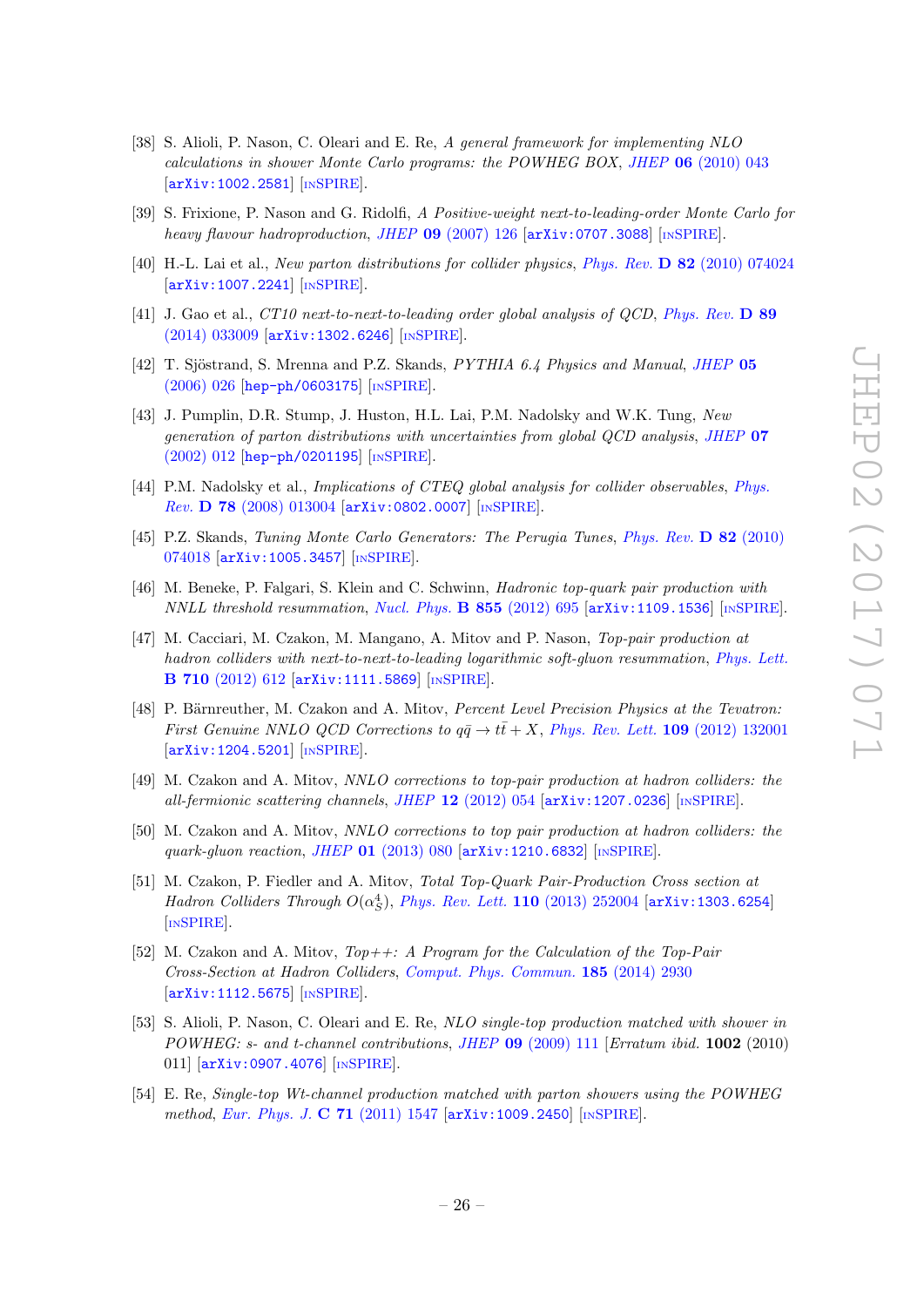- <span id="page-28-0"></span>[55] S. Frixione, E. Laenen, P. Motylinski, B.R. Webber and C.D. White, Single-top hadroproduction in association with a W boson, JHEP  $07$  [\(2008\) 029](http://dx.doi.org/10.1088/1126-6708/2008/07/029) [[arXiv:0805.3067](https://arxiv.org/abs/0805.3067)] [IN[SPIRE](http://inspirehep.net/search?p=find+EPRINT+arXiv:0805.3067)].
- <span id="page-28-2"></span><span id="page-28-1"></span>[56] N. Kidonakis, Next-to-next-to-leading-order collinear and soft gluon corrections for t-channel single top quark production, Phys. Rev.  $\bf{D} 83$  [\(2011\) 091503](http://dx.doi.org/10.1103/PhysRevD.83.091503) [[arXiv:1103.2792](https://arxiv.org/abs/1103.2792)] [IN[SPIRE](http://inspirehep.net/search?p=find+EPRINT+arXiv:1103.2792)].
- <span id="page-28-3"></span>[57] N. Kidonakis, *NNLL resummation for s-channel single top quark production, [Phys. Rev.](http://dx.doi.org/10.1103/PhysRevD.81.054028)* D 81 [\(2010\) 054028](http://dx.doi.org/10.1103/PhysRevD.81.054028) [[arXiv:1001.5034](https://arxiv.org/abs/1001.5034)] [IN[SPIRE](http://inspirehep.net/search?p=find+EPRINT+arXiv:1001.5034)].
- <span id="page-28-4"></span>[58] N. Kidonakis, Two-loop soft anomalous dimensions for single top quark associated production with a  $W^-$  or  $H^-$ , Phys. Rev. D 82 [\(2010\) 054018](http://dx.doi.org/10.1103/PhysRevD.82.054018) [[arXiv:1005.4451](https://arxiv.org/abs/1005.4451)] [IN[SPIRE](http://inspirehep.net/search?p=find+EPRINT+arXiv:1005.4451)].
- [59] A.D. Martin, W.J. Stirling, R.S. Thorne and G. Watt, Parton distributions for the LHC, [Eur. Phys. J.](http://dx.doi.org/10.1140/epjc/s10052-009-1072-5) C 63 (2009) 189 [[arXiv:0901.0002](https://arxiv.org/abs/0901.0002)] [IN[SPIRE](http://inspirehep.net/search?p=find+EPRINT+arXiv:0901.0002)].
- <span id="page-28-5"></span>[60] M.L. Mangano, M. Moretti, F. Piccinini, R. Pittau and A.D. Polosa, ALPGEN, a generator for hard multiparton processes in hadronic collisions,  $JHEP$   ${\bf 07}$   $(2003)$   $001$   $[\text{hep-ph}/0206293]$ [IN[SPIRE](http://inspirehep.net/search?p=find+EPRINT+hep-ph/0206293)].
- <span id="page-28-6"></span>[61] G. Corcella et al., HERWIG 6: An Event generator for hadron emission reactions with interfering gluons (including supersymmetric processes), JHEP 01 [\(2001\) 010](http://dx.doi.org/10.1088/1126-6708/2001/01/010) [[hep-ph/0011363](https://arxiv.org/abs/hep-ph/0011363)] [IN[SPIRE](http://inspirehep.net/search?p=find+EPRINT+hep-ph/0011363)].
- <span id="page-28-7"></span>[62] J.M. Campbell and R.K. Ellis, An Update on vector boson pair production at hadron colliders, *Phys. Rev.* **D 60** [\(1999\) 113006](http://dx.doi.org/10.1103/PhysRevD.60.113006) [[hep-ph/9905386](https://arxiv.org/abs/hep-ph/9905386)] [IN[SPIRE](http://inspirehep.net/search?p=find+EPRINT+hep-ph/9905386)].
- <span id="page-28-8"></span>[63] J.M. Campbell, R.K. Ellis and C. Williams, Vector boson pair production at the LHC, [JHEP](http://dx.doi.org/10.1007/JHEP07(2011)018) 07 [\(2011\) 018](http://dx.doi.org/10.1007/JHEP07(2011)018) [[arXiv:1105.0020](https://arxiv.org/abs/1105.0020)] [IN[SPIRE](http://inspirehep.net/search?p=find+EPRINT+arXiv:1105.0020)].
- <span id="page-28-9"></span>[64] J.M. Campbell, R.K. Ellis and D.L. Rainwater, Next-to-leading order QCD predictions for W  $+ 2$  jet and  $Z + 2$  jet production at the CERN LHC, Phys. Rev. **D 68** [\(2003\) 094021](http://dx.doi.org/10.1103/PhysRevD.68.094021) [[hep-ph/0308195](https://arxiv.org/abs/hep-ph/0308195)] [IN[SPIRE](http://inspirehep.net/search?p=find+EPRINT+hep-ph/0308195)].
- <span id="page-28-11"></span><span id="page-28-10"></span>[65] M.L. Mangano, M. Moretti and R. Pittau, Multijet matrix elements and shower evolution in hadronic collisions:  $Wb\bar{b} + n$  jets as a case study, [Nucl. Phys.](http://dx.doi.org/10.1016/S0550-3213(02)00249-3) **B** 632 (2002) 343 [[hep-ph/0108069](https://arxiv.org/abs/hep-ph/0108069)] [IN[SPIRE](http://inspirehep.net/search?p=find+EPRINT+hep-ph/0108069)].
- [66] K. Melnikov and F. Petriello, Electroweak gauge boson production at hadron colliders through  $O(\alpha_s^2)$ , *Phys. Rev.* **D 74** [\(2006\) 114017](http://dx.doi.org/10.1103/PhysRevD.74.114017) [[hep-ph/0609070](https://arxiv.org/abs/hep-ph/0609070)] [IN[SPIRE](http://inspirehep.net/search?p=find+EPRINT+hep-ph/0609070)].
- <span id="page-28-13"></span><span id="page-28-12"></span>[67] S. Frixione and B.R. Webber, Matching NLO QCD computations and parton shower simulations, JHEP 06 [\(2002\) 029](http://dx.doi.org/10.1088/1126-6708/2002/06/029) [[hep-ph/0204244](https://arxiv.org/abs/hep-ph/0204244)] [IN[SPIRE](http://inspirehep.net/search?p=find+EPRINT+hep-ph/0204244)].
- [68] S. Frixione, P. Nason and B.R. Webber, Matching NLO QCD and parton showers in heavy flavor production , JHEP 08 [\(2003\) 007](http://dx.doi.org/10.1088/1126-6708/2003/08/007) [[hep-ph/0305252](https://arxiv.org/abs/hep-ph/0305252)] [IN[SPIRE](http://inspirehep.net/search?p=find+EPRINT+hep-ph/0305252)].
- <span id="page-28-14"></span>[69] P. Golonka and Z. Was, PHOTOS Monte Carlo: A Precision tool for QED corrections in Z and W decays, [Eur. Phys. J.](http://dx.doi.org/10.1140/epjc/s2005-02396-4) C 45 (2006) 97 [[hep-ph/0506026](https://arxiv.org/abs/hep-ph/0506026)] [IN[SPIRE](http://inspirehep.net/search?p=find+EPRINT+hep-ph/0506026)].
- [70] S. Jadach, J.H. Kuhn and Z. Was, TAUOLA: A Library of Monte Carlo programs to simulate decays of polarized tau leptons, [Comput. Phys. Commun.](http://dx.doi.org/10.1016/0010-4655(91)90038-M) **64** (1990) 275 [IN[SPIRE](http://inspirehep.net/search?p=find+J+%22Comput.Phys.Commun.,64,275%22)].
- <span id="page-28-15"></span>[71] T. Sjöstrand, S. Mrenna and P.Z. Skands, A Brief Introduction to PYTHIA 8.1, [Comput.](http://dx.doi.org/10.1016/j.cpc.2008.01.036) [Phys. Commun.](http://dx.doi.org/10.1016/j.cpc.2008.01.036) 178 (2008) 852 [[arXiv:0710.3820](https://arxiv.org/abs/0710.3820)] [IN[SPIRE](http://inspirehep.net/search?p=find+EPRINT+arXiv:0710.3820)].
- [72] ATLAS collaboration, Summary of ATLAS PYTHIA 8 tunes, [ATL-PHYS-PUB-2012-003](http://cds.cern.ch/record/1474107) (2012).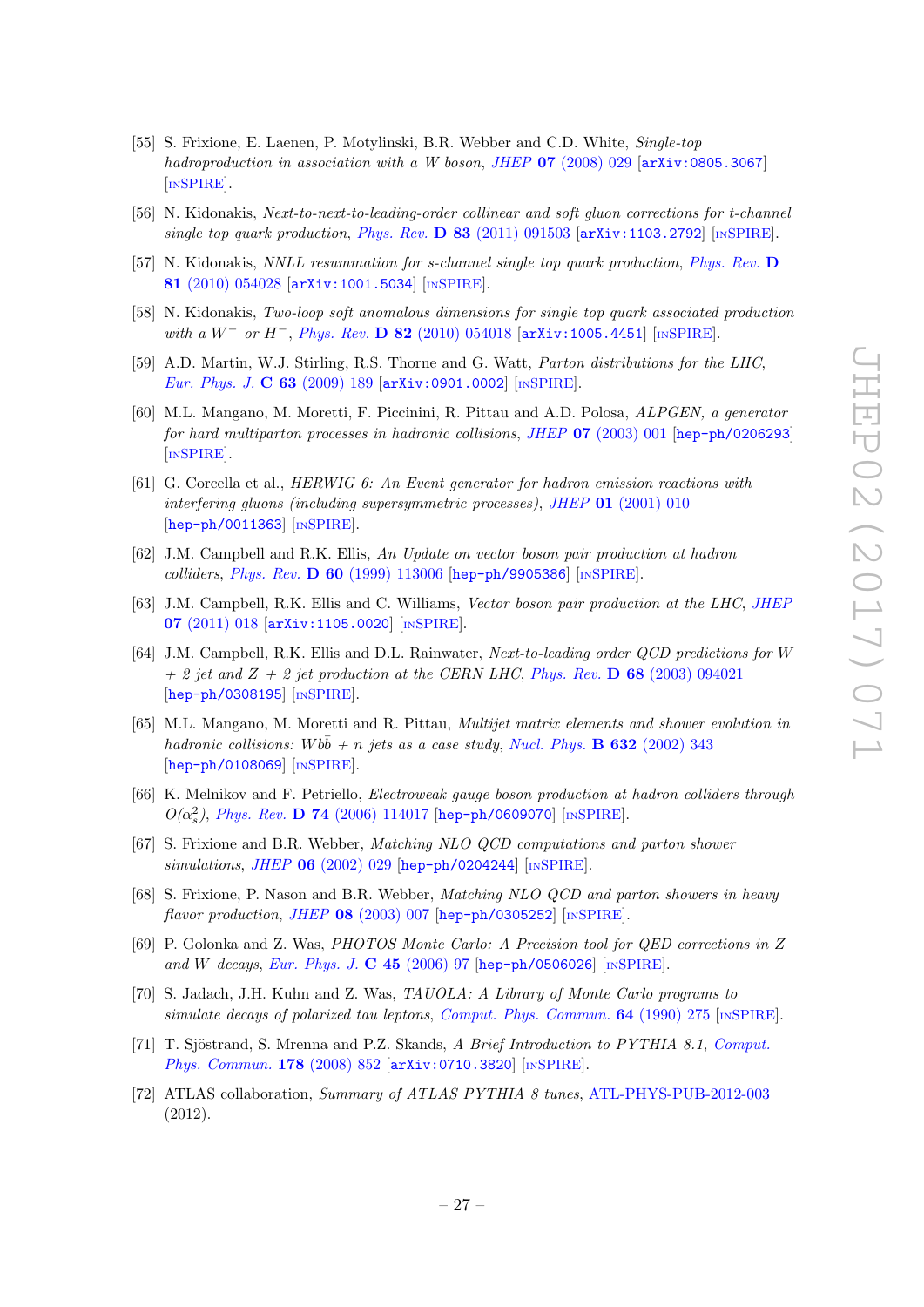- <span id="page-29-0"></span>[73] J.M. Butterworth, J.R. Forshaw and M.H. Seymour, Multiparton interactions in photoproduction at HERA, Z. Phys.  $C$  72 [\(1996\) 637](http://dx.doi.org/10.1007/BF02909195) [[hep-ph/9601371](https://arxiv.org/abs/hep-ph/9601371)] [IN[SPIRE](http://inspirehep.net/search?p=find+EPRINT+hep-ph/9601371)].
- <span id="page-29-2"></span><span id="page-29-1"></span>[74] ATLAS collaboration, The ATLAS Simulation Infrastructure, [Eur. Phys. J.](http://dx.doi.org/10.1140/epjc/s10052-010-1429-9)  $C$  70 (2010) [823](http://dx.doi.org/10.1140/epjc/s10052-010-1429-9) [[arXiv:1005.4568](https://arxiv.org/abs/1005.4568)] [IN[SPIRE](http://inspirehep.net/search?p=find+EPRINT+arXiv:1005.4568)].
- <span id="page-29-3"></span>[75] GEANT4 collaboration, S. Agostinelli et al., *GEANT4: A Simulation toolkit, [Nucl.](http://dx.doi.org/10.1016/S0168-9002(03)01368-8)* [Instrum. Meth.](http://dx.doi.org/10.1016/S0168-9002(03)01368-8) **A 506** (2003) 250 [IN[SPIRE](http://inspirehep.net/search?p=find+J+%22Nucl.Instrum.Meth.,A506,250%22)].
- <span id="page-29-4"></span>[76] PARTICLE DATA GROUP collaboration, K.A. Olive et al., *Review of Particle Physics*, *[Chin.](http://dx.doi.org/10.1088/1674-1137/38/9/090001)* Phys. **C 38** [\(2014\) 090001](http://dx.doi.org/10.1088/1674-1137/38/9/090001) [IN[SPIRE](http://inspirehep.net/search?p=find+J+%22Chin.Phys.,C38,090001%22)].
- <span id="page-29-5"></span>[77] ATLAS collaboration, Measurement of the top quark pair production cross-section with ATLAS in the single lepton channel, [Phys. Lett.](http://dx.doi.org/10.1016/j.physletb.2012.03.083) **B** 711  $(2012)$  244  $[array:1201.1889]$ [IN[SPIRE](http://inspirehep.net/search?p=find+EPRINT+arXiv:1201.1889)].
- <span id="page-29-6"></span>[78] ATLAS collaboration, Estimation of non-prompt and fake lepton backgrounds in final states with top quarks produced in proton-proton collisions at  $\sqrt{s} = 8 \text{ TeV}$  with the ATLAS detector, [ATLAS-CONF-2014-058](http://cds.cern.ch/record/1951336) (2014).
- <span id="page-29-8"></span><span id="page-29-7"></span>[79] ATLAS collaboration, Electron and photon energy calibration with the ATLAS detector using LHC Run 1 data, [Eur. Phys. J.](http://dx.doi.org/10.1140/epjc/s10052-014-3071-4) C 74 (2014) 3071 [[arXiv:1407.5063](https://arxiv.org/abs/1407.5063)] [IN[SPIRE](http://inspirehep.net/search?p=find+EPRINT+arXiv:1407.5063)].
- [80] ATLAS collaboration, Jet energy measurement and its systematic uncertainty in proton-proton collisions at  $\sqrt{s} = 7$  TeV with the ATLAS detector, [Eur. Phys. J.](http://dx.doi.org/10.1140/epjc/s10052-014-3190-y) C 75 (2015) [17](http://dx.doi.org/10.1140/epjc/s10052-014-3190-y) [[arXiv:1406.0076](https://arxiv.org/abs/1406.0076)] [IN[SPIRE](http://inspirehep.net/search?p=find+EPRINT+arXiv:1406.0076)].
- [81] ATLAS collaboration, *Jet energy resolution in proton-proton collisions at*  $\sqrt{s} = 7 \text{ TeV}$ recorded in 2010 with the ATLAS detector, [Eur. Phys. J.](http://dx.doi.org/10.1140/epjc/s10052-013-2306-0)  $\bf{C}$  **73** (2013) 2306 [[arXiv:1210.6210](https://arxiv.org/abs/1210.6210)] [IN[SPIRE](http://inspirehep.net/search?p=find+EPRINT+arXiv:1210.6210)].
- [82] M. Botje et al., The PDF4LHC Working Group Interim Recommendations, [arXiv:1101.0538](https://arxiv.org/abs/1101.0538) [IN[SPIRE](http://inspirehep.net/search?p=find+EPRINT+arXiv:1101.0538)].
- [83] R.D. Ball et al., *Parton distributions with LHC data, [Nucl. Phys.](http://dx.doi.org/10.1016/j.nuclphysb.2012.10.003)* **B 867** (2013) 244 [[arXiv:1207.1303](https://arxiv.org/abs/1207.1303)] [IN[SPIRE](http://inspirehep.net/search?p=find+EPRINT+arXiv:1207.1303)].
- [84] ATLAS collaboration, Measurement of the  $t\bar{t}$  production cross-section using  $e\mu$  events with b-tagged jets in pp collisions at  $\sqrt{s} = 7$  and  $8 \text{ TeV}$  with the ATLAS detector, [Eur. Phys. J.](http://dx.doi.org/10.1140/epjc/s10052-016-4501-2) C 74 [\(2014\) 3109](http://dx.doi.org/10.1140/epjc/s10052-016-4501-2) [[arXiv:1406.5375](https://arxiv.org/abs/1406.5375)] [IN[SPIRE](http://inspirehep.net/search?p=find+EPRINT+arXiv:1406.5375)].
- [85] (CERN), *Energy Calibration of the LHC Beams at 4 TeV*, [CERN-ATS-2013-040](http://cds.cern.ch/record/1546734) (2013).
- [86] ATLAS collaboration, Measurement of the top pair production cross section in 8 TeV proton-proton collisions using kinematic information in the lepton+jets final state with ATLAS, Phys. Rev. D 91 [\(2015\) 112013](http://dx.doi.org/10.1103/PhysRevD.91.112013) [[arXiv:1504.04251](https://arxiv.org/abs/1504.04251)] [IN[SPIRE](http://inspirehep.net/search?p=find+EPRINT+arXiv:1504.04251)].
- [87] CMS collaboration, Measurement of the  $t\bar{t}$  production cross section in the dilepton channel in pp collisions at  $\sqrt{s} = 8 \text{ TeV}$ , JHEP 02 [\(2014\) 024](http://dx.doi.org/10.1007/JHEP02(2014)024) [Erratum ibid. 1402 (2014) 102] [[arXiv:1312.7582](https://arxiv.org/abs/1312.7582)] [IN[SPIRE](http://inspirehep.net/search?p=find+EPRINT+arXiv:1312.7582)].
- [88] CMS collaboration, Measurement of the  $t\bar{t}$  production cross section in pp collisions at  $\sqrt{s} = 8 \text{ TeV}$  in dilepton final states containing one  $\tau$  lepton, [Phys. Lett.](http://dx.doi.org/10.1016/j.physletb.2014.10.032) **B 739** (2014) 23 [[arXiv:1407.6643](https://arxiv.org/abs/1407.6643)] [IN[SPIRE](http://inspirehep.net/search?p=find+EPRINT+arXiv:1407.6643)].
- [89] CMS collaboration, *Measurement of the*  $t\bar{t}$  production cross section in the all-jets final state in pp collisions at  $\sqrt{s} = 8$  TeV, [Eur. Phys. J.](http://dx.doi.org/10.1140/epjc/s10052-016-3956-5) C 76 (2016) 128  $[ary1509.06076]$ [IN[SPIRE](http://inspirehep.net/search?p=find+EPRINT+arXiv:1509.06076)].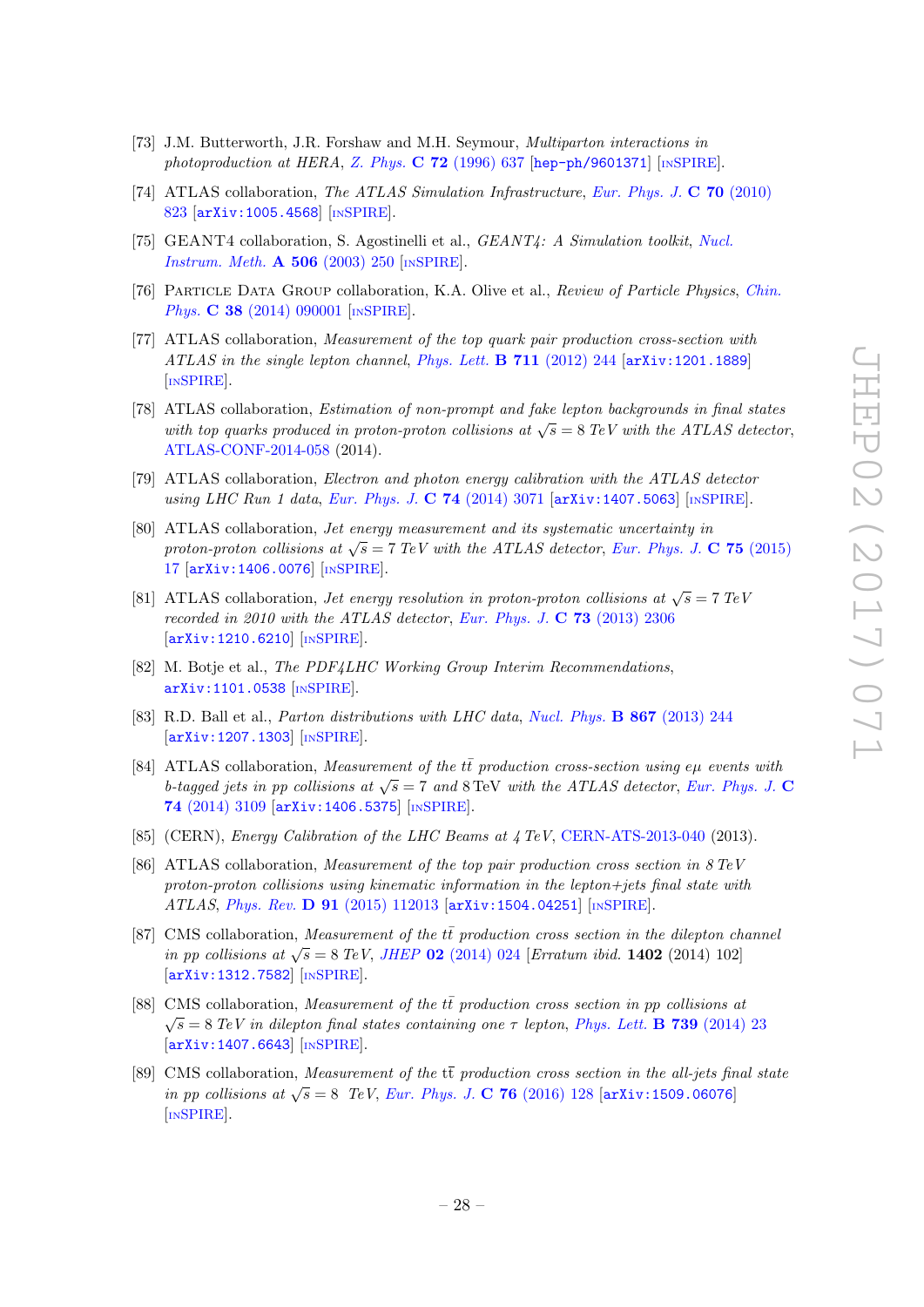- [90] J. Erdmann et al., A likelihood-based reconstruction algorithm for top-quark pairs and the KLFitter framework, [Nucl. Instrum. Meth.](http://dx.doi.org/10.1016/j.nima.2014.02.029) A  $748$  (2014) 18  $\left[\text{arXiv:1312.5595}\right]$  $\left[\text{arXiv:1312.5595}\right]$  $\left[\text{arXiv:1312.5595}\right]$  [IN[SPIRE](http://inspirehep.net/search?p=find+EPRINT+arXiv:1312.5595)].
- <span id="page-30-0"></span>[91] T. Adye, Unfolding algorithms and tests using RooUnfold,  $arXiv:1105.1160$  [IN[SPIRE](http://inspirehep.net/search?p=find+EPRINT+arXiv:1105.1160)].
- [92] Y. Grossman, Y. Nir and G. Perez, Testing New Indirect CP-violation, [Phys. Rev. Lett.](http://dx.doi.org/10.1103/PhysRevLett.103.071602) 103 [\(2009\) 071602](http://dx.doi.org/10.1103/PhysRevLett.103.071602) [[arXiv:0904.0305](https://arxiv.org/abs/0904.0305)] [IN[SPIRE](http://inspirehep.net/search?p=find+EPRINT+arXiv:0904.0305)].
- [93] A.L. Kagan and M.D. Sokoloff, On Indirect CP-violation and Implications for  $D^0$ - $\bar{D}^0$  and  $B(s)$ - $\bar{B}(s)$  mixing, Phys. Rev. D 80 [\(2009\) 076008](http://dx.doi.org/10.1103/PhysRevD.80.076008) [[arXiv:0907.3917](https://arxiv.org/abs/0907.3917)] [IN[SPIRE](http://inspirehep.net/search?p=find+EPRINT+arXiv:0907.3917)].
- [94] S. Descotes-Genon and J.F. Kamenik, A possible explanation of the D0 like-sign dimuon charge asymmetry, Phys. Rev. D 87 [\(2013\) 074036](http://dx.doi.org/10.1103/PhysRevD.92.079903)  $[$ [arXiv:1207.4483](https://arxiv.org/abs/1207.4483)]  $[$ IN[SPIRE](http://inspirehep.net/search?p=find+EPRINT+arXiv:1207.4483)].
- [95] Heavy Flavor Averaging Group (HFAG) collaboration, Y. Amhis et al., Averages of b-hadron, c-hadron and  $\tau$ -lepton properties as of summer 2014,  $arXiv:1412.7515$  [IN[SPIRE](http://inspirehep.net/search?p=find+EPRINT+arXiv:1412.7515)].
- [96] M. Artuso, G. Borissov and A. Lenz,  $CP$  violation in the  $B_s^0$  system, [Rev. Mod. Phys.](http://dx.doi.org/10.1103/RevModPhys.88.045002) 88 [\(2016\) 045002](http://dx.doi.org/10.1103/RevModPhys.88.045002) [[arXiv:1511.09466](https://arxiv.org/abs/1511.09466)] [IN[SPIRE](http://inspirehep.net/search?p=find+EPRINT+arXiv:1511.09466)].
- [97] S. Bar-Shalom, G. Eilam, M. Gronau and J.L. Rosner, Second order direct CP asymmetry in  $B(s) \to X \ell \nu$ , *[Phys. Lett.](http://dx.doi.org/10.1016/j.physletb.2010.10.025)* **B 694** (2011) 374 [[arXiv:1008.4354](https://arxiv.org/abs/1008.4354)] [IN[SPIRE](http://inspirehep.net/search?p=find+EPRINT+arXiv:1008.4354)].
- [98] ATLAS collaboration, ATLAS Computing Acknowledgements 2016–2017, [ATL-GEN-PUB-2016-002](http://cds.cern.ch/record/2202407) (2016).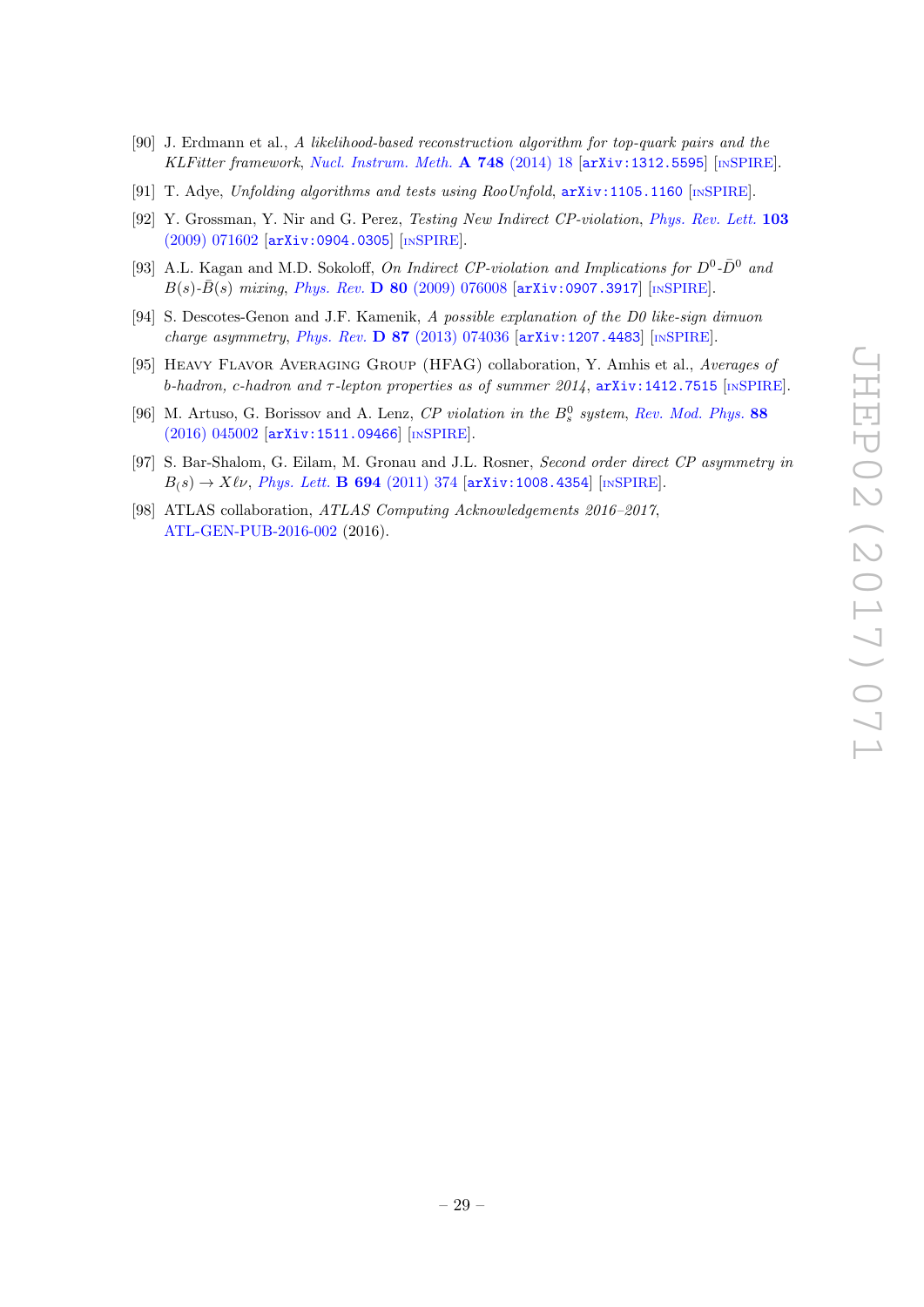# The ATLAS collaboration

M. Aaboud<sup>137d</sup>, G. Aad<sup>88</sup>, B. Abbott<sup>115</sup>, J. Abdallah<sup>8</sup>, O. Abdinov<sup>12</sup>, B. Abeloos<sup>119</sup>, O.S. AbouZeid<sup>139</sup>, N.L. Abraham<sup>151</sup>, H. Abramowicz<sup>155</sup>, H. Abreu<sup>154</sup>, R. Abreu<sup>118</sup>, Y. Abulaiti<sup>148a,148b</sup>, B.S. Acharya<sup>167a,167b,a</sup>, S. Adachi<sup>157</sup>, L. Adamczyk<sup>41a</sup>, D.L. Adams<sup>27</sup>, J. Adelman<sup>110</sup>, S. Adomeit<sup>102</sup>, T. Adye<sup>133</sup>, A.A. Affolder<sup>139</sup>, T. Agatonovic-Jovin<sup>14</sup>, J.A. Aguilar-Saavedra<sup>128a,128f</sup>, S.P. Ahlen<sup>24</sup>, F. Ahmadov<sup>68,b</sup>, G. Aielli<sup>135a,135b</sup>, H. Akerstedt<sup>148a,148b</sup>, T.P.A. Åkesson<sup>84</sup>, A.V. Akimov<sup>98</sup>, G.L. Alberghi<sup>22a,22b</sup>, J. Albert<sup>172</sup>, S. Albrand<sup>58</sup>, M.J. Alconada Verzini<sup>74</sup>, M. Aleksa<sup>32</sup>, I.N. Aleksandrov<sup>68</sup>, C. Alexa<sup>28b</sup>, G. Alexander<sup>155</sup>, T. Alexopoulos<sup>10</sup>, M. Alhroob<sup>115</sup>, B. Ali<sup>130</sup>, M. Aliev<sup>76a,76b</sup>, G. Alimonti<sup>94a</sup>, J. Alison<sup>33</sup>, S.P. Alkire<sup>38</sup>, B.M.M. Allbrooke<sup>151</sup>, B.W. Allen<sup>118</sup>, P.P. Allport<sup>19</sup>, A. Aloisio<sup>106a,106b</sup>, A. Alonso<sup>39</sup>, F. Alonso<sup>74</sup>, C. Alpigiani<sup>140</sup>, A.A. Alshehri<sup>56</sup>, M. Alstaty<sup>88</sup>, B. Alvarez Gonzalez<sup>32</sup>, D. Álvarez Piqueras<sup>170</sup>, M.G. Alviggi<sup>106a,106b</sup>, B.T. Amadio<sup>16</sup>, Y. Amaral Coutinho<sup>26a</sup>, C. Amelung<sup>25</sup>, D. Amidei<sup>92</sup>, S.P. Amor Dos Santos<sup>128a,128c</sup>, A. Amorim<sup>128a,128b</sup>, S. Amoroso<sup>32</sup>, G. Amundsen<sup>25</sup>, C. Anastopoulos<sup>141</sup>, L.S. Ancu<sup>52</sup>, N. Andari<sup>19</sup>, T. Andeen<sup>11</sup>, C.F. Anders<sup>60b</sup>, J.K. Anders<sup>77</sup>, K.J. Anderson<sup>33</sup>, A. Andreazza<sup>94a,94b</sup>, V. Andrei<sup>60a</sup>, S. Angelidakis<sup>9</sup>, I. Angelozzi<sup>109</sup>, A. Angerami<sup>38</sup>, F. Anghinolfi<sup>32</sup>, A.V. Anisenkov<sup>111,*c*</sup>, N. Anjos<sup>13</sup>, A. Annovi<sup>126a,126b</sup>, C. Antel<sup>60a</sup>, M. Antonelli<sup>50</sup>, A. Antonov<sup>100,\*</sup>, D.J. Antrim<sup>166</sup>, F. Anulli<sup>134a</sup>, M. Aoki<sup>69</sup>, L. Aperio Bella<sup>19</sup>, G. Arabidze<sup>93</sup>, Y. Arai<sup>69</sup>, J.P. Araque<sup>128a</sup>, V. Araujo Ferraz<sup>26a</sup>, A.T.H. Arce<sup>48</sup>, F.A. Arduh<sup>74</sup>, J-F. Arguin<sup>97</sup>, S. Argyropoulos<sup>66</sup>, M. Arik<sup>20a</sup>, A.J. Armbruster<sup>145</sup>, L.J. Armitage<sup>79</sup>, O. Arnaez<sup>32</sup>, H. Arnold<sup>51</sup>, M. Arratia<sup>30</sup>, O. Arslan<sup>23</sup>, A. Artamonov<sup>99</sup>, G. Artoni<sup>122</sup>, S. Artz<sup>86</sup>, S. Asai<sup>157</sup>, N. Asbah<sup>45</sup>, A. Ashkenazi<sup>155</sup>, B. Åsman<sup>148a,148b</sup>, L. Asquith<sup>151</sup>, K. Assamagan<sup>27</sup>, R. Astalos<sup>146a</sup>, M. Atkinson<sup>169</sup>, N.B. Atlay<sup>143</sup>, K. Augsten<sup>130</sup>, G. Avolio<sup>32</sup>, B. Axen<sup>16</sup>, M.K. Ayoub<sup>119</sup>, G. Azuelos<sup>97,d</sup>, M.A. Baak<sup>32</sup>, A.E. Baas<sup>60a</sup>, M.J. Baca<sup>19</sup>, H. Bachacou<sup>138</sup>, K. Bachas<sup>76a,76b</sup>, M. Backes<sup>122</sup>, M. Backhaus<sup>32</sup>, P. Bagiacchi<sup>134a,134b</sup>, P. Bagnaia<sup>134a,134b</sup>, Y. Bai<sup>35a</sup>, J.T. Baines<sup>133</sup>, M. Bajic<sup>39</sup>, O.K. Baker<sup>179</sup>, E.M. Baldin<sup>111,c</sup>, P. Balek<sup>175</sup>, T. Balestri<sup>150</sup>, F. Balli<sup>138</sup>, W.K. Balunas<sup>124</sup>, E. Banas<sup>42</sup>, Sw. Banerjee<sup>176,e</sup>, A.A.E. Bannoura<sup>178</sup>, L. Barak<sup>32</sup>, E.L. Barberio<sup>91</sup>, D. Barberis<sup>53a,53b</sup>, M. Barbero<sup>88</sup>, T. Barillari<sup>103</sup>, M-S Barisits<sup>32</sup>, T. Barklow<sup>145</sup>, N. Barlow<sup>30</sup>, S.L. Barnes<sup>87</sup>, B.M. Barnett<sup>133</sup>, R.M. Barnett<sup>16</sup>, Z. Barnovska-Blenessy<sup>36a</sup>, A. Baroncelli<sup>136a</sup>, G. Barone<sup>25</sup>, A.J. Barr<sup>122</sup>, L. Barranco Navarro<sup>170</sup>, F. Barreiro<sup>85</sup>, J. Barreiro Guimarães da Costa<sup>35a</sup>, R. Bartoldus<sup>145</sup>, A.E. Barton<sup>75</sup>, P. Bartos<sup>146a</sup>, A. Basalaev<sup>125</sup>, A. Bassalat<sup>119,f</sup>, R.L. Bates<sup>56</sup>, S.J. Batista<sup>161</sup>, J.R. Batley<sup>30</sup>, M. Battaglia<sup>139</sup>, M. Bauce<sup>134a,134b</sup>, F. Bauer<sup>138</sup>, H.S. Bawa<sup>145,9</sup>, J.B. Beacham<sup>113</sup>, M.D. Beattie<sup>75</sup>, T. Beau<sup>83</sup>, P.H. Beauchemin<sup>165</sup>, P. Bechtle<sup>23</sup>, H.P. Beck<sup>18,h</sup>, K. Becker<sup>122</sup>, M. Becker<sup>86</sup>, M. Beckingham<sup>173</sup>, C. Becot<sup>112</sup>, A.J. Beddall<sup>20e</sup>, A. Beddall<sup>20b</sup>, V.A. Bednyakov<sup>68</sup>, M. Bedognetti<sup>109</sup>, C.P. Bee<sup>150</sup>, L.J. Beemster<sup>109</sup>, T.A. Beermann<sup>32</sup>, M. Begel<sup>27</sup>, J.K. Behr<sup>45</sup>, A.S. Bell<sup>81</sup>, G. Bella<sup>155</sup>, L. Bellagamba<sup>22a</sup>, A. Bellerive<sup>31</sup>, M. Bellomo<sup>89</sup>, K. Belotskiy<sup>100</sup>, O. Beltramello<sup>32</sup>, N.L. Belyaev<sup>100</sup>, O. Benary<sup>155,\*</sup>, D. Benchekroun<sup>137a</sup>, M. Bender<sup>102</sup>, K. Bendtz<sup>148a,148b</sup>, N. Benekos<sup>10</sup>,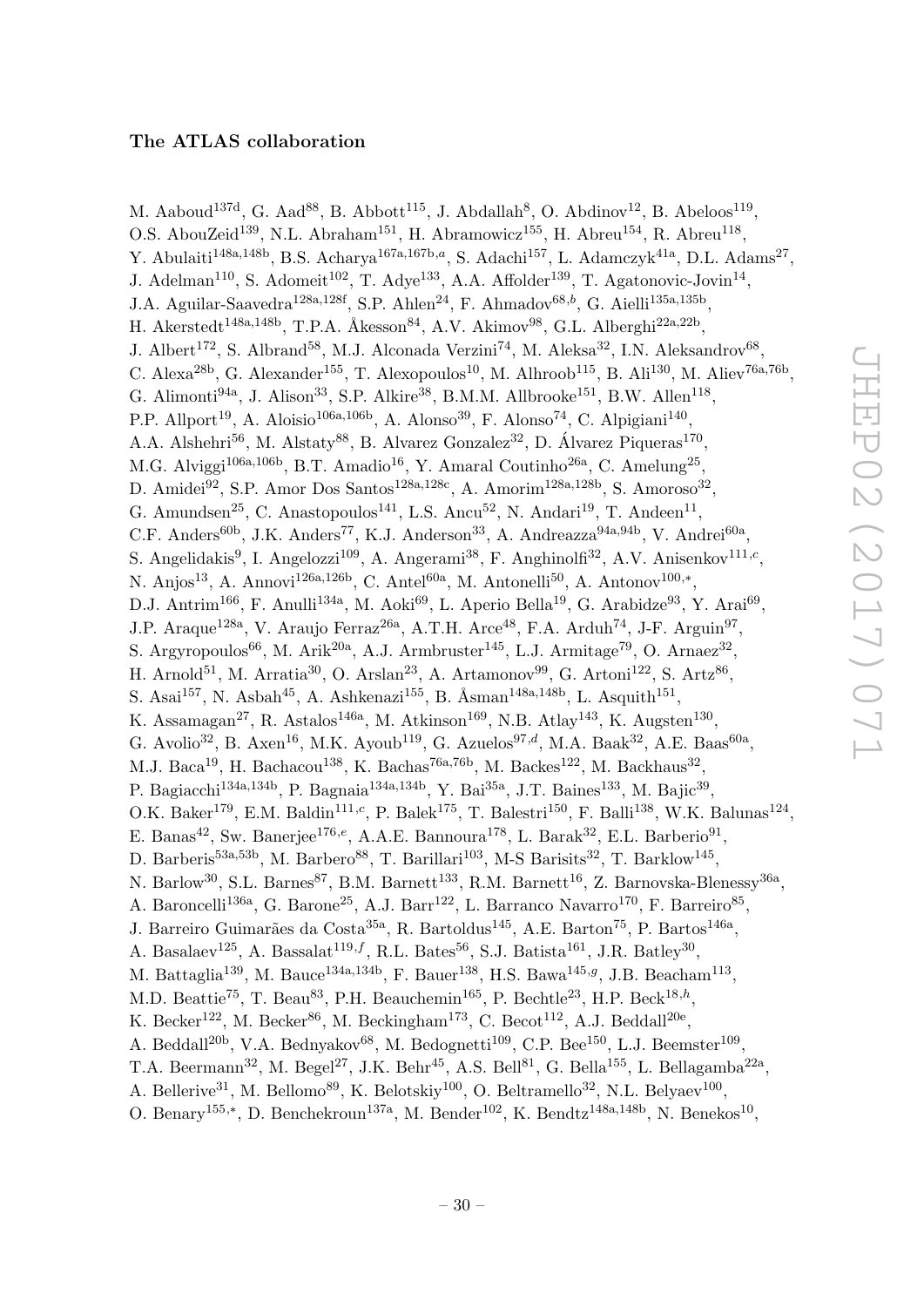Y. Benhammou<sup>155</sup>, E. Benhar Noccioli<sup>179</sup>, J. Benitez<sup>66</sup>, D.P. Benjamin<sup>48</sup>, J.R. Bensinger<sup>25</sup>, S. Bentvelsen<sup>109</sup>, L. Beresford<sup>122</sup>, M. Beretta<sup>50</sup>, D. Berge<sup>109</sup>, E. Bergeaas Kuutmann<sup>168</sup>, N. Berger<sup>5</sup>, J. Beringer<sup>16</sup>, S. Berlendis<sup>58</sup>, N.R. Bernard<sup>89</sup>, C. Bernius<sup>112</sup>, F.U. Bernlochner<sup>23</sup>, T. Berry<sup>80</sup>, P. Berta<sup>131</sup>, C. Bertella<sup>86</sup>, G. Bertoli<sup>148a,148b</sup>, F. Bertolucci<sup>126a,126b</sup>, I.A. Bertram<sup>75</sup>, C. Bertsche<sup>45</sup>, D. Bertsche<sup>115</sup>, G.J. Besjes<sup>39</sup>, O. Bessidskaia Bylund<sup>148a,148b</sup>, M. Bessner<sup>45</sup>, N. Besson<sup>138</sup>, C. Betancourt<sup>51</sup>, A. Bethani<sup>58</sup>, S. Bethke<sup>103</sup>, A.J. Bevan<sup>79</sup>, R.M. Bianchi<sup>127</sup>, M. Bianco<sup>32</sup>, O. Biebel<sup>102</sup>, D. Biedermann<sup>17</sup>, R. Bielski<sup>87</sup>, N.V. Biesuz<sup>126a,126b</sup>, M. Biglietti<sup>136a</sup>, J. Bilbao De Mendizabal<sup>52</sup>, T.R.V. Billoud<sup>97</sup>, H. Bilokon<sup>50</sup>, M. Bindi<sup>57</sup>, A. Bingul<sup>20b</sup>, C. Bini<sup>134a,134b</sup>, S. Biondi<sup>22a,22b</sup>, T. Bisanz<sup>57</sup>, D.M. Bjergaard<sup>48</sup>, C.W. Black<sup>152</sup>, J.E. Black<sup>145</sup>, K.M. Black<sup>24</sup>, D. Blackburn<sup>140</sup>, R.E. Blair<sup>6</sup>, T. Blazek<sup>146a</sup>, I. Bloch<sup>45</sup>, C. Blocker<sup>25</sup>, A. Blue<sup>56</sup>, W. Blum<sup>86,\*</sup>, U. Blumenschein<sup>57</sup>, S. Blunier<sup>34a</sup>, G.J. Bobbink<sup>109</sup>, V.S. Bobrovnikov<sup>111,c</sup>, S.S. Bocchetta<sup>84</sup>, A. Bocci<sup>48</sup>, C. Bock<sup>102</sup>, M. Boehler<sup>51</sup>, D. Boerner<sup>178</sup>, J.A. Bogaerts<sup>32</sup>, D. Bogavac<sup>102</sup>, A.G. Bogdanchikov<sup>111</sup>, C. Bohm<sup>148a</sup>, V. Boisvert<sup>80</sup>, P. Bokan<sup>14</sup>, T. Bold<sup>41a</sup>, A.S. Boldyrev<sup>101</sup>, M. Bomben<sup>83</sup>, M. Bona<sup>79</sup>, M. Boonekamp<sup>138</sup>, A. Borisov<sup>132</sup>, G. Borissov<sup>75</sup>, J. Bortfeldt<sup>32</sup>, D. Bortoletto<sup>122</sup>, V. Bortolotto<sup>62a,62b,62c</sup>, K. Bos<sup>109</sup>, D. Boscherini<sup>22a</sup>, M. Bosman<sup>13</sup>, J.D. Bossio Sola<sup>29</sup>, J. Boudreau<sup>127</sup>, J. Bouffard<sup>2</sup>, E.V. Bouhova-Thacker<sup>75</sup>, D. Boumediene<sup>37</sup>, C. Bourdarios<sup>119</sup>, S.K. Boutle<sup>56</sup>, A. Boveia<sup>113</sup>, J. Boyd<sup>32</sup>, I.R. Boyko<sup>68</sup>, J. Bracinik<sup>19</sup>, A. Brandt<sup>8</sup>, G. Brandt<sup>57</sup>, O. Brandt<sup>60a</sup>, U. Bratzler<sup>158</sup>, B. Brau<sup>89</sup>, J.E. Brau<sup>118</sup>, W.D. Breaden Madden<sup>56</sup>, K. Brendlinger<sup>124</sup>, A.J. Brennan<sup>91</sup>, L. Brenner<sup>109</sup>, R. Brenner<sup>168</sup>, S. Bressler<sup>175</sup>, T.M. Bristow<sup>49</sup>, D. Britton<sup>56</sup>, D. Britzger<sup>45</sup>, F.M. Brochu<sup>30</sup>, I. Brock<sup>23</sup>, R. Brock<sup>93</sup>, G. Brooijmans<sup>38</sup>, T. Brooks<sup>80</sup>, W.K. Brooks<sup>34b</sup>, J. Brosamer<sup>16</sup>, E. Brost<sup>110</sup>, J.H Broughton<sup>19</sup>, P.A. Bruckman de Renstrom<sup>42</sup>, D. Bruncko<sup>146b</sup>, R. Bruneliere<sup>51</sup>, A. Bruni<sup>22a</sup>, G. Bruni<sup>22a</sup>, L.S. Bruni<sup>109</sup>, BH Brunt<sup>30</sup>, M. Bruschi<sup>22a</sup>, N. Bruscino<sup>23</sup>, P. Bryant<sup>33</sup>, L. Bryngemark<sup>84</sup>, T. Buanes<sup>15</sup>, Q. Buat<sup>144</sup>, P. Buchholz<sup>143</sup>, A.G. Buckley<sup>56</sup>, I.A. Budagov<sup>68</sup>, F. Buehrer<sup>51</sup>, M.K. Bugge<sup>121</sup>, O. Bulekov<sup>100</sup>, D. Bullock<sup>8</sup>, H. Burckhart<sup>32</sup>, S. Burdin<sup>77</sup>, C.D. Burgard<sup>51</sup>, A.M. Burger<sup>5</sup>, B. Burghgrave<sup>110</sup>, K. Burka<sup>42</sup>, S. Burke<sup>133</sup>, I. Burmeister<sup>46</sup>, J.T.P. Burr<sup>122</sup>, E. Busato<sup>37</sup>, D. Büscher<sup>51</sup>, V. Büscher<sup>86</sup>, P. Bussey<sup>56</sup>, J.M. Butler<sup>24</sup>, C.M. Buttar<sup>56</sup>, J.M. Butterworth<sup>81</sup>, P. Butti<sup>109</sup>, W. Buttinger<sup>27</sup>, A. Buzatu<sup>56</sup>, A.R. Buzykaev<sup>111,*c*</sup>, S. Cabrera Urbán<sup>170</sup>, D. Caforio<sup>130</sup>, V.M. Cairo<sup>40a,40b</sup>, O. Cakir<sup>4a</sup>, N. Calace<sup>52</sup>, P. Calafiura<sup>16</sup>, A. Calandri<sup>88</sup>, G. Calderini<sup>83</sup>, P. Calfayan<sup>64</sup>, G. Callea<sup>40a,40b</sup>, L.P. Caloba<sup>26a</sup>, S. Calvente Lopez<sup>85</sup>, D. Calvet<sup>37</sup>, S. Calvet<sup>37</sup>, T.P. Calvet<sup>88</sup>, R. Camacho Toro<sup>33</sup>, S. Camarda<sup>32</sup>, P. Camarri<sup>135a,135b</sup>, D. Cameron<sup>121</sup>, R. Caminal Armadans<sup>169</sup>, C. Camincher<sup>58</sup>, S. Campana<sup>32</sup>, M. Campanelli<sup>81</sup>, A. Camplani<sup>94a,94b</sup>, A. Campoverde<sup>143</sup>, V. Canale<sup>106a,106b</sup>, A. Canepa<sup>163a</sup>, M. Cano Bret<sup>36c</sup>, J. Cantero<sup>116</sup>, T. Cao<sup>155</sup>, M.D.M. Capeans Garrido<sup>32</sup>, I. Caprini<sup>28b</sup>, M. Caprini<sup>28b</sup>, M. Capua<sup>40a,40b</sup>, R.M. Carbone<sup>38</sup>, R. Cardarelli<sup>135a</sup>, F. Cardillo<sup>51</sup>, I. Carli<sup>131</sup>, T. Carli<sup>32</sup>, G. Carlino<sup>106a</sup>, B.T. Carlson<sup>127</sup>, L. Carminati<sup>94a,94b</sup>, R.M.D. Carney<sup>148a,148b</sup>, S. Caron<sup>108</sup>, E. Carquin<sup>34b</sup>, G.D. Carrillo-Montoya<sup>32</sup>, J.R. Carter<sup>30</sup>, J. Carvalho<sup>128a,128c</sup>, D. Casadei<sup>19</sup>, M.P. Casado<sup>13,*i*</sup>, M. Casolino<sup>13</sup>,

D.W. Casper<sup>166</sup>, E. Castaneda-Miranda<sup>147a</sup>, R. Castelijn<sup>109</sup>, A. Castelli<sup>109</sup>,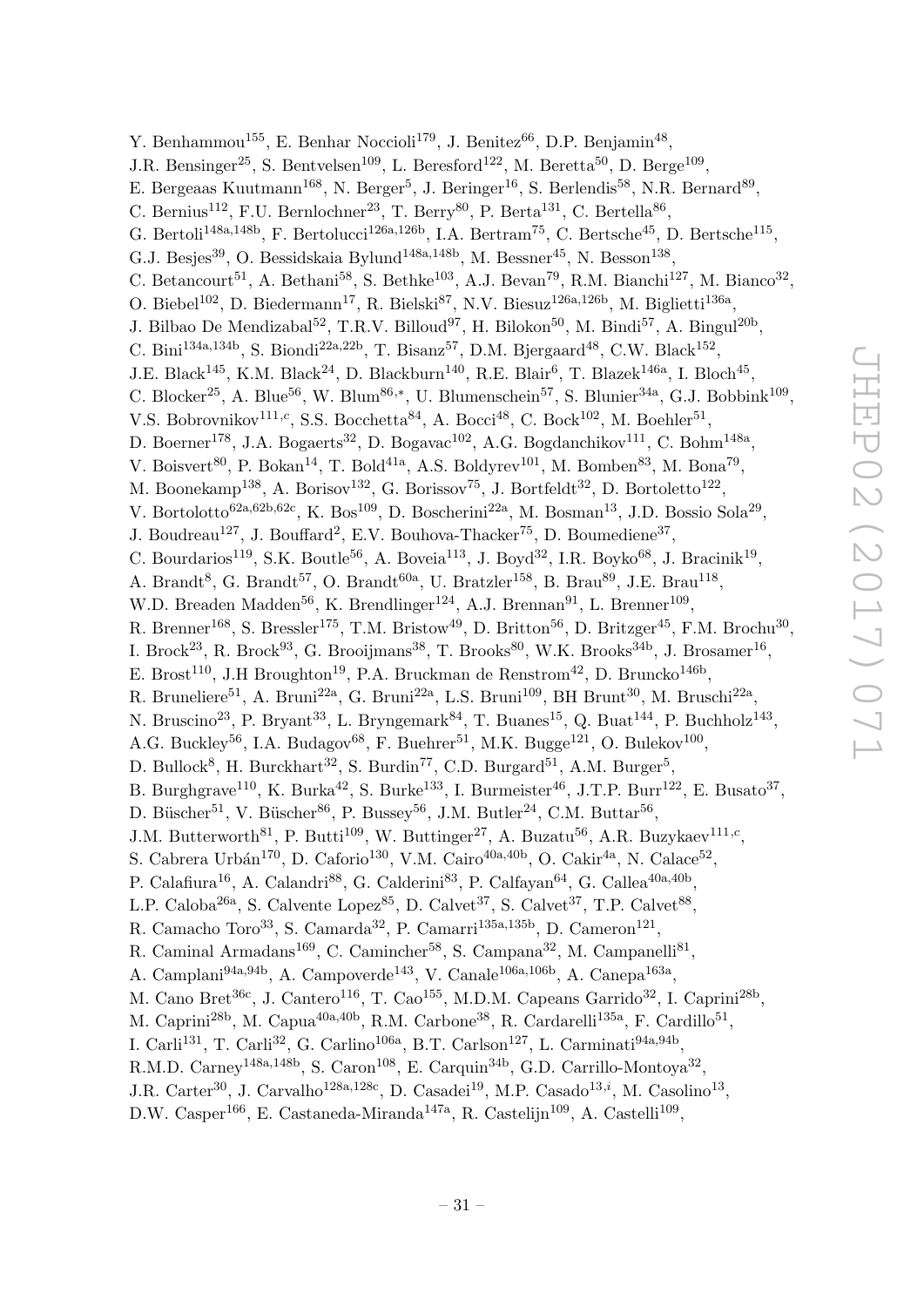V. Castillo Gimenez<sup>170</sup>, N.F. Castro<sup>128a,j</sup>, A. Catinaccio<sup>32</sup>, J.R. Catmore<sup>121</sup>, A. Cattai<sup>32</sup>, J. Caudron<sup>23</sup>, V. Cavaliere<sup>169</sup>, E. Cavallaro<sup>13</sup>, D. Cavalli<sup>94a</sup>, M. Cavalli-Sforza<sup>13</sup>, V. Cavasinni<sup>126a,126b</sup>, F. Ceradini<sup>136a,136b</sup>, L. Cerda Alberich<sup>170</sup>, A.S. Cerqueira<sup>26b</sup>, A. Cerri<sup>151</sup>, L. Cerrito<sup>135a,135b</sup>, F. Cerutti<sup>16</sup>, A. Cervelli<sup>18</sup>, S.A. Cetin<sup>20d</sup>, A. Chafaq<sup>137a</sup>, D. Chakraborty<sup>110</sup>, S.K. Chan<sup>59</sup>, Y.L. Chan<sup>62a</sup>, P. Chang<sup>169</sup>, J.D. Chapman<sup>30</sup>, D.G. Charlton<sup>19</sup>, A. Chatterjee<sup>52</sup>, C.C. Chau<sup>161</sup>, C.A. Chavez Barajas<sup>151</sup>, S. Che<sup>113</sup>, S. Cheatham<sup>167a,167c</sup>, A. Chegwidden<sup>93</sup>, S. Chekanov<sup>6</sup>, S.V. Chekulaev<sup>163a</sup>, G.A. Chelkov<sup>68,k</sup>, M.A. Chelstowska<sup>92</sup>, C. Chen<sup>67</sup>, H. Chen<sup>27</sup>, S. Chen<sup>35b</sup>, S. Chen<sup>157</sup>, X. Chen<sup>35c</sup>, Y. Chen<sup>70</sup>, H.C. Cheng<sup>92</sup>, H.J. Cheng<sup>35a</sup>, Y. Cheng<sup>33</sup>, A. Cheplakov<sup>68</sup>, E. Cheremushkina<sup>132</sup>, R. Cherkaoui El Moursli<sup>137e</sup>, V. Chernyatin<sup>27,\*</sup>, E. Cheu<sup>7</sup>, L. Chevalier<sup>138</sup>, V. Chiarella<sup>50</sup>, G. Chiarelli<sup>126a,126b</sup>, G. Chiodini<sup>76a</sup>, A.S. Chisholm<sup>32</sup>, A. Chitan<sup>28b</sup>, Y.H. Chiu<sup>172</sup>, M.V. Chizhov<sup>68</sup>, K. Choi<sup>64</sup>, A.R. Chomont<sup>37</sup>, S. Chouridou<sup>9</sup>, B.K.B. Chow<sup>102</sup>, V. Christodoulou<sup>81</sup>, D. Chromek-Burckhart<sup>32</sup>, J. Chudoba<sup>129</sup>, A.J. Chuinard<sup>90</sup>, J.J. Chwastowski<sup>42</sup>, L. Chytka<sup>117</sup>, A.K. Ciftci<sup>4a</sup>, D. Cinca<sup>46</sup>, V. Cindro<sup>78</sup>, I.A. Cioara<sup>23</sup>, C. Ciocca<sup>22a,22b</sup>, A. Ciocio<sup>16</sup>, F. Cirotto<sup>106a,106b</sup>, Z.H. Citron<sup>175</sup>, M. Citterio<sup>94a</sup>, M. Ciubancan<sup>28b</sup>, A. Clark<sup>52</sup>, B.L. Clark<sup>59</sup>, M.R. Clark<sup>38</sup>, P.J. Clark<sup>49</sup>, R.N. Clarke<sup>16</sup>, C. Clement<sup>148a,148b</sup>, Y. Coadou<sup>88</sup>, M. Cobal<sup>167a,167c</sup>, A. Coccaro<sup>52</sup>, J. Cochran<sup>67</sup>, L. Colasurdo<sup>108</sup>, B. Cole<sup>38</sup>, A.P. Colijn<sup>109</sup>, J. Collot<sup>58</sup>, T. Colombo<sup>166</sup>, P. Conde Muiño<sup>128a,128b</sup>, E. Coniavitis<sup>51</sup>, S.H. Connell<sup>147b</sup>, I.A. Connelly<sup>80</sup>, V. Consorti<sup>51</sup>, S. Constantinescu<sup>28b</sup>, G. Conti<sup>32</sup>, F. Conventi<sup>106a,*l*</sup>, M. Cooke<sup>16</sup>, B.D. Cooper<sup>81</sup>, A.M. Cooper-Sarkar<sup>122</sup>, F. Cormier<sup>171</sup>, K.J.R. Cormier<sup>161</sup>, T. Cornelissen<sup>178</sup>, M. Corradi<sup>134a,134b</sup>, F. Corriveau<sup>90,*m*</sup>, A. Cortes-Gonzalez<sup>32</sup>, G. Cortiana<sup>103</sup>, G. Costa<sup>94a</sup>, M.J. Costa<sup>170</sup>, D. Costanzo<sup>141</sup>, G. Cottin<sup>30</sup>, G. Cowan<sup>80</sup>, B.E. Cox<sup>87</sup>, K. Cranmer<sup>112</sup>, S.J. Crawley<sup>56</sup>, G. Cree<sup>31</sup>, S. Crépé-Renaudin<sup>58</sup>, F. Crescioli<sup>83</sup>, W.A. Cribbs<sup>148a,148b</sup>, M. Crispin Ortuzar<sup>122</sup>, M. Cristinziani<sup>23</sup>, V. Croft<sup>108</sup>, G. Crosetti<sup>40a,40b</sup>, A. Cueto<sup>85</sup>, T. Cuhadar Donszelmann<sup>141</sup>, J. Cummings<sup>179</sup>, M. Curatolo<sup>50</sup>, J. Cúth<sup>86</sup>, H. Czirr<sup>143</sup>, P. Czodrowski<sup>3</sup>, G. D'amen<sup>22a,22b</sup>, S. D'Auria<sup>56</sup>, A. D'onofrio<sup>79</sup>, M. D'Onofrio<sup>77</sup>, M.J. Da Cunha Sargedas De Sousa<sup>128a,128b</sup>, C. Da Via<sup>87</sup>, W. Dabrowski<sup>41a</sup>, T. Dado<sup>146a</sup>, T. Dai<sup>92</sup>, O. Dale<sup>15</sup>, F. Dallaire<sup>97</sup>, C. Dallapiccola<sup>89</sup>, M. Dam<sup>39</sup>, J.R. Dandoy<sup>33</sup>, N.P. Dang<sup>51</sup>, A.C. Daniells<sup>19</sup>, N.S. Dann<sup>87</sup>, M. Danninger<sup>171</sup>, M. Dano Hoffmann<sup>138</sup>, V. Dao<sup>51</sup>, G. Darbo<sup>53a</sup>, S. Darmora<sup>8</sup>, J. Dassoulas<sup>3</sup>, A. Dattagupta<sup>118</sup>, W. Davey<sup>23</sup>, C. David<sup>45</sup>, T. Davidek<sup>131</sup>, M. Davies<sup>155</sup>, P. Davison<sup>81</sup>, E. Dawe<sup>91</sup>, I. Dawson<sup>141</sup>, K. De<sup>8</sup>, R. de Asmundis<sup>106a</sup>, A. De Benedetti<sup>115</sup>, S. De Castro<sup>22a, 22b</sup>, S. De Cecco<sup>83</sup>, N. De Groot<sup>108</sup>, P. de Jong<sup>109</sup>, H. De la Torre<sup>93</sup>, F. De Lorenzi<sup>67</sup>, A. De Maria<sup>57</sup>, D. De Pedis<sup>134a</sup>, A. De Salvo<sup>134a</sup>, U. De Sanctis<sup>151</sup>, A. De Santo<sup>151</sup>, J.B. De Vivie De Regie<sup>119</sup>, W.J. Dearnaley<sup>75</sup>, R. Debbe<sup>27</sup>, C. Debenedetti<sup>139</sup>, D.V. Dedovich<sup>68</sup>, N. Dehghanian<sup>3</sup>, I. Deigaard<sup>109</sup>, M. Del Gaudio<sup>40a,40b</sup>, J. Del Peso<sup>85</sup>, T. Del Prete<sup>126a,126b</sup>, D. Delgove<sup>119</sup>, F. Deliot<sup>138</sup>, C.M. Delitzsch<sup>52</sup>, A. Dell'Acqua<sup>32</sup>, L. Dell'Asta<sup>24</sup>, M. Dell'Orso<sup>126a,126b</sup>, M. Della Pietra<sup>106a, l</sup>, D. della Volpe<sup>52</sup>, M. Delmastro<sup>5</sup>, P.A. Delsart<sup>58</sup>, D.A. DeMarco<sup>161</sup>, S. Demers<sup>179</sup>, M. Demichev<sup>68</sup>, A. Demilly<sup>83</sup>, S.P. Denisov<sup>132</sup>, D. Denysiuk<sup>138</sup>,

- D. Derendarz<sup>42</sup>, J.E. Derkaoui<sup>137d</sup>, F. Derue<sup>83</sup>, P. Dervan<sup>77</sup>, K. Desch<sup>23</sup>, C. Deterre<sup>45</sup>,
- K. Dette<sup>46</sup>, P.O. Deviveiros<sup>32</sup>, A. Dewhurst<sup>133</sup>, S. Dhaliwal<sup>25</sup>, A. Di Ciaccio<sup>135a,135b</sup>,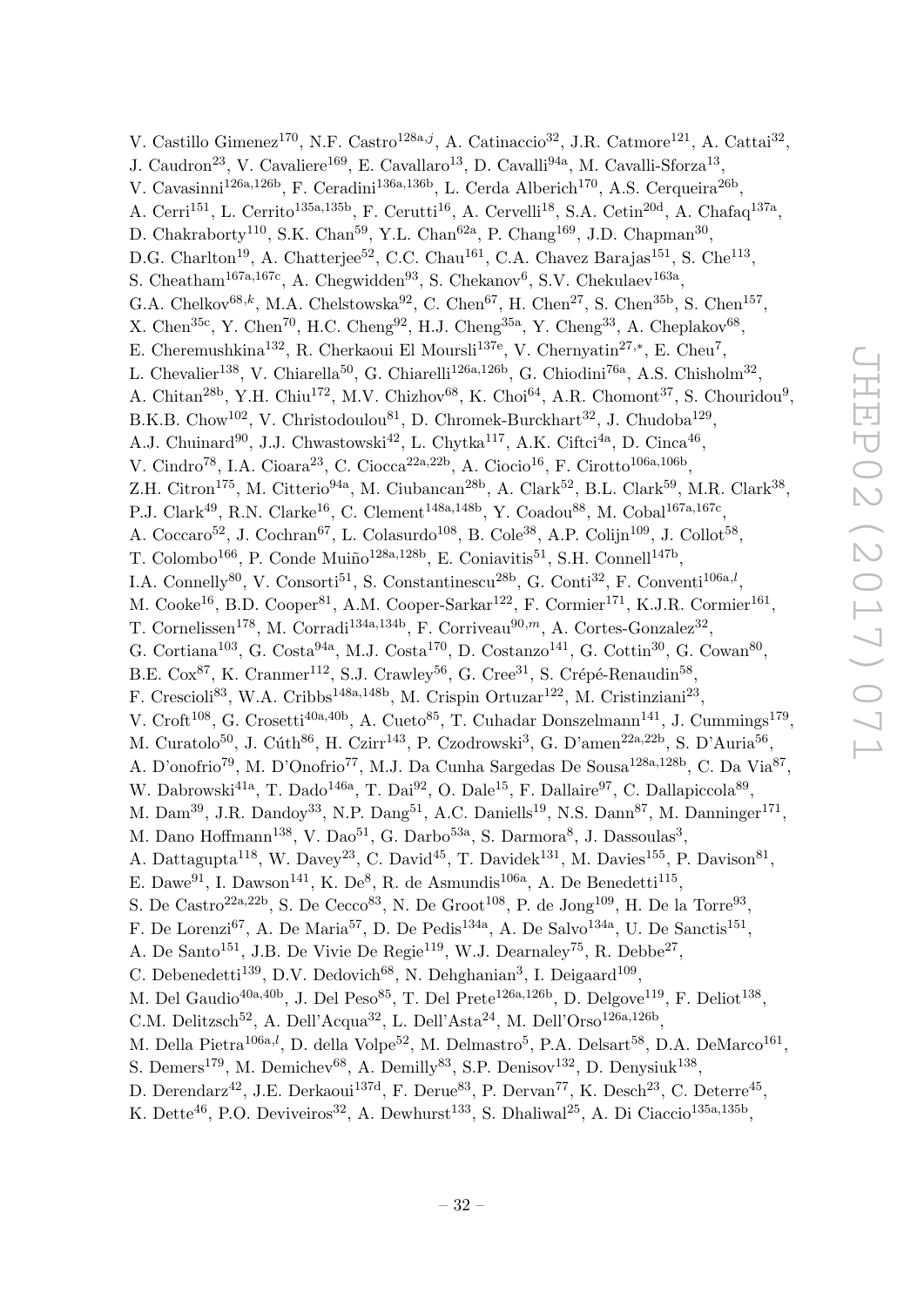L. Di Ciaccio<sup>5</sup>, W.K. Di Clemente<sup>124</sup>, C. Di Donato<sup>106a,106b</sup>, A. Di Girolamo<sup>32</sup>, B. Di Girolamo $^{32}$ , B. Di Micco $^{136a,136b}$ , R. Di Nardo $^{32}$ , K.F. Di Petrillo $^{59}$ , A. Di Simone<sup>51</sup>, R. Di Sipio<sup>161</sup>, D. Di Valentino<sup>31</sup>, C. Diaconu<sup>88</sup>, M. Diamond<sup>161</sup>, F.A. Dias<sup>49</sup>, M.A. Diaz<sup>34a</sup>, E.B. Diehl<sup>92</sup>, J. Dietrich<sup>17</sup>, S. Díez Cornell<sup>45</sup>, A. Dimitrievska<sup>14</sup>, J. Dingfelder<sup>23</sup>, P. Dita<sup>28b</sup>, S. Dita<sup>28b</sup>, F. Dittus<sup>32</sup>, F. Djama<sup>88</sup>, T. Djobava<sup>54b</sup>, J.I. Djuvsland<sup>60a</sup>, M.A.B. do Vale<sup>26c</sup>, D. Dobos<sup>32</sup>, M. Dobre<sup>28b</sup>, C. Doglioni<sup>84</sup>, J. Dolejsi<sup>131</sup>, Z. Dolezal<sup>131</sup>, M. Donadelli<sup>26d</sup>, S. Donati<sup>126a,126b</sup>, P. Dondero<sup>123a,123b</sup>, J. Donini<sup>37</sup>, J. Dopke<sup>133</sup>, A. Doria<sup>106a</sup>, M.T. Dova<sup>74</sup>, A.T. Doyle<sup>56</sup>, E. Drechsler<sup>57</sup>, M. Dris<sup>10</sup>, Y. Du<sup>36b</sup>, J. Duarte-Campderros<sup>155</sup>, E. Duchovni<sup>175</sup>, G. Duckeck<sup>102</sup>, O.A. Ducu<sup>97,*n*</sup>, D. Duda<sup>109</sup>, A. Dudarev<sup>32</sup>, A.Chr. Dudder<sup>86</sup>, E.M. Duffield<sup>16</sup>, L. Duflot<sup>119</sup>, M. Dührssen<sup>32</sup>, M. Dumancic<sup>175</sup>, A.K. Duncan<sup>56</sup>, M. Dunford<sup>60a</sup>, H. Duran Yildiz<sup>4a</sup>, M. Düren<sup>55</sup>, A. Durglishvili<sup>54b</sup>, D. Duschinger<sup>47</sup>, B. Dutta<sup>45</sup>, M. Dyndal<sup>45</sup>, C. Eckardt<sup>45</sup>, K.M. Ecker<sup>103</sup>, R.C. Edgar<sup>92</sup>, N.C. Edwards<sup>49</sup>, T. Eifert<sup>32</sup>, G. Eigen<sup>15</sup>, K. Einsweiler<sup>16</sup>, T. Ekelof<sup>168</sup>, M. El Kacimi<sup>137c</sup>, V. Ellajosyula<sup>88</sup>, M. Ellert<sup>168</sup>, S. Elles<sup>5</sup>, F. Ellinghaus<sup>178</sup>, A.A. Elliot<sup>172</sup>, N. Ellis<sup>32</sup>, J. Elmsheuser<sup>27</sup>, M. Elsing<sup>32</sup>, D. Emeliyanov<sup>133</sup>, Y. Enari<sup>157</sup>, O.C. Endner<sup>86</sup>, J.S. Ennis<sup>173</sup>, J. Erdmann<sup>46</sup>, A. Ereditato<sup>18</sup>, G. Ernis<sup>178</sup>, J. Ernst<sup>2</sup>, M. Ernst<sup>27</sup>, S. Errede<sup>169</sup>, E. Ertel<sup>86</sup>, M. Escalier<sup>119</sup>, H. Esch<sup>46</sup>, C. Escobar<sup>127</sup>, B. Esposito<sup>50</sup>, A.I. Etienvre<sup>138</sup>, E. Etzion<sup>155</sup>, H. Evans<sup>64</sup>, A. Ezhilov<sup>125</sup>, M. Ezzi<sup>137e</sup>, F. Fabbri<sup>22a,22b</sup>, L. Fabbri<sup>22a,22b</sup>, G. Facini<sup>33</sup>, R.M. Fakhrutdinov<sup>132</sup>, S. Falciano<sup>134a</sup>, R.J. Falla<sup>81</sup>, J. Faltova<sup>32</sup>, Y. Fang<sup>35a</sup>, M. Fanti<sup>94a,94b</sup>, A. Farbin<sup>8</sup>, A. Farilla<sup>136a</sup>, C. Farina<sup>127</sup>, E.M. Farina<sup>123a,123b</sup>, T. Farooque<sup>13</sup>, S. Farrell<sup>16</sup>, S.M. Farrington<sup>173</sup>, P. Farthouat<sup>32</sup>, F. Fassi<sup>137e</sup>, P. Fassnacht<sup>32</sup>, D. Fassouliotis<sup>9</sup>, M. Faucci Giannelli<sup>80</sup>, A. Favareto<sup>53a,53b</sup>, W.J. Fawcett<sup>122</sup>, L. Fayard<sup>119</sup>, O.L. Fedin<sup>125,0</sup>, W. Fedorko<sup>171</sup>, S. Feigl<sup>121</sup>, L. Feligioni<sup>88</sup>, C. Feng<sup>36b</sup>, E.J. Feng<sup>32</sup>, H. Feng<sup>92</sup>, A.B. Fenyuk<sup>132</sup>, L. Feremenga<sup>8</sup>, P. Fernandez Martinez<sup>170</sup>, S. Fernandez Perez<sup>13</sup>, J. Ferrando<sup>45</sup>, A. Ferrari<sup>168</sup>, P. Ferrari<sup>109</sup>, R. Ferrari<sup>123a</sup>, D.E. Ferreira de Lima<sup>60b</sup>, A. Ferrer<sup>170</sup>, D. Ferrere<sup>52</sup>, C. Ferretti<sup>92</sup>, F. Fiedler<sup>86</sup>, A. Filipčič<sup>78</sup>, M. Filipuzzi<sup>45</sup>, F. Filthaut<sup>108</sup>, M. Fincke-Keeler<sup>172</sup>, K.D. Finelli<sup>152</sup>, M.C.N. Fiolhais<sup>128a,128c</sup>, L. Fiorini<sup>170</sup>, A. Fischer<sup>2</sup>, C. Fischer<sup>13</sup>, J. Fischer<sup>178</sup>, W.C. Fisher<sup>93</sup>, N. Flaschel<sup>45</sup>, I. Fleck<sup>143</sup>, P. Fleischmann<sup>92</sup>, G.T. Fletcher<sup>141</sup>, R.R.M. Fletcher<sup>124</sup>, T. Flick<sup>178</sup>, B.M. Flierl<sup>102</sup>, L.R. Flores Castillo<sup>62a</sup>, M.J. Flowerdew<sup>103</sup>, G.T. Forcolin<sup>87</sup>, A. Formica<sup>138</sup>, A. Forti<sup>87</sup>, A.G. Foster<sup>19</sup>, D. Fournier<sup>119</sup>, H. Fox<sup>75</sup>, S. Fracchia<sup>13</sup>, P. Francavilla<sup>83</sup>, M. Franchini<sup>22a,22b</sup>, D. Francis<sup>32</sup>, L. Franconi<sup>121</sup>, M. Franklin<sup>59</sup>, M. Frate<sup>166</sup>, M. Fraternali<sup>123a,123b</sup>, D. Freeborn<sup>81</sup>, S.M. Fressard-Batraneanu<sup>32</sup>, F. Friedrich<sup>47</sup>, D. Froidevaux<sup>32</sup>, J.A. Frost<sup>122</sup>, C. Fukunaga<sup>158</sup>, E. Fullana Torregrosa<sup>86</sup>, T. Fusayasu<sup>104</sup>, J. Fuster<sup>170</sup>, C. Gabaldon<sup>58</sup>, O. Gabizon<sup>154</sup>, A. Gabrielli<sup>22a, 22b</sup>, A. Gabrielli<sup>16</sup>, G.P. Gach<sup>41a</sup>, S. Gadatsch<sup>32</sup>, G. Gagliardi<sup>53a,53b</sup>, L.G. Gagnon<sup>97</sup>, P. Gagnon<sup>64</sup>, C. Galea<sup>108</sup>, B. Galhardo<sup>128a,128c</sup>, E.J. Gallas<sup>122</sup>, B.J. Gallop<sup>133</sup>, P. Gallus<sup>130</sup>, G. Galster<sup>39</sup>, K.K. Gan<sup>113</sup>, S. Ganguly<sup>37</sup>, J. Gao $^{36a}$ , Y. Gao $^{49}$ , Y.S. Gao $^{145,g}$ , F.M. Garay Walls<sup>49</sup>, C. García<sup>170</sup>, J.E. García Navarro<sup>170</sup>, M. Garcia-Sciveres<sup>16</sup>, R.W. Gardner<sup>33</sup>, N. Garelli<sup>145</sup>,

- V. Garonne<sup>121</sup>, A. Gascon Bravo<sup>45</sup>, K. Gasnikova<sup>45</sup>, C. Gatti<sup>50</sup>, A. Gaudiello<sup>53a,53b</sup>,
- G. Gaudio<sup>123a</sup>, L. Gauthier<sup>97</sup>, I.L. Gavrilenko<sup>98</sup>, C. Gay<sup>171</sup>, G. Gaycken<sup>23</sup>, E.N. Gazis<sup>10</sup>,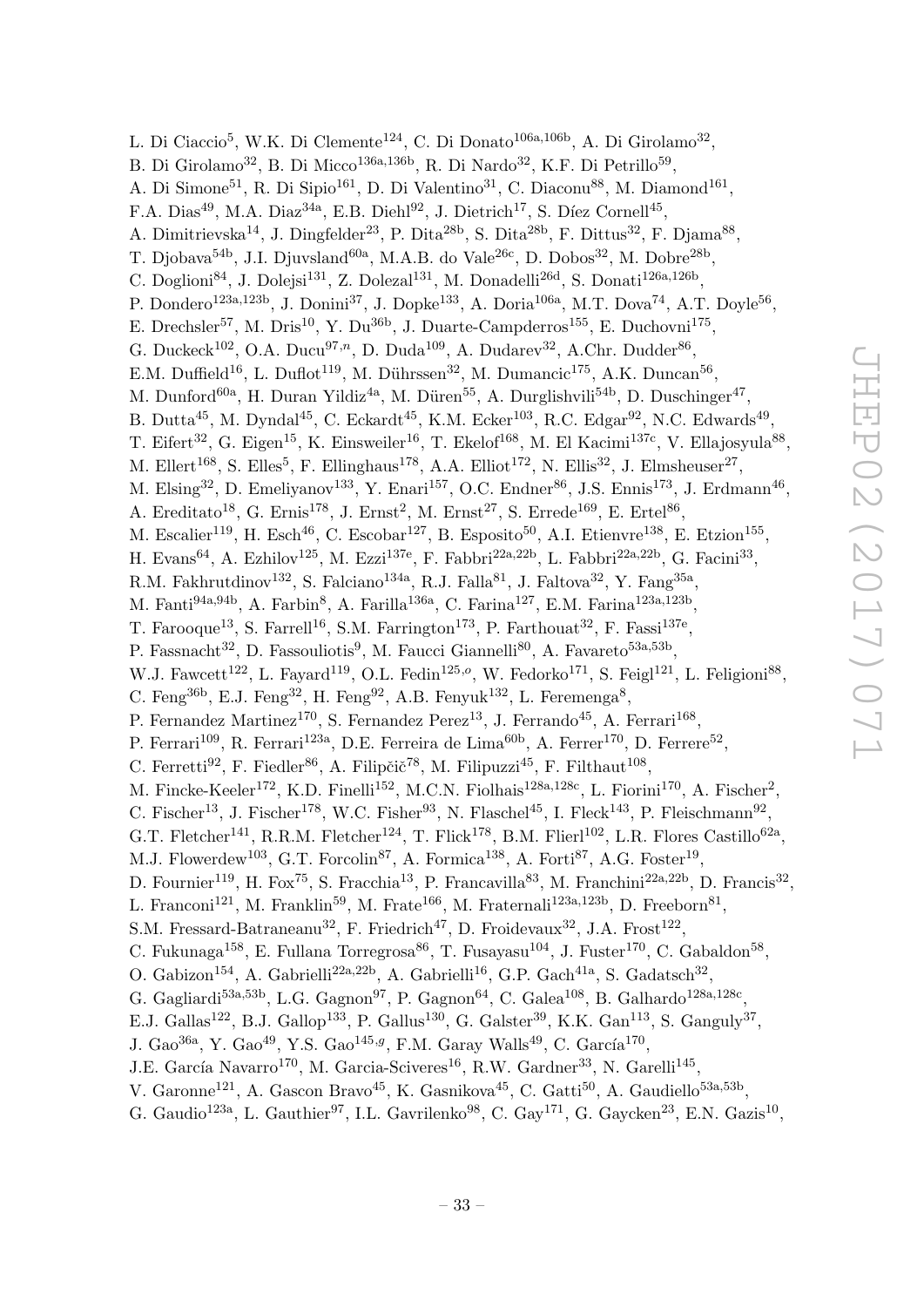Z. Gecse<sup>171</sup>, C.N.P. Gee<sup>133</sup>, Ch. Geich-Gimbel<sup>23</sup>, M. Geisen<sup>86</sup>, M.P. Geisler<sup>60a</sup>, K. Gellerstedt<sup>148a,148b</sup>, C. Gemme<sup>53a</sup>, M.H. Genest<sup>58</sup>, C. Geng<sup>36a,p</sup>, S. Gentile<sup>134a,134b</sup>, C. Gentsos<sup>156</sup>, S. George<sup>80</sup>, D. Gerbaudo<sup>13</sup>, A. Gershon<sup>155</sup>, S. Ghasemi<sup>143</sup>, M. Ghneimat<sup>23</sup>, B. Giacobbe<sup>22a</sup>, S. Giagu<sup>134a,134b</sup>, P. Giannetti<sup>126a,126b</sup>, S.M. Gibson<sup>80</sup>, M. Gignac<sup>171</sup>, M. Gilchriese<sup>16</sup>, T.P.S. Gillam<sup>30</sup>, D. Gillberg<sup>31</sup>, G. Gilles<sup>178</sup>, D.M. Gingrich<sup>3,d</sup>, N. Giokaris<sup>9,\*</sup>, M.P. Giordani<sup>167a,167c</sup>, F.M. Giorgi<sup>22a</sup>, P.F. Giraud<sup>138</sup>, P. Giromini<sup>59</sup>, D. Giugni<sup>94a</sup>, F. Giuli<sup>122</sup>, C. Giuliani<sup>103</sup>, M. Giulini<sup>60b</sup>, B.K. Gjelsten<sup>121</sup>, S. Gkaitatzis<sup>156</sup>, I. Gkialas<sup>156</sup>, E.L. Gkougkousis<sup>139</sup>, L.K. Gladilin<sup>101</sup>, C. Glasman<sup>85</sup>, J. Glatzer<sup>13</sup>, P.C.F. Glaysher<sup>49</sup>, A. Glazov<sup>45</sup>, M. Goblirsch-Kolb<sup>25</sup>, J. Godlewski<sup>42</sup>, S. Goldfarb<sup>91</sup>, T. Golling<sup>52</sup>, D. Golubkov<sup>132</sup>, A. Gomes<sup>128a,128b,128d</sup>, R. Gonçalo<sup>128a</sup>, R. Goncalves Gama<sup>26a</sup>, J. Goncalves Pinto Firmino Da Costa<sup>138</sup>, G. Gonella<sup>51</sup>, L. Gonella<sup>19</sup>, A. Gongadze<sup>68</sup>, S. González de la Hoz<sup>170</sup>, S. Gonzalez-Sevilla<sup>52</sup>, L. Goossens<sup>32</sup>, P.A. Gorbounov<sup>99</sup>, H.A. Gordon<sup>27</sup>, I. Gorelov<sup>107</sup>, B. Gorini<sup>32</sup>, E. Gorini<sup>76a,76b</sup>, A. Gorišek<sup>78</sup>, A.T. Goshaw<sup>48</sup>, C. Gössling<sup>46</sup>, M.I. Gostkin<sup>68</sup>, C.R. Goudet<sup>119</sup>, D. Goujdami<sup>137c</sup>, A.G. Goussiou<sup>140</sup>, N. Govender<sup>147b,q</sup>, E. Gozani<sup>154</sup>, L. Graber<sup>57</sup>, I. Grabowska-Bold<sup>41a</sup>, P.O.J. Gradin<sup>58</sup>, P. Grafström<sup>22a,22b</sup>, J. Gramling<sup>52</sup>, E. Gramstad<sup>121</sup>, S. Grancagnolo<sup>17</sup>, V. Gratchev<sup>125</sup>, P.M. Gravila<sup>28e</sup>, H.M. Gray<sup>32</sup>, E. Graziani<sup>136a</sup>, Z.D. Greenwood<sup>82,r</sup>, C. Grefe<sup>23</sup>, K. Gregersen<sup>81</sup>, I.M. Gregor<sup>45</sup>, P. Grenier<sup>145</sup>, K. Grevtsov<sup>5</sup>, J. Griffiths<sup>8</sup>, A.A. Grillo<sup>139</sup>, K. Grimm<sup>75</sup>, S. Grinstein<sup>13,s</sup>, Ph. Gris<sup>37</sup>, J.-F. Grivaz<sup>119</sup>, S. Groh<sup>86</sup>, E. Gross<sup>175</sup>, J. Grosse-Knetter<sup>57</sup>, G.C. Grossi<sup>82</sup>, Z.J. Grout<sup>81</sup>, L. Guan<sup>92</sup>, W. Guan<sup>176</sup>, J. Guenther<sup>65</sup>, F. Guescini<sup>52</sup>, D. Guest<sup>166</sup>, O. Gueta<sup>155</sup>, B. Gui<sup>113</sup>, E. Guido<sup>53a,53b</sup>, T. Guillemin<sup>5</sup>, S. Guindon<sup>2</sup>, U. Gul<sup>56</sup>, C. Gumpert<sup>32</sup>, J. Guo<sup>36c</sup>, W. Guo<sup>92</sup>, Y. Guo<sup>36a, p</sup>, R. Gupta<sup>43</sup>, S. Gupta<sup>122</sup>, G. Gustavino<sup>134a, 134b</sup>, P. Gutierrez<sup>115</sup>, N.G. Gutierrez Ortiz<sup>81</sup>, C. Gutschow<sup>81</sup>, C. Guyot<sup>138</sup>, C. Gwenlan<sup>122</sup>, C.B. Gwilliam<sup>77</sup>, A. Haas<sup>112</sup>, C. Haber<sup>16</sup>, H.K. Hadavand<sup>8</sup>, N. Haddad $^{137e}$ , A. Hadef<sup>88</sup>, S. Hageböck<sup>23</sup>, M. Hagihara<sup>164</sup>, H. Hakobyan<sup>180,\*</sup>, M. Haleem<sup>45</sup>, J. Haley<sup>116</sup>, G. Halladjian<sup>93</sup>, G.D. Hallewell<sup>88</sup>, K. Hamacher<sup>178</sup>, P. Hamal<sup>117</sup>, K. Hamano<sup>172</sup>, A. Hamilton<sup>147a</sup>, G.N. Hamity<sup>141</sup>, P.G. Hamnett<sup>45</sup>, L. Han<sup>36a</sup>, S. Han<sup>35a</sup>, K. Hanagaki<sup>69,†</sup>, K. Hanawa<sup>157</sup>, M. Hance<sup>139</sup>, B. Haney<sup>124</sup>, P. Hanke<sup>60a</sup>, R. Hanna<sup>138</sup>, J.B. Hansen<sup>39</sup>, J.D. Hansen<sup>39</sup>, M.C. Hansen<sup>23</sup>, P.H. Hansen<sup>39</sup>, K. Hara<sup>164</sup>, A.S. Hard<sup>176</sup>, T. Harenberg<sup>178</sup>, F. Hariri<sup>119</sup>, S. Harkusha<sup>95</sup>, R.D. Harrington<sup>49</sup>, P.F. Harrison<sup>173</sup>, F. Hartjes<sup>109</sup>, N.M. Hartmann<sup>102</sup>, M. Hasegawa<sup>70</sup>, Y. Hasegawa<sup>142</sup>, A. Hasib<sup>115</sup>, S. Hassani<sup>138</sup>, S. Haug<sup>18</sup>, R. Hauser<sup>93</sup>, L. Hauswald<sup>47</sup>, M. Havranek<sup>129</sup>, C.M. Hawkes<sup>19</sup>, R.J. Hawkings<sup>32</sup>, D. Hayakawa<sup>159</sup>, D. Hayden<sup>93</sup>, C.P. Hays<sup>122</sup>, J.M. Hays<sup>79</sup>, H.S. Hayward<sup>77</sup>, S.J. Haywood<sup>133</sup>, S.J. Head<sup>19</sup>, T. Heck<sup>86</sup>, V. Hedberg<sup>84</sup>, L. Heelan<sup>8</sup>, S. Heim<sup>124</sup>, T. Heim<sup>16</sup>, B. Heinemann<sup>45</sup>, J.J. Heinrich<sup>102</sup>, L. Heinrich<sup>112</sup>, C. Heinz<sup>55</sup>, J. Hejbal<sup>129</sup>, L. Helary<sup>32</sup>, S. Hellman<sup>148a,148b</sup>, C. Helsens<sup>32</sup>, J. Henderson<sup>122</sup>, R.C.W. Henderson<sup>75</sup>, Y. Heng<sup>176</sup>, S. Henkelmann<sup>171</sup>, A.M. Henriques Correia<sup>32</sup>, S. Henrot-Versille<sup>119</sup>, G.H. Herbert<sup>17</sup>, H. Herde<sup>25</sup>, V. Herget<sup>177</sup>, Y. Hernández Jiménez<sup>147c</sup>, G. Herten<sup>51</sup>, R. Hertenberger<sup>102</sup>, L. Hervas<sup>32</sup>, G.G. Hesketh<sup>81</sup>, N.P. Hessey<sup>109</sup>, J.W. Hetherly<sup>43</sup>, E. Higón-Rodriguez<sup>170</sup>, E. Hill<sup>172</sup>, J.C. Hill<sup>30</sup>, K.H. Hiller<sup>45</sup>, S.J. Hillier<sup>19</sup>, I. Hinchliffe<sup>16</sup>, E. Hines<sup>124</sup>, M. Hirose<sup>51</sup>,

D. Hirschbuehl<sup>178</sup>, O. Hladik<sup>129</sup>, X. Hoad<sup>49</sup>, J. Hobbs<sup>150</sup>, N. Hod<sup>163a</sup>,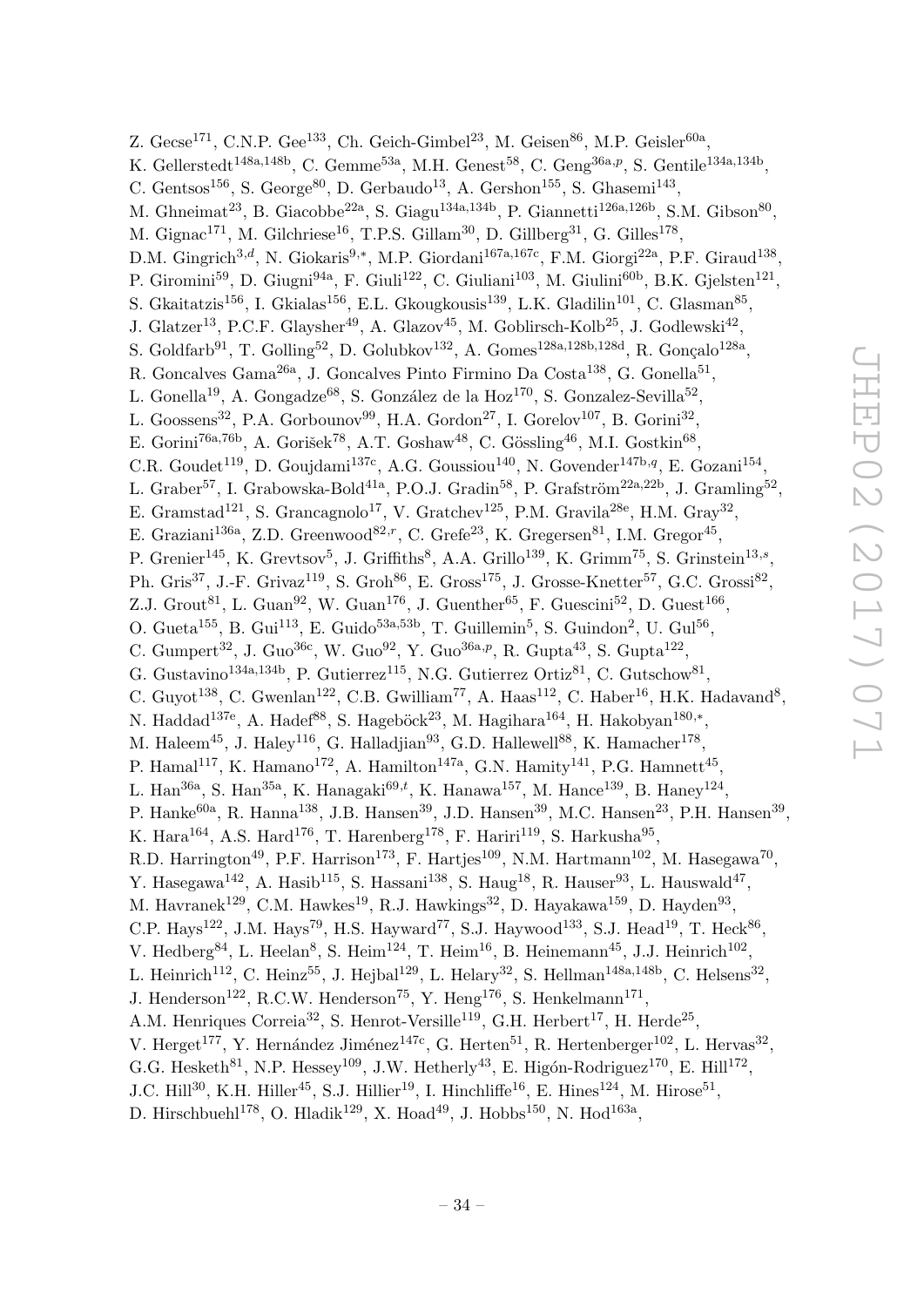M.C. Hodgkinson<sup>141</sup>, P. Hodgson<sup>141</sup>, A. Hoecker<sup>32</sup>, M.R. Hoeferkamp<sup>107</sup>, F. Hoenig<sup>102</sup>, D. Hohn<sup>23</sup>, T.R. Holmes<sup>16</sup>, M. Homann<sup>46</sup>, S. Honda<sup>164</sup>, T. Honda<sup>69</sup>, T.M. Hong<sup>127</sup>, B.H. Hooberman<sup>169</sup>, W.H. Hopkins<sup>118</sup>, Y. Horii<sup>105</sup>, A.J. Horton<sup>144</sup>, J-Y. Hostachy<sup>58</sup>, S. Hou<sup>153</sup>, A. Hoummada<sup>137a</sup>, J. Howarth<sup>45</sup>, J. Hoya<sup>74</sup>, M. Hrabovsky<sup>117</sup>, I. Hristova<sup>17</sup>, J. Hrivnac<sup>119</sup>, T. Hryn'ova<sup>5</sup>, A. Hrynevich<sup>96</sup>, P.J. Hsu<sup>63</sup>, S.-C. Hsu<sup>140</sup>, Q. Hu<sup>36a</sup>, S. Hu<sup>36c</sup>, Y. Huang<sup>45</sup>, Z. Hubacek<sup>130</sup>, F. Hubaut<sup>88</sup>, F. Huegging<sup>23</sup>, T.B. Huffman<sup>122</sup>, E.W. Hughes<sup>38</sup>, G. Hughes<sup>75</sup>, M. Huhtinen<sup>32</sup>, P. Huo<sup>150</sup>, N. Huseynov<sup>68,b</sup>, J. Huston<sup>93</sup>, J. Huth<sup>59</sup>, G. Iacobucci<sup>52</sup>, G. Iakovidis<sup>27</sup>, I. Ibragimov<sup>143</sup>, L. Iconomidou-Fayard<sup>119</sup>, E. Ideal<sup>179</sup>, Z. Idrissi<sup>137e</sup>, P. Iengo<sup>32</sup>, O. Igonkina<sup>109,*u*</sup>, T. Iizawa<sup>174</sup>, Y. Ikegami<sup>69</sup>, M. Ikeno<sup>69</sup>, Y. Ilchenko<sup>11,v</sup>, D. Iliadis<sup>156</sup>, N. Ilic<sup>145</sup>, G. Introzzi<sup>123a,123b</sup>, P. Ioannou<sup>9,\*</sup>, M. Iodice<sup>136a</sup>, K. Iordanidou<sup>38</sup>, V. Ippolito<sup>59</sup>, N. Ishijima<sup>120</sup>, M. Ishino<sup>157</sup>, M. Ishitsuka<sup>159</sup>, C. Issever<sup>122</sup>, S. Istin<sup>20a</sup>, F. Ito<sup>164</sup>, J.M. Iturbe Ponce<sup>87</sup>, R. Iuppa<sup>162a,162b</sup>, H. Iwasaki<sup>69</sup>, J.M. Izen<sup>44</sup>, V. Izzo<sup>106a</sup>, S. Jabbar<sup>3</sup>, B. Jackson<sup>124</sup>, P. Jackson<sup>1</sup>, V. Jain<sup>2</sup>, K.B. Jakobi<sup>86</sup>, K. Jakobs<sup>51</sup>, S. Jakobsen<sup>32</sup>, T. Jakoubek<sup>129</sup>, D.O. Jamin<sup>116</sup>, D.K. Jana<sup>82</sup>, R. Jansky<sup>65</sup>, J. Janssen<sup>23</sup>, M. Janus<sup>57</sup>, P.A. Janus<sup>41a</sup>, G. Jarlskog<sup>84</sup>, N. Javadov<sup>68,b</sup>, T. Javůrek<sup>51</sup>, F. Jeanneau<sup>138</sup>, L. Jeanty<sup>16</sup>, J. Jejelava<sup>54a,*w*</sup>, G.-Y. Jeng<sup>152</sup>, P. Jenni<sup>51,x</sup>, C. Jeske<sup>173</sup>, S. Jézéquel<sup>5</sup>, H. Ji<sup>176</sup>, J. Jia<sup>150</sup>, H. Jiang<sup>67</sup>, Y. Jiang<sup>36a</sup>, Z. Jiang<sup>145</sup>, S. Jiggins<sup>81</sup>, J. Jimenez Pena<sup>170</sup>, S. Jin<sup>35a</sup>, A. Jinaru<sup>28b</sup>, O. Jinnouchi<sup>159</sup>, H. Jivan<sup>147c</sup>, P. Johansson<sup>141</sup>, K.A. Johns<sup>7</sup>, C.A. Johnson<sup>64</sup>, W.J. Johnson<sup>140</sup>, K. Jon-And<sup>148a,148b</sup>, G. Jones<sup>173</sup>, R.W.L. Jones<sup>75</sup>, S. Jones<sup>7</sup>, T.J. Jones<sup>77</sup>, J. Jongmanns<sup>60a</sup>, P.M. Jorge<sup>128a,128b</sup>, J. Jovicevic<sup>163a</sup>, X. Ju<sup>176</sup>, A. Juste Rozas<sup>13,s</sup>, M.K. Köhler<sup>175</sup>, A. Kaczmarska<sup>42</sup>, M. Kado<sup>119</sup>, H. Kagan<sup>113</sup>, M. Kagan $^{145}$ , S.J. Kahn $^{88}$ , T. Kaji $^{174}$ , E. Kajomovitz $^{48}$ , C.W. Kalderon $^{122}$ , A. Kaluza $^{86}$ , S. Kama<sup>43</sup>, A. Kamenshchikov<sup>132</sup>, N. Kanaya<sup>157</sup>, S. Kaneti<sup>30</sup>, L. Kanjir<sup>78</sup>, V.A. Kantserov<sup>100</sup>, J. Kanzaki<sup>69</sup>, B. Kaplan<sup>112</sup>, L.S. Kaplan<sup>176</sup>, A. Kapliy<sup>33</sup>, D. Kar<sup>147c</sup>, K. Karakostas $^{10}$ , A. Karamaoun<sup>3</sup>, N. Karastathis<sup>10</sup>, M.J. Kareem<sup>57</sup>, E. Karentzos<sup>10</sup>, S.N. Karpov<sup>68</sup>, Z.M. Karpova<sup>68</sup>, K. Karthik<sup>112</sup>, V. Kartvelishvili<sup>75</sup>, A.N. Karyukhin<sup>132</sup>, K. Kasahara<sup>164</sup>, L. Kashif<sup>176</sup>, R.D. Kass<sup>113</sup>, A. Kastanas<sup>149</sup>, Y. Kataoka<sup>157</sup>, C. Kato<sup>157</sup>, A. Katre<sup>52</sup>, J. Katzy<sup>45</sup>, K. Kawade<sup>105</sup>, K. Kawagoe<sup>73</sup>, T. Kawamoto<sup>157</sup>, G. Kawamura<sup>57</sup>, V.F. Kazanin<sup>111,c</sup>, R. Keeler<sup>172</sup>, R. Kehoe<sup>43</sup>, J.S. Keller<sup>45</sup>, J.J. Kempster<sup>80</sup>, H. Keoshkerian<sup>161</sup>, O. Kepka<sup>129</sup>, B.P. Kerševan<sup>78</sup>, S. Kersten<sup>178</sup>, R.A. Keyes<sup>90</sup>, M. Khader<sup>169</sup>, F. Khalil-zada<sup>12</sup>, A. Khanov<sup>116</sup>, A.G. Kharlamov<sup>111,c</sup>, T. Kharlamova<sup>111,c</sup>, T.J. Khoo $^{52}$ , V. Khovanskiy $^{99}$ , E. Khramov $^{68}$ , J. Khubua $^{54b,y}$ , S. Kido $^{70}$ , C.R. Kilby $^{80}$ , H.Y. Kim<sup>8</sup>, S.H. Kim<sup>164</sup>, Y.K. Kim<sup>33</sup>, N. Kimura<sup>156</sup>, O.M. Kind<sup>17</sup>, B.T. King<sup>77</sup>, M. King<sup>170</sup>, J. Kirk<sup>133</sup>, A.E. Kiryunin<sup>103</sup>, T. Kishimoto<sup>157</sup>, D. Kisielewska<sup>41a</sup>, F. Kiss<sup>51</sup>, K. Kiuchi<sup>164</sup>, O. Kivernyk<sup>138</sup>, E. Kladiva<sup>146b</sup>, T. Klapdor-kleingrothaus<sup>51</sup>, M.H. Klein<sup>38</sup>, M. Klein<sup>77</sup>, U. Klein<sup>77</sup>, K. Kleinknecht<sup>86</sup>, P. Klimek<sup>110</sup>, A. Klimentov<sup>27</sup>, R. Klingenberg<sup>46</sup>, T. Klioutchnikova<sup>32</sup>, E.-E. Kluge<sup>60a</sup>, P. Kluit<sup>109</sup>, S. Kluth<sup>103</sup>, J. Knapik<sup>42</sup>, E. Kneringer<sup>65</sup>, E.B.F.G. Knoops<sup>88</sup>, A. Knue<sup>103</sup>, A. Kobayashi<sup>157</sup>, D. Kobayashi<sup>159</sup>, T. Kobayashi<sup>157</sup>, M. Kobel<sup>47</sup>, M. Kocian<sup>145</sup>, P. Kodys<sup>131</sup>, T. Koffas<sup>31</sup>, E. Koffeman<sup>109</sup>, N.M. Köhler<sup>103</sup>, T. Koi<sup>145</sup>, H. Kolanoski<sup>17</sup>, M. Kolb<sup>60b</sup>, I. Koletsou<sup>5</sup>, A.A. Komar<sup>98,\*</sup>, Y. Komori<sup>157</sup>, T. Kondo<sup>69</sup>, N. Kondrashova<sup>36c</sup>, K. Köneke<sup>51</sup>,

A.C. König<sup>108</sup>, T. Kono<sup>69, $z$ </sup>, R. Konoplich<sup>112,aa</sup>, N. Konstantinidis<sup>81</sup>, R. Kopeliansky<sup>64</sup>,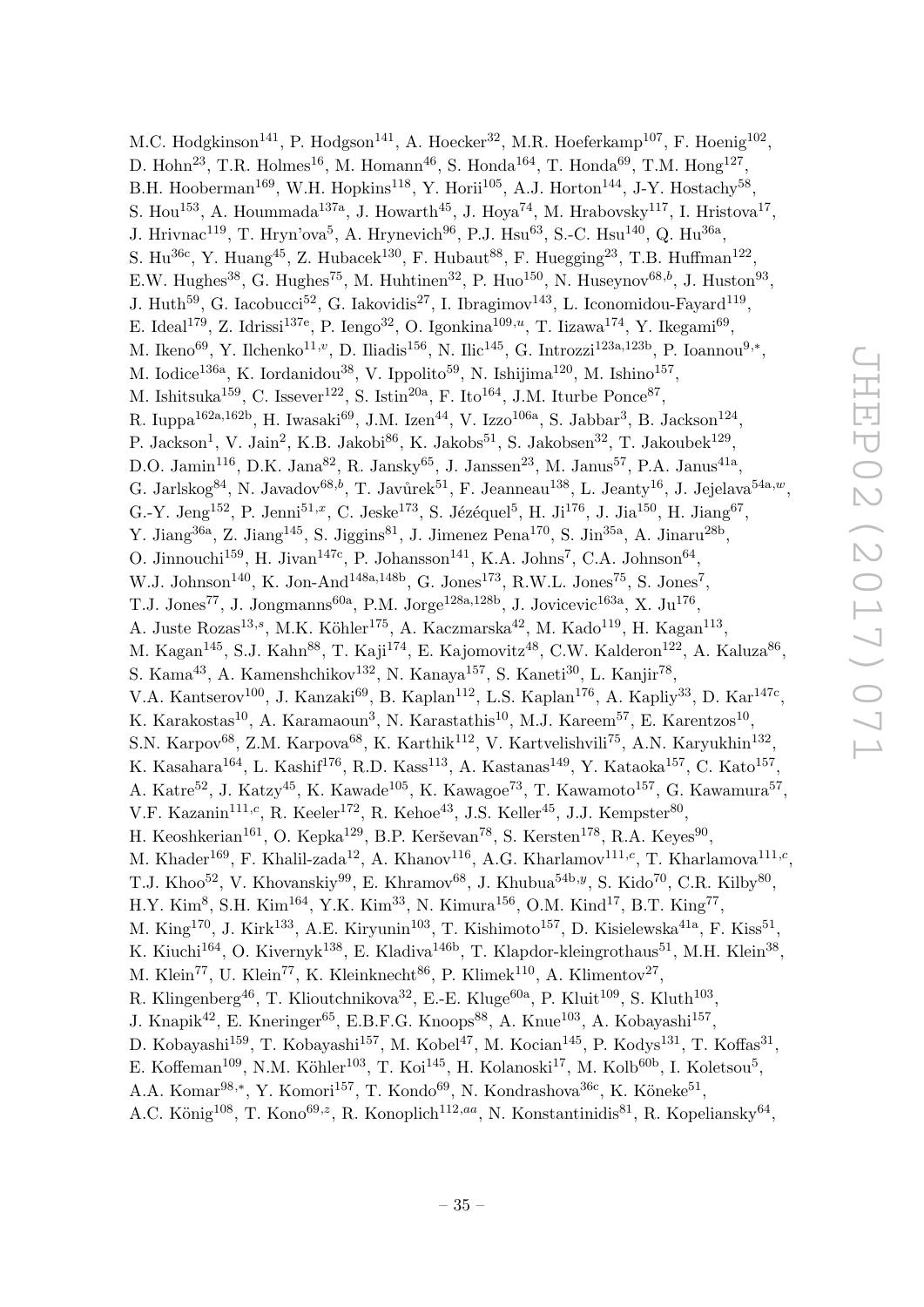S. Koperny<sup>41a</sup>, A.K. Kopp<sup>51</sup>, K. Korcyl<sup>42</sup>, K. Kordas<sup>156</sup>, A. Korn<sup>81</sup>, A.A. Korol<sup>111,c</sup>, I. Korolkov<sup>13</sup>, E.V. Korolkova<sup>141</sup>, O. Kortner<sup>103</sup>, S. Kortner<sup>103</sup>, T. Kosek<sup>131</sup>, V.V. Kostyukhin<sup>23</sup>, A. Kotwal<sup>48</sup>, A. Koulouris<sup>10</sup>, A. Kourkoumeli-Charalampidi<sup>123a,123b</sup>, C. Kourkoumelis<sup>9</sup>, V. Kouskoura<sup>27</sup>, A.B. Kowalewska<sup>42</sup>, R. Kowalewski<sup>172</sup>, T.Z. Kowalski<sup>41a</sup>, C. Kozakai<sup>157</sup>, W. Kozanecki<sup>138</sup>, A.S. Kozhin<sup>132</sup>, V.A. Kramarenko<sup>101</sup>, G. Kramberger<sup>78</sup>, D. Krasnopevtsev<sup>100</sup>, M.W. Krasny<sup>83</sup>, A. Krasznahorkay<sup>32</sup>, A. Kravchenko<sup>27</sup>, M. Kretz<sup>60c</sup>, J. Kretzschmar<sup>77</sup>, K. Kreutzfeldt<sup>55</sup>, P. Krieger<sup>161</sup>, K. Krizka $^{33}$ , K. Kroeninger $^{46}$ , H. Kroha $^{103}$ , J. Kroll $^{124}$ , J. Kroseberg $^{23}$ , J. Krstic $^{14}$ , U. Kruchonak $^{68}$ , H. Krüger $^{23}$ , N. Krumnack $^{67}$ , M.C. Kruse $^{48}$ , M. Kruskal $^{24}$ , T. Kubota $^{91}$ , H. Kucuk $^{81}$ , S. Kuday $^{4b}$ , J.T. Kuechler $^{178}$ , S. Kuehn $^{51}$ , A. Kugel $^{60c}$ , F. Kuger $^{177}$ , T. Kuhl<sup>45</sup>, V. Kukhtin<sup>68</sup>, R. Kukla<sup>138</sup>, Y. Kulchitsky<sup>95</sup>, S. Kuleshov<sup>34b</sup>, M. Kuna<sup>134a,134b</sup>, T. Kunigo<sup>71</sup>, A. Kupco<sup>129</sup>, O. Kuprash<sup>155</sup>, H. Kurashige<sup>70</sup>, L.L. Kurchaninov<sup>163a</sup>, Y.A. Kurochkin<sup>95</sup>, M.G. Kurth<sup>44</sup>, V. Kus<sup>129</sup>, E.S. Kuwertz<sup>172</sup>, M. Kuze<sup>159</sup>, J. Kvita<sup>117</sup>, T. Kwan<sup>172</sup>, D. Kyriazopoulos<sup>141</sup>, A. La Rosa<sup>103</sup>, J.L. La Rosa Navarro<sup>26d</sup>, L. La Rotonda<sup>40a,40b</sup>, C. Lacasta<sup>170</sup>, F. Lacava<sup>134a,134b</sup>, J. Lacey<sup>31</sup>, H. Lacker<sup>17</sup>, D. Lacour<sup>83</sup>, E. Ladygin<sup>68</sup>, R. Lafaye<sup>5</sup>, B. Laforge<sup>83</sup>, T. Lagouri<sup>179</sup>, S. Lai<sup>57</sup>, S. Lammers<sup>64</sup>, W. Lampl<sup>7</sup>, E. Lançon<sup>138</sup>, U. Landgraf<sup>51</sup>, M.P.J. Landon<sup>79</sup>, M.C. Lanfermann<sup>52</sup>, V.S. Lang<sup>60a</sup>, J.C. Lange<sup>13</sup>, A.J. Lankford<sup>166</sup>, F. Lanni<sup>27</sup>, K. Lantzsch<sup>23</sup>, A. Lanza<sup>123a</sup>, A. Lapertosa<sup>53a,53b</sup>, S. Laplace<sup>83</sup>, C. Lapoire<sup>32</sup>, J.F. Laporte<sup>138</sup>, T. Lari<sup>94a</sup>, F. Lasagni Manghi<sup>22a,22b</sup>, M. Lassnig<sup>32</sup>, P. Laurelli<sup>50</sup>, W. Lavrijsen<sup>16</sup>, A.T. Law<sup>139</sup>, P. Laycock<sup>77</sup>, T. Lazovich<sup>59</sup>, M. Lazzaroni<sup>94a,94b</sup>, B. Le<sup>91</sup>, O. Le Dortz<sup>83</sup>, E. Le Guirriec<sup>88</sup>, E.P. Le Quilleuc<sup>138</sup>, M. LeBlanc<sup>172</sup>, T. LeCompte<sup>6</sup>, F. Ledroit-Guillon<sup>58</sup>, C.A. Lee<sup>27</sup>, S.C. Lee<sup>153</sup>, L. Lee<sup>1</sup>, B. Lefebvre<sup>90</sup>, G. Lefebvre<sup>83</sup>, M. Lefebvre<sup>172</sup>, F. Legger<sup>102</sup>, C. Leggett<sup>16</sup>, A. Lehan<sup>77</sup>, G. Lehmann Miotto<sup>32</sup>, X. Lei<sup>7</sup>, W.A. Leight<sup>31</sup>, A.G. Leister<sup>179</sup>, M.A.L. Leite<sup>26d</sup>, R. Leitner<sup>131</sup>, D. Lellouch<sup>175</sup>, B. Lemmer<sup>57</sup>, K.J.C. Leney<sup>81</sup>, T. Lenz<sup>23</sup>, B. Lenzi<sup>32</sup>, R. Leone<sup>7</sup>, S. Leone<sup>126a,126b</sup>, C. Leonidopoulos<sup>49</sup>, S. Leontsinis<sup>10</sup>, G. Lerner<sup>151</sup>, C. Leroy<sup>97</sup>, A.A.J. Lesage<sup>138</sup>, C.G. Lester<sup>30</sup>, M. Levchenko<sup>125</sup>, J. Levêque<sup>5</sup>, D. Levin<sup>92</sup>, L.J. Levinson<sup>175</sup>, M. Levy<sup>19</sup>, D. Lewis<sup>79</sup>, M. Leyton<sup>44</sup>, B. Li<sup>36a, p</sup>, C. Li<sup>36a</sup>, H. Li<sup>150</sup>, L. Li<sup>48</sup>, L. Li<sup>36c</sup>, Q. Li<sup>35a</sup>, S. Li<sup>48</sup>, X. Li<sup>87</sup>, Y. Li<sup>143</sup>, Z. Liang<sup>35a</sup>, B. Liberti<sup>135a</sup>, A. Liblong<sup>161</sup>, P. Lichard<sup>32</sup>, K. Lie<sup>169</sup>, J. Liebal<sup>23</sup>, W. Liebig<sup>15</sup>, A. Limosani<sup>152</sup>, S.C. Lin<sup>153,ab</sup>, T.H. Lin<sup>86</sup>, B.E. Lindquist<sup>150</sup>, A.E. Lionti<sup>52</sup>, E. Lipeles<sup>124</sup>, A. Lipniacka<sup>15</sup>, M. Lisovyi<sup>60b</sup>, T.M. Liss<sup>169</sup>, A. Lister<sup>171</sup>, A.M. Litke<sup>139</sup>, B. Liu<sup>153,ac</sup>, D. Liu<sup>153</sup>, H. Liu<sup>92</sup>, H. Liu<sup>27</sup>, J. Liu<sup>36b</sup>, J.B. Liu<sup>36a</sup>, K. Liu<sup>88</sup>, L. Liu<sup>169</sup>, M. Liu<sup>36a</sup>, Y.L. Liu<sup>36a</sup>, Y. Liu<sup>36a</sup>, M. Livan<sup>123a,123b</sup>, A. Lleres<sup>58</sup>, J. Llorente Merino<sup>35a</sup>, S.L. Lloyd<sup>79</sup>, F. Lo Sterzo<sup>153</sup>, E.M. Lobodzinska<sup>45</sup>, P. Loch<sup>7</sup>, F.K. Loebinger<sup>87</sup>, K.M. Loew<sup>25</sup>, A. Loginov<sup>179,\*</sup>, T. Lohse<sup>17</sup>, K. Lohwasser<sup>45</sup>, M. Lokajicek<sup>129</sup>, B.A. Long<sup>24</sup>, J.D. Long<sup>169</sup>, R.E. Long<sup>75</sup>, L. Longo<sup>76a,76b</sup>, K.A. Looper<sup>113</sup>, J.A. Lopez Lopez<sup>34b</sup>, D. Lopez Mateos<sup>59</sup>, B. Lopez Paredes<sup>141</sup>, I. Lopez Paz<sup>13</sup>, A. Lopez Solis<sup>83</sup>, J. Lorenz<sup>102</sup>, N. Lorenzo Martinez<sup>64</sup>, M. Losada<sup>21</sup>, P.J. Lösel<sup>102</sup>, X. Lou<sup>35a</sup>, A. Lounis<sup>119</sup>, J. Love<sup>6</sup>, P.A. Love<sup>75</sup>, H. Lu<sup>62a</sup>, N. Lu<sup>92</sup>, H.J. Lubatti<sup>140</sup>, C. Luci<sup>134a,134b</sup>, A. Lucotte<sup>58</sup>, C. Luedtke<sup>51</sup>, F. Luehring<sup>64</sup>, W. Lukas<sup>65</sup>, L. Luminari<sup>134a</sup>, O. Lundberg<sup>148a,148b</sup>, B. Lund-Jensen<sup>149</sup>, P.M. Luzi<sup>83</sup>, D. Lynn<sup>27</sup>,

R. Lysak<sup>129</sup>, E. Lytken<sup>84</sup>, V. Lyubushkin<sup>68</sup>, H. Ma<sup>27</sup>, L.L. Ma<sup>36b</sup>, Y. Ma<sup>36b</sup>,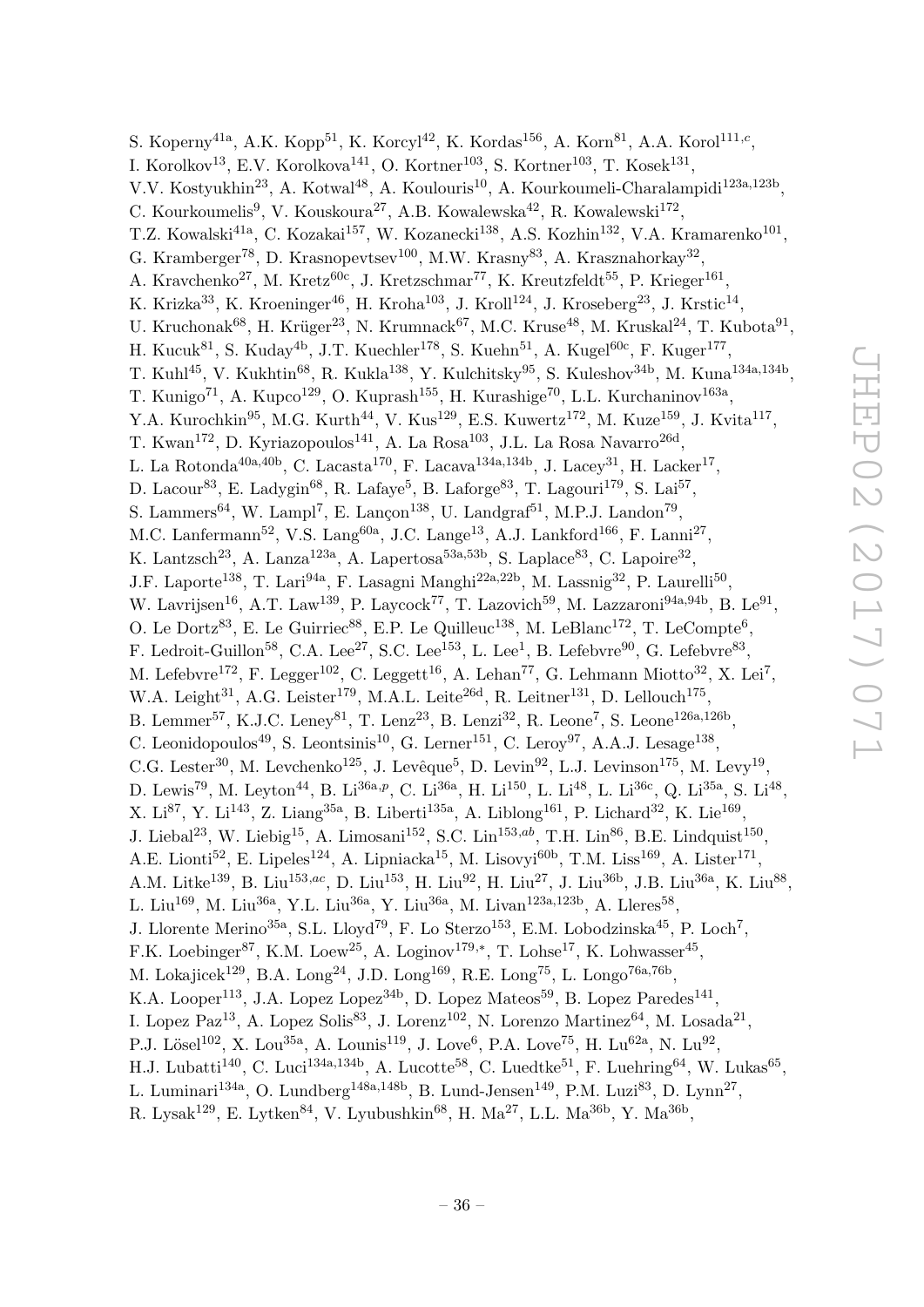G. Maccarrone<sup>50</sup>, A. Macchiolo<sup>103</sup>, C.M. Macdonald<sup>141</sup>, B. Maček<sup>78</sup>, J. Machado Miguens<sup>124,128b</sup>, D. Madaffari<sup>88</sup>, R. Madar<sup>37</sup>, H.J. Maddocks<sup>168</sup>, W.F. Mader<sup>47</sup>, A. Madsen<sup>45</sup>, J. Maeda<sup>70</sup>, S. Maeland<sup>15</sup>, T. Maeno<sup>27</sup>, A. Maevskiy<sup>101</sup>, E. Magradze<sup>57</sup>, J. Mahlstedt<sup>109</sup>, C. Maiani<sup>119</sup>, C. Maidantchik<sup>26a</sup>, A.A. Maier<sup>103</sup>, T. Maier $^{102}$ , A. Maio<sup>128a,128b,128d</sup>, S. Majewski<sup>118</sup>, Y. Makida<sup>69</sup>, N. Makovec<sup>119</sup>, B. Malaescu<sup>83</sup>, Pa. Malecki<sup>42</sup>, V.P. Maleev<sup>125</sup>, F. Malek<sup>58</sup>, U. Mallik<sup>66</sup>, D. Malon<sup>6</sup>, C. Malone<sup>30</sup>, S. Maltezos<sup>10</sup>, S. Malyukov<sup>32</sup>, J. Mamuzic<sup>170</sup>, G. Mancini<sup>50</sup>, L. Mandelli<sup>94a</sup>, I. Mandić<sup>78</sup>, J. Maneira<sup>128a,128b</sup>, L. Manhaes de Andrade Filho<sup>26b</sup>, J. Manjarres Ramos<sup>163b</sup>, A. Mann<sup>102</sup>, A. Manousos<sup>32</sup>, B. Mansoulie<sup>138</sup>, J.D. Mansour<sup>35a</sup>, R. Mantifel<sup>90</sup>, M. Mantoani<sup>57</sup>, S. Manzoni<sup>94a,94b</sup>, L. Mapelli<sup>32</sup>, G. Marceca<sup>29</sup>, L. March<sup>52</sup>, G. Marchiori<sup>83</sup>, M. Marcisovsky<sup>129</sup>, M. Marjanovic<sup>14</sup>, D.E. Marley<sup>92</sup>, F. Marroquim<sup>26a</sup>, S.P. Marsden<sup>87</sup>, Z. Marshall<sup>16</sup>, S. Marti-Garcia<sup>170</sup>, B. Martin<sup>93</sup>, T.A. Martin<sup>173</sup>, V.J. Martin<sup>49</sup>, B. Martin dit Latour<sup>15</sup>, M. Martinez<sup>13,s</sup>, V.I. Martinez Outschoorn<sup>169</sup>, S. Martin-Haugh<sup>133</sup>, V.S. Martoiu<sup>28b</sup>, A.C. Martyniuk<sup>81</sup>, A. Marzin<sup>32</sup>, L. Masetti<sup>86</sup>, T. Mashimo<sup>157</sup>, R. Mashinistov<sup>98</sup>, J. Masik<sup>87</sup>, A.L. Maslennikov<sup>111,c</sup>, I. Massa<sup>22a,22b</sup>, L. Massa<sup>22a,22b</sup>, P. Mastrandrea<sup>5</sup>, A. Mastroberardino<sup>40a,40b</sup>, T. Masubuchi<sup>157</sup>, P. Mättig<sup>178</sup>, J. Mattmann<sup>86</sup>, J. Maurer<sup>28b</sup>, S.J. Maxfield<sup>77</sup>, D.A. Maximov<sup>111,c</sup>, R. Mazini $^{153}$ , I. Maznas $^{156}$ , S.M. Mazza $^{94a,94b}$ , N.C. Mc Fadden $^{107}$ , G. Mc Goldrick $^{161}$ , S.P. Mc Kee $^{92}$ , A. McCarn $^{92}$ , R.L. McCarthy<sup>150</sup>, T.G. McCarthy<sup>103</sup>, L.I. McClymont<sup>81</sup>, E.F. McDonald<sup>91</sup>, J.A. Mcfayden<sup>81</sup>, G. Mchedlidze<sup>57</sup>, S.J. McMahon<sup>133</sup>, R.A. McPherson<sup>172,*m*</sup>, M. Medinnis<sup>45</sup>, S. Meehan<sup>140</sup>, S. Mehlhase<sup>102</sup>, A. Mehta<sup>77</sup>, K. Meier $^{60a}$ , C. Meineck $^{102}$ , B. Meirose $^{44}$ , D. Melini<sup>170</sup>, B.R. Mellado Garcia<sup>147c</sup>, M. Melo<sup>146a</sup>, F. Meloni<sup>18</sup>, S.B. Menary<sup>87</sup>, L. Meng<sup>77</sup>, X.T. Meng<sup>92</sup>, A. Mengarelli<sup>22a,22b</sup>, S. Menke<sup>103</sup>, E. Meoni<sup>165</sup>, S. Mergelmeyer<sup>17</sup>, P. Mermod<sup>52</sup>, L. Merola<sup>106a,106b</sup>, C. Meroni<sup>94a</sup>, F.S. Merritt<sup>33</sup>, A. Messina<sup>134a,134b</sup>, J. Metcalfe<sup>6</sup>, A.S. Mete<sup>166</sup>, C. Meyer<sup>86</sup>, C. Meyer<sup>124</sup>, J-P. Meyer<sup>138</sup>, J. Meyer<sup>109</sup>, H. Meyer Zu Theenhausen<sup>60a</sup>, F. Miano<sup>151</sup>, R.P. Middleton<sup>133</sup>, S. Miglioranzi<sup>53a,53b</sup>, L. Mijović<sup>49</sup>, G. Mikenberg<sup>175</sup>, M. Mikestikova<sup>129</sup>, M. Mikuž<sup>78</sup>, M. Milesi<sup>91</sup>, A. Milic<sup>27</sup>, D.W. Miller<sup>33</sup>, C. Mills<sup>49</sup>, A. Milov<sup>175</sup>, D.A. Milstead<sup>148a,148b</sup>, A.A. Minaenko<sup>132</sup>, Y. Minami<sup>157</sup>, I.A. Minashvili<sup>68</sup>, A.I. Mincer<sup>112</sup>, B. Mindur<sup>41a</sup>, M. Mineev<sup>68</sup>, Y. Minegishi<sup>157</sup>, Y. Ming<sup>176</sup>, L.M. Mir<sup>13</sup>, K.P. Mistry<sup>124</sup>, T. Mitani<sup>174</sup>, J. Mitrevski<sup>102</sup>, V.A. Mitsou<sup>170</sup>, A. Miucci<sup>18</sup>, P.S. Miyagawa<sup>141</sup>, A. Mizukami<sup>69</sup>, J.U. Mjörnmark<sup>84</sup>, M. Mlynarikova<sup>131</sup>, T. Moa<sup>148a,148b</sup>, K. Mochizuki<sup>97</sup>, P. Mogg<sup>51</sup>, S. Mohapatra<sup>38</sup>, S. Molander<sup>148a,148b</sup>, R. Moles-Valls<sup>23</sup>, R. Monden<sup>71</sup>, M.C. Mondragon<sup>93</sup>, K. Mönig<sup>45</sup>, J. Monk<sup>39</sup>, E. Monnier<sup>88</sup>, A. Montalbano<sup>150</sup>, J. Montejo Berlingen<sup>32</sup>, F. Monticelli<sup>74</sup>, S. Monzani $^{94a,94b}$ , R.W. Moore<sup>3</sup>, N. Morange<sup>119</sup>, D. Moreno<sup>21</sup>, M. Moreno Llácer<sup>57</sup>, P. Morettini<sup>53a</sup>, S. Morgenstern<sup>32</sup>, D. Mori<sup>144</sup>, T. Mori<sup>157</sup>, M. Morii<sup>59</sup>, M. Morinaga<sup>157</sup>, V. Morisbak<sup>121</sup>, S. Moritz<sup>86</sup>, A.K. Morley<sup>152</sup>, G. Mornacchi<sup>32</sup>, J.D. Morris<sup>79</sup>, S.S. Mortensen<sup>39</sup>, L. Morvaj<sup>150</sup>, P. Moschovakos<sup>10</sup>, M. Mosidze<sup>54b</sup>, H.J. Moss<sup>141</sup>, J. Moss<sup>145,ad</sup>, K. Motohashi<sup>159</sup>, R. Mount<sup>145</sup>, E. Mountricha<sup>27</sup>, E.J.W. Moyse<sup>89</sup>, S. Muanza<sup>88</sup>, R.D. Mudd<sup>19</sup>, F. Mueller<sup>103</sup>, J. Mueller<sup>127</sup>, R.S.P. Mueller<sup>102</sup>, T. Mueller<sup>30</sup>, D. Muenstermann<sup>75</sup>, P. Mullen<sup>56</sup>, G.A. Mullier<sup>18</sup>, F.J. Munoz Sanchez<sup>87</sup>,

J.A. Murillo Quijada<sup>19</sup>, W.J. Murray<sup>173,133</sup>, H. Musheghyan<sup>57</sup>, M. Muškinja<sup>78</sup>,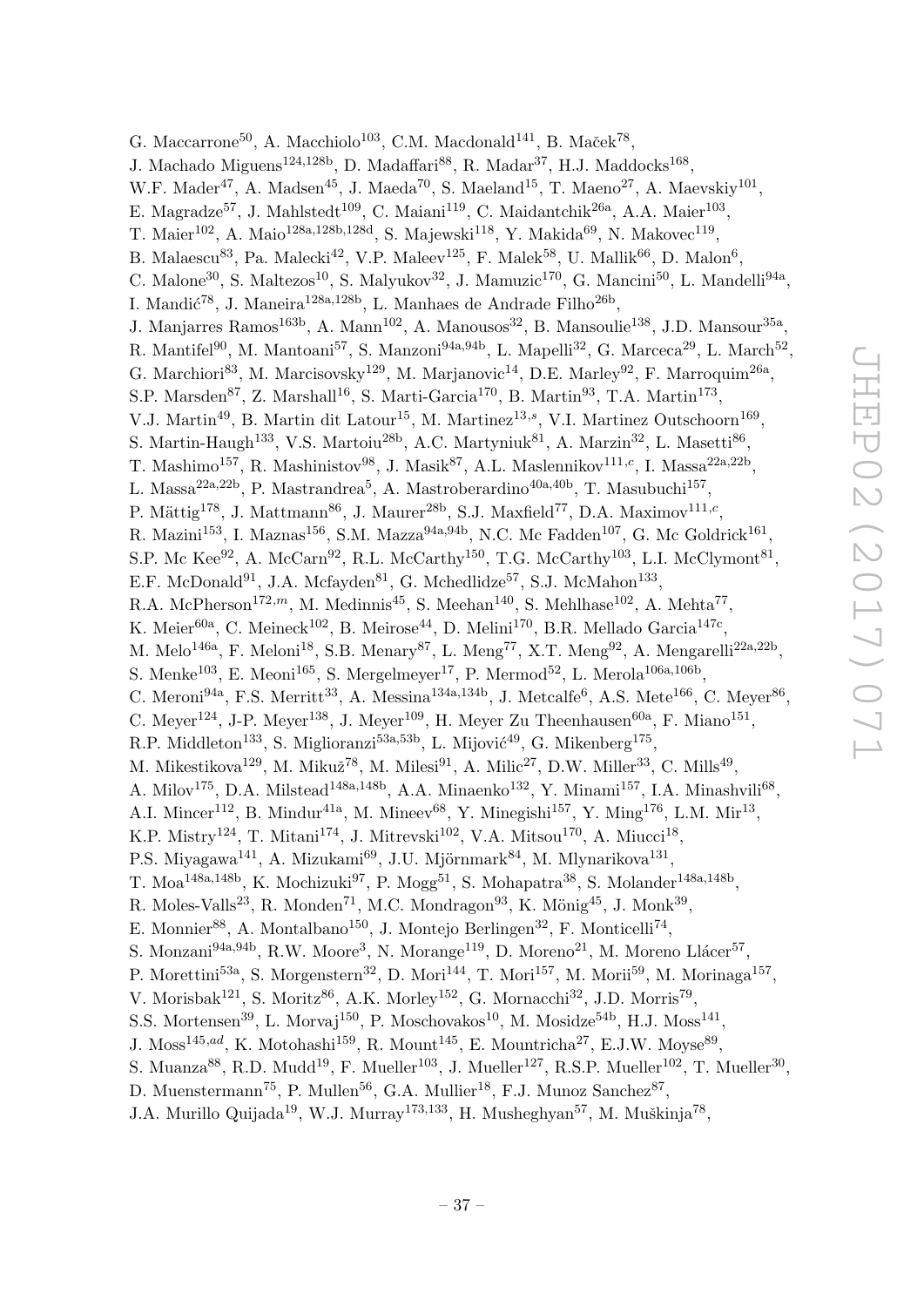A.G. Myagkov $^{132,ae}$ , M. Myska $^{130}$ , B.P. Nachman<sup>16</sup>, O. Nackenhorst $^{52}$ , K. Nagai $^{122}$ , R. Nagai $^{69,z}$ , K. Nagano $^{69}$ , Y. Nagasaka $^{61}$ , K. Nagata $^{164}$ , M. Nagel $^{51}$ , E. Nagy $^{88}$ , A.M. Nairz<sup>32</sup>, Y. Nakahama<sup>105</sup>, K. Nakamura<sup>69</sup>, T. Nakamura<sup>157</sup>, I. Nakano<sup>114</sup>, R.F. Naranjo Garcia<sup>45</sup>, R. Narayan<sup>11</sup>, D.I. Narrias Villar<sup>60a</sup>, I. Naryshkin<sup>125</sup>, T. Naumann<sup>45</sup>, G. Navarro<sup>21</sup>, R. Nayyar<sup>7</sup>, H.A. Neal<sup>92</sup>, P.Yu. Nechaeva<sup>98</sup>, T.J. Neep<sup>87</sup>, A. Negri $^{123a,123b}$ , M. Negrini $^{22a}$ , S. Nektarijevic $^{108}$ , C. Nellist $^{119}$ , A. Nelson $^{166}$ , S. Nemecek<sup>129</sup>, P. Nemethy<sup>112</sup>, A.A. Nepomuceno<sup>26a</sup>, M. Nessi<sup>32,af</sup>, M.S. Neubauer<sup>169</sup>, M. Neumann $^{178}$ , R.M. Neves $^{112}$ , P. Nevski $^{27}$ , P.R. Newman $^{19}$ , T. Nguyen Manh $^{97}$ , R.B. Nickerson<sup>122</sup>, R. Nicolaidou<sup>138</sup>, J. Nielsen<sup>139</sup>, V. Nikolaenko<sup>132,ae</sup>, I. Nikolic-Audit<sup>83</sup>, K. Nikolopoulos<sup>19</sup>, J.K. Nilsen<sup>121</sup>, P. Nilsson<sup>27</sup>, Y. Ninomiya<sup>157</sup>, A. Nisati<sup>134a</sup>, R. Nisius<sup>103</sup>, T. Nobe<sup>157</sup>, M. Nomachi<sup>120</sup>, I. Nomidis<sup>31</sup>, T. Nooney<sup>79</sup>, S. Norberg<sup>115</sup>, M. Nordberg<sup>32</sup>, N. Norjoharuddeen<sup>122</sup>, O. Novgorodova<sup>47</sup>, S. Nowak<sup>103</sup>, M. Nozaki<sup>69</sup>, L. Nozka $^{117}$ , K. Ntekas $^{166}$ , E. Nurse $^{81}$ , F. Nuti $^{91}$ , D.C. O'Neil $^{144}$ , A.A. O'Rourke $^{45}$ , V. O'Shea<sup>56</sup>, F.G. Oakham<sup>31,d</sup>, H. Oberlack<sup>103</sup>, T. Obermann<sup>23</sup>, J. Ocariz<sup>83</sup>, A. Ochi<sup>70</sup>, I. Ochoa<sup>38</sup>, J.P. Ochoa-Ricoux<sup>34a</sup>, S. Oda<sup>73</sup>, S. Odaka<sup>69</sup>, H. Ogren<sup>64</sup>, A. Oh<sup>87</sup>, S.H. Oh<sup>48</sup>, C.C. Ohm<sup>16</sup>, H. Ohman<sup>168</sup>, H. Oide<sup>53a,53b</sup>, H. Okawa<sup>164</sup>, Y. Okumura<sup>157</sup>, T. Okuyama<sup>69</sup>, A. Olariu<sup>28b</sup>, L.F. Oleiro Seabra<sup>128a</sup>, S.A. Olivares Pino<sup>49</sup>, D. Oliveira Damazio<sup>27</sup>, A. Olszewski<sup>42</sup>, J. Olszowska<sup>42</sup>, A. Onofre<sup>128a,128e</sup>, K. Onogi<sup>105</sup>, P.U.E. Onyisi<sup>11,*v*</sup>, M.J. Oreglia<sup>33</sup>, Y. Oren<sup>155</sup>, D. Orestano<sup>136a,136b</sup>, N. Orlando<sup>62b</sup>, R.S. Orr<sup>161</sup>, B. Osculati<sup>53a,53b,\*</sup>, R. Ospanov<sup>87</sup>, G. Otero y Garzon<sup>29</sup>, H. Otono<sup>73</sup>, M. Ouchrif<sup>137d</sup>, F. Ould-Saada<sup>121</sup>, A. Ouraou<sup>138</sup>, K.P. Oussoren<sup>109</sup>, Q. Ouyang<sup>35a</sup>, M. Owen<sup>56</sup>, R.E. Owen<sup>19</sup>, V.E. Ozcan<sup>20a</sup>, N. Ozturk<sup>8</sup>, K. Pachal<sup>144</sup>, A. Pacheco Pages<sup>13</sup>, L. Pacheco Rodriguez<sup>138</sup>, C. Padilla Aranda<sup>13</sup>, M. Pagáčová<sup>51</sup>, S. Pagan Griso<sup>16</sup>, M. Paganini<sup>179</sup>, F. Paige<sup>27</sup>, P. Pais<sup>89</sup>, K. Pajchel<sup>121</sup>, G. Palacino<sup>64</sup>, S. Palazzo<sup>40a,40b</sup>, S. Palestini<sup>32</sup>, M. Palka<sup>41b</sup>, D. Pallin<sup>37</sup>, E.St. Panagiotopoulou<sup>10</sup>, I. Panagoulias<sup>10</sup>, C.E. Pandini<sup>83</sup>, J.G. Panduro Vazquez<sup>80</sup>, P. Pani<sup>148a,148b</sup>, S. Panitkin<sup>27</sup>, D. Pantea<sup>28b</sup>, L. Paolozzi<sup>52</sup>, Th.D. Papadopoulou<sup>10</sup>, K. Papageorgiou<sup>156</sup>, A. Paramonov<sup>6</sup>, D. Paredes Hernandez<sup>179</sup>, A.J. Parker<sup>75</sup>, M.A. Parker<sup>30</sup>, K.A. Parker<sup>141</sup>, F. Parodi<sup>53a,53b</sup>, J.A. Parsons<sup>38</sup>, U. Parzefall<sup>51</sup>, V.R. Pascuzzi<sup>161</sup>, E. Pasqualucci<sup>134a</sup>, S. Passaggio<sup>53a</sup>, Fr. Pastore $^{80}$ , G. Pásztor $^{31,ag}$ , S. Pataraia $^{178}$ , J.R. Pater $^{87}$ , T. Pauly $^{32}$ , J. Pearce $^{172}$ , B. Pearson<sup>115</sup>, L.E. Pedersen<sup>39</sup>, M. Pedersen<sup>121</sup>, S. Pedraza Lopez<sup>170</sup>, R. Pedro<sup>128a,128b</sup>, S.V. Peleganchuk<sup>111,c</sup>, O. Penc<sup>129</sup>, C. Peng<sup>35a</sup>, H. Peng<sup>36a</sup>, J. Penwell<sup>64</sup>, B.S. Peralva<sup>26b</sup>, M.M. Perego<sup>138</sup>, D.V. Perepelitsa<sup>27</sup>, E. Perez Codina<sup>163a</sup>, L. Perini<sup>94a,94b</sup>, H. Pernegger<sup>32</sup>, S. Perrella<sup>106a,106b</sup>, R. Peschke<sup>45</sup>, V.D. Peshekhonov<sup>68</sup>, K. Peters<sup>45</sup>, R.F.Y. Peters<sup>87</sup>, B.A. Petersen<sup>32</sup>, T.C. Petersen<sup>39</sup>, E. Petit<sup>58</sup>, A. Petridis<sup>1</sup>, C. Petridou<sup>156</sup>, P. Petroff<sup>119</sup>, E. Petrolo<sup>134a</sup>, M. Petrov<sup>122</sup>, F. Petrucci<sup>136a,136b</sup>, N.E. Pettersson<sup>89</sup>, A. Peyaud<sup>138</sup>, R. Pezoa<sup>34b</sup>, P.W. Phillips<sup>133</sup>, G. Piacquadio<sup>150</sup>, E. Pianori<sup>173</sup>, A. Picazio<sup>89</sup>, E. Piccaro<sup>79</sup>, M. Piccinini<sup>22a,22b</sup>, M.A. Pickering<sup>122</sup>, R. Piegaia<sup>29</sup>, J.E. Pilcher<sup>33</sup>, A.D. Pilkington<sup>87</sup>, A.W.J. Pin<sup>87</sup>, M. Pinamonti<sup>167a,167c,ah</sup>, J.L. Pinfold<sup>3</sup>, A. Pingel<sup>39</sup>, S. Pires<sup>83</sup>, H. Pirumov<sup>45</sup>, M. Pitt<sup>175</sup>, L. Plazak<sup>146a</sup>, M.-A. Pleier<sup>27</sup>, V. Pleskot<sup>86</sup>, E. Plotnikova<sup>68</sup>, D. Pluth<sup>67</sup>, R. Poettgen<sup>148a,148b</sup>, L. Poggioli<sup>119</sup>, D. Pohl<sup>23</sup>, G. Polesello<sup>123a</sup>, A. Poley<sup>45</sup>, A. Policicchio<sup>40a,40b</sup>, R. Polifka<sup>161</sup>, A. Polini<sup>22a</sup>, C.S. Pollard<sup>56</sup>, V. Polychronakos<sup>27</sup>, K. Pommès<sup>32</sup>, L. Pontecorvo<sup>134a</sup>, B.G. Pope<sup>93</sup>, G.A. Popeneciu<sup>28c</sup>, A. Poppleton<sup>32</sup>,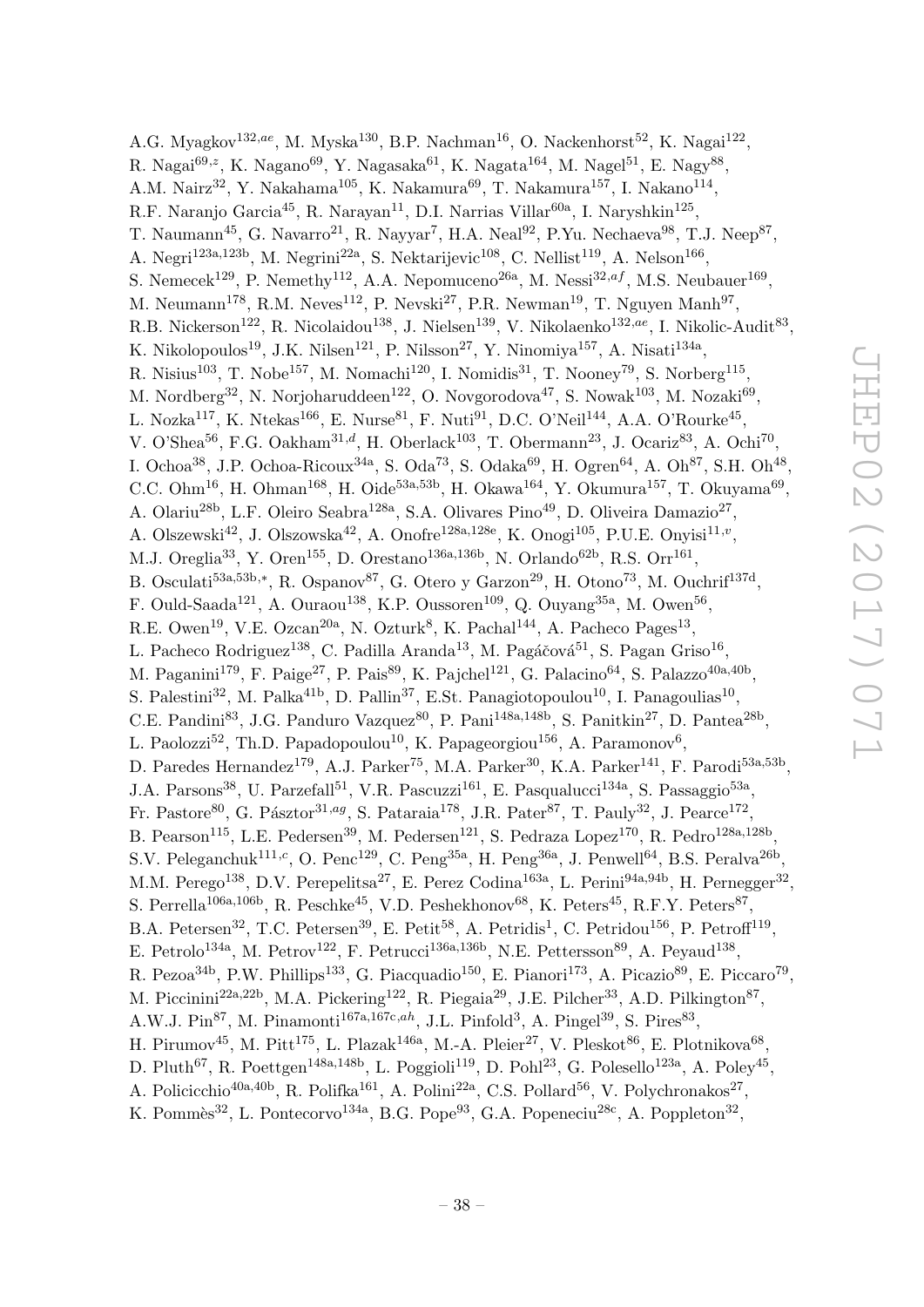S. Pospisil<sup>130</sup>, K. Potamianos<sup>16</sup>, I.N. Potrap<sup>68</sup>, C.J. Potter<sup>30</sup>, C.T. Potter<sup>118</sup>, G. Poulard<sup>32</sup>, J. Poveda<sup>32</sup>, V. Pozdnyakov<sup>68</sup>, M.E. Pozo Astigarraga<sup>32</sup>, P. Pralavorio<sup>88</sup>, A. Pranko<sup>16</sup>, S. Prell<sup>67</sup>, D. Price<sup>87</sup>, L.E. Price<sup>6</sup>, M. Primavera<sup>76a</sup>, S. Prince<sup>90</sup>, K. Prokofiev<sup>62c</sup>, F. Prokoshin<sup>34b</sup>, S. Protopopescu<sup>27</sup>, J. Proudfoot<sup>6</sup>, M. Przybycien<sup>41a</sup>, D. Puddu<sup>136a,136b</sup>, M. Purohit<sup>27,ai</sup>, P. Puzo<sup>119</sup>, J. Qian<sup>92</sup>, G. Qin<sup>56</sup>, Y. Qin<sup>87</sup>, A. Quadt<sup>57</sup>, W.B. Quayle<sup>167a,167b</sup>, M. Queitsch-Maitland<sup>45</sup>, D. Quilty<sup>56</sup>, S. Raddum<sup>121</sup>, V. Radeka<sup>27</sup>, V. Radescu<sup>122</sup>, S.K. Radhakrishnan<sup>150</sup>, P. Radloff<sup>118</sup>, P. Rados<sup>91</sup>, F. Ragusa<sup>94a,94b</sup>, G. Rahal<sup>181</sup>, J.A. Raine<sup>87</sup>, S. Rajagopalan<sup>27</sup>, M. Rammensee<sup>32</sup>, C. Rangel-Smith<sup>168</sup>, M.G. Ratti<sup>94a,94b</sup>, D.M. Rauch<sup>45</sup>, F. Rauscher<sup>102</sup>, S. Rave<sup>86</sup>, T. Ravenscroft<sup>56</sup>, I. Ravinovich<sup>175</sup>, M. Raymond<sup>32</sup>, A.L. Read<sup>121</sup>, N.P. Readioff<sup>77</sup>, M. Reale<sup>76a,76b</sup>, D.M. Rebuzzi<sup>123a,123b</sup>, A. Redelbach<sup>177</sup>, G. Redlinger<sup>27</sup>, R. Reece<sup>139</sup>, R.G. Reed<sup>147c</sup>, K. Reeves<sup>44</sup>, L. Rehnisch<sup>17</sup>, J. Reichert<sup>124</sup>, A. Reiss<sup>86</sup>, C. Rembser<sup>32</sup>, H. Ren<sup>35a</sup>, M. Rescigno<sup>134a</sup>, S. Resconi<sup>94a</sup>, E.D. Resseguie<sup>124</sup>, O.L. Rezanova<sup>111,c</sup>, P. Reznicek<sup>131</sup>, R. Rezvani $^{97}$ , R. Richter $^{103}$ , S. Richter $^{81}$ , E. Richter-Was $^{41b}$ , O. Ricken $^{23}$ , M. Ridel $^{83}$ , P. Rieck $^{103}$ , C.J. Riegel $^{178}$ , J. Rieger $^{57}$ , O. Rifki $^{115}$ , M. Rijssenbeek $^{150}$ , A. Rimoldi<sup>123a,123b</sup>, M. Rimoldi<sup>18</sup>, L. Rinaldi<sup>22a</sup>, B. Ristić<sup>52</sup>, E. Ritsch<sup>32</sup>, I. Riu<sup>13</sup>, F. Rizatdinova<sup>116</sup>, E. Rizvi<sup>79</sup>, C. Rizzi<sup>13</sup>, R.T. Roberts<sup>87</sup>, S.H. Robertson<sup>90,*m*</sup>, A. Robichaud-Veronneau<sup>90</sup>, D. Robinson<sup>30</sup>, J.E.M. Robinson<sup>45</sup>, A. Robson<sup>56</sup>, C. Roda<sup>126a,126b</sup>, Y. Rodina<sup>88,aj</sup>, A. Rodriguez Perez<sup>13</sup>, D. Rodriguez Rodriguez<sup>170</sup>, S. Roe<sup>32</sup>, C.S. Rogan<sup>59</sup>, O. Røhne<sup>121</sup>, J. Roloff<sup>59</sup>, A. Romaniouk<sup>100</sup>, M. Romano<sup>22a,22b</sup>, S.M. Romano Saez<sup>37</sup>, E. Romero Adam<sup>170</sup>, N. Rompotis<sup>140</sup>, M. Ronzani<sup>51</sup>, L. Roos<sup>83</sup>, E. Ros<sup>170</sup>, S. Rosati<sup>134a</sup>, K. Rosbach<sup>51</sup>, P. Rose<sup>139</sup>, N.-A. Rosien<sup>57</sup>, V. Rossetti<sup>148a,148b</sup>, E. Rossi<sup>106a,106b</sup>, L.P. Rossi<sup>53a</sup>, J.H.N. Rosten<sup>30</sup>, R. Rosten<sup>140</sup>, M. Rotaru<sup>28b</sup>, I. Roth<sup>175</sup>, J. Rothberg<sup>140</sup>, D. Rousseau<sup>119</sup>, A. Rozanov<sup>88</sup>, Y. Rozen<sup>154</sup>, X. Ruan<sup>147c</sup>, F. Rubbo<sup>145</sup>, M.S. Rudolph<sup>161</sup>, F. Rühr<sup>51</sup>, A. Ruiz-Martinez<sup>31</sup>, Z. Rurikova<sup>51</sup>, N.A. Rusakovich<sup>68</sup>, A. Ruschke<sup>102</sup>, H.L. Russell<sup>140</sup>, J.P. Rutherfoord<sup>7</sup>, N. Ruthmann<sup>32</sup>, Y.F. Ryabov<sup>125</sup>, M. Rybar<sup>169</sup>, G. Rybkin<sup>119</sup>, S. Ryu<sup>6</sup>, A. Ryzhov<sup>132</sup>, G.F. Rzehorz<sup>57</sup>, A.F. Saavedra<sup>152</sup>, G. Sabato<sup>109</sup>, S. Sacerdoti<sup>29</sup>, H.F-W. Sadrozinski<sup>139</sup>, R. Sadykov<sup>68</sup>, F. Safai Tehrani<sup>134a</sup>, P. Saha<sup>110</sup>, M. Sahinsoy<sup>60a</sup>, M. Saimpert<sup>138</sup>, T. Saito<sup>157</sup>, H. Sakamoto<sup>157</sup>, Y. Sakurai<sup>174</sup>, G. Salamanna<sup>136a,136b</sup>, A. Salamon<sup>135a,135b</sup>, J.E. Salazar Loyola<sup>34b</sup>, D. Salek<sup>109</sup>, P.H. Sales De Bruin<sup>140</sup>, D. Salihagic<sup>103</sup>, A. Salnikov<sup>145</sup>, J. Salt<sup>170</sup>, D. Salvatore<sup>40a,40b</sup>, F. Salvatore<sup>151</sup>, A. Salvucci<sup>62a,62b,62c</sup>, A. Salzburger<sup>32</sup>, D. Sammel<sup>51</sup>, D. Sampsonidis<sup>156</sup>, J. Sánchez<sup>170</sup>, V. Sanchez Martinez<sup>170</sup>, A. Sanchez Pineda<sup>106a,106b</sup>, H. Sandaker<sup>121</sup>, R.L. Sandbach<sup>79</sup>, M. Sandhoff<sup>178</sup>, C. Sandoval<sup>21</sup>, D.P.C. Sankey<sup>133</sup>, M. Sannino<sup>53a,53b</sup>, A. Sansoni<sup>50</sup>, C. Santoni<sup>37</sup>, R. Santonico<sup>135a,135b</sup>, H. Santos<sup>128a</sup>, I. Santoyo Castillo<sup>151</sup>, K. Sapp<sup>127</sup>, A. Sapronov<sup>68</sup>, J.G. Saraiva<sup>128a,128d</sup>, B. Sarrazin<sup>23</sup>, O. Sasaki<sup>69</sup>, K. Sato<sup>164</sup>, E. Sauvan<sup>5</sup>, G. Savage<sup>80</sup>, P. Savard<sup>161,d</sup>, N. Savic<sup>103</sup>, C. Sawyer<sup>133</sup>, L. Sawyer<sup>82,r</sup>, J. Saxon<sup>33</sup>, C. Sbarra<sup>22a</sup>, A. Sbrizzi<sup>22a,22b</sup>, T. Scanlon<sup>81</sup>, D.A. Scannicchio<sup>166</sup>, M. Scarcella<sup>152</sup>, V. Scarfone<sup>40a,40b</sup>, J. Schaarschmidt<sup>175</sup>, P. Schacht<sup>103</sup>, B.M. Schachtner<sup>102</sup>, D. Schaefer<sup>32</sup>, L. Schaefer<sup>124</sup>, R. Schaefer<sup>45</sup>, J. Schaeffer<sup>86</sup>, S. Schaepe<sup>23</sup>, S. Schaetzel<sup>60b</sup>, U. Schäfer<sup>86</sup>, A.C. Schaffer<sup>119</sup>, D. Schaile<sup>102</sup>, R.D. Schamberger<sup>150</sup>, V. Scharf<sup>60a</sup>, V.A. Schegelsky<sup>125</sup>, D. Scheirich<sup>131</sup>, M. Schernau<sup>166</sup>,

C. Schiavi<sup>53a,53b</sup>, S. Schier<sup>139</sup>, C. Schillo<sup>51</sup>, M. Schioppa<sup>40a,40b</sup>, S. Schlenker<sup>32</sup>,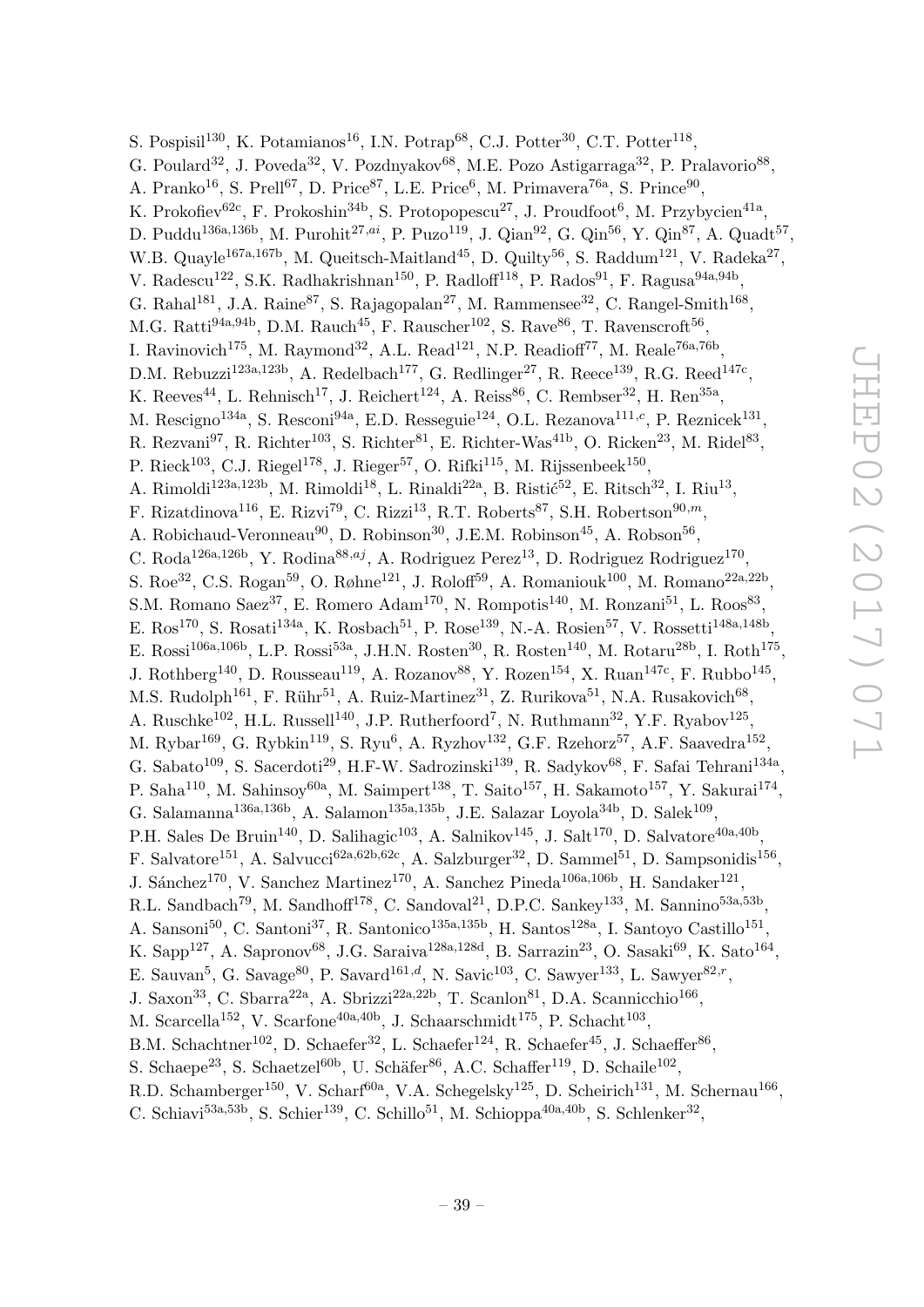K.R. Schmidt-Sommerfeld<sup>103</sup>, K. Schmieden<sup>32</sup>, C. Schmitt<sup>86</sup>, S. Schmitt<sup>45</sup>, S. Schmitz<sup>86</sup>, B. Schneider<sup>163a</sup>, U. Schnoor<sup>51</sup>, L. Schoeffel<sup>138</sup>, A. Schoening<sup>60b</sup>, B.D. Schoenrock<sup>93</sup>, E. Schopf<sup>23</sup>, M. Schott<sup>86</sup>, J.F.P. Schouwenberg<sup>108</sup>, J. Schovancova<sup>8</sup>, S. Schramm<sup>52</sup>, M. Schreyer<sup>177</sup>, N. Schuh<sup>86</sup>, A. Schulte<sup>86</sup>, M.J. Schultens<sup>23</sup>, H.-C. Schultz-Coulon<sup>60a</sup>, H. Schulz<sup>17</sup>, M. Schumacher<sup>51</sup>, B.A. Schumm<sup>139</sup>, Ph. Schune<sup>138</sup>, A. Schwartzman<sup>145</sup>, T.A. Schwarz<sup>92</sup>, H. Schweiger<sup>87</sup>, Ph. Schwemling<sup>138</sup>, R. Schwienhorst<sup>93</sup>, J. Schwindling<sup>138</sup>, T. Schwindt<sup>23</sup>, G. Sciolla<sup>25</sup>, F. Scuri<sup>126a,126b</sup>, F. Scutti<sup>91</sup>, J. Searcy<sup>92</sup>, P. Seema<sup>23</sup>, S.C. Seidel<sup>107</sup>, A. Seiden<sup>139</sup>, F. Seifert<sup>130</sup>, J.M. Seixas<sup>26a</sup>, G. Sekhniaidze<sup>106a</sup>, K. Sekhon<sup>92</sup>, S.J. Sekula<sup>43</sup>, N. Semprini-Cesari<sup>22a,22b</sup>, C. Serfon<sup>121</sup>, L. Serin<sup>119</sup>, L. Serkin<sup>167a,167b</sup>, M. Sessa<sup>136a,136b</sup>, R. Seuster<sup>172</sup>, H. Severini<sup>115</sup>, T. Sfiligoj<sup>78</sup>, F. Sforza<sup>32</sup>, A. Sfyrla<sup>52</sup>, E. Shabalina<sup>57</sup>, N.W. Shaikh<sup>148a,148b</sup>, L.Y. Shan<sup>35a</sup>, R. Shang<sup>169</sup>, J.T. Shank<sup>24</sup>, M. Shapiro<sup>16</sup>, P.B. Shatalov<sup>99</sup>, K. Shaw<sup>167a,167b</sup>, S.M. Shaw<sup>87</sup>, A. Shcherbakova<sup>148a,148b</sup>, C.Y. Shehu<sup>151</sup>, P. Sherwood<sup>81</sup>, L. Shi<sup>153,ak</sup>, S. Shimizu<sup>70</sup>, C.O. Shimmin<sup>166</sup>, M. Shimojima<sup>104</sup>, S. Shirabe<sup>73</sup>, M. Shiyakova<sup>68,*al*</sup>, A. Shmeleva<sup>98</sup>, D. Shoaleh Saadi $^{97}$ , M.J. Shochet<sup>33</sup>, S. Shojaii<sup>94a</sup>, D.R. Shope<sup>115</sup>, S. Shrestha<sup>113</sup>, E. Shulga<sup>100</sup>, M.A. Shupe<sup>7</sup>, P. Sicho<sup>129</sup>, A.M. Sickles<sup>169</sup>, P.E. Sidebo<sup>149</sup>, E. Sideras Haddad<sup>147c</sup>, O. Sidiropoulou<sup>177</sup>, D. Sidorov<sup>116</sup>, A. Sidoti<sup>22a,22b</sup>, F. Siegert<sup>47</sup>, Dj. Sijacki<sup>14</sup>, J. Silva<sup>128a,128d</sup>, S.B. Silverstein<sup>148a</sup>, V. Simak<sup>130</sup>, Lj. Simic<sup>14</sup>, S. Simion<sup>119</sup>, E. Simioni<sup>86</sup>, B. Simmons<sup>81</sup>, D. Simon<sup>37</sup>, M. Simon<sup>86</sup>, P. Sinervo<sup>161</sup>, N.B. Sinev<sup>118</sup>, M. Sioli $^{22a,22b}$ , G. Siragusa $^{177}$ , I. Siral $^{92}$ , S.Yu. Sivoklokov $^{101}$ , J. Sjölin $^{148a,148b}$ , M.B. Skinner<sup>75</sup>, H.P. Skottowe<sup>59</sup>, P. Skubic<sup>115</sup>, M. Slater<sup>19</sup>, T. Slavicek<sup>130</sup>, M. Slawinska<sup>109</sup>, K. Sliwa<sup>165</sup>, R. Slovak<sup>131</sup>, V. Smakhtin<sup>175</sup>, B.H. Smart<sup>5</sup>, L. Smestad<sup>15</sup>, J. Smiesko<sup>146a</sup>, S.Yu. Smirnov<sup>100</sup>, Y. Smirnov<sup>100</sup>, L.N. Smirnova<sup>101,am</sup>, O. Smirnova<sup>84</sup>,  $J.W. Smith<sup>57</sup>, M.N.K. Smith<sup>38</sup>, R.W. Smith<sup>38</sup>, M. Smixanska<sup>75</sup>, K. Smolek<sup>130</sup>,$ A.A. Snesarev<sup>98</sup>, I.M. Snyder<sup>118</sup>, S. Snyder<sup>27</sup>, R. Sobie<sup>172,*m*</sup>, F. Socher<sup>47</sup>, A. Soffer<sup>155</sup>, D.A. Soh<sup>153</sup>, G. Sokhrannyi<sup>78</sup>, C.A. Solans Sanchez<sup>32</sup>, M. Solar<sup>130</sup>, E.Yu. Soldatov<sup>100</sup>, U. Soldevila<sup>170</sup>, A.A. Solodkov<sup>132</sup>, A. Soloshenko<sup>68</sup>, O.V. Solovyanov<sup>132</sup>, V. Solovyev<sup>125</sup>, P. Sommer<sup>51</sup>, H. Son<sup>165</sup>, H.Y. Song<sup>36a,an</sup>, A. Sood<sup>16</sup>, A. Sopczak<sup>130</sup>, V. Sopko<sup>130</sup>, V. Sorin<sup>13</sup>, D. Sosa<sup>60b</sup>, C.L. Sotiropoulou<sup>126a,126b</sup>, R. Soualah<sup>167a,167c</sup>, A.M. Soukharev<sup>111,c</sup>, D. South<sup>45</sup>, B.C. Sowden<sup>80</sup>, S. Spagnolo<sup>76a,76b</sup>, M. Spalla<sup>126a,126b</sup>, M. Spangenberg<sup>173</sup>, F. Spanò<sup>80</sup>, D. Sperlich<sup>17</sup>, F. Spettel<sup>103</sup>, R. Spighi<sup>22a</sup>, G. Spigo<sup>32</sup>, L.A. Spiller<sup>91</sup>, M. Spousta<sup>131</sup>, R.D. St. Denis<sup>56,\*</sup>, A. Stabile<sup>94a</sup>, R. Stamen<sup>60a</sup>, S. Stamm<sup>17</sup>, E. Stanecka<sup>42</sup>, R.W. Stanek<sup>6</sup>, C. Stanescu<sup>136a</sup>, M. Stanescu-Bellu<sup>45</sup>, M.M. Stanitzki<sup>45</sup>, S. Stapnes<sup>121</sup>, E.A. Starchenko<sup>132</sup>, G.H. Stark<sup>33</sup>, J. Stark<sup>58</sup>, P. Staroba<sup>129</sup>, P. Starovoitov<sup>60a</sup>, S. Stärz<sup>32</sup>, R. Staszewski<sup>42</sup>, P. Steinberg<sup>27</sup>, B. Stelzer<sup>144</sup>, H.J. Stelzer<sup>32</sup>, O. Stelzer-Chilton<sup>163a</sup>, H. Stenzel<sup>55</sup>, G.A. Stewart<sup>56</sup>, J.A. Stillings<sup>23</sup>, M.C. Stockton<sup>90</sup>, M. Stoebe<sup>90</sup>, G. Stoicea<sup>28b</sup>, P. Stolte<sup>57</sup>, S. Stonjek<sup>103</sup>, A.R. Stradling<sup>8</sup>, A. Straessner<sup>47</sup>, M.E. Stramaglia<sup>18</sup>, J. Strandberg<sup>149</sup>, S. Strandberg<sup>148a,148b</sup>, A. Strandlie<sup>121</sup>, M. Strauss<sup>115</sup>, P. Strizenec<sup>146b</sup>, R. Ströhmer<sup>177</sup>, D.M. Strom<sup>118</sup>, R. Stroynowski<sup>43</sup>, A. Strubig<sup>108</sup>, S.A. Stucci<sup>27</sup>, B. Stugu<sup>15</sup>, N.A. Styles<sup>45</sup>, D. Su<sup>145</sup>, J. Su<sup>127</sup>, S. Suchek<sup>60a</sup>, Y. Sugaya<sup>120</sup>, M. Suk<sup>130</sup>, V.V. Sulin<sup>98</sup>, S. Sultansoy<sup>4c</sup>, T. Sumida<sup>71</sup>, S. Sun<sup>59</sup>, X. Sun<sup>3</sup>, J.E. Sundermann<sup>51</sup>, K. Suruliz<sup>151</sup>, C.J.E. Suster<sup>152</sup>,

M.R. Sutton<sup>151</sup>, S. Suzuki<sup>69</sup>, M. Svatos<sup>129</sup>, M. Swiatlowski<sup>33</sup>, S.P. Swift<sup>2</sup>, I. Sykora<sup>146a</sup>,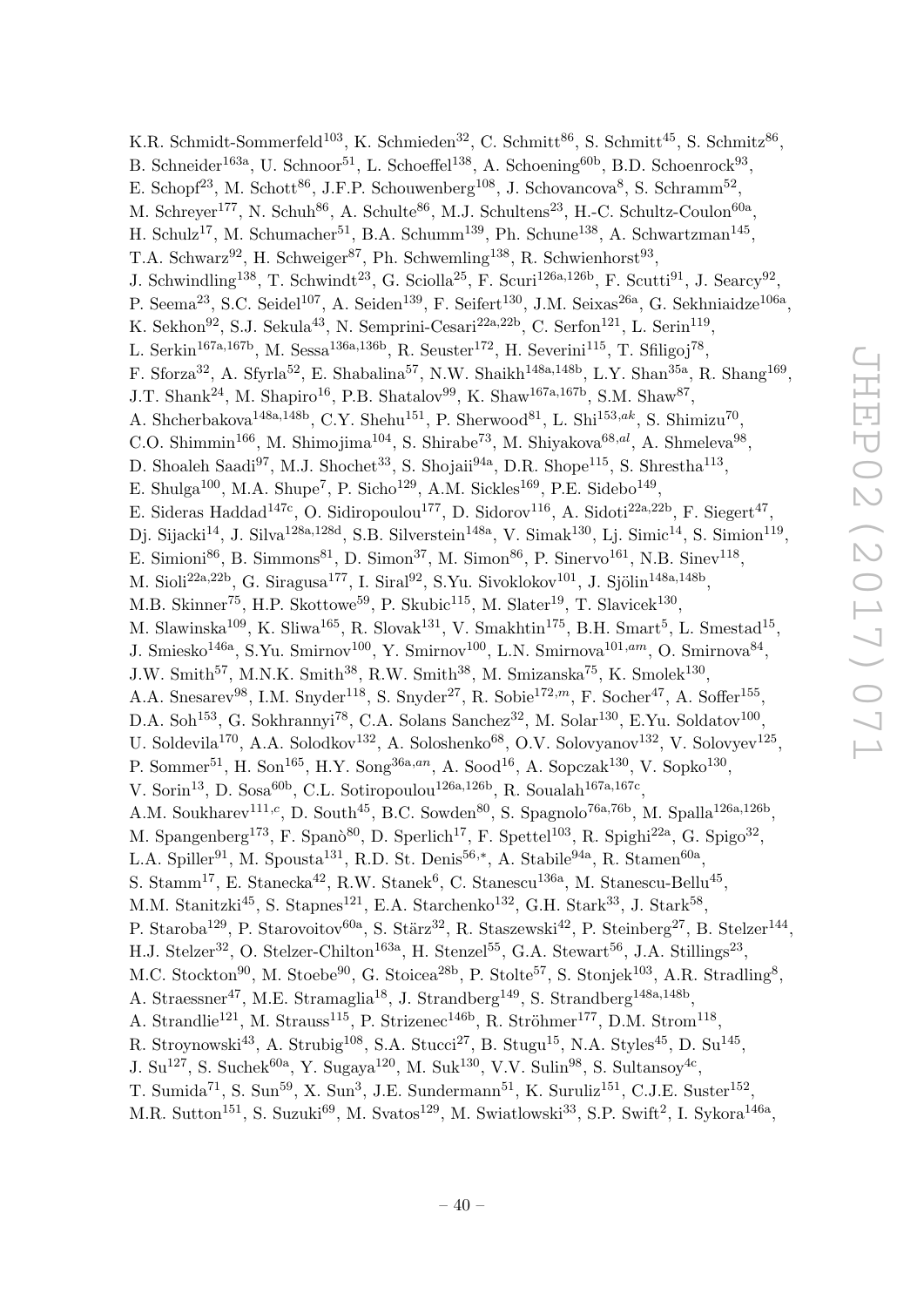T. Sykora $^{131}$ , D. Ta $^{51}$ , K. Tackmann $^{45}$ , J. Taenzer $^{155}$ , A. Taffard $^{166}$ , R. Tafirout $^{163a}$ , N. Taiblum<sup>155</sup>, H. Takai<sup>27</sup>, R. Takashima<sup>72</sup>, T. Takeshita<sup>142</sup>, Y. Takubo<sup>69</sup>, M. Talby<sup>88</sup>, A.A. Talyshev $^{111,c}$ , J. Tanaka $^{157}$ , M. Tanaka $^{159}$ , R. Tanaka $^{119}$ , S. Tanaka $^{69}$ , R. Tanioka $^{70}$ , B.B. Tannenwald<sup>113</sup>, S. Tapia Araya<sup>34b</sup>, S. Tapprogge<sup>86</sup>, S. Tarem<sup>154</sup>, G.F. Tartarelli<sup>94a</sup>, P. Tas<sup>131</sup>, M. Tasevsky<sup>129</sup>, T. Tashiro<sup>71</sup>, E. Tassi<sup>40a,40b</sup>, A. Tavares Delgado<sup>128a,128b</sup>, Y. Tayalati<sup>137e</sup>, A.C. Taylor<sup>107</sup>, G.N. Taylor<sup>91</sup>, P.T.E. Taylor<sup>91</sup>, W. Taylor<sup>163b</sup>, F.A. Teischinger<sup>32</sup>, P. Teixeira-Dias<sup>80</sup>, K.K. Temming<sup>51</sup>, D. Temple<sup>144</sup>, H. Ten Kate<sup>32</sup>, P.K. Teng<sup>153</sup>, J.J. Teoh<sup>120</sup>, F. Tepel<sup>178</sup>, S. Terada<sup>69</sup>, K. Terashi<sup>157</sup>, J. Terron<sup>85</sup>, S. Terzo<sup>13</sup>, M. Testa<sup>50</sup>, R.J. Teuscher<sup>161,m</sup>, T. Theveneaux-Pelzer<sup>88</sup>, J.P. Thomas<sup>19</sup>, J. Thomas-Wilsker<sup>80</sup>, P.D. Thompson<sup>19</sup>, A.S. Thompson<sup>56</sup>, L.A. Thomsen<sup>179</sup>, E. Thomson<sup>124</sup>, M.J. Tibbetts<sup>16</sup>, R.E. Ticse Torres<sup>88</sup>, V.O. Tikhomirov<sup>98,ao</sup>, Yu.A. Tikhonov<sup>111,c</sup>, S. Timoshenko<sup>100</sup>, P. Tipton<sup>179</sup>, S. Tisserant<sup>88</sup>, K. Todome<sup>159</sup>, T. Todorov<sup>5,\*</sup>, S. Todorova-Nova<sup>131</sup>, J. Tojo<sup>73</sup>, S. Tokár<sup>146a</sup>, K. Tokushuku<sup>69</sup>, E. Tolley<sup>59</sup>, L. Tomlinson<sup>87</sup>, M. Tomoto<sup>105</sup>, L. Tompkins<sup>145,ap</sup>, K. Toms<sup>107</sup>, B. Tong<sup>59</sup>, P. Tornambe<sup>51</sup>, E. Torrence<sup>118</sup>, H. Torres<sup>144</sup>, E. Torró Pastor<sup>140</sup>, J. Toth<sup>88,aq</sup>, F. Touchard<sup>88</sup>, D.R. Tovey<sup>141</sup>, T. Trefzger<sup>177</sup>, A. Tricoli<sup>27</sup>, I.M. Trigger<sup>163a</sup>, S. Trincaz-Duvoid<sup>83</sup>, M.F. Tripiana<sup>13</sup>, W. Trischuk<sup>161</sup>, B. Trocmé<sup>58</sup>, A. Trofymov<sup>45</sup>, C. Troncon<sup>94a</sup>, M. Trottier-McDonald<sup>16</sup>, M. Trovatelli<sup>172</sup>, L. Truong<sup>167a,167c</sup>, M. Trzebinski<sup>42</sup>, A. Trzupek<sup>42</sup>, J.C-L. Tseng<sup>122</sup>, P.V. Tsiareshka<sup>95</sup>, G. Tsipolitis<sup>10</sup>, N. Tsirintanis<sup>9</sup>, S. Tsiskaridze<sup>13</sup>, V. Tsiskaridze<sup>51</sup>, E.G. Tskhadadze<sup>54a</sup>, K.M. Tsui<sup>62a</sup>, I.I. Tsukerman<sup>99</sup>, V. Tsulaia<sup>16</sup>, S. Tsuno<sup>69</sup>, D. Tsybychev<sup>150</sup>, Y. Tu<sup>62b</sup>, A. Tudorache<sup>28b</sup>, V. Tudorache<sup>28b</sup>, T.T. Tulbure<sup>28a</sup>, A.N. Tuna<sup>59</sup>, S.A. Tupputi<sup>22a,22b</sup>, S. Turchikhin<sup>68</sup>, D. Turgeman<sup>175</sup>, I. Turk Cakir<sup>4b,ar</sup>, R. Turra<sup>94a,94b</sup>, P.M. Tuts<sup>38</sup>, G. Ucchielli<sup>22a,22b</sup>, I. Ueda<sup>157</sup>, M. Ughetto<sup>148a,148b</sup>, F. Ukegawa<sup>164</sup>, G. Unal<sup>32</sup>, A. Undrus<sup>27</sup>, G. Unel<sup>166</sup>, F.C. Ungaro<sup>91</sup>, Y. Unno<sup>69</sup>, C. Unverdorben<sup>102</sup>, J. Urban<sup>146b</sup>, P. Urquijo<sup>91</sup>, P. Urrejola<sup>86</sup>, G. Usai<sup>8</sup>, J. Usui<sup>69</sup>, L. Vacavant<sup>88</sup>, V. Vacek<sup>130</sup>, B. Vachon<sup>90</sup>, C. Valderanis<sup>102</sup>, E. Valdes Santurio<sup>148a,148b</sup>, N. Valencic<sup>109</sup>, S. Valentinetti<sup>22a,22b</sup>, A. Valero<sup>170</sup>, L. Valery<sup>13</sup>, S. Valkar<sup>131</sup>, J.A. Valls Ferrer<sup>170</sup>, W. Van Den Wollenberg<sup>109</sup>, P.C. Van Der Deijl<sup>109</sup>, H. van der Graaf<sup>109</sup>, N. van Eldik<sup>154</sup>, P. van Gemmeren<sup>6</sup>, J. Van Nieuwkoop<sup>144</sup>, I. van Vulpen<sup>109</sup>, M.C. van Woerden<sup>109</sup>, M. Vanadia<sup>134a,134b</sup>, W. Vandelli<sup>32</sup>, R. Vanguri<sup>124</sup>, A. Vaniachine<sup>160</sup>, P. Vankov<sup>109</sup>, G. Vardanyan<sup>180</sup>, R. Vari<sup>134a</sup>, E.W. Varnes<sup>7</sup>, T. Varol<sup>43</sup>, D. Varouchas<sup>83</sup>, A. Vartapetian<sup>8</sup>, K.E. Varvell<sup>152</sup>, J.G. Vasquez<sup>179</sup>, G.A. Vasquez<sup>34b</sup>, F. Vazeille<sup>37</sup>, T. Vazquez Schroeder<sup>90</sup>, J. Veatch<sup>57</sup>, V. Veeraraghavan<sup>7</sup>, L.M. Veloce<sup>161</sup>, F. Veloso<sup>128a,128c</sup>, S. Veneziano<sup>134a</sup>, A. Ventura<sup>76a,76b</sup>, M. Venturi<sup>172</sup>, N. Venturi<sup>161</sup>, A. Venturini<sup>25</sup>, V. Vercesi<sup>123a</sup>, M. Verducci<sup>134a,134b</sup>, W. Verkerke<sup>109</sup>, J.C. Vermeulen<sup>109</sup>, A. Vest<sup>47,as</sup>, M.C. Vetterli<sup>144,d</sup>, O. Viazlo<sup>84</sup>, I. Vichou<sup>169,\*</sup>, T. Vickey<sup>141</sup>, O.E. Vickey Boeriu<sup>141</sup>, G.H.A. Viehhauser<sup>122</sup>, S. Viel<sup>16</sup>, L. Vigani<sup>122</sup>, M. Villa<sup>22a,22b</sup>, M. Villaplana Perez<sup>94a,94b</sup>, E. Vilucchi<sup>50</sup>, M.G. Vincter<sup>31</sup>, V.B. Vinogradov<sup>68</sup>, A. Vishwakarma<sup>45</sup>, C. Vittori<sup>22a,22b</sup>, I. Vivarelli<sup>151</sup>, S. Vlachos<sup>10</sup>, M. Vlasak $^{130}$ , M. Vogel $^{178}$ , P. Vokac $^{130}$ , G. Volpi $^{126a,126b}$ , M. Volpi $^{91}$ , H. von der Schmitt<sup>103</sup>, E. von Toerne<sup>23</sup>, V. Vorobel<sup>131</sup>, K. Vorobev<sup>100</sup>, M. Vos<sup>170</sup>, R. Voss<sup>32</sup>, J.H. Vossebeld<sup>77</sup>, N. Vranjes<sup>14</sup>, M. Vranjes Milosavljevic<sup>14</sup>, V. Vrba<sup>129</sup>,

M. Vreeswijk $^{109}$ , R. Vuillermet $^{32}$ , I. Vukotic $^{33}$ , P. Wagner $^{23}$ , W. Wagner $^{178}$ ,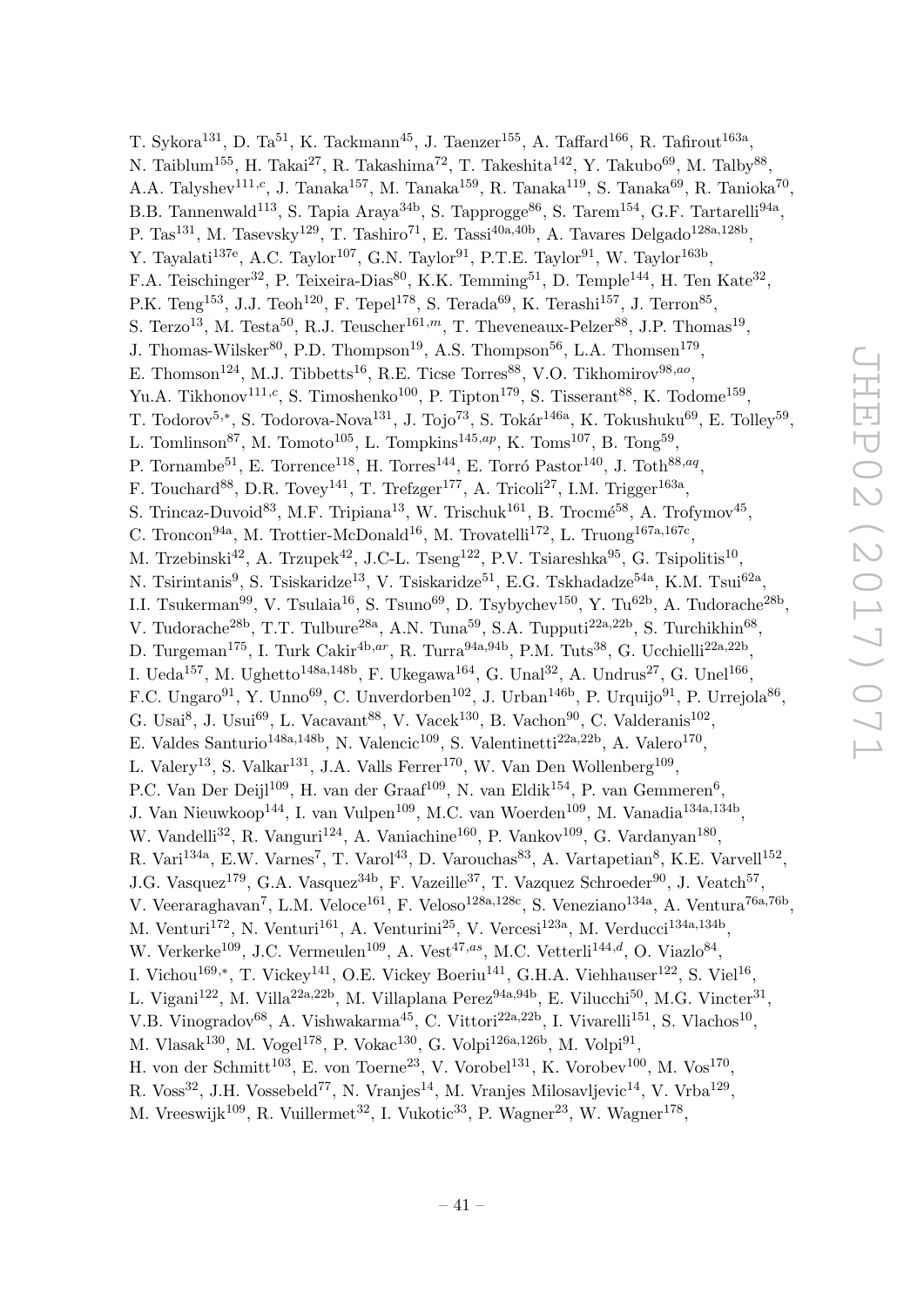H. Wahlberg<sup>74</sup>, S. Wahrmund<sup>47</sup>, J. Wakabayashi<sup>105</sup>, J. Walder<sup>75</sup>, R. Walker<sup>102</sup>, W. Walkowiak<sup>143</sup>, V. Wallangen<sup>148a,148b</sup>, C. Wang<sup>35b</sup>, C. Wang<sup>36b,88</sup>, F. Wang<sup>176</sup>,  $H.$  Wang<sup>16</sup>, H. Wang<sup>43</sup>, J. Wang<sup>45</sup>, J. Wang<sup>152</sup>, K. Wang<sup>90</sup>, Q. Wang<sup>115</sup>, R. Wang<sup>6</sup>, S.M. Wang<sup>153</sup>, T. Wang<sup>38</sup>, W. Wang<sup>36a</sup>, C. Wanotayaroj<sup>118</sup>, A. Warburton<sup>90</sup>, C.P. Ward<sup>30</sup>, D.R. Wardrope<sup>81</sup>, A. Washbrook<sup>49</sup>, P.M. Watkins<sup>19</sup>, A.T. Watson<sup>19</sup>, M.F. Watson<sup>19</sup>, G. Watts<sup>140</sup>, S. Watts<sup>87</sup>, B.M. Waugh<sup>81</sup>, S. Webb<sup>86</sup>, M.S. Weber<sup>18</sup>, S.W. Weber<sup>177</sup>, S.A. Weber<sup>31</sup>, J.S. Webster<sup>6</sup>, A.R. Weidberg<sup>122</sup>, B. Weinert<sup>64</sup>, J. Weingarten<sup>57</sup>, C. Weiser<sup>51</sup>, H. Weits<sup>109</sup>, P.S. Wells<sup>32</sup>, T. Wenaus<sup>27</sup>, T. Wengler<sup>32</sup>, S. Wenig<sup>32</sup>, N. Wermes<sup>23</sup>, M.D. Werner<sup>67</sup>, P. Werner<sup>32</sup>, M. Wessels<sup>60a</sup>, J. Wetter<sup>165</sup>, K. Whalen<sup>118</sup>, N.L. Whallon<sup>140</sup>, A.M. Wharton<sup>75</sup>, A. White<sup>8</sup>, M.J. White<sup>1</sup>, R. White<sup>34b</sup>, D. Whiteson<sup>166</sup>, F.J. Wickens<sup>133</sup>, W. Wiedenmann<sup>176</sup>, M. Wielers<sup>133</sup>, C. Wiglesworth<sup>39</sup>, L.A.M. Wiik-Fuchs<sup>23</sup>, A. Wildauer<sup>103</sup>, F. Wilk<sup>87</sup>, H.G. Wilkens<sup>32</sup>, H.H. Williams<sup>124</sup>, S. Williams<sup>109</sup>, C. Willis<sup>93</sup>, S. Willocq<sup>89</sup>, J.A. Wilson<sup>19</sup>, I. Wingerter-Seez<sup>5</sup>, F. Winklmeier<sup>118</sup>, O.J. Winston<sup>151</sup>, B.T. Winter<sup>23</sup>, M. Wittgen<sup>145</sup>, M. Wobisch<sup>82,r</sup>, T.M.H. Wolf<sup>109</sup>, R. Wolff<sup>88</sup>, M.W. Wolter<sup>42</sup>, H. Wolters<sup>128a,128c</sup>, S.D. Worm<sup>133</sup>, B.K. Wosiek<sup>42</sup>, J. Wotschack<sup>32</sup>, M.J. Woudstra<sup>87</sup>, K.W. Wozniak<sup>42</sup>, M. Wu<sup>58</sup>, M. Wu<sup>33</sup>, S.L. Wu<sup>176</sup>, X. Wu<sup>52</sup>, Y. Wu<sup>92</sup>, T.R. Wyatt<sup>87</sup>, B.M. Wynne<sup>49</sup>, S. Xella<sup>39</sup>, Z. Xi<sup>92</sup>, D. Xu<sup>35a</sup>, L. Xu<sup>27</sup>, B. Yabsley<sup>152</sup>, S. Yacoob<sup>147a</sup>, D. Yamaguchi<sup>159</sup>, Y. Yamaguchi<sup>120</sup>, A. Yamamoto<sup>69</sup>, S. Yamamoto<sup>157</sup>, T. Yamanaka<sup>157</sup>, K. Yamauchi<sup>105</sup>, Y. Yamazaki<sup>70</sup>, Z. Yan<sup>24</sup>, H. Yang<sup>36c</sup>, H. Yang<sup>176</sup>, Y. Yang<sup>153</sup>, Z. Yang<sup>15</sup>, W-M. Yao<sup>16</sup>, Y.C. Yap<sup>83</sup>, Y. Yasu<sup>69</sup>, E. Yatsenko<sup>5</sup>, K.H. Yau Wong<sup>23</sup>, J. Ye<sup>43</sup>, S. Ye<sup>27</sup>, I. Yeletskikh<sup>68</sup>, E. Yildirim<sup>86</sup>, K. Yorita<sup>174</sup>, R. Yoshida<sup>6</sup>, K. Yoshihara<sup>124</sup>, C. Young<sup>145</sup>, C.J.S. Young<sup>32</sup>, S. Youssef<sup>24</sup>, D.R. Yu<sup>16</sup>, J. Yu<sup>8</sup>, J.M. Yu<sup>92</sup>, J. Yu<sup>67</sup>, L. Yuan<sup>70</sup>, S.P.Y. Yuen<sup>23</sup>, I. Yusuff $^{30,at}$ , B. Zabinski $^{42}$ , G. Zacharis<sup>10</sup>, R. Zaidan $^{66}$ , A.M. Zaitsev $^{132,ae}$ , N. Zakharchuk<sup>45</sup>, J. Zalieckas<sup>15</sup>, A. Zaman<sup>150</sup>, S. Zambito<sup>59</sup>, D. Zanzi<sup>91</sup>, C. Zeitnitz<sup>178</sup>, M. Zeman<sup>130</sup>, A. Zemla<sup>41a</sup>, J.C. Zeng<sup>169</sup>, Q. Zeng<sup>145</sup>, O. Zenin<sup>132</sup>, T. Ženiš<sup>146a</sup>, D. Zerwas<sup>119</sup>, D. Zhang<sup>92</sup>, F. Zhang<sup>176</sup>, G. Zhang<sup>36a,an</sup>, H. Zhang<sup>35b</sup>, J. Zhang<sup>6</sup>, L. Zhang $^{51}$ , L. Zhang $^{36a}$ , M. Zhang $^{169}$ , R. Zhang $^{23}$ , R. Zhang $^{36a,au}$ , X. Zhang $^{36b}$ , Y. Zhang<sup>35a</sup>, Z. Zhang<sup>119</sup>, X. Zhao<sup>43</sup>, Y. Zhao<sup>36b,av</sup>, Z. Zhao<sup>36a</sup>, A. Zhemchugov<sup>68</sup>, J. Zhong<sup>122</sup>, B. Zhou<sup>92</sup>, C. Zhou<sup>176</sup>, L. Zhou<sup>38</sup>, L. Zhou<sup>43</sup>, M. Zhou<sup>35a</sup>, M. Zhou<sup>150</sup>, N. Zhou $^{35c}$ , C.G. Zhu $^{36b}$ , H. Zhu $^{35a}$ , J. Zhu $^{92}$ , Y. Zhu $^{36a}$ , X. Zhuang $^{35a}$ , K. Zhukov $^{98}$ , A. Zibell<sup>177</sup>, D. Zieminska<sup>64</sup>, N.I. Zimine<sup>68</sup>, C. Zimmermann<sup>86</sup>, S. Zimmermann<sup>51</sup>, Z. Zinonos $^{57}$ , M. Zinser $^{86}$ , M. Ziolkowski $^{143}$ , L. Živković $^{14}$ , G. Zobernig $^{176}$ , A. Zoccoli<sup>22a,22b</sup>, M. zur Nedden<sup>17</sup>, L. Zwalinski<sup>32</sup>.

<sup>1</sup> Department of Physics, University of Adelaide, Adelaide, Australia

- <sup>2</sup> Physics Department, SUNY Albany, Albany NY, U.S.A.
- <sup>3</sup> Department of Physics, University of Alberta, Edmonton AB, Canada
- <sup>4</sup> <sup>(a)</sup> Department of Physics, Ankara University, Ankara; <sup>(b)</sup> Istanbul Aydin University, Istanbul; <sup>(c)</sup> Division of Physics, TOBB University of Economics and Technology, Ankara, Turkey
- $5$  LAPP, CNRS/IN2P3 and Université Savoie Mont Blanc, Annecy-le-Vieux, France
- <sup>6</sup> High Energy Physics Division, Argonne National Laboratory, Argonne IL, U.S.A.
- <sup>7</sup> Department of Physics, University of Arizona, Tucson AZ, U.S.A.
- <sup>8</sup> Department of Physics, The University of Texas at Arlington, Arlington TX, U.S.A.
- <sup>9</sup> Physics Department, National and Kapodistrian University of Athens, Athens, Greece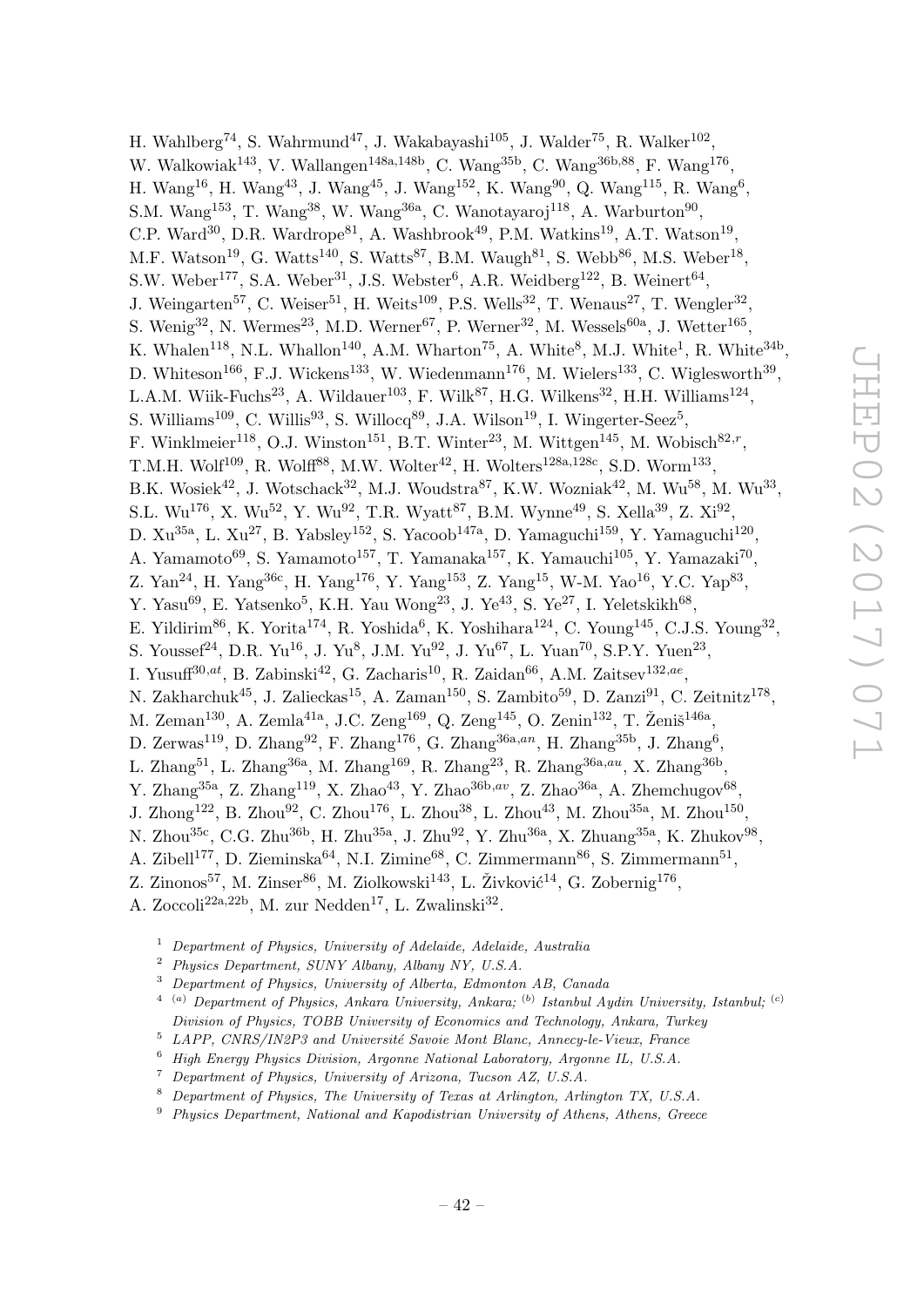- <sup>10</sup> Physics Department, National Technical University of Athens, Zografou, Greece<br><sup>11</sup> Department of Physics, The University of Texas at Austin, Austin, TV, U.S.A.
- <sup>11</sup> Department of Physics, The University of Texas at Austin, Austin TX, U.S.A.<br><sup>12</sup> Institute of Physics, Axerbaian Academy of Sciences, Baky, Axerbaian
- <sup>12</sup> Institute of Physics, Azerbaijan Academy of Sciences, Baku, Azerbaijan
- $13$  Institut de Física d'Altes Energies (IFAE), The Barcelona Institute of Science and Technology, Barcelona, Spain
- $14$  Institute of Physics, University of Belgrade, Belgrade, Serbia
- <sup>15</sup> Department for Physics and Technology, University of Bergen, Bergen, Norway
- $16$  Physics Division, Lawrence Berkeley National Laboratory and University of California, Berkeley CA, U.S.A.
- $17$  Department of Physics, Humboldt University, Berlin, Germany
- <sup>18</sup> Albert Einstein Center for Fundamental Physics and Laboratory for High Energy Physics, University of Bern, Bern, Switzerland
- <sup>19</sup> School of Physics and Astronomy, University of Birmingham, Birmingham, U.K.
- $20$ <sup>(a)</sup> Department of Physics, Bogazici University, Istanbul; <sup>(b)</sup> Department of Physics Engineering, Gaziantep University, Gaziantep; <sup>(d)</sup> Istanbul Bilgi University, Faculty of Engineering and Natural Sciences, Istanbul, Turkey; <sup>(e)</sup> Bahcesehir University, Faculty of Engineering and Natural Sciences, Istanbul, Turkey, Turkey
- <sup>21</sup> Centro de Investigaciones, Universidad Antonio Narino, Bogota, Colombia
- <sup>22 (a</sup>) INFN Sezione di Bologna; <sup>(b</sup>) Dipartimento di Fisica e Astronomia, Università di Bologna, Bologna, Italy
- <sup>23</sup> Physikalisches Institut, University of Bonn, Bonn, Germany<br><sup>24</sup> Department of Physics, Boston University, Boston MA, U.S.
- Department of Physics, Boston University, Boston MA, U.S.A.
- $^{25}$  Department of Physics, Brandeis University, Waltham MA, U.S.A.
- <sup>26 (a)</sup> Universidade Federal do Rio De Janeiro COPPE/EE/IF, Rio de Janeiro; <sup>(b)</sup> Electrical Circuits Department, Federal University of Juiz de Fora (UFJF), Juiz de Fora; <sup>(c)</sup> Federal University of Sao Joao del Rei (UFSJ), Sao Joao del Rei; <sup>(d)</sup> Instituto de Fisica, Universidade de Sao Paulo, Sao Paulo, Brazil
- $27$  Physics Department, Brookhaven National Laboratory, Upton NY, U.S.A.
- <sup>28 (a)</sup> Transilvania University of Brasov, Brasov, Romania; <sup>(b)</sup> Horia Hulubei National Institute of Physics and Nuclear Engineering, Bucharest; <sup>(c)</sup> National Institute for Research and Development of Isotopic and Molecular Technologies, Physics Department, Cluj Napoca;  $^{(d)}$  University Politehnica Bucharest, Bucharest; <sup>(e)</sup> West University in Timisoara, Timisoara, Romania
- <sup>29</sup> Departamento de Física, Universidad de Buenos Aires, Buenos Aires, Argentina<sup>30</sup> Canondish Lehantson, University of Cambridge Cambridge U.K.
- <sup>30</sup> Cavendish Laboratory, University of Cambridge, Cambridge, U.K.
- <sup>31</sup> Department of Physics, Carleton University, Ottawa ON, Canada
- <sup>32</sup> CERN, Geneva, Switzerland
- <sup>33</sup> Enrico Fermi Institute, University of Chicago, Chicago IL, U.S.A.
- $34$ <sup>(a)</sup> Departamento de Física, Pontificia Universidad Católica de Chile, Santiago; <sup>(b)</sup> Departamento de Física, Universidad Técnica Federico Santa María, Valparaíso, Chile
- $35$ <sup>(a)</sup> Institute of High Energy Physics, Chinese Academy of Sciences, Beijing; <sup>(b)</sup> Department of Physics, Nanjing University, Jiangsu; <sup>(c)</sup> Physics Department, Tsinghua University, Beijing 100084, China
- $36$ <sup>(a)</sup> Department of Modern Physics, University of Science and Technology of China, Anhui;<sup>(b)</sup> School of Physics, Shandong University, Shandong;  $(c)$  Department of Physics and Astronomy, Shanghai Key Laboratory for Particle Physics and Cosmology, Shanghai Jiao Tong University, Shanghai; (also affiliated with PKU-CHEP), China
- <sup>37</sup> Laboratoire de Physique Corpusculaire, Université Clermont Auvergne, Université Blaise Pascal, CNRS/IN2P3, Clermont-Ferrand, France
- <sup>38</sup> Nevis Laboratory, Columbia University, Irvington NY, U.S.A.
- <sup>39</sup> Niels Bohr Institute, University of Copenhagen, Kobenhavn, Denmark
- <sup>40</sup> <sup>(a)</sup> INFN Gruppo Collegato di Cosenza, Laboratori Nazionali di Frascati; <sup>(b)</sup> Dipartimento di Fisica, Università della Calabria, Rende, Italy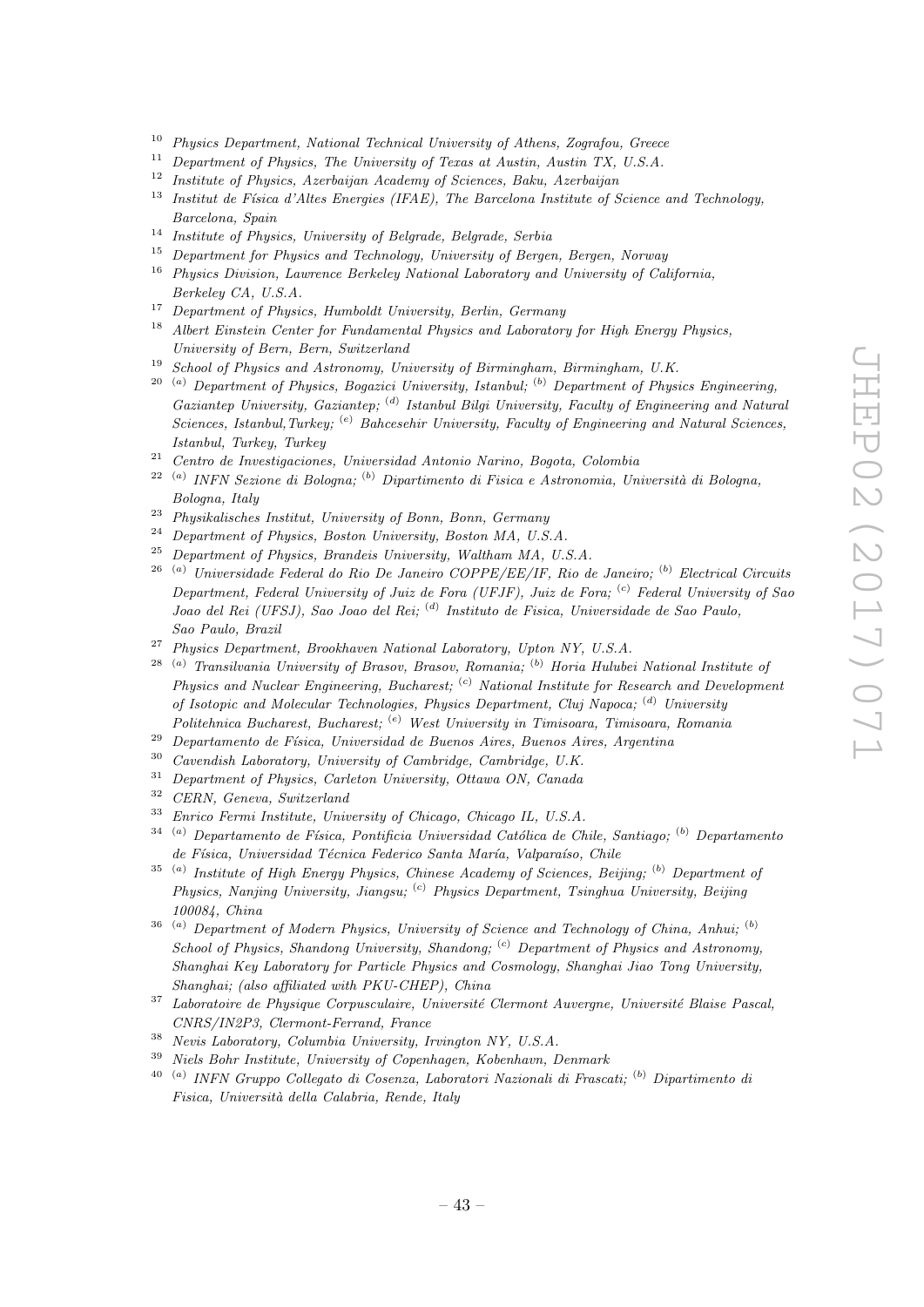- $^{41-(a)}$  AGH University of Science and Technology, Faculty of Physics and Applied Computer Science, Krakow; <sup>(b)</sup> Marian Smoluchowski Institute of Physics, Jagiellonian University, Krakow, Poland
- <sup>42</sup> Institute of Nuclear Physics Polish Academy of Sciences, Krakow, Poland<br><sup>43</sup> Physics Department, Southern Methodist University, Dallas TX, U.S.A.
- <sup>43</sup> Physics Department, Southern Methodist University, Dallas TX, U.S.A.<br><sup>44</sup> Physics Department, University of Teras at Dallas, Bichardson TX, U.S.
- <sup>44</sup> Physics Department, University of Texas at Dallas, Richardson TX, U.S.A.<br><sup>45</sup> DESV, Hamburg and Zouthan, Campany
- <sup>45</sup> DESY, Hamburg and Zeuthen, Germany<br><sup>46</sup> Lehnstukl für Emerinantelle Placik IV
- $^{46}$  Lehrstuhl für Experimentelle Physik IV, Technische Universität Dortmund, Dortmund, Germany
- Institut für Kern- und Teilchenphysik, Technische Universität Dresden, Dresden, Germany
- <sup>48</sup> Department of Physics, Duke University, Durham NC, U.S.A.
- <sup>49</sup> SUPA School of Physics and Astronomy, University of Edinburgh, Edinburgh, U.K.
- <sup>50</sup> INFN Laboratori Nazionali di Frascati, Frascati, Italy<br><sup>51</sup> Eskultit fiin Methematik und Physik, Albert Ludwise
- $Fakultät für Mathematik und Physik, Albert-Ludwigs-Universität, Freiburg, Germany$
- $52$  Departement de Physique Nucleaire et Corpusculaire, Université de Genève, Geneva, Switzerland
- 53 ( <sup>a)</sup> INFN Sezione di Genova; <sup>(b)</sup> Dipartimento di Fisica, Università di Genova, Genova, Italy
- $54$ <sup>(a)</sup> E. Andronikashvili Institute of Physics, Iv. Javakhishvili Tbilisi State University, Tbilisi; <sup>(b)</sup> High Energy Physics Institute, Tbilisi State University, Tbilisi, Georgia
- $^{\rm 55}$  II Physikalisches Institut, Justus-Liebig-Universität Giessen, Giessen, Germany
- <sup>56</sup> SUPA School of Physics and Astronomy, University of Glasgow, Glasgow, U.K.
- $57$  II Physikalisches Institut, Georg-August-Universität, Göttingen, Germany
- $58$  Laboratoire de Physique Subatomique et de Cosmologie, Université Grenoble-Alpes, CNRS/IN2P3, Grenoble, France
- <sup>59</sup> Laboratory for Particle Physics and Cosmology, Harvard University, Cambridge MA, U.S.A.
- $\alpha^{(a)}$  Kirchhoff-Institut für Physik, Ruprecht-Karls-Universität Heidelberg, Heidelberg;  $\alpha^{(b)}$ Physikalisches Institut, Ruprecht-Karls-Universität Heidelberg, Heidelberg; <sup>(c)</sup> ZITI Institut für technische Informatik, Ruprecht-Karls-Universität Heidelberg, Mannheim, Germany
- $\frac{61}{61}$  Faculty of Applied Information Science, Hiroshima Institute of Technology, Hiroshima, Japan
- $62$  (a) Department of Physics, The Chinese University of Hong Kong, Shatin, N.T., Hong Kong;  $(b)$ Department of Physics, The University of Hong Kong, Hong Kong; <sup>(c)</sup> Department of Physics and Institute for Advanced Study, The Hong Kong University of Science and Technology, Clear Water Bay, Kowloon, Hong Kong, China
- <sup>63</sup> Department of Physics, National Tsing Hua University, Taiwan, Taiwan<br><sup>64</sup> Department of Physics, Indians Holomaity, Physics to IN H C A
- <sup>64</sup> Department of Physics, Indiana University, Bloomington IN, U.S.A.
- <sup>65</sup> Institut für Astro- und Teilchenphysik, Leopold-Franzens-Universität, Innsbruck, Austria<br><sup>66</sup> University of Jaug, Jaug City IA, U.S.A
- University of Iowa, Iowa City IA, U.S.A.
- <sup>67</sup> Department of Physics and Astronomy, Iowa State University, Ames IA, U.S.A.
- <sup>68</sup> Joint Institute for Nuclear Research, JINR Dubna, Dubna, Russia
- <sup>69</sup> KEK, High Energy Accelerator Research Organization, Tsukuba, Japan
- <sup>70</sup> Graduate School of Science, Kobe University, Kobe, Japan<br><sup>71</sup> Easylty of Science, Kuote University, Kuote, Japan
- <sup>71</sup> Faculty of Science, Kyoto University, Kyoto, Japan<br><sup>72</sup> Kusta University of Education, Kyota, Japan
- <sup>72</sup> Kyoto University of Education, Kyoto, Japan<br><sup>73</sup> Department of Physics, Kyushu University, E
- <sup>73</sup> Department of Physics, Kyushu University, Fukuoka, Japan<br><sup>74</sup> Institute de Eksiss La Plata, Universidad Nasional de La Pl
- <sup>74</sup> Instituto de Física La Plata, Universidad Nacional de La Plata and CONICET, La Plata, Argentina
- <sup>75</sup> Physics Department, Lancaster University, Lancaster, U.K.
- <sup>76 (a)</sup> INFN Sezione di Lecce; <sup>(b)</sup> Dipartimento di Matematica e Fisica, Università del Salento, Lecce, Italy
- <sup>77</sup> Oliver Lodge Laboratory, University of Liverpool, Liverpool, U.K.
- <sup>78</sup> Department of Experimental Particle Physics, Jožef Stefan Institute and Department of Physics, University of Ljubljana, Ljubljana, Slovenia
- $79$  School of Physics and Astronomy, Queen Mary University of London, London, U.K.
- <sup>80</sup> Department of Physics, Royal Holloway University of London, Surrey, U.K.
- $81$  Department of Physics and Astronomy, University College London, London, U.K.
- <sup>82</sup> Louisiana Tech University, Ruston LA, U.S.A.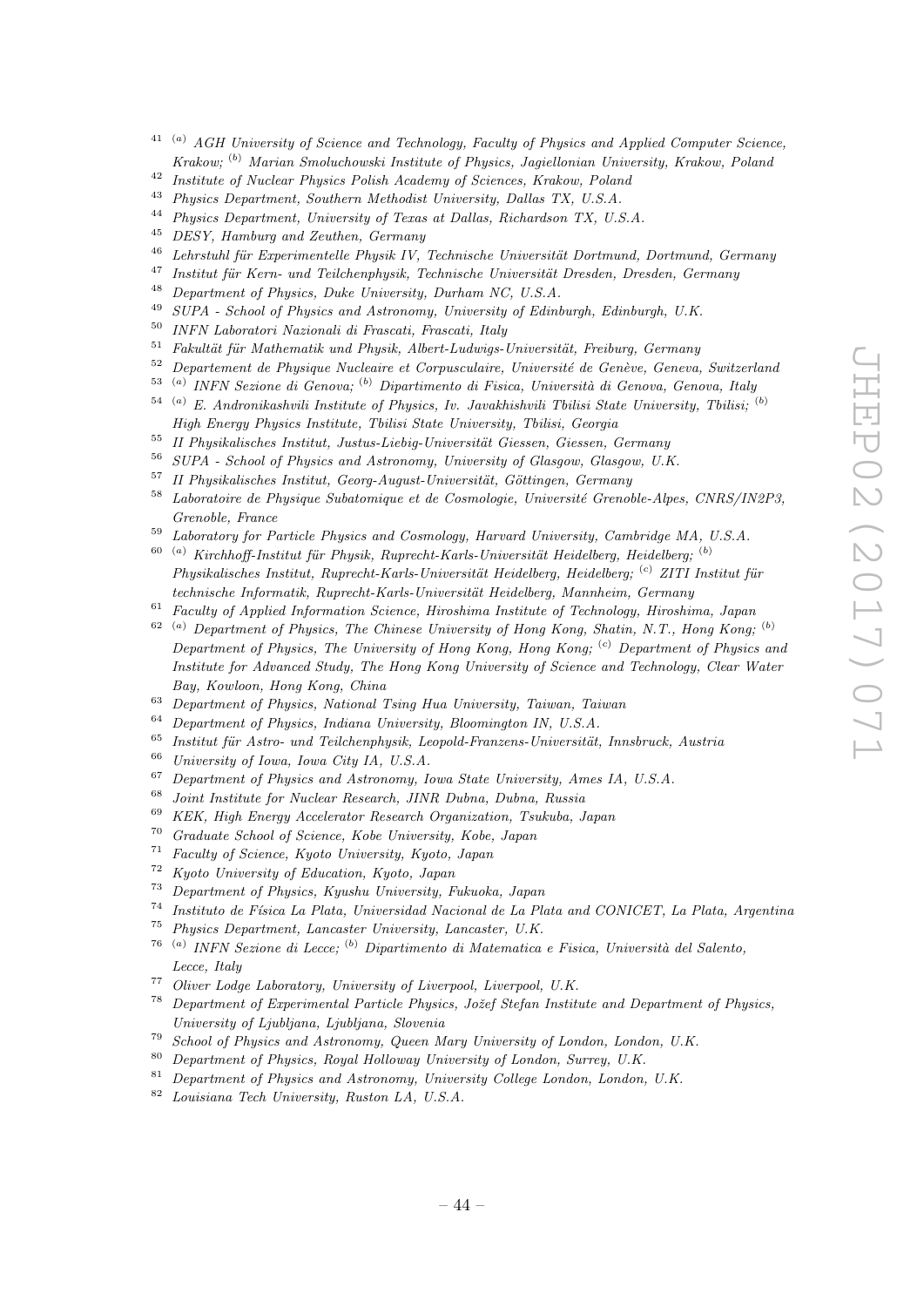- $83$  Laboratoire de Physique Nucléaire et de Hautes Energies, UPMC and Université Paris-Diderot and CNRS/IN2P3, Paris, France
- $84$  Fysiska institutionen, Lunds universitet, Lund, Sweden<br> $85$  Departamento de Fisica Teorica C 15, Universidad Auto
- <sup>85</sup> Departamento de Fisica Teorica C-15, Universidad Autonoma de Madrid, Madrid, Spain<br><sup>86</sup> Institut für Phasik Universität Mainz, Mainz, Germany
- <sup>86</sup> Institut für Physik, Universität Mainz, Mainz, Germany
- <sup>87</sup> School of Physics and Astronomy, University of Manchester, Manchester, U.K.
- <sup>88</sup> CPPM, Aix-Marseille Université and CNRS/IN2P3, Marseille, France<br><sup>89</sup> Penerty ant of Physics University of Marsechaette, Amband MA, U.S.
- <sup>89</sup> Department of Physics, University of Massachusetts, Amherst MA, U.S.A.<br><sup>90</sup> Department of Physics, McCill University, Martyal O.G. Canada
- <sup>90</sup> Department of Physics, McGill University, Montreal QC, Canada
- <sup>91</sup> School of Physics, University of Melbourne, Victoria, Australia
- <sup>92</sup> Department of Physics, The University of Michigan, Ann Arbor MI, U.S.A.<br><sup>93</sup> Department of Physics and Astronomy, Michigan State University, East La
- <sup>93</sup> Department of Physics and Astronomy, Michigan State University, East Lansing MI, U.S.A.
- <sup>94 (a)</sup> INFN Sezione di Milano; <sup>(b)</sup> Dipartimento di Fisica, Università di Milano, Milano, Italy
- $95$  B.I. Stepanov Institute of Physics, National Academy of Sciences of Belarus, Minsk, Republic of Belarus
- <sup>96</sup> Research Institute for Nuclear Problems of Byelorussian State University, Minsk, Republic of Belarus
- <sup>97</sup> Group of Particle Physics, University of Montreal, Montreal QC, Canada<br><sup>98</sup> B.M. Likeline Physical Institute of the Pursian Ased was of Crimera Mac
- <sup>98</sup> P.N. Lebedev Physical Institute of the Russian Academy of Sciences, Moscow, Russia
- <sup>99</sup> Institute for Theoretical and Experimental Physics (ITEP), Moscow, Russia
- <sup>100</sup> National Research Nuclear University MEPhI, Moscow, Russia
- $101$  D.V. Skobeltsyn Institute of Nuclear Physics, M.V. Lomonosov Moscow State University, Moscow, Russia
- $102$  Fakultät für Physik, Ludwig-Maximilians-Universität München, München, Germany
- 103 Max-Planck-Institut für Physik (Werner-Heisenberg-Institut), München, Germany
- <sup>104</sup> Nagasaki Institute of Applied Science, Nagasaki, Japan
- <sup>105</sup> Graduate School of Science and Kobayashi-Maskawa Institute, Nagoya University, Nagoya, Japan
- 106 ( <sup>a)</sup> INFN Sezione di Napoli; <sup>(b)</sup> Dipartimento di Fisica, Università di Napoli, Napoli, Italy
- <sup>107</sup> Department of Physics and Astronomy, University of New Mexico, Albuquerque NM, U.S.A.
- <sup>108</sup> Institute for Mathematics, Astrophysics and Particle Physics, Radboud University Nijmegen/Nikhef, Nijmegen, Netherlands
- <sup>109</sup> Nikhef National Institute for Subatomic Physics and University of Amsterdam, Amsterdam, Netherlands
- <sup>110</sup> Department of Physics, Northern Illinois University, DeKalb IL, U.S.A.<br><sup>111</sup> Bucker Institute of Nuclear Physics, SB RAS, November Buccio
- <sup>111</sup> Budker Institute of Nuclear Physics, SB RAS, Novosibirsk, Russia
- <sup>112</sup> Department of Physics, New York University, New York NY, U.S.A.
- <sup>113</sup> Ohio State University, Columbus OH, U.S.A.
- <sup>114</sup> Faculty of Science, Okayama University, Okayama, Japan
- <sup>115</sup> Homer L. Dodge Department of Physics and Astronomy, University of Oklahoma, Norman OK, U.S.A.
- <sup>116</sup> Department of Physics, Oklahoma State University, Stillwater OK, U.S.A.
- <sup>117</sup> Palacký University, RCPTM, Olomouc, Czech Republic  $\frac{118}{118}$  Curty for *High Republic Holomouth* of Organization
- <sup>118</sup> Center for High Energy Physics, University of Oregon, Eugene OR, U.S.A.<br><sup>119</sup> LAL University Seed, CNDS (INOR), University Perio Sackey Oregon, France
- LAL, Univ. Paris-Sud, CNRS/IN2P3, Université Paris-Saclay, Orsay, France
- <sup>120</sup> Graduate School of Science, Osaka University, Osaka, Japan
- Department of Physics, University of Oslo, Oslo, Norway
- <sup>122</sup> Department of Physics, Oxford University, Oxford, U.K.
- <sup>123 (a)</sup> INFN Sezione di Pavia; <sup>(b)</sup> Dipartimento di Fisica, Università di Pavia, Pavia, Italy
- <sup>124</sup> Department of Physics, University of Pennsylvania, Philadelphia PA, U.S.A.
- <sup>125</sup> National Research Centre "Kurchatov Institute" B.P.Konstantinov Petersburg Nuclear Physics Institute, St. Petersburg, Russia
- <sup>126 (a)</sup> INFN Sezione di Pisa; <sup>(b)</sup> Dipartimento di Fisica E. Fermi, Università di Pisa, Pisa, Italy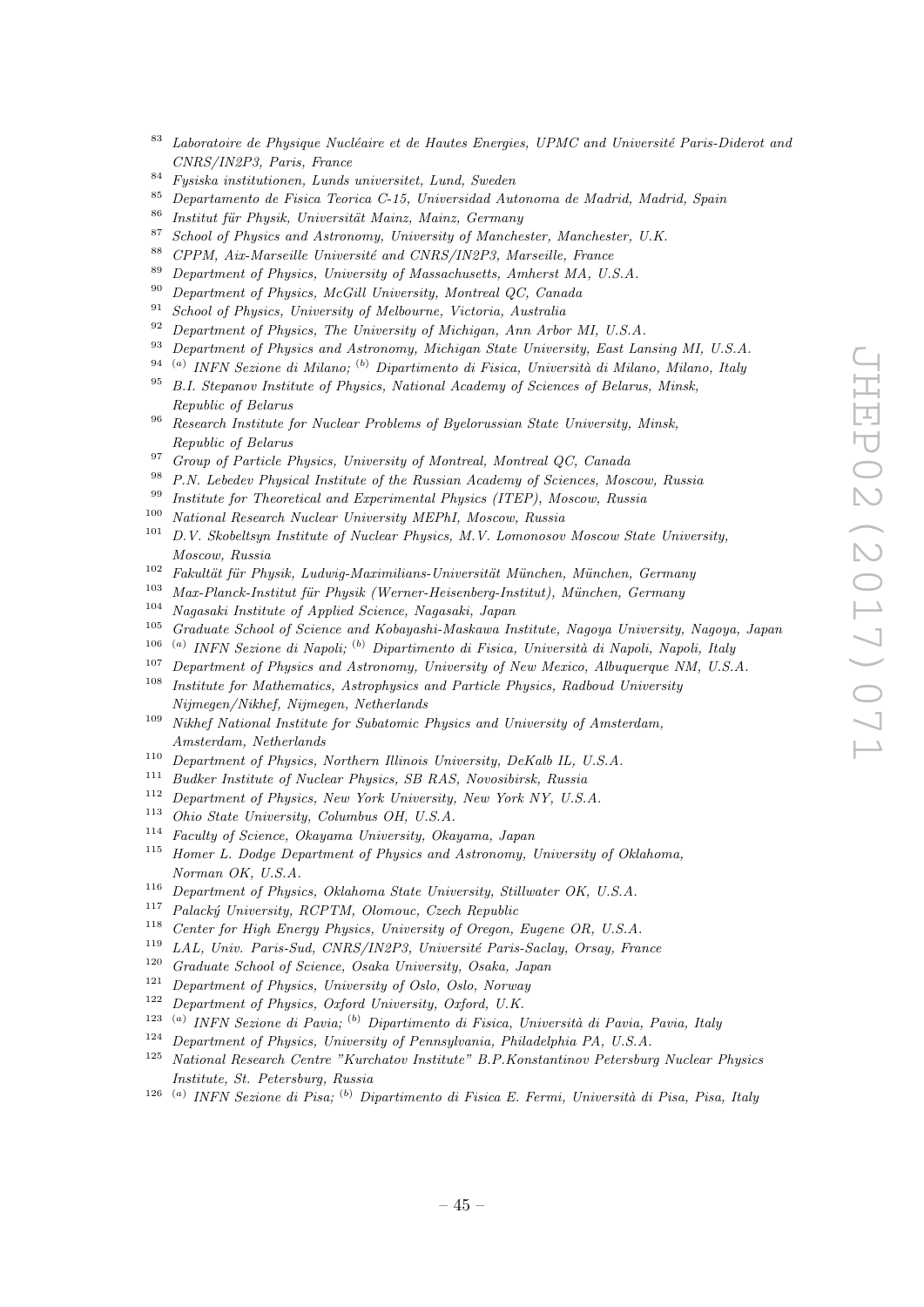- $127$  Department of Physics and Astronomy, University of Pittsburgh, Pittsburgh PA, U.S.A.
- 128 ( <sup>a)</sup> Laboratório de Instrumentação e Física Experimental de Partículas - LIP, Lisboa; <sup>(b)</sup> Faculdade de Ciências, Universidade de Lisboa, Lisboa; <sup>(c)</sup> Department of Physics, University of Coimbra, Coimbra; <sup>(d)</sup> Centro de Física Nuclear da Universidade de Lisboa, Lisboa; <sup>(e)</sup> Departamento de Fisica, Universidade do Minho, Braga; <sup>(f)</sup> Departamento de Fisica Teorica y del Cosmos and CAFPE, Universidad de Granada, Granada (Spain); <sup>(g)</sup> Dep Fisica and CEFITEC of Faculdade de Ciencias e Tecnologia, Universidade Nova de Lisboa, Caparica, Portugal
- <sup>129</sup> Institute of Physics, Academy of Sciences of the Czech Republic, Praha, Czech Republic
- Czech Technical University in Prague, Praha, Czech Republic
- <sup>131</sup> Faculty of Mathematics and Physics, Charles University in Prague, Praha, Czech Republic
- <sup>132</sup> State Research Center Institute for High Energy Physics (Protvino), NRC KI, Russia<br><sup>133</sup> Bertiels Physics Department, Putherford Appleton Lebenstery, Didect, II K
- Particle Physics Department, Rutherford Appleton Laboratory, Didcot, U.K.
- 134 ( <sup>a)</sup> INFN Sezione di Roma; <sup>(b)</sup> Dipartimento di Fisica, Sapienza Università di Roma, Roma, Italy
- <sup>135 (a)</sup> INFN Sezione di Roma Tor Vergata; <sup>(b)</sup> Dipartimento di Fisica, Università di Roma Tor Vergata, Roma, Italy
- 136 ( <sup>a)</sup> INFN Sezione di Roma Tre; <sup>(b)</sup> Dipartimento di Matematica e Fisica, Università Roma Tre, Roma, Italy
- $137$ <sup>(a)</sup> Faculté des Sciences Ain Chock, Réseau Universitaire de Physique des Hautes Energies -Université Hassan II, Casablanca; <sup>(b)</sup> Centre National de l'Energie des Sciences Techniques Nucleaires, Rabat; <sup>(c)</sup> Faculté des Sciences Semlalia, Université Cadi Ayyad, LPHEA-Marrakech; (d) Faculté des Sciences, Université Mohamed Premier and LPTPM, Oujda;  $(e)$  Faculté des sciences, Université Mohammed V, Rabat, Morocco
- <sup>138</sup> DSM/IRFU (Institut de Recherches sur les Lois Fondamentales de l'Univers), CEA Saclay (Commissariat `a l'Energie Atomique et aux Energies Alternatives), Gif-sur-Yvette, France
- <sup>139</sup> Santa Cruz Institute for Particle Physics, University of California Santa Cruz, Santa Cruz CA, U.S.A.
- <sup>140</sup> Department of Physics, University of Washington, Seattle WA, U.S.A.<br><sup>141</sup> Department of Physics and Astronomy, University of Sheffield, Sheffield
- <sup>141</sup> Department of Physics and Astronomy, University of Sheffield, Sheffield, U.K.<br><sup>142</sup> Department of Physics Shipphy University Nassas, Japan
- Department of Physics, Shinshu University, Nagano, Japan
- $143$  Fachbereich Physik, Universität Siegen, Siegen, Germany
- <sup>144</sup> Department of Physics, Simon Fraser University, Burnaby BC, Canada
- <sup>145</sup> SLAC National Accelerator Laboratory, Stanford CA, U.S.A.
- <sup>146</sup><sup>(a)</sup> Faculty of Mathematics, Physics & Informatics, Comenius University, Bratislava; <sup>(b)</sup> Department of Subnuclear Physics, Institute of Experimental Physics of the Slovak Academy of Sciences, Kosice, Slovak Republic
- <sup>147 (a)</sup> Department of Physics, University of Cape Town, Cape Town; <sup>(b)</sup> Department of Physics, University of Johannesburg, Johannesburg;  $\left( \text{c} \right)$  School of Physics, University of the Witwatersrand, Johannesburg, South Africa
- <sup>148 (a)</sup> Department of Physics, Stockholm University; <sup>(b)</sup> The Oskar Klein Centre, Stockholm, Sweden
- <sup>149</sup> Physics Department, Royal Institute of Technology, Stockholm, Sweden<br><sup>150</sup> Departments of Physics & Astronomy and Chemistry, Stony Brook Uni
- Departments of Physics & Astronomy and Chemistry, Stony Brook University, Stony Brook NY, U.S.A.
- <sup>151</sup> Department of Physics and Astronomy, University of Sussex, Brighton, U.K.<br><sup>152</sup> Sebacl of Physics University of Sudney, Sydney, Australia
- <sup>152</sup> School of Physics, University of Sydney, Sydney, Australia<br><sup>153</sup> Institute of Physics, Academia Sinics, Tringi, Trinuan
- <sup>153</sup> Institute of Physics, Academia Sinica, Taipei, Taiwan
- <sup>154</sup> Department of Physics, Technion: Israel Institute of Technology, Haifa, Israel
- <sup>155</sup> Raymond and Beverly Sackler School of Physics and Astronomy, Tel Aviv University, Tel Aviv, Israel
- <sup>156</sup> Department of Physics, Aristotle University of Thessaloniki, Thessaloniki, Greece
- <sup>157</sup> International Center for Elementary Particle Physics and Department of Physics, The University of Tokyo, Tokyo, Japan
- <sup>158</sup> Graduate School of Science and Technology, Tokyo Metropolitan University, Tokyo, Japan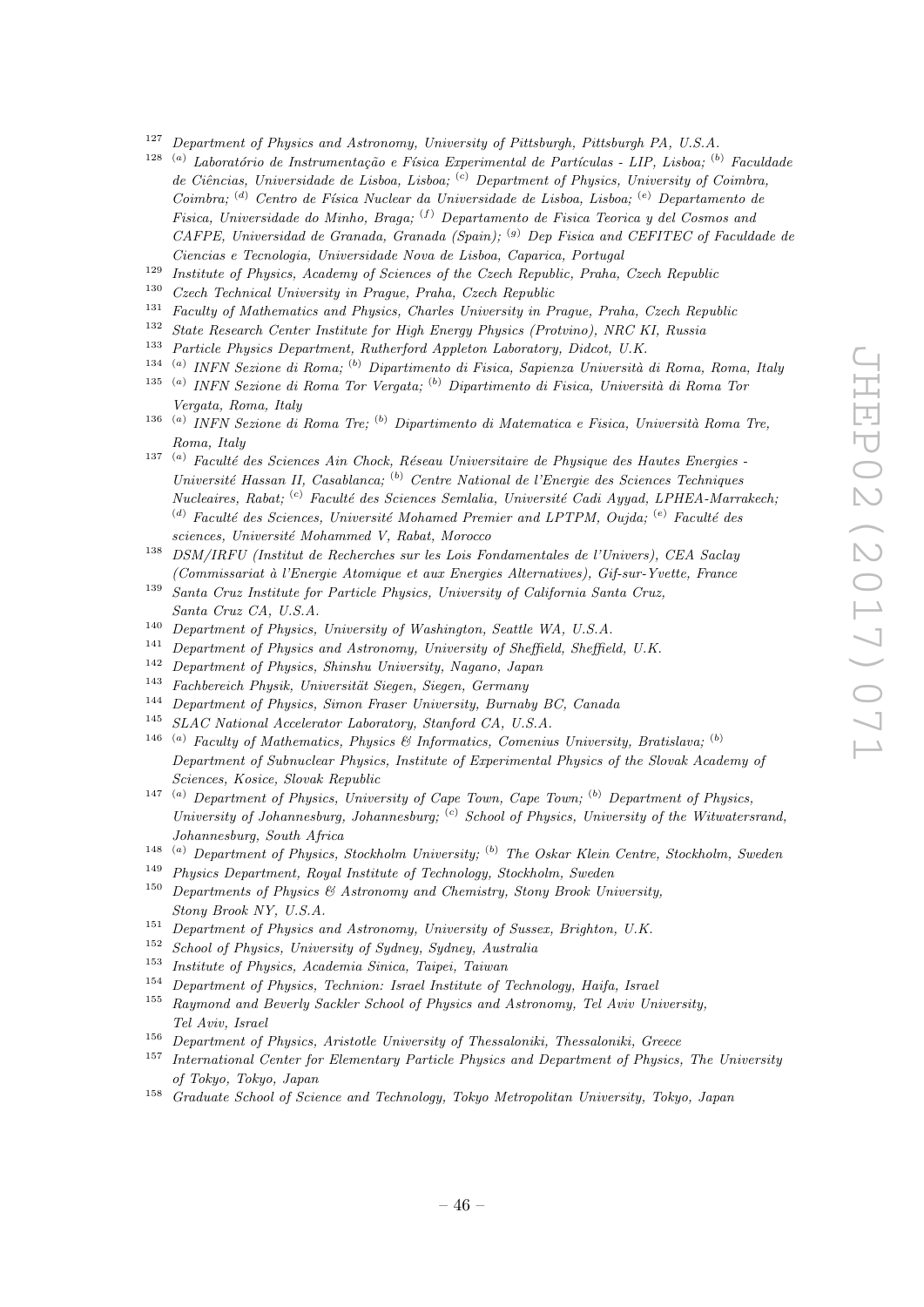- <sup>159</sup> Department of Physics, Tokyo Institute of Technology, Tokyo, Japan<br><sup>160</sup> Tamah State University Tamah Pussia Pussia
- <sup>160</sup> Tomsk State University, Tomsk, Russia, Russia<br><sup>161</sup> Department of Physics, University of Texante
- <sup>161</sup> Department of Physics, University of Toronto, Toronto ON, Canada
- $162$  (a) INFN-TIFPA;  $(b)$  University of Trento, Trento, Italy, Italy
- <sup>163 (a)</sup> TRIUMF, Vancouver BC; <sup>(b)</sup> Department of Physics and Astronomy, York University, Toronto ON, Canada
- <sup>164</sup> Faculty of Pure and Applied Sciences, and Center for Integrated Research in Fundamental Science and Engineering, University of Tsukuba, Tsukuba, Japan
- <sup>165</sup> Department of Physics and Astronomy, Tufts University, Medford MA, U.S.A.
- <sup>166</sup> Department of Physics and Astronomy, University of California Irvine, Irvine CA, U.S.A.
- <sup>167 (a)</sup> INFN Gruppo Collegato di Udine, Sezione di Trieste, Udine; <sup>(b)</sup> ICTP, Trieste; <sup>(c)</sup> Dipartimento di Chimica, Fisica e Ambiente, Università di Udine, Udine, Italy
- <sup>168</sup> Department of Physics and Astronomy, University of Uppsala, Uppsala, Sweden
- <sup>169</sup> Department of Physics, University of Illinois, Urbana IL, U.S.A.<br><sup>170</sup> Institute de Fisice Corpuscular (IEIC) and Departments de Fisi
- <sup>170</sup> Instituto de Fisica Corpuscular (IFIC) and Departamento de Fisica Atomica, Molecular y Nuclear and Departamento de Ingeniería Electrónica and Instituto de Microelectrónica de Barcelona (IMB-CNM), University of Valencia and CSIC, Valencia, Spain
- <sup>171</sup> Department of Physics, University of British Columbia, Vancouver BC, Canada<br><sup>172</sup> Department of Physics and Astronomy, University of Victoria, Victoria BC, Ca
- <sup>172</sup> Department of Physics and Astronomy, University of Victoria, Victoria BC, Canada<br><sup>173</sup> Department of Physics University of Warwick, Coventry II K
- Department of Physics, University of Warwick, Coventry, U.K.
- <sup>174</sup> Waseda University, Tokyo, Japan
- <sup>175</sup> Department of Particle Physics, The Weizmann Institute of Science, Rehovot, Israel
- <sup>176</sup> Department of Physics, University of Wisconsin, Madison WI, U.S.A.
- <sup>177</sup> Fakultät für Physik und Astronomie, Julius-Maximilians-Universität, Würzburg, Germany<br><sup>178</sup> Fakultät für Mathematik und Naturwissenschaften, Facharunne Physik, Bergische Universi
- $Fakultät für Mathematik und Naturwissenschaften, Facharuppe Physik, Bergische Universität$ Wuppertal, Wuppertal, Germany
- <sup>179</sup> Department of Physics, Yale University, New Haven CT, U.S.A.<br><sup>180</sup> Versusa Physics Institute Versusa Armania
- Yerevan Physics Institute, Yerevan, Armenia
- $181$  Centre de Calcul de l'Institut National de Physique Nucléaire et de Physique des Particules (IN2P3), Villeurbanne, France
	- <sup>a</sup> Also at Department of Physics, King's College London, London, U.K.
	- <sup>b</sup> Also at Institute of Physics, Azerbaijan Academy of Sciences, Baku, Azerbaijan
	- <sup>c</sup> Also at Novosibirsk State University, Novosibirsk, Russia
	- <sup>d</sup> Also at TRIUMF, Vancouver BC, Canada
	- Also at Department of Physics & Astronomy, University of Louisville, Louisville, KY, U.S.A.
	- $f$  Also at Physics Department, An-Najah National University, Nablus, Palestine
	- Also at Department of Physics, California State University, Fresno CA, U.S.A.
	- <sup>h</sup> Also at Department of Physics, University of Fribourg, Fribourg, Switzerland
	- <sup>i</sup> Also at Departament de Fisica de la Universitat Autonoma de Barcelona, Barcelona, Spain
	- <sup>j</sup> Also at Departamento de Fisica e Astronomia, Faculdade de Ciencias, Universidade do Porto, Portugal
	- <sup>k</sup> Also at Tomsk State University, Tomsk, Russia, Russia
	- <sup>l</sup> Also at Universita di Napoli Parthenope, Napoli, Italy
- $<sup>m</sup>$  Also at Institute of Particle Physics (IPP), Canada</sup>
- <sup>n</sup> Also at Horia Hulubei National Institute of Physics and Nuclear Engineering, Bucharest, Romania
- Also at Department of Physics, St. Petersburg State Polytechnical University, St. Petersburg, Russia
- <sup>p</sup> Also at Department of Physics, The University of Michigan, Ann Arbor MI, U.S.A.
- Also at Centre for High Performance Computing, CSIR Campus, Rosebank, Cape Town, South Africa
- <sup>r</sup> Also at Louisiana Tech University, Ruston LA, U.S.A.